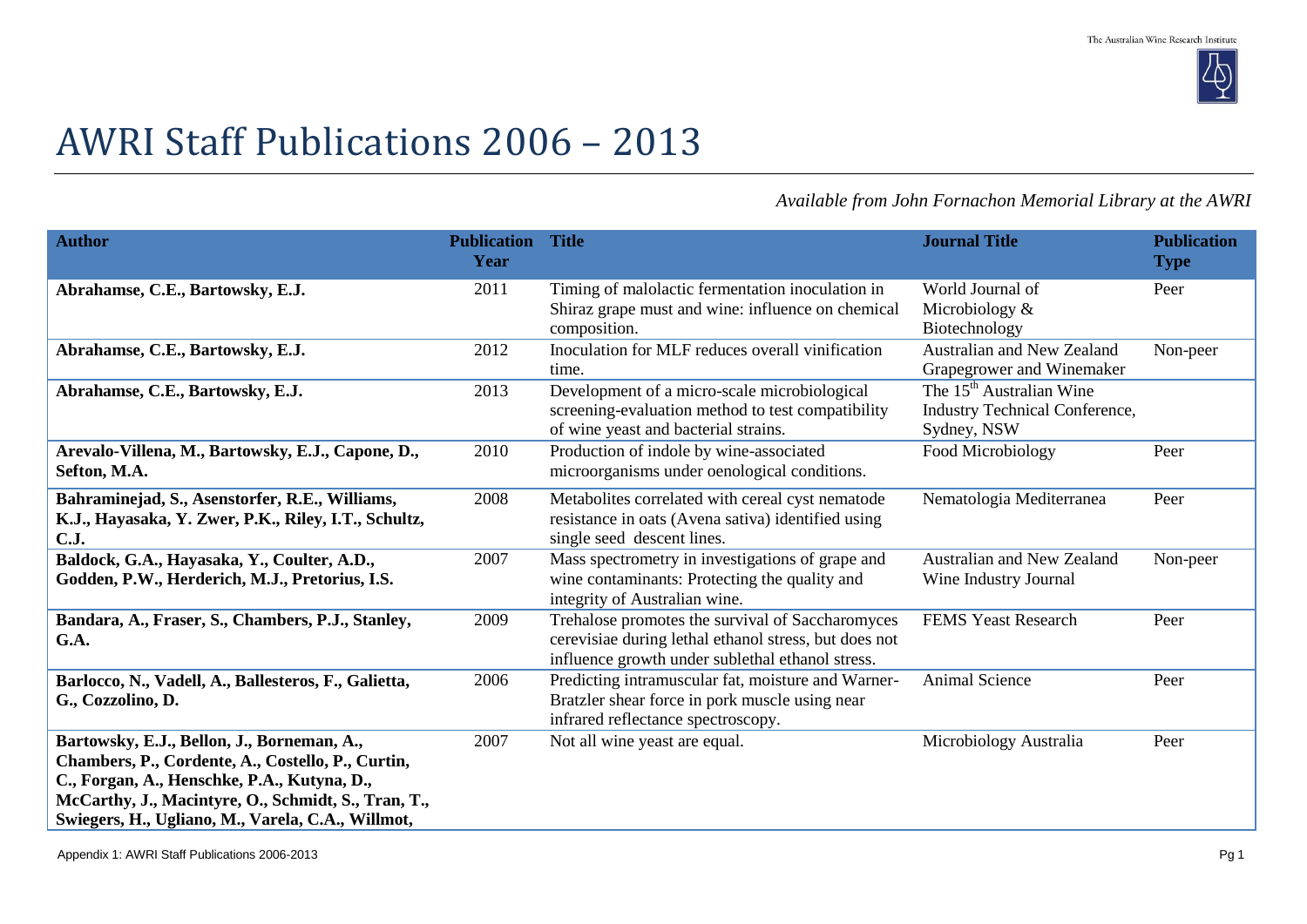

| <b>Author</b>                                                                                                            | <b>Publication Title</b><br>Year |                                                                                                                      | <b>Journal Title</b>                                                                                           | <b>Publication</b><br><b>Type</b> |
|--------------------------------------------------------------------------------------------------------------------------|----------------------------------|----------------------------------------------------------------------------------------------------------------------|----------------------------------------------------------------------------------------------------------------|-----------------------------------|
| R., Pretorius, I.S.                                                                                                      |                                  |                                                                                                                      |                                                                                                                |                                   |
| Bartowsky, E.J.                                                                                                          | 2008                             | The AWRI wine microorganism culture collection:<br>a treasure trove of yeast and bacteria strains for the<br>future. | Australian and New Zealand<br>Grapegrower and Winemaker                                                        | Non-peer                          |
| Bartowsky, E.J., Costello, P., McCarthy, J.                                                                              | 2008                             | MLF - adding an 'extra dimension' to wine flavour<br>and quality.                                                    | Australian and New Zealand<br>Grapegrower and Winemaker                                                        | Non-peer                          |
| Bartowsky, E.J., Hayasaka, Y.                                                                                            | 2008                             | Bacteria's role in shaping oak character.                                                                            | <b>Wine Business Monthly</b><br>(WBM)                                                                          | Non-peer                          |
| Bartowsky, E.J., Henschke, P.A.                                                                                          | 2008                             | Acetic acid bacteria spoilage of bottled red wine-a<br>review.                                                       | International Journal of Food<br>Microbiology                                                                  | Peer                              |
| Bartowsky, E.J.                                                                                                          | 2009                             | Bacterial spoilage of wine and approaches to<br>minimize it.                                                         | Letters in Applied<br>Microbiology                                                                             | Peer                              |
| Bartowsky, E.J., Costello, P.J., Abrahamse, C.E.,<br>McCarthy, J.M., Chambers, P.J., Herderich, M.J.,<br>Pretorius, I.S. | 2009                             | Wine bacteria – friends and foes.                                                                                    | Australian and New Zealand<br>Wine Industry Journal                                                            | Non-peer                          |
| Bartowsky, E.J., Hayasaka, Y.                                                                                            | 2009                             | Bacteria's role in shaping oak character.                                                                            | Wine Business Magazine<br>December/January.                                                                    | Non-peer                          |
| Bartowsky, E.J., Pretorius, I.S.                                                                                         | 2009                             | Microbial formation and modification of flavour<br>and off-flavour compounds in wine.                                | Biology of microorganisms on<br>grapes, in must and wine                                                       | Peer                              |
| Bartowsky, E.J. Stockley, C.S.                                                                                           | 2010                             | Histamine in Australian wines—a survey between<br>1982 and 2009                                                      | <b>Annals of Microbiology</b>                                                                                  | Peer                              |
| Bartowsky, E.J., Stockley, C.S.                                                                                          | 2010                             | Waiter, is there histamine in my wine? Histamine<br>in Australian wines — a survey over 27 years<br>(1982 to 2009).  | Australian and New Zealand<br>Grapegrower and Winemaker                                                        | Non-peer                          |
| Bartowsky, E.J.                                                                                                          | 2011                             | Malolactic fermentation.                                                                                             | Handbook of Enology:<br>Principles, Practices and<br>Recent Innovations, Volume 2:<br>Principles and Practices | Peer                              |
| Bartowsky, E.J. Borneman, A.R                                                                                            | 2011                             | Genomic variations of Oenococcus oeni strains and<br>the potential to impact on malolactic fermentation              | Applied Microbiology and<br>Biotechnology                                                                      | Peer                              |
| Appendix 1: AWRI Staff Publications 2006-2013                                                                            |                                  |                                                                                                                      |                                                                                                                | Pg2                               |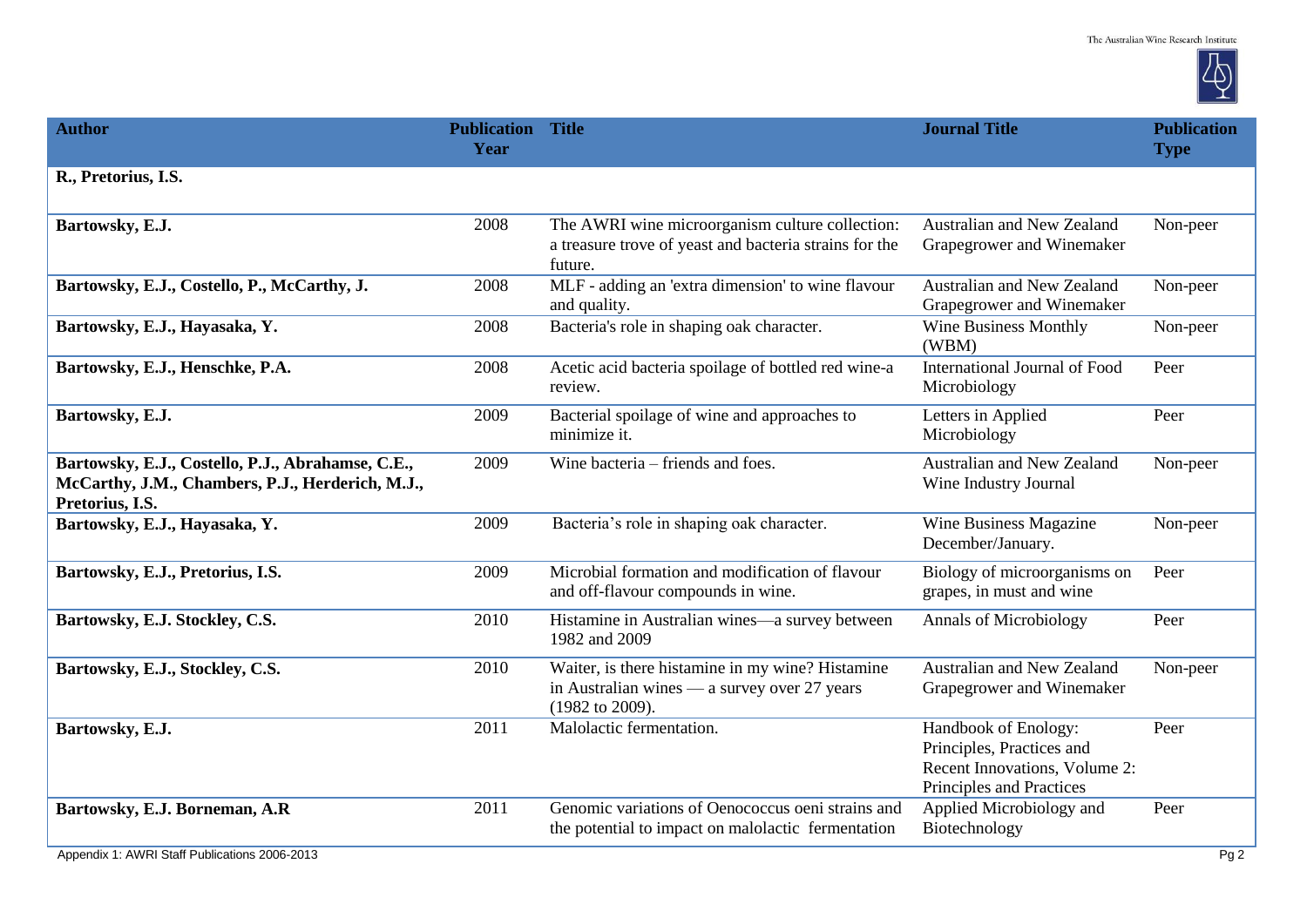

| <b>Author</b>                                                                                | <b>Publication Title</b><br>Year |                                                                                                                                                   | <b>Journal Title</b>                                                                                                                       | <b>Publication</b><br><b>Type</b> |
|----------------------------------------------------------------------------------------------|----------------------------------|---------------------------------------------------------------------------------------------------------------------------------------------------|--------------------------------------------------------------------------------------------------------------------------------------------|-----------------------------------|
|                                                                                              |                                  | and aroma compounds in wine.                                                                                                                      |                                                                                                                                            |                                   |
| Bartowsky, E.J., Costello, P., Krieger-Weber, S.,<br>Markides, A., Francis, I.L., Travis, B. | 2011                             | Influence of MLF on the fruity characters of red<br>wine.                                                                                         | Wine & Viticulture Journal                                                                                                                 | Non-peer                          |
| Bartowsky, E.J., Costello, P., Krieger-Weber, S.,<br>Markides, A., Francis, I.L., Travis, B. | 2011                             | Using Malolactic Fermentation to enhance fruity<br>characters in red wine: Sensory and chemistry.                                                 | Wine active compounds 2011:<br>Proceedings of the Second<br>Edition of the International<br>Conference Series on wine<br>active compounds. | Non-peer                          |
| Bartowsky, E.J., Abrahamse, C.                                                               | 2012                             | Early inoculation for MLF can reduce overall<br>vinification time: laboratory trials in Shiraz.                                                   | <b>Technical Review 197</b>                                                                                                                |                                   |
| Bartowsky, E.J., Costello, P., Francis, I.L., Travis,<br><b>B.</b>                           | 2012                             | Oenococcus oeni and Lactobacillus plantarum :<br>Effects of MLF on red wine aroma and chemical<br>properties.                                     | Practical Winery and Vineyard                                                                                                              | Non-peer                          |
| Bartowsky, E.J., Costello, P.J., Francis, L., Travis,<br>B., Krieger-Weber, S., Markides, A. | 2012                             | Influence of Oenococcus oeni and Lactobacillus<br>plantarum on the ester composition of Australian<br>Cabernet Sauvignon.                         | Practical Winery & Vineyard                                                                                                                | Non-peer                          |
| Bartowksy, E.J., Fleet, G.H.                                                                 | 2013                             | Malolactic Fermentation.                                                                                                                          | Australian Winemaking.                                                                                                                     | Non-peer                          |
| Bell, S-J., Daniel, C.                                                                       | 2006                             | Agrochemicals registered for use in Australian<br>viticulture 2006-07.                                                                            | <b>Australian Viticulture</b>                                                                                                              | Non-peer                          |
| Bell, S-J., Essling, M.                                                                      | 2007                             | Agrochemicals registered for use in Australian<br>viticulture 2007-08.                                                                            | <b>Australian Viticulture</b>                                                                                                              | Non-peer                          |
| Bell, S.J.                                                                                   | 2009                             | Recommended use of agrochemicals in Australian<br>viticulture                                                                                     | <b>Australian Viticulture:</b><br>practical vineyard management                                                                            | Non-peer                          |
| Bell, S-J, Francis, I.L.                                                                     | 2013                             | Manipulating vineyard nitrogen on a saline site: 1.<br>Effect of nitrogen on growth, grape yield and<br>nutrients of Vitis vinifera L. cv Shiraz. | Journal of the Science of Food<br>and Agriculture                                                                                          | Peer                              |
| Bellincontro, A., Cozzolino, D., Mencarelli, F.                                              | 2011                             | Application of NIR-AOTF spectroscopy to monitor<br>Aleatico grape dehydration for Passito wine<br>production.                                     | American Journal of Enology<br>and Viticulture                                                                                             | Peer                              |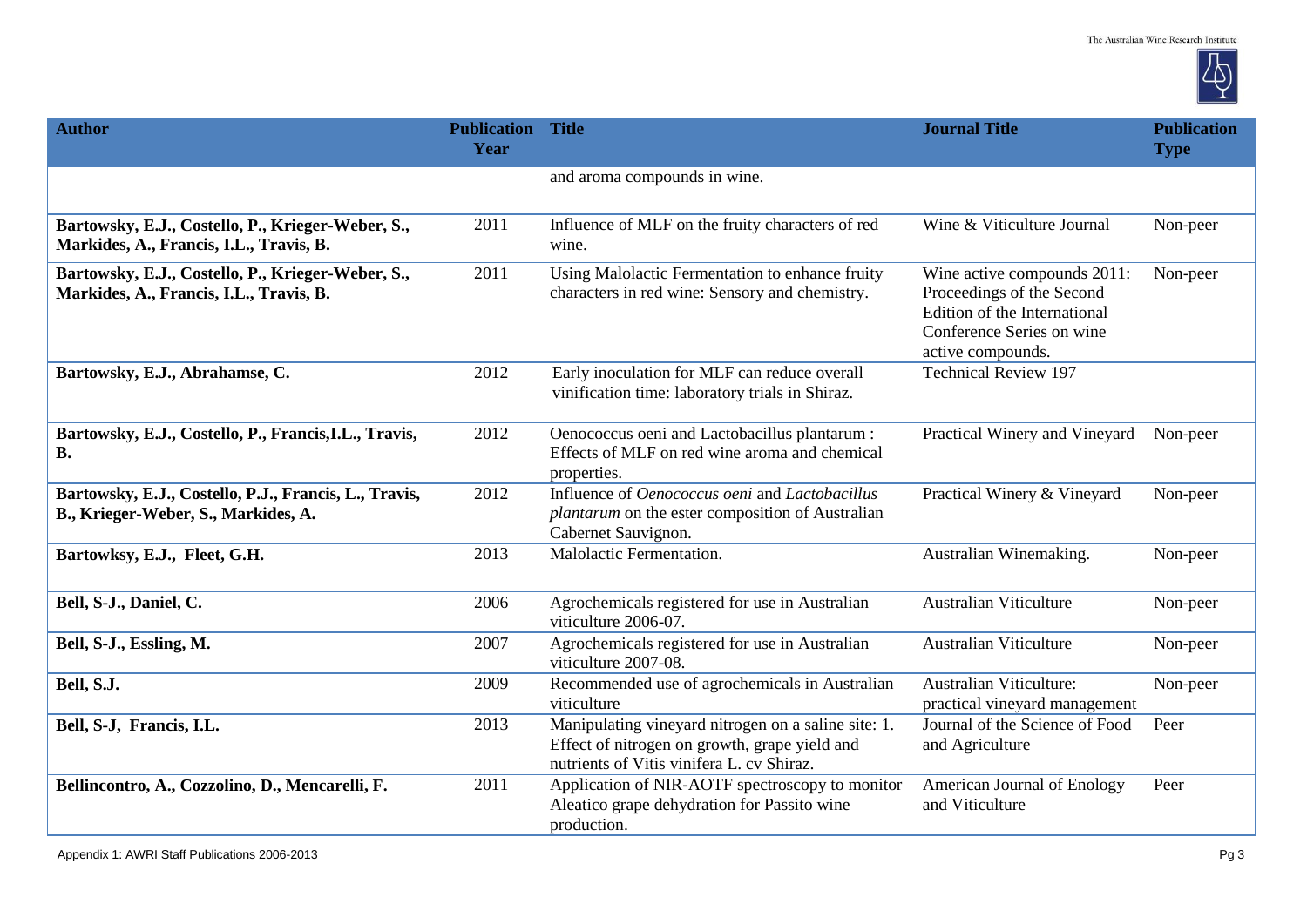

| <b>Author</b>                                                                                                      | <b>Publication Title</b><br>Year |                                                                                                                                                                 | <b>Journal Title</b>                                       | <b>Publication</b><br><b>Type</b> |
|--------------------------------------------------------------------------------------------------------------------|----------------------------------|-----------------------------------------------------------------------------------------------------------------------------------------------------------------|------------------------------------------------------------|-----------------------------------|
| Bellon, J.R., Rose, L., Currie, B., Ottawa, J., Bell,<br>S., Mclean, H., Rayment, C. Treacher, C.,<br>Henschke, P. | 2008                             | Summary from the 'winemaking with non-<br>conventional yeasts' workshops, 13th AWITC.                                                                           | Australian and New Zealand<br>Grapegrower and Winemaker    | Non-peer                          |
| Bellon, J.R.                                                                                                       | 2010                             | Generating interspecific wine yeast hybrids for<br>funky wines.                                                                                                 | Microbiology Australia                                     | Peer                              |
| Bellon, J.R., Eglinton, J.M., Siebert, T.E., Pollnitz,<br>A.P., Rose, L., de Barros Lopes, M., Chambers, P.J.      | 2011                             | Newly generated interspecific wine yeast hybrids<br>introduce flavour and aroma diversity to wines.                                                             | Applied Microbiology and<br>Biotechnology                  | Peer                              |
| Bellon, J.R., Schmid, F., Capone, D.L., Dunn, B.L.,<br>Chambers, P.J.                                              | 2013                             | Introducing a new breed of wine yeast:<br>Interspecific hybridisation between a commercial<br>Saccharomyces cerevisiae wine yeast and<br>Saccharomyces mikatae. | PLoS One                                                   | Peer                              |
| Berna, A. Z., Trowell, S., Cynkar, W.U., Cozzolino,<br>D.l                                                         | 2008                             | Comparison of metal oxide-based electronic nose<br>end mess spectrometry-based electronic nose for<br>the prediction of red wine spoilage                       | Journal of Agricultural and<br>Food Chemistry              | Peer                              |
| Berna, A.Z., Trowell, S., Clifford, D., Cynkar,<br>W.U., Cozzolino, D.                                             | 2009                             | Geographical origin of Sauvignon Blanc wines<br>predicted by mass spectrometry and metal oxide<br>based electronic nose.                                        | Analytica Chimica Acta                                     | Peer                              |
| Berthels, N.J., Otero, R.R.C., Bauer, F.F.,<br>Pretorius, I.S., Thevelein, J.M.                                    | 2008                             | Correlation between glucose/fructose discrepancy<br>and hexokinase kinetic properties in different<br>Saccharomyces cerevisiae wine yeast strains.              | Applied Microbiology and<br>Biotechnology                  | Peer                              |
| Bester, M.C., Pretorius, I.S., Bauer, F.F.                                                                         | 2006                             | The regulation of Saccharomyces cerevisiae FLO<br>gene expression and Ca2+- dependent flocculation<br>by Flo8p and Mss11p.                                      | <b>Current Genetics</b>                                    | Peer                              |
| Bevin, C.J., Fergusson A.J., Perry, W.B., Janik,<br>L.J., Cozzolino, D.                                            | 2006                             | Development of a rapid 'fingerprinting' system for<br>wine authenticity by mid-infrared spectroscopy.                                                           | Journal of Agricultural and<br>Food Chemistry              | Peer                              |
| Bevin, C.J., Dambergs, R.G., Fergusson, A.J.,<br>Cozzolino, D.                                                     | 2008                             | Varietal discrimination of Australian wines by<br>means of mid-infrared spectroscopy and<br>multivariate analysis                                               | Analytica Chimica Acta                                     | Peer                              |
| Bindon, K.A., Dry, P.R., Loveys, B.R.                                                                              | 2008                             | The Interactive Effect of Pruning Level and<br>Irrigation Strategy on Water Use Efficiency of Vitis<br>vinifera L. cv. Shiraz                                   | South African Journal of<br><b>Enology and Viticulture</b> | Peer                              |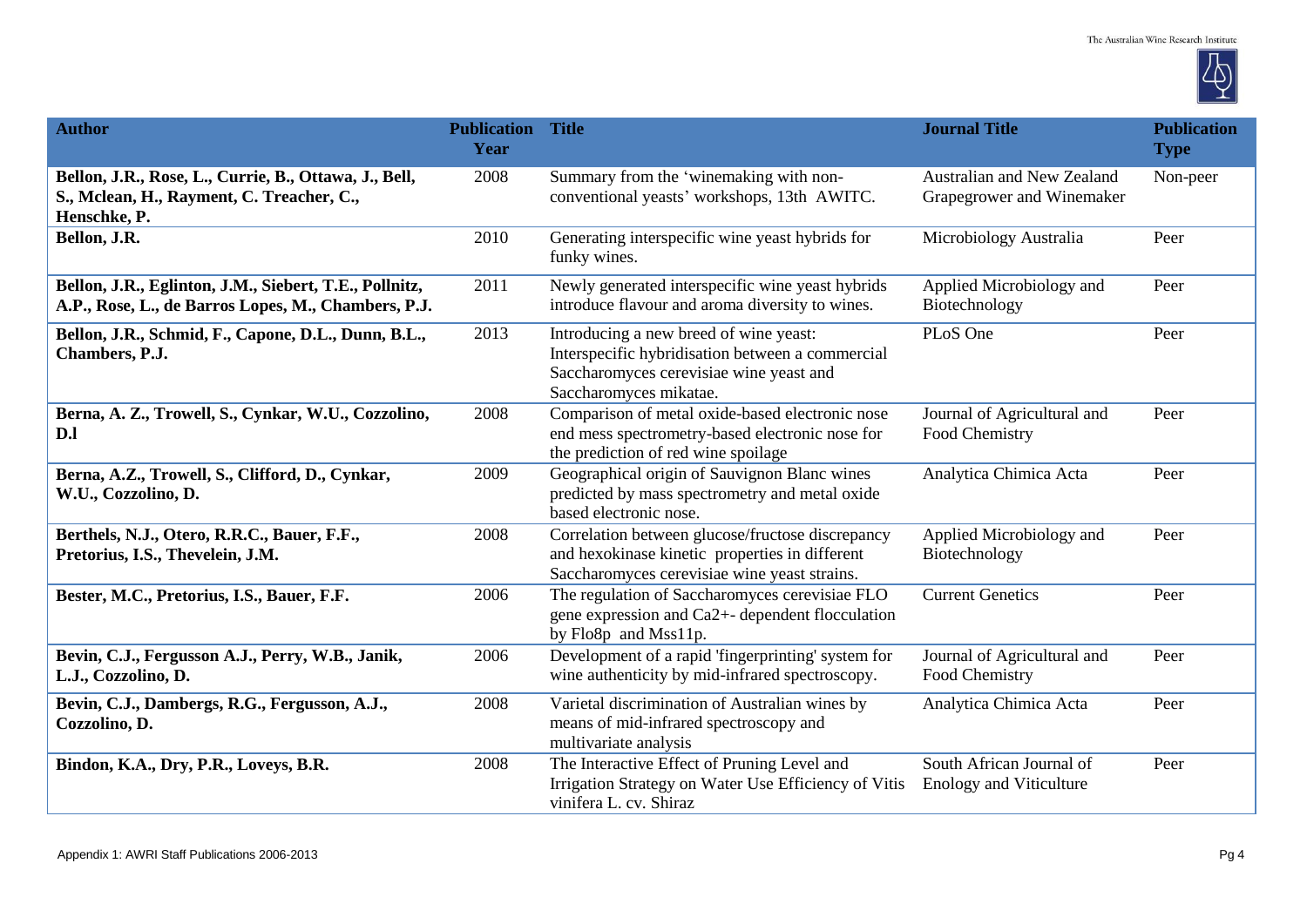

| <b>Author</b>                                                                             | <b>Publication Title</b><br>Year |                                                                                                                                                                  | <b>Journal Title</b>                                       | <b>Publication</b><br><b>Type</b> |
|-------------------------------------------------------------------------------------------|----------------------------------|------------------------------------------------------------------------------------------------------------------------------------------------------------------|------------------------------------------------------------|-----------------------------------|
| Bindon, K.A., Smith, P.A., Holt, H.E., Kennedy,<br>J.A.                                   | 2010                             | Interaction between grape-derived<br>proanthocyanidins and cell wall material. 2.<br>Implications for vinification.                                              | Journal of Agricultural and<br>Food Chemistry              | Peer                              |
| Bindon, K.A., Kennedy, J.A.                                                               | 2011                             | Ripening-induced changes in grape skin<br>proanthocyanidins modify their interaction with<br>cell walls.                                                         | Journal of Agricultural and<br>Food Chemistry              | Peer                              |
| Bindon, K.A., Myburgh, P., Oberholster, A. Roux,<br>K. Du Toit, C.                        | 2011                             | Response of grape and wine phenolic composition<br>in Vitis vinifera L. cv. Merlot to variation in<br>grapevine water status.                                    | South African Journal of<br><b>Enology and Viticulture</b> | Peer                              |
| Bindon, K.A., Bacic, A. Kennedy, J.A.                                                     | 2012                             | Tissue-specific and developmental modification of<br>grape cell walls influences the adsorption of<br>proanthocyanidins.                                         | Journal of Agricultural and<br>Food Chemistry              | Peer                              |
| Bindon, K.A., Smith, P.A.                                                                 | 2012                             | Comparison of the affinity and selectivity of<br>insoluble fibres and commercial proteins for wine<br>proanthocyanidins.                                         | Food Chemistry                                             | Peer                              |
| Bindon, K.A., Smith, P.A., Kennedy, J.A.                                                  | 2012                             | Interaction between grape-derived<br>proanthocyanidins and cell wall material 1. Effect<br>on proanthocyanidin composition and molecular<br>mass.                | Journal of Agricultural and<br>Food Chemistry              | Peer                              |
| Bindon, K., Holt, H.E., Williamson, P.O., Varela,<br>C., Herderich, M.J., Francis, I.L.   | 2013                             | Relationships between harvest time and wine<br>composition in Vitis vinifera L. cv. Cabernet<br>sauvignon 2. Wine sensory properties and consumer<br>preference. | Manuscript submitted.                                      |                                   |
| Bindon, K., Madani, S.H., Pendleton, P., Smith,<br>P.A., Kennedy, J.A.                    | 2013                             | Factors affecting skin tannin extractability in<br>ripening grapes.                                                                                              | Manuscript submitted                                       |                                   |
| Bindon, K., McCarthy, M., Smith, P.A.                                                     | 2013                             | Development of wine colour and non-bleachable<br>pigments during the fermentation and aging of<br>wines differing in their phenolic potential.                   | Manuscript submitted.                                      |                                   |
| Bindon, K.A., Varela, C.A., Kennedy, J., Holt,<br>H.E., Herderich, M.                     | 2013                             | Relationships between harvest time and wine<br>composition in Vitis vinifera L. cv. Cabernet<br>Sauvignon 1. Grape and wine chemistry.                           | Food Chemistry                                             | Peer                              |
| Bizaj, E., Cordente, A. G., Bellon, J. R., Raspor, P.,<br>Curtin, C. D., Pretorius, I. S. | 2012                             | A breeding strategy to harness flavor diversity of<br>Saccharomyces interspecific hybrids and minimize                                                           | <b>FEMS Yeast Research</b>                                 | Peer                              |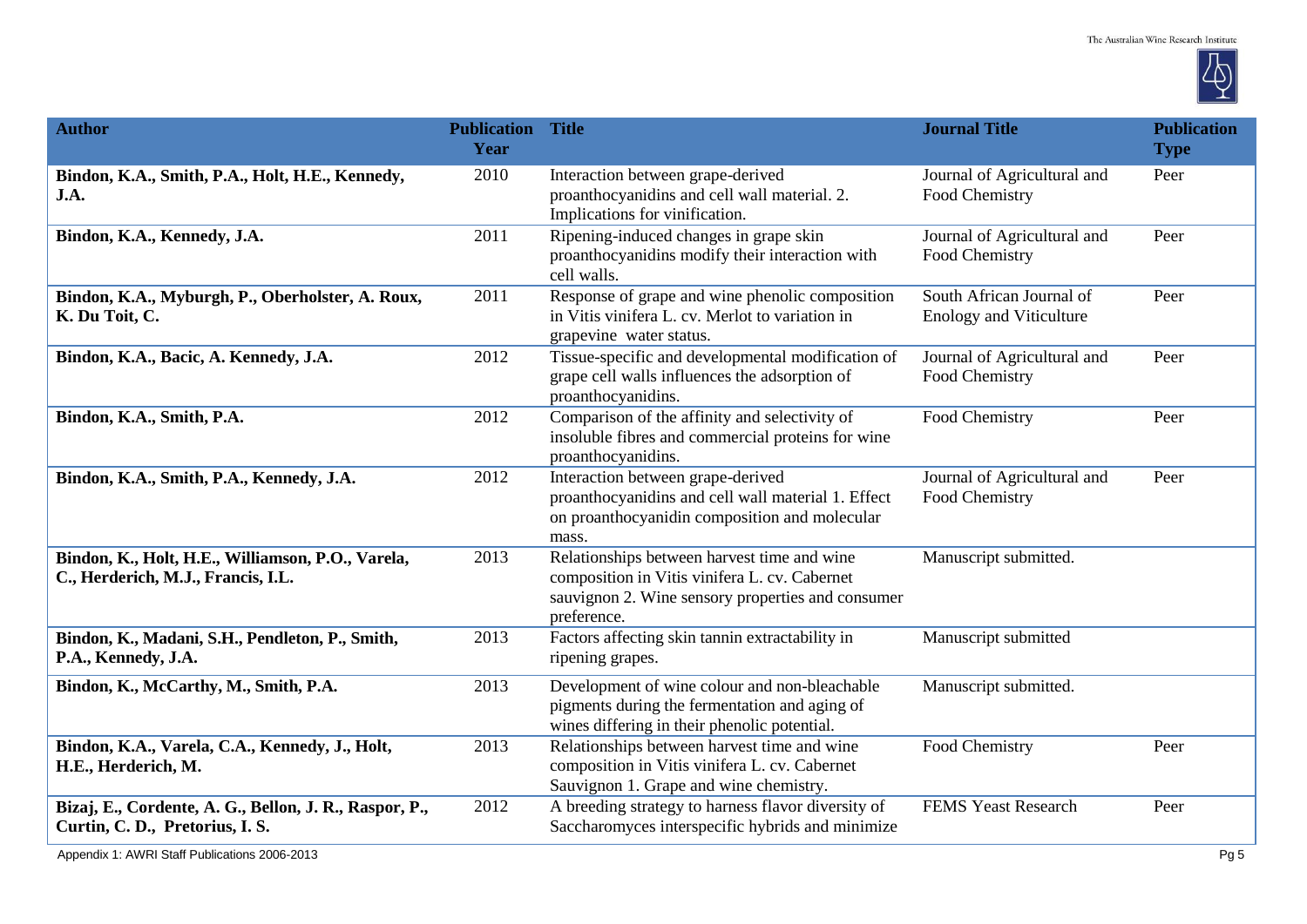

| <b>Author</b>                                                                                                                          | <b>Publication Title</b><br>Year |                                                                                                                                                             | <b>Journal Title</b>                                                                                | <b>Publication</b><br><b>Type</b> |
|----------------------------------------------------------------------------------------------------------------------------------------|----------------------------------|-------------------------------------------------------------------------------------------------------------------------------------------------------------|-----------------------------------------------------------------------------------------------------|-----------------------------------|
|                                                                                                                                        |                                  | hydrogen sulfide production.                                                                                                                                |                                                                                                     |                                   |
| Black, C., Francis, I.L., Henschke, P., Capone, D.,<br>Anderson, S., Day, M., Holt, H.E., Pearson, W.,<br>Herderich, M., Johnson, D.L. | 2012                             | Aged Riesling and the development of TDN.                                                                                                                   | Wine & Viticulture Journal                                                                          | Non-peer                          |
| Blair, R.J.                                                                                                                            | 2007                             | Industry's key priorities addressed at 13th AWITC.                                                                                                          | Australian and New Zealand<br>Wine Industry Journal                                                 | Non-peer                          |
| Blair, R.J.                                                                                                                            | 2007                             | Record-breaking 13AWITC provides many<br>international opportunities.                                                                                       | Australian and New Zealand<br>Wine Industry Journal                                                 | Non-peer                          |
| Blair, R.J., Johnson, D.L., Pretorius, I.S.                                                                                            | 2007                             | The Stone Age did not end because man ran out of<br>stones: Why innovation is critical for the<br>Australian wine industry.                                 | Australian and New Zealand<br>Wine Industry Journal                                                 | Non-peer                          |
| Blair, R.J., Pretorius I.S.                                                                                                            | 2007                             | Vision and vulnerability - Australian wine<br>producers reap benefits from investing in<br>innovation.                                                      | <b>US Wine Business Monthly</b>                                                                     | Non-peer                          |
| Blair, R.J., Pretorius, I.S.                                                                                                           | 2008                             | Vision and vulnerability - Australian wine<br>producers reap benefits from investing in<br>innovation.                                                      | Australian and New Zealand<br>Grapegrower and Winemaker                                             | Non-peer                          |
| Blair, R.J.                                                                                                                            | 2010                             | Delegates inspired by technical information in<br>abundance at AWITC.                                                                                       | Australian and New Zealand<br>Wine Industry Journal                                                 | Non-peer                          |
| Blair, R.J.                                                                                                                            | 2010                             | Key messages inspire AWITC delegates                                                                                                                        | Australian and New Zealand<br>Grapegrower and Winemaker                                             | Non-peer                          |
| Blair, R.J.                                                                                                                            | 2011                             | After the outbreak.                                                                                                                                         | <b>Wine Business Monthly</b><br>(WBM)                                                               | Non-peer                          |
| Blazquez Rojas, I.; Smith, P.A.; Bartowsky,<br>E.J.                                                                                    | 2012                             | Influence of choice of yeasts on volatile<br>fermentation-derived compounds, colour and<br>phenolics composition in Cabernet Sauvignon wine.                | World Journal of Microbiology<br>and Biotechnology 28(12):<br>3311-21.                              |                                   |
| Boido, E., Farina, L., Carrau, F., Dellacassa, E.,<br>Cozzolino, D.                                                                    | 2013                             | Characterization of glycosylated aroma compounds<br>in Tannat grapes and feasibility of the Near Infrared<br>Spectroscopy application for their prediction. | Food and analytical methods                                                                         | Peer                              |
| Borneman, A., Forgan, A., Bellon, J.R., Ryan, O.,<br>Boone, C., Chambers, P.J.                                                         | 2007                             | Creation of a wine yeast genome deletion library for<br>the discovery of yeast strains with desirable<br>winemaking characteristics. Blair, R.J., Williams, | The 13 <sup>th</sup> Australian Wine<br><b>Industry Technical Conference,</b><br>Adelaide, SA. 269. |                                   |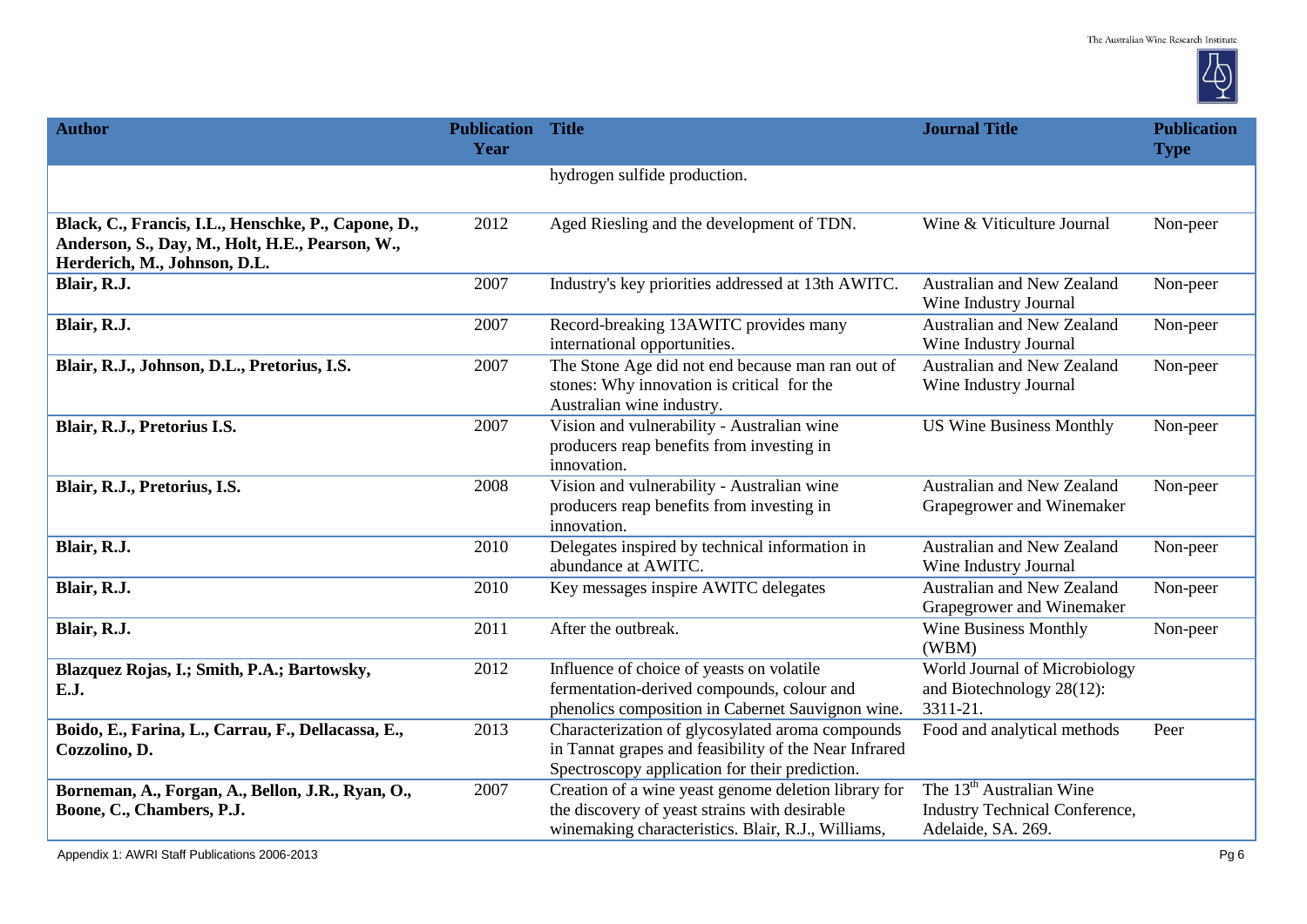

| <b>Author</b>                                                                                                                                                             | <b>Publication Title</b><br>Year |                                                                                                                                              | <b>Journal Title</b>                                                                                                                   | <b>Publication</b><br><b>Type</b> |
|---------------------------------------------------------------------------------------------------------------------------------------------------------------------------|----------------------------------|----------------------------------------------------------------------------------------------------------------------------------------------|----------------------------------------------------------------------------------------------------------------------------------------|-----------------------------------|
|                                                                                                                                                                           |                                  | P., Pretorius, I.S. (eds.)                                                                                                                   |                                                                                                                                        |                                   |
| Borneman, A.R., Chambers, P.J., Pretorius, I.S.                                                                                                                           | 2007                             | Yeast systems biology: Modelling the winemaker's<br>art.                                                                                     | Trends in Biotechnology                                                                                                                | Peer                              |
| Borneman, A.R.                                                                                                                                                            | 2008                             | The potential of systems biology in winemaking.                                                                                              | <b>Technical Review 173</b>                                                                                                            |                                   |
| Borneman, A.R.                                                                                                                                                            | 2008                             | The potential of systems biology for winemaking.                                                                                             | Proceedings of the $13th$<br><b>Australian Wine Industry</b><br>Technical Conference, 29<br>July-2 August 2007, Adelaide,<br><b>SA</b> | Non-peer                          |
| Borneman, A.R., Forgan, A.H., Chambers, P.J.,<br>Pretorius, I.S.                                                                                                          | 2008                             | Unravelling the genetic blueprint of wine yeast.                                                                                             | Australian and New Zealand<br>Wine Industry Journal                                                                                    | Non-peer                          |
| Borneman, A.R., Forgan, A.H., Chambers, P.J.,<br>Pretorius, I.S.                                                                                                          | 2008                             | Cracking the genetic code of wine yeast.                                                                                                     | <b>Wine Business Monthly</b><br>(WBM)                                                                                                  | Non-peer                          |
| Borneman, A.R., Forgan, A.H., Chambers, P.J.,<br>Pretorius, I.S.                                                                                                          | 2008                             | A la recerca del codi digital dels Ilevats del vi.                                                                                           | ACE Revista de Enología                                                                                                                | Non-peer                          |
| Borneman, A.R., Forgan, A.H., Pretorius, I.S.,<br>Chambers, P.J.                                                                                                          | 2008                             | Comparative genome analysis of a Saccharomyces<br>cerevisiae wine strain.                                                                    | <b>FEMS Yeast Research</b>                                                                                                             | Peer                              |
| Borneman, A.R., Chambers, P.J., Pretorius, I.S.                                                                                                                           | 2009                             | Systems biology as a platform for wine yeast strain<br>development.                                                                          | Biology of microorganisms on<br>grapes, in must and wine                                                                               | Peer                              |
| Borneman, A.R., Forgan, A.H., Chambers, P.J.,<br>Pretorius, I.S.                                                                                                          | 2009                             | Unraveling the genetic code of wine yeast.                                                                                                   | Practical Winery and Vineyard                                                                                                          | Non-peer                          |
| Borneman, A.R. Bartowsky, E.J. McCarthy, J.<br>Chambers, P.J.                                                                                                             | 2010                             | Genotypic diversity in Oenococcus oeni by high-<br>density microarray comparative genome<br>hybridization and whole genome sequencing.       | Applied Microbiology and<br>Biotechnology                                                                                              | Peer                              |
| Borneman, A.R., Bartowsky, E.J.                                                                                                                                           | 2011                             | Comparative genomics in the wine bacterium<br>Oenococcus oeni.                                                                               | Microbiology Australia                                                                                                                 | Peer                              |
| Borneman, A.R., Desany B.A., Riches D., Affourtit,<br>J.P., Forgan, A.H., Pretorius, I.S., Egholm, M.,<br>Chambers, P.J.<br>Appendix 1: AWRI Staff Publications 2006-2013 | 2011                             | Whole-genome comparison reveals novel genetic<br>elements that characterize the genome of industrial<br>strains of Saccharomyces cerevisiae. | PLoS Genetics 7: 1-10<br>e1001287                                                                                                      | Peer<br>Pg 7                      |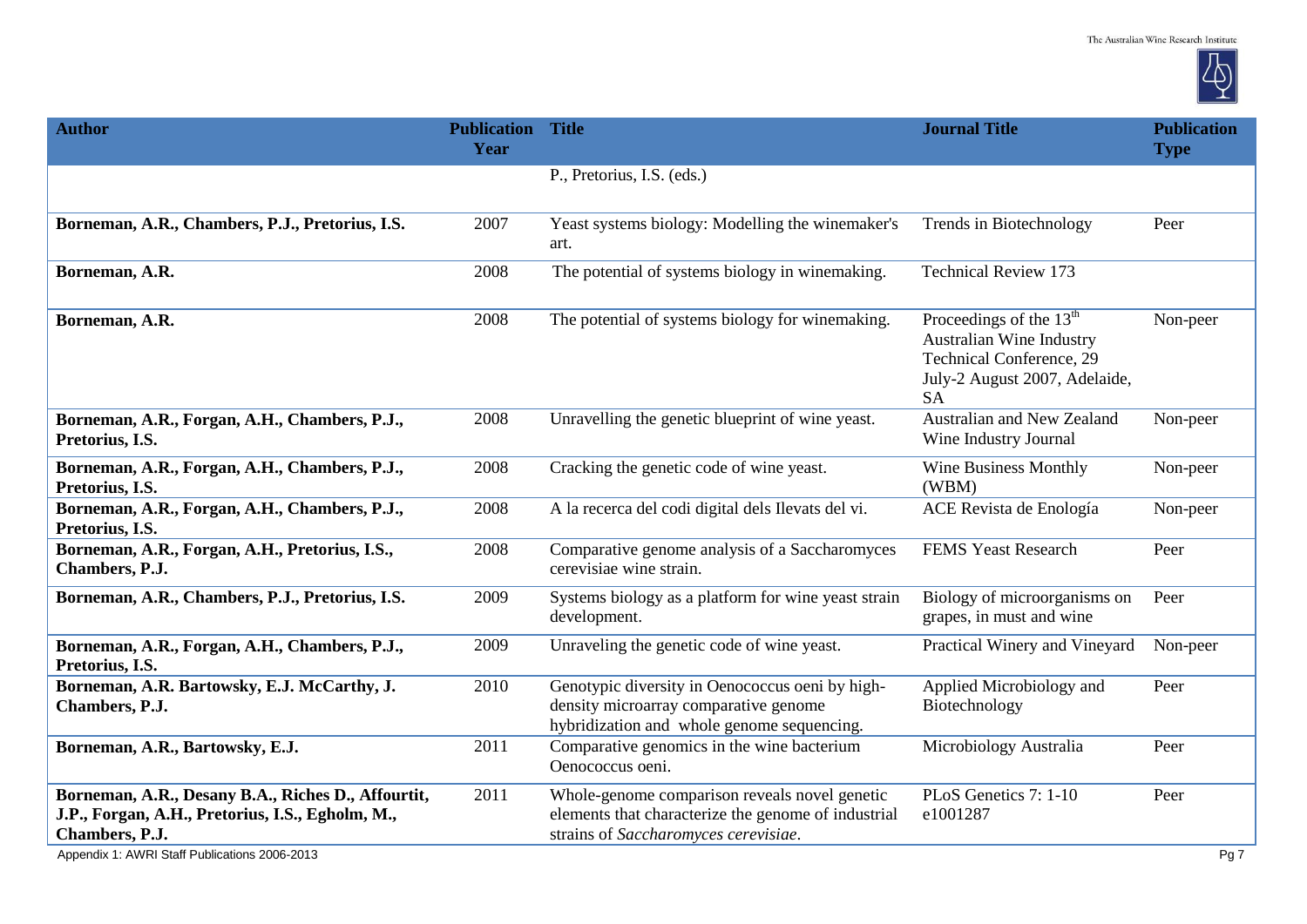

| <b>Author</b>                                                                                                              | <b>Publication Title</b><br>Year |                                                                                                                                                                                                                                                                            | <b>Journal Title</b>                                                                                                                     | <b>Publication</b><br><b>Type</b> |
|----------------------------------------------------------------------------------------------------------------------------|----------------------------------|----------------------------------------------------------------------------------------------------------------------------------------------------------------------------------------------------------------------------------------------------------------------------|------------------------------------------------------------------------------------------------------------------------------------------|-----------------------------------|
| Borneman, A.R. Pretorius, I.S. Chambers, P.J.                                                                              | 2012                             | Comparative genomics: a revolutionary tool for<br>wine yeast strain development.                                                                                                                                                                                           | Current Opinion in<br>Biotechnology                                                                                                      | Peer                              |
| Borneman, A.R., Desany, B.A., Riches, D.,<br>Affourtit, J.P., Forgan, A.H., Pretorius, I.S.,<br>Egholm, M., Chambers, P.J. | 2012                             | The genome sequence of the wine yeast VIN7<br>reveals an allotriploid hybrid genome with<br>Saccharomyces cerevisiae and Saccharomyces<br>kudriavzevii origins.                                                                                                            | <b>FEMS Microbiology Letters</b>                                                                                                         | Peer                              |
| Borneman, A.R., McCarthy, J.M., Chambers, P.J.,<br>Bartowsky, E.J.                                                         | 2012                             | Functional divergence in the genus Oenococcus as<br>predicted by genome sequencing of the newly<br>described species, Oenococcus kitaharae.                                                                                                                                | PLoS One                                                                                                                                 | Peer                              |
| Borneman, A.R., McCarthy, J.M., Chambers, P.J.,<br>Bartowsky, E.J.                                                         | 2012                             | Comparative analysis of the Oenococcus oeni pan<br>genome reveals genetic diversity in industrially-<br>relevant pathways.                                                                                                                                                 | <b>BMC</b> Genomics                                                                                                                      | Peer                              |
| Borneman, A.R., Schmidt, S.A., Pretorius, I.S.                                                                             | 2013                             | At the cutting-edge of grape and wine<br>biotechnology.                                                                                                                                                                                                                    | Trends in genetics                                                                                                                       | Peer                              |
| Borneman, A.R., Zeppel, R., Chambers, P.J.,<br>Curtin, C.D.                                                                | 2013                             | Insights into the Dekkera bruxellensis genomic<br>landscape: Comparative genomics reveals variation<br>in ploidy and nutrient utilization potential amongst<br>wine isolates. PLOS Genetics. Manuscript<br>submitted for publication -information available on<br>request. |                                                                                                                                          |                                   |
| Brown, R.C., Sefton, M.A., Taylor, D.K., Elsey,<br>G.M.                                                                    | 2006                             | An odour detection threshold determination of all<br>four possible stereoisomers of oak lactone in a<br>white and a red wine.                                                                                                                                              | Australian Journal of Grape<br>and Wine Research                                                                                         | Peer                              |
| Brown, R.C., Taylor, D.K., Elsey, G.M.                                                                                     | 2006                             | Utilization of a 1,2-dioxine for the synthesis of the<br>four possible stereoisomers of oak lactone.                                                                                                                                                                       | Organic Letters                                                                                                                          | Peer                              |
| Brown, R.C., Sefton, M.A., Taylor, D.K., Elsey,<br>G.M.                                                                    | 2007                             | The quantification and chiral distribution of $\gamma$ -<br>lactones in Australian red wine. Recent Highlights<br>in Flavour Chemistry & Biology.                                                                                                                          | Proceedings of the Wartburg<br>Symposium on Flavour<br>Chemistry and Biology, $8th$ ,<br>Eisenach, Germany, 27 Feb-2<br>March:, 256-260. | Peer                              |
| Brown, S.L., Stockdale, V.J., Pettolino, F., Pocock,<br>K.F., de Barros Lopes, M., Williams, P.J., Bacic,                  | 2007                             | Reducing haziness in white wine by overexpression<br>of Saccharomyces cerevisiae genes YOL155c and                                                                                                                                                                         | Applied Biochemistry and<br>Microbiology                                                                                                 | Peer                              |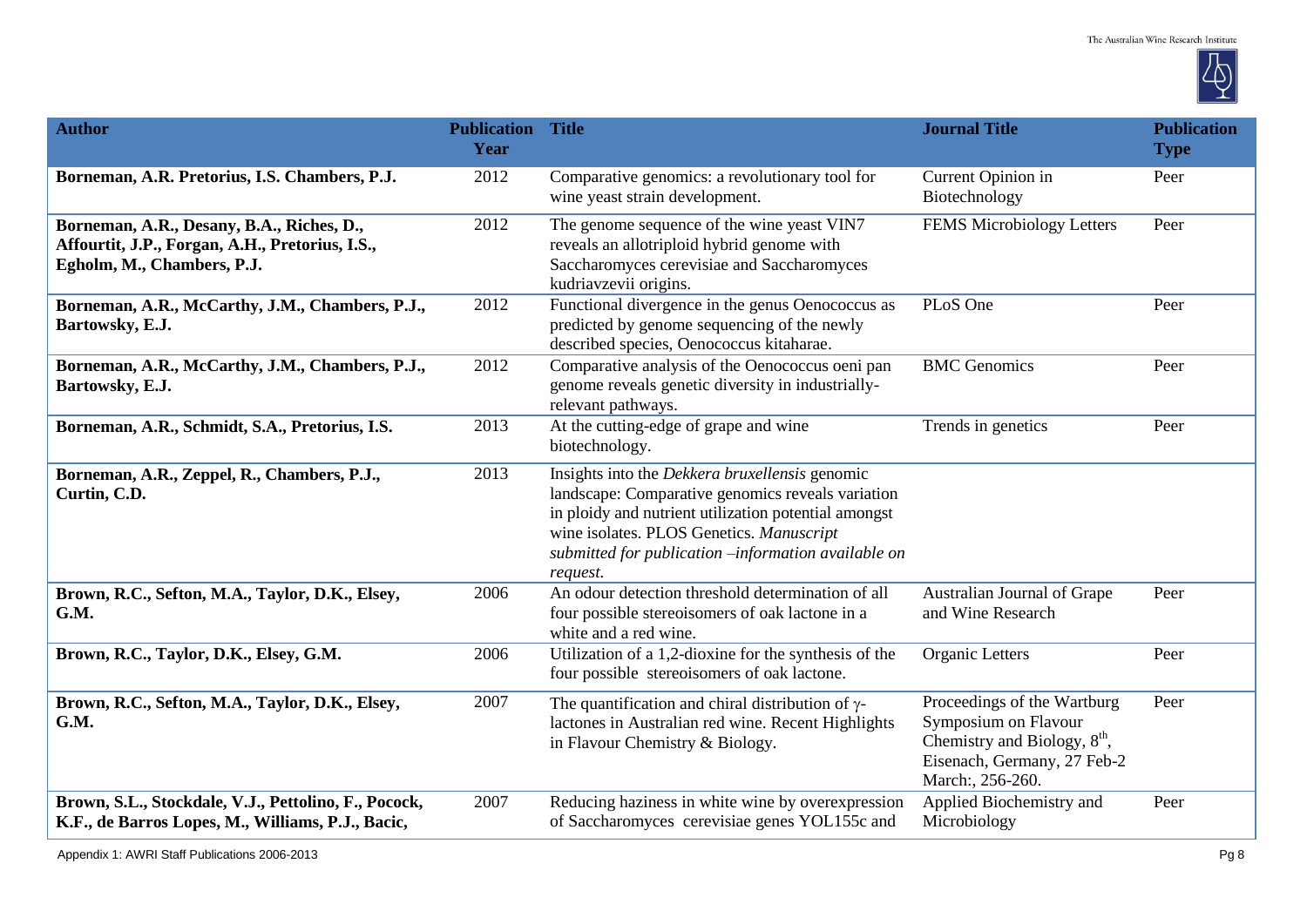

| <b>Author</b>                                                                                               | <b>Publication</b><br>Year | <b>Title</b>                                                                                                                                                                                              | <b>Journal Title</b>                                                                                  | <b>Publication</b><br><b>Type</b> |
|-------------------------------------------------------------------------------------------------------------|----------------------------|-----------------------------------------------------------------------------------------------------------------------------------------------------------------------------------------------------------|-------------------------------------------------------------------------------------------------------|-----------------------------------|
| A., Fincher, G.B., Hoj, P.B., Waters, E.J.                                                                  |                            | YDR055w.                                                                                                                                                                                                  |                                                                                                       |                                   |
| Callegari, S. Gregory, P.A. Sykes, M.J. Bellon, J.<br>Andrews, S. McKinnon, R.A. De Barros Lopes,<br>M.A.   | 2012                       | Polymorphisms in the mitochondrial ribosome<br>recycling factor EF-G2mt/MEF2 compromise cell<br>respiratory function and increase atorvastatin<br>toxicity.                                               | <b>PLoS</b> Genetics                                                                                  | Peer                              |
| Campbell, J.I, Pollnitz, A.P., Sefton, M.A.,<br>Herderich, M.J., Pretorius, I.S.                            | 2006                       | Factors affecting the influence of oak chips on wine<br>flavour                                                                                                                                           | Australian and New Zealand<br>Wine Industry Journal                                                   | Non-peer                          |
| Campbell, J.I., Pollnitz, A.P., Sefton, M.A.,<br>Herderich, M.J., Pretorius, I.S.                           | 2007                       | Factors affecting the influence of oak chips on wine<br>flavour.                                                                                                                                          | Revue des Oenologues et des<br>techniques vitivinicoles et<br>oenologiques - Conference<br>proceeding | Non-peer                          |
| Capone, D.L., Sefton, M.A., Hayasaka, Y., Jeffery,<br>D.W.                                                  | 2010                       | Analysis of precursors to wine odorant 3-<br>mercaptohexan-1-ol using HPLC-MS/MS:<br>resolution and quantitation of diaster eomers of 3-<br>S-cysteinylhexan-1-ol and 3-S- glutathionylhexan-<br>$1$ -ol. | Journal of Agricultural and<br>Food Chemistry                                                         | Peer                              |
| Capone, D.L., van Leeuwen, K.A., Pardon, K.H.,<br>Daniel, M.A., Elsey, G.M., Coulter, A.D., Sefton,<br>M.A. | 2010                       | Identification and analysis of 2-chloro-6-<br>methylphenol, 2,6- dichlorophenol and indole:<br>causes of taints and off-flavours in wines.                                                                | Australian Journal of Grape<br>and Wine Research                                                      | Peer                              |
| Capone, D.L. Jeffery, D.W.                                                                                  | 2011                       | Effects of transporting and processing Sauvignon<br>Blanc grapes on 3-mercaptohexan-1-ol precursor<br>concentrations.                                                                                     | Journal of Agricultural and<br>Food Chemistry                                                         | Peer                              |
| Capone, D.L., Leeuwen, K.V., Taylor, D.K.,<br>Jeffery, D.W., Pardon, K.H., Elsey, G.M., Sefton,<br>M.A.     | 2011                       | Evolution and occurrence of 1,8-cineole<br>(eucalyptol) in Australian wine.                                                                                                                               | Journal of Agricultural and<br>Food Chemistry                                                         | Peer                              |
| Capone, D.L., Pardon, K.H. Cordente, A.G.<br>Jeffery, D.W.                                                  | 2011                       | Identification and quantitation of 3-S-<br>cysteinylglycinehexan-1-ol (cysgly-3-MH) in<br>Sauvignon Blanc grape juice by HPLC-MS/MS.                                                                      | Journal of Agricultural and<br>Food Chemistry                                                         | Peer                              |
| Capone, D.L., Sefton, M.A., Jeffery, D.W.                                                                   | 2011                       | Application of a modified method for 3-<br>mercaptohexan-1-ol determination to investigate<br>the relationship between free thiol and related<br>conjugates in grape juice and wine.                      | Journal of Agricultural and<br>Food Chemistry                                                         | Peer                              |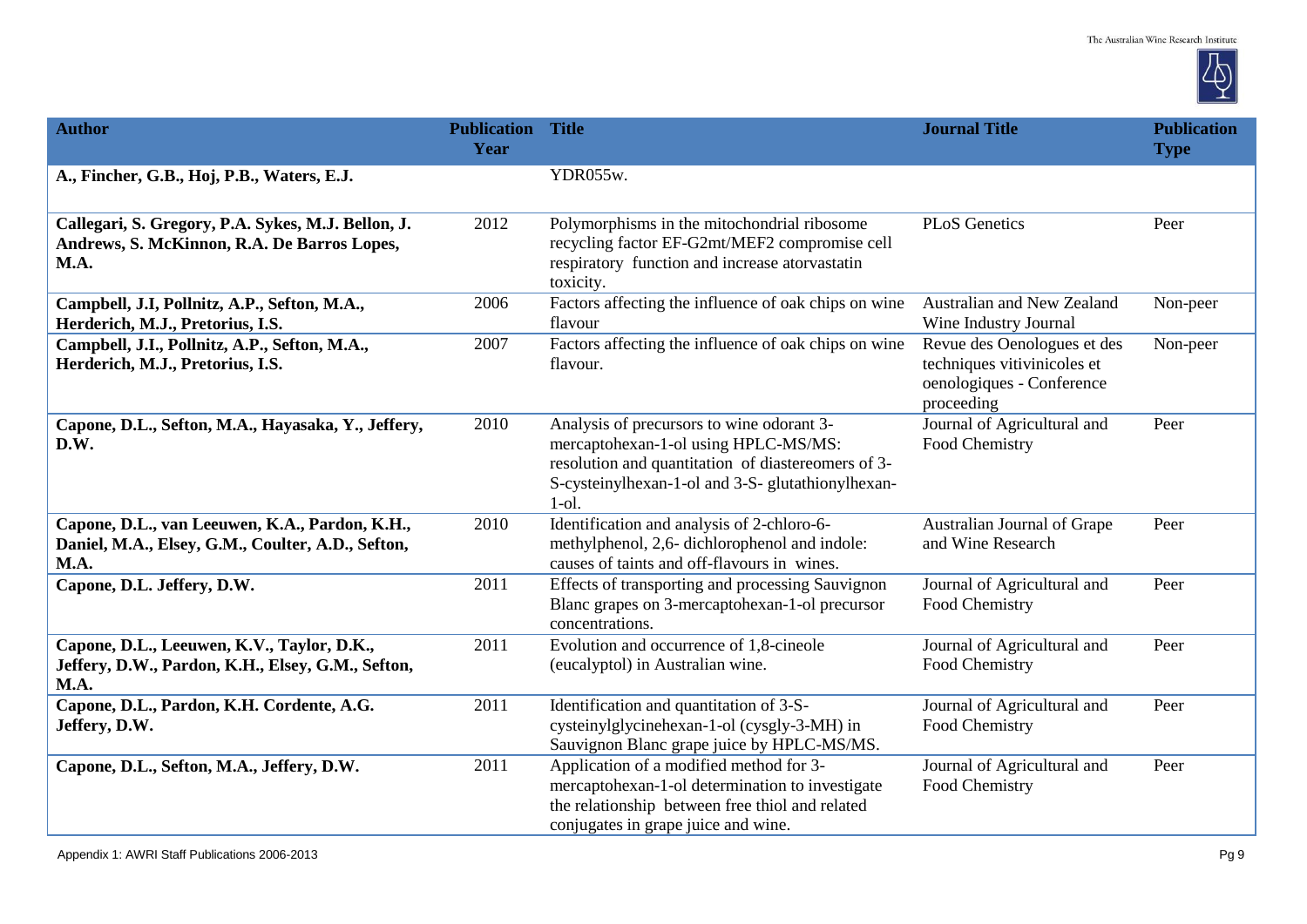

| <b>Author</b>                                                                                                                               | <b>Publication</b><br>Year | <b>Title</b>                                                                                                                                                                       | <b>Journal Title</b>                                                                                                                                                                                                  | <b>Publication</b><br><b>Type</b> |
|---------------------------------------------------------------------------------------------------------------------------------------------|----------------------------|------------------------------------------------------------------------------------------------------------------------------------------------------------------------------------|-----------------------------------------------------------------------------------------------------------------------------------------------------------------------------------------------------------------------|-----------------------------------|
| Capone, D.L., Herderich, M., Pardon, K.H.,<br>Hayasaka, Y., Cordente, A.G., Grant-Preece, P.A.,<br>Sefton, M.A., Elsey, G.M., Jeffery, D.W. | 2011                       | Formation of varietal thiol aroma compounds in<br>wine: synthetic and analytical studies of grape and<br>wine thiol conjugates. Hoffman, T., Meyerhof, W.,<br>Schieberle, P. (eds) | In Proceedings of 9 <sup>th</sup><br>Wartburg Symposium on<br>Flavour Chemistry and<br>Biology, Eisenach, Germany,<br>13-16 April 2010, Deutsche<br>Forchungsanstalt fur<br>Lebensmittelchemie: Freising,<br>Germany. |                                   |
| Capone, D.L., Black, C.A., Jeffery, D.W.                                                                                                    | 2012                       | Effects of 3-mercaptohexan-1-ol precursor<br>concentrations from prolonged storage of<br>Sauvignon Blanc grapes prior to crushing and<br>pressing.                                 | Journal of Agricultural and<br>Food Chemistry                                                                                                                                                                         | Peer                              |
| Capone, D.L., Jeffery, D.W., Sefton, M.A.                                                                                                   | 2012                       | Vineyard and fermentation studies to elucidate the<br>origin of 1,8-cineole in Australian red wine.                                                                                | Journal of Agricultural and<br>Food Chemistry                                                                                                                                                                         | Peer                              |
| Capone, D.L., Sefton, M.A., Jeffery, D.W.                                                                                                   | 2012                       | Analytical investigations of wine odorant 3-<br>mercaptohexan-1- ol and its precursors.                                                                                            | Flavor Chemistry of Wine<br>1104.                                                                                                                                                                                     | Peer                              |
| Carew, A.L., Smith, P.A., Dambergs, R.G.                                                                                                    | 2012                       | Yeast selection impacts phenolics in Pinot noir.                                                                                                                                   | Australian and New Zealand<br>Grapegrower and Winemaker                                                                                                                                                               | Non-peer                          |
| Carew, A.L., Sparrow, A.M., Curtin, C.D., Close,<br>D.C., Dambergs, R.G.                                                                    | 2013                       | Microwave Maceration of Pinot Noir Grape Must:<br>Sanitation and Extraction Effects and Wine<br><b>Phenolics Outcomes</b>                                                          | Food and Bioprocess<br>Technology                                                                                                                                                                                     | Peer                              |
| Carrau, F. M., Medina, K., Farina, L., Boido, E.,<br>Henschke, P. A., Dellacassa, E.                                                        | 2008                       | Production of fermentation aroma compounds by<br>Saccharomyces cerevisiae wine yeasts: effects of<br>yeast assimilable nitrogen on two model strains.                              | <b>FEMS Yeast Research</b>                                                                                                                                                                                            | Peer                              |
| Chambers, P.J.                                                                                                                              | 2007                       | Yeasts: Products and Discovery (YPD) in<br>Australia.                                                                                                                              | Microbiology Australia                                                                                                                                                                                                | Peer                              |
| Chambers, P.J., Varela, C.A., Kutyna, D.,<br>Henschke, P.A.                                                                                 | 2007                       | Generating 'low-ethanol' wine yeasts.                                                                                                                                              | Towards best practice through<br>innovation in winery<br>processing: a seminar held at<br>Tanunda, SA on 17 October<br>2007.                                                                                          | Non-peer                          |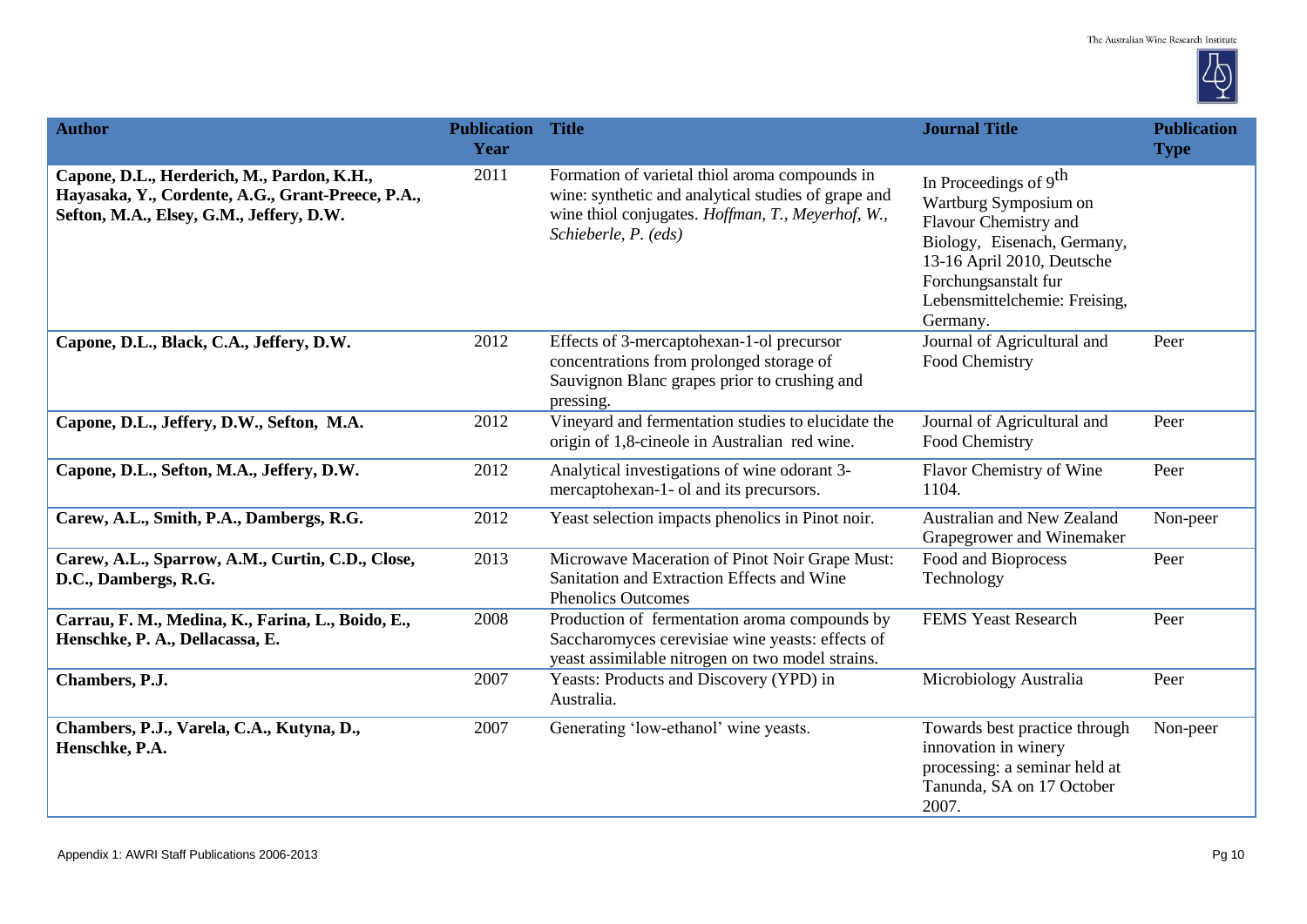

| <b>Author</b>                                                                                                                                                              | <b>Publication Title</b><br>Year |                                                                                                                                                                                                              | <b>Journal Title</b>                                                                                                              | <b>Publication</b><br><b>Type</b> |
|----------------------------------------------------------------------------------------------------------------------------------------------------------------------------|----------------------------------|--------------------------------------------------------------------------------------------------------------------------------------------------------------------------------------------------------------|-----------------------------------------------------------------------------------------------------------------------------------|-----------------------------------|
| Chambers, P.J., Bellon, J.R., Schmidt, S.A., Varela,<br>C.A., Pretorius, I.S.                                                                                              | 2009                             | Non-genetic engineering approaches to isolating<br>and generating novel yeasts for industrial<br>applications.                                                                                               | Yeast biotechnology: diversity<br>and applications                                                                                | Peer                              |
| Chambers, P.J., Borneman, A.R., Schmidt, S.A.,<br>Hack, J.C., Varela, C.A., Mercurio, M., Curtin,<br>C.D., Cozzolino, D., Ugliano, M., Herderich, M.J.,<br>Pretorius, I.S. | 2009                             | The dawn of a new paradigm for wine yeast strain<br>development.                                                                                                                                             | Australian and New Zealand<br>Wine Industry Journal                                                                               | Non-peer                          |
| Chambers, P.J., Pretorius, I.S.                                                                                                                                            | 2010                             | Fermenting knowledge: the history of winemaking,<br>science and yeast research.                                                                                                                              | <b>EMBO</b> reports                                                                                                               | Peer                              |
| Chambers, P.J.                                                                                                                                                             | 2011                             | From omics to systems biology: towards a more<br>complete description and understanding of biology.                                                                                                          | Microbiology Australia                                                                                                            | Peer                              |
| Colby, C.B., Nordestgaard, S., Waters, E., O'Neill,<br><b>B.K.</b>                                                                                                         | 2006                             | Bentonite fining: can we improve performance and<br>efficiency and decrease value losses?                                                                                                                    | Australian and New Zealand<br>Grapegrower and Winemaker                                                                           | Non-peer                          |
| Colby, C.B., Waters, E.J., O'Brien, V.T.                                                                                                                                   | 2006                             | Fine tuning: cutting production costs of bentonite<br>fining.                                                                                                                                                | Australian and New Zealand<br>Grapegrower and Winemaker                                                                           | Non-peer                          |
| Colby, C.B., Low, L.L., Godden, J., Gishen, M.,<br>O'Neill, B.K.                                                                                                           | 2007                             | Process engineering developments in wine<br>production: Alternative technologies for tartrate<br>stabilisation.                                                                                              | <b>ASVO</b> Proceedings:<br>Maximising the value -<br>maximise returns through<br>quality and process efficiency;<br>Adelaide, SA | Non-peer                          |
| Collins, C., Dry, P.                                                                                                                                                       | 2009                             | Managing fruitset in vineyards                                                                                                                                                                               | <b>Australian Viticulture</b>                                                                                                     | Non-peer                          |
| Conn, S., Curtin, C., Bezier, A., Franco, C., Zhang,<br>W.                                                                                                                 | 2008                             | Purification, molecular cloning, and<br>characterization of glutathione S-transferases<br>(GSTs) from pigmented Vitis vinifera L. cell<br>suspension cultures as putative anthocyanin<br>transport proteins. | Journal of Experimental<br><b>Botany</b>                                                                                          | Peer                              |
| Contreras, A., Hidalgo, C., Henschke, P.A.,<br>Chambers, P.J., Curtin, C., Varela, C.                                                                                      | 2013                             | Evaluation of non-Saccharomyces yeast for the<br>reduction of alcohol content in wine.                                                                                                                       | Applied and Environmental<br>Microbiology, submitted.                                                                             |                                   |
| Cooke (née Brown), R.C., Capone D.L., van<br>Leeuwen, K.A., Elsey, G.M., Sefton, M.A.                                                                                      | 2009                             | Quantification of Several 4-Alkyl Substituted $\gamma$ -<br><b>Lactones in Australian Wines</b>                                                                                                              | Journal of Agricultural and<br>Food Chemistry                                                                                     | Peer                              |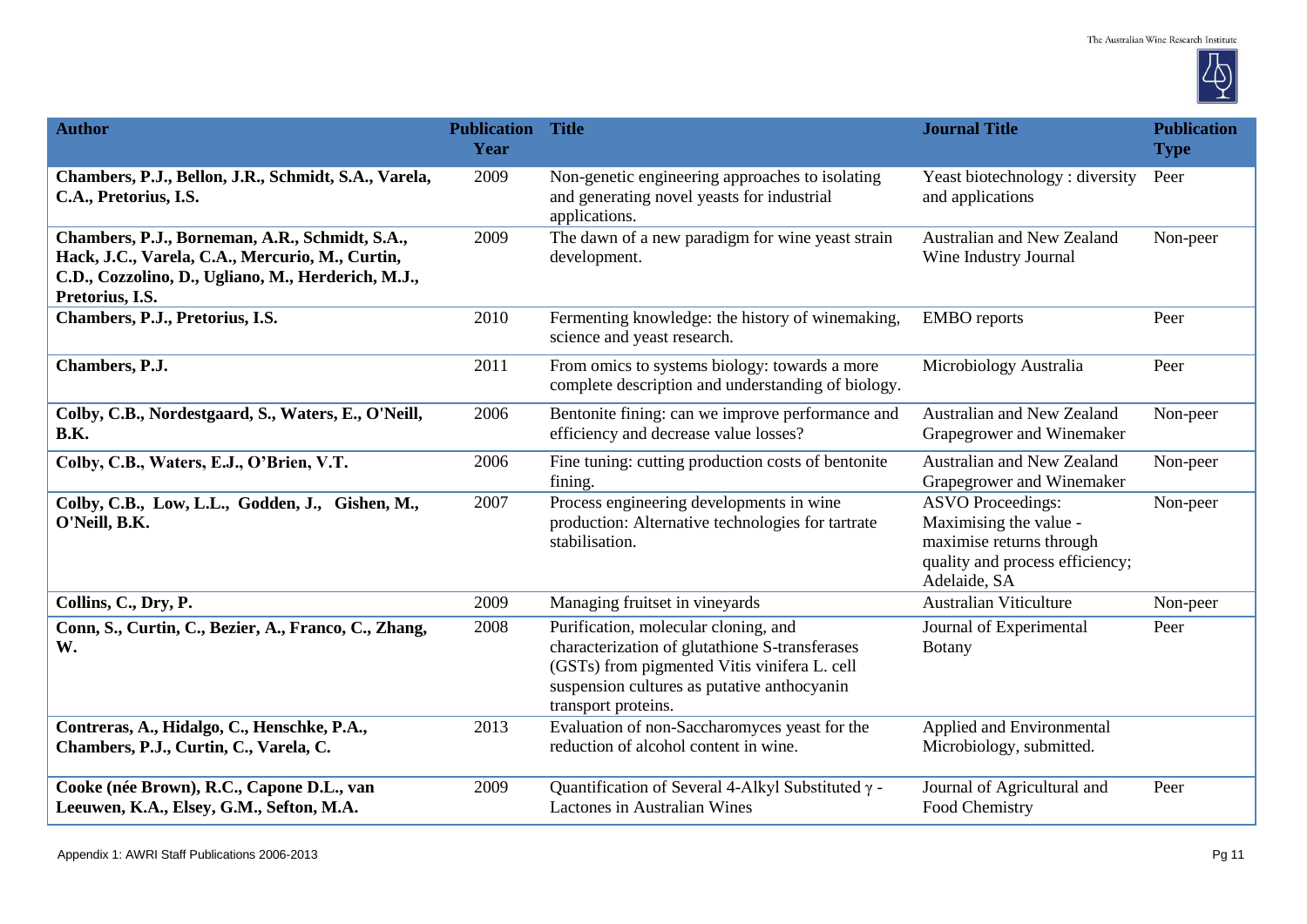

| <b>Author</b>                                                                                     | <b>Publication Title</b><br>Year |                                                                                                                                                         | <b>Journal Title</b>                                                                                      | <b>Publication</b><br><b>Type</b> |
|---------------------------------------------------------------------------------------------------|----------------------------------|---------------------------------------------------------------------------------------------------------------------------------------------------------|-----------------------------------------------------------------------------------------------------------|-----------------------------------|
| Cooke (née Brown), R.C., van Leeuwen, K.A.,<br>Capone, D.L., Gawel, R., Elsey, G.M., Sefton, M.A. | 2009                             | Odor detection thresholds and enantiomeric<br>distributions of several 4-alkyl substituted -lactones<br>in Australian red wine.                         | Journal of Agricultural and<br>Food Chemistry                                                             | Peer                              |
| Corbella, E., Cozzolino, D.                                                                       | 2006                             | Classification of the floral origin in Uruguayan<br>honeys by chemical and physical characteristics<br>combined with chemometrics.                      | LWT - food science and<br>technology                                                                      | Peer                              |
| Corbella, E., Cozzolino, D.                                                                       | 2008                             | Combining multivariate analysis and pollen count<br>to classify honey samples accordingly to different<br>botanical origins.                            | Chilean journal of agricultural<br>research                                                               | Peer                              |
| Cordente, A.G., Heinrich, A., Swiegers, H.                                                        | 2007                             | A new revolution in wine: yeast strains that<br>produce no detectable hydrogen sulphide.                                                                | Australian and New Zealand<br>Grapegrower and Winemaker                                                   | Non-peer                          |
| Cordente, A.G., Swiegers, J.H., Hegardt, F.G.,<br>Pretorius, I.S.                                 | 2007                             | Modulating aroma compounds during wine<br>fermentation by manipulating carnitine<br>acetyltransferases in Saccharomyces cerevisiae.                     | FEMS Microbiology Letters                                                                                 | Peer                              |
| Cordente, A.G., Heinrich, A., Pretorius, I.S.,<br>Swiegers, J.H.                                  | 2009                             | Isolation of sulfite reductase variants of a<br>commercial wine yeast                                                                                   | FEMS Yeast Research                                                                                       | Peer                              |
| Cordente, A.G., Curtin, C.D., Henschke, P.A.,<br>Chambers, P.J., Herderich, M.J., Pretorius, I.S. | 2011                             | Taking the stink out of fermentation.                                                                                                                   | Wine & Viticulture Journal                                                                                | Non-peer                          |
| Cordente, A.G., Curtin, C.D., Henschke, P.A.,<br>Chambers, P.J., Pretorius, I.S.                  | 2011                             | Steering clear of sulfidic smells in the cellar.                                                                                                        | Australian and New Zealand<br>Grapegrower and Winemaker                                                   | Non-peer                          |
| Cordente, A.G., Heinrich, A., Pretorius, I.S.,<br>Curtin, C.D., Swiegers, J.H.                    | 2011                             | Isolation of sulfite reductase variants of a<br>commercial wine yeast with significantly reduced<br>hydrogen sulfide production.                        | The 14th Australian Wine<br><b>Industry Technical</b><br>Conference: Adelaide, SA 3-8<br><b>July 2010</b> | Non-peer                          |
| Cordente, A.G., Cordero-Bueso, G., Pretorius, I.S.,<br>Curtin, C.D.                               | 2012                             | Novel wine yeast with mutations in YAP1 that<br>produce less acetic acid during fermentation.                                                           | <b>FEMS Yeast Research</b>                                                                                | Peer                              |
| Cordente, A.G., Curtin, C.D., Varela, C.A.,<br>Pretorius, I. S.                                   | 2012                             | Flavour-active wine yeasts.                                                                                                                             | Applied Microbiology and<br>Biotechnology                                                                 | Peer                              |
| Costello, P.J., Francis, I.L., Bartowsky, E.J.                                                    | 2012                             | Variations in the effects of malolactic fermentation<br>on the chemical and sensory properties of Cabernet<br>Sauvignon wine: interactive influences of | Australian Journal of Grape<br>and Wine Research                                                          | Peer                              |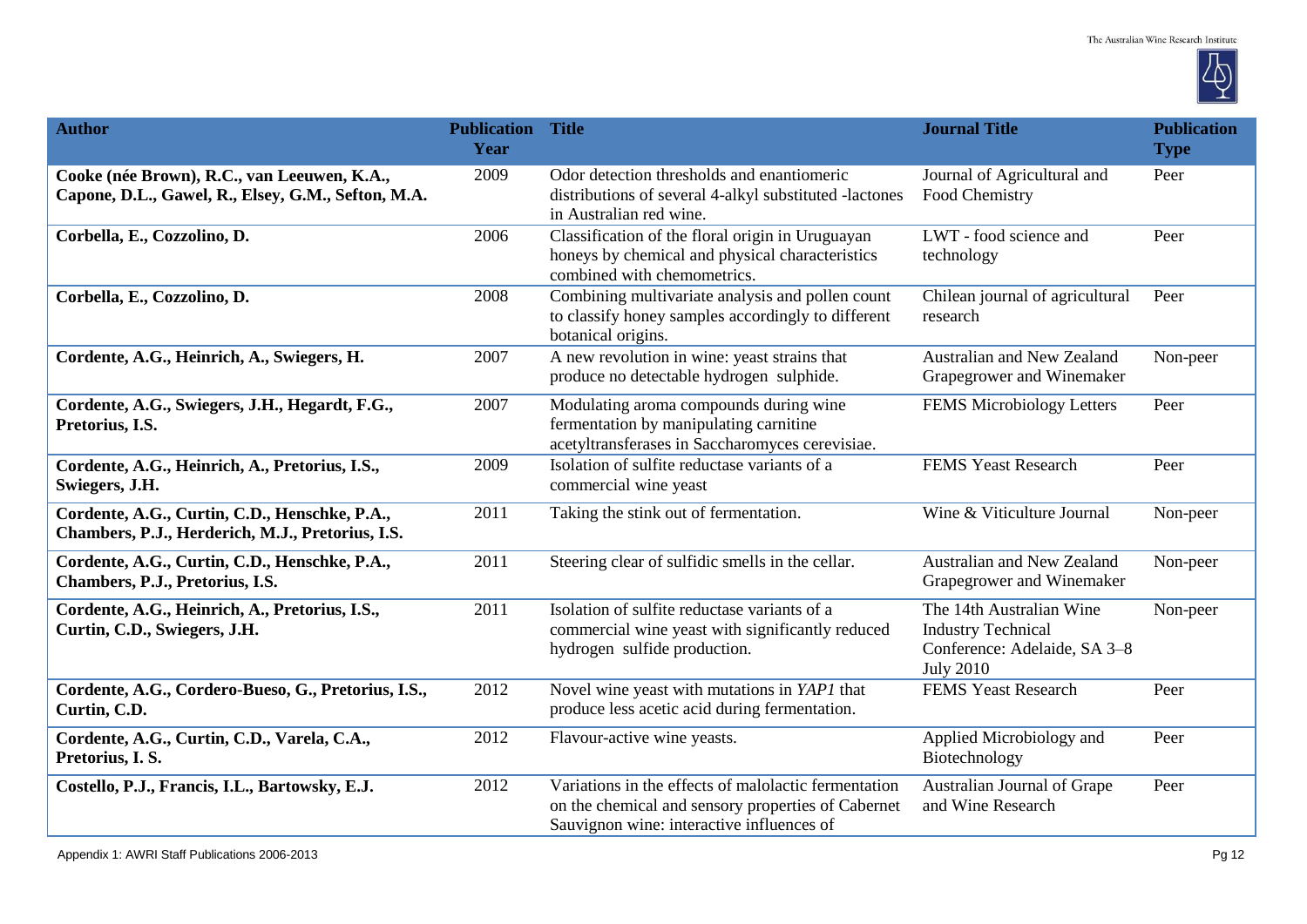

| <b>Author</b>                                                                                                                                      | <b>Publication Title</b><br>Year |                                                                                                                                                                       | <b>Journal Title</b>                                                                                                | <b>Publication</b><br><b>Type</b> |
|----------------------------------------------------------------------------------------------------------------------------------------------------|----------------------------------|-----------------------------------------------------------------------------------------------------------------------------------------------------------------------|---------------------------------------------------------------------------------------------------------------------|-----------------------------------|
|                                                                                                                                                    |                                  | Oenococcus oeni strain and wine matrix<br>composition.                                                                                                                |                                                                                                                     |                                   |
| Costello, P.J., Siebert, T.E., Solomon, M.R.,<br>Bartowsky, E.J.                                                                                   | 2012                             | Synthesis of fruity ethyl esters by acyl coenzyme<br>A: alcohol acyltransferase and reverse esterase<br>activities in Oenococcus oeni and Lactobacillus<br>plantarum. | Journal of Applied<br>Microbiology                                                                                  | Peer                              |
| Coulter, A.D., Capone, D.L., Baldock, G.A., Cowey,<br>G.D., Francis, I.L., Hayasaka, Y., Holdstock, M.G.,<br>Sefton, M.A., Simos, C.A., Travis, B. | 2008                             | Taints and off-flavours in wine - case studies of<br>recent industry problems.                                                                                        | Proceedings of the 13th<br>Australian wine industry<br>technical conference, 29 July-2<br>August 2007, Adelaide, SA | Non-peer                          |
| Coulter, A.D., Henschke, P.A., Simos, C.A.,<br>Pretorius, I.S.                                                                                     | 2008                             | When the heat is on, yeast fermentation runs out of<br>puff.                                                                                                          | Australian and New Zealand<br>Wine Industry Journal                                                                 | Non-peer                          |
| Coulter, A.D.                                                                                                                                      | 2010                             | Post-bottling spoilage – who invited Brett?                                                                                                                           | Australian and New Zealand<br>Grapegrower and Winemaker                                                             | Non-peer                          |
| Coulter, A.D., Stockley, C.S., Varela, C.A., Francis,<br>I.L., Chambers, P.J., Henschke, P.A., Dry, P.R.,<br>Gawel, R., Muhlack, R.A.              | 2010                             | Reducing alcohol levels in wine.                                                                                                                                      | <b>Technical Review</b> , 186                                                                                       | Non-peer                          |
| Coulter, A.D.                                                                                                                                      | 2011                             | The burning questions on smoke taint.                                                                                                                                 | Australian and New Zealand<br>Grapegrower and Winemaker                                                             | Non-peer                          |
| Cowey, G.B., Robinson, E.M.C., Holdstock, M.,<br>Gishen, M., Parker, M., Dambergs, R.G., Godden,<br>P.W.                                           | 2006                             | Changes in Australian wine composition-from 1964<br>to 2004.                                                                                                          | Australian and New Zealand<br>Wine Industry Journal                                                                 | Non-peer                          |
| Cowey, G.B.                                                                                                                                        | 2008                             | Excessive copper fining of wines sealed under<br>screwcaps - identifying and treating reductive<br>winemaking characters.                                             | Australian and New Zealand<br>Grapegrower and Winemaker                                                             | Non-peer                          |
| Cowey, G.B., Travis, B.                                                                                                                            | 2008                             | Practical sensory evaluation in the winery.                                                                                                                           | Australian and New Zealand<br>Grapegrower and Winemaker                                                             | Non-peer                          |
| Cowey, G.B., Coulter, A.D., Holdstock, M.                                                                                                          | 2009                             | Brines, paints, oils and the occasional mobile phone<br>- common vintage contaminants                                                                                 | Australian and New Zealand<br>Grapegrower and Winemaker                                                             | Non-peer                          |
| Cowey, G.B.                                                                                                                                        | 2010                             | When it all goes wrong: the treatment and disposal<br>of juice, wine and lees waste material.                                                                         | Australian and New Zealand<br>Grapegrower and Winemaker                                                             | Non-peer                          |
| Cowey, G.B., Travis, B., Simos, C.A., Francis, I.L.                                                                                                | 2010                             | Salt removal from wine using electrodialysis.                                                                                                                         | Australian and New Zealand                                                                                          | Non-peer                          |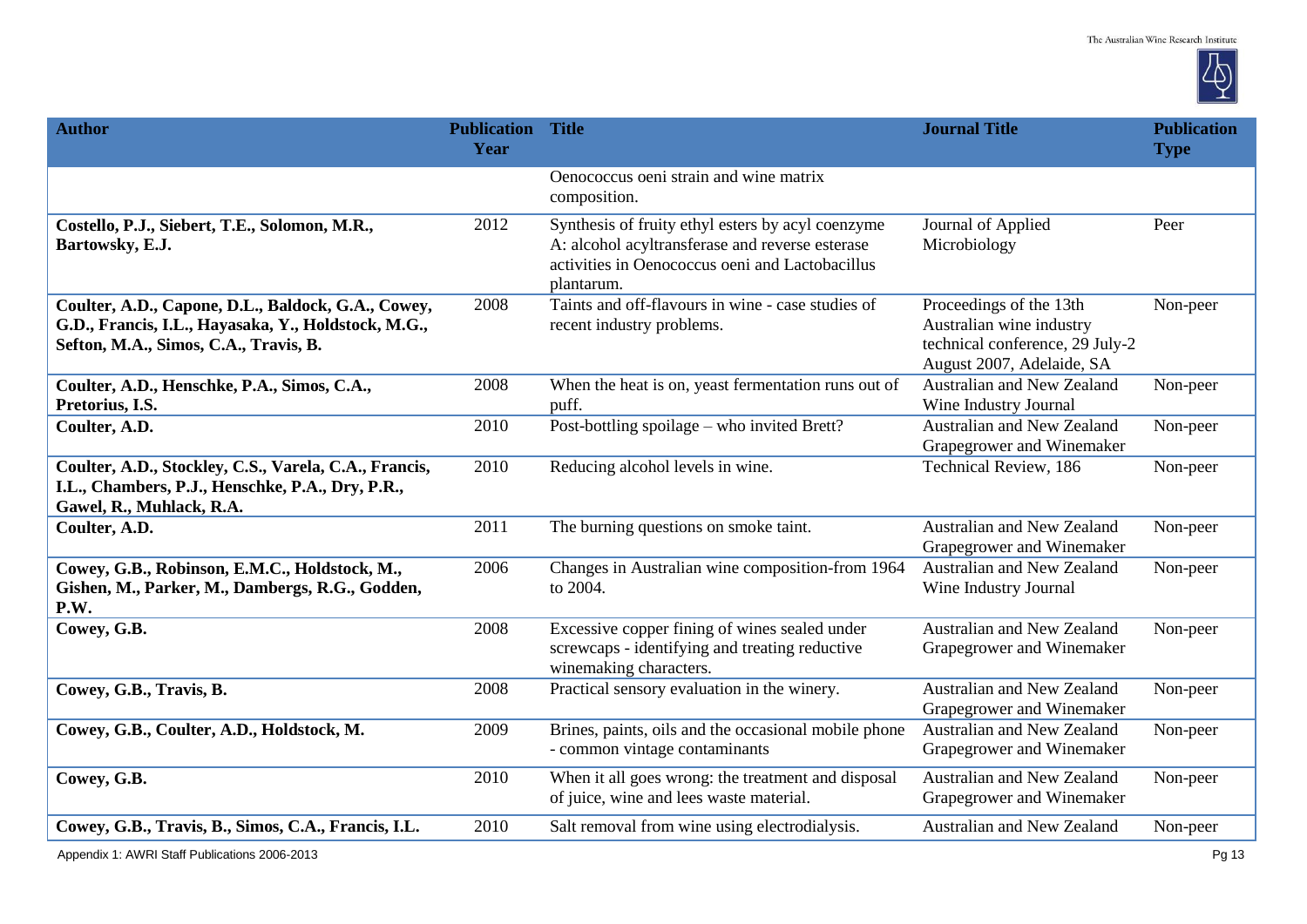

| <b>Author</b>                                                                                                      | <b>Publication Title</b><br>Year |                                                                                                                                                                                | <b>Journal Title</b>                                           | <b>Publication</b><br><b>Type</b> |
|--------------------------------------------------------------------------------------------------------------------|----------------------------------|--------------------------------------------------------------------------------------------------------------------------------------------------------------------------------|----------------------------------------------------------------|-----------------------------------|
|                                                                                                                    |                                  |                                                                                                                                                                                | Grapegrower and Winemaker                                      |                                   |
| Cowey, G.B.                                                                                                        | 2011                             | G. Botrytis – implications in wine development.                                                                                                                                | Australian and New Zealand<br>Grapegrower and Winemaker        | Non-peer                          |
| Cox, C.M. Favero, A.C. Dry, P.R. McCarthy, M.G.<br>Collins, C.                                                     | 2012                             | Rootstock effects on primary bud necrosis, bud<br>fertility, and carbohydrate storage in Shiraz.                                                                               | American Journal of Enology<br>and Viticulture                 | Peer                              |
| Cozzolino, D. Moron, A.                                                                                            | 2006                             | Potential of near-infrared reflectance spectroscopy<br>and chemometrics to predict soil organic carbon<br>fractions.                                                           | Soil & Tillage Research                                        | Peer                              |
| Cozzolino, D., Cynkar, W.U., Dambergs, R.G.,<br>Janik, L., Gishen, M.                                              | 2006                             | How to select a scanning near infrared<br>spectrophotometer instrument.                                                                                                        | <b>Australian and New Zealand</b><br>Grapegrower and Winemaker | Non-peer                          |
| Cozzolino, D., Dambergs, R.G., Janik, L., Cynkar,<br>W.U., Gishen, M.                                              | 2006                             | Analysis of grapes and wine by near infrared<br>spectroscopy.                                                                                                                  | Journal of Near Infrared<br>Spectroscopy                       | Peer                              |
| Cozzolino, D., Parker, M., Dambergs, R.G.,<br>Herderich, M., Gishen, M.                                            | 2006                             | Chemometrics and visible-near infrared<br>spectroscopic monitoring of red wine fermentation<br>in a pilot scale.                                                               | Biotechnology and<br>Bioengineering                            | Peer                              |
| Cozzolino, D., Smyth, H.E., Lattey, K.A., Cynkar,<br>W.U., Janik, L., Dambergs, R.G., Francis, I.L.,<br>Gishen, M. | 2006                             | Combining mass spectrometry based electronic<br>nose, visible-near infrared spectroscopy and<br>chemometrics to assess the sensory properties of<br>Australian Riesling wines. | Analytica Chimica Acta                                         | Peer                              |
| Cozzolino, D., Vadell, A., Ballesteros, F., Galietta,<br>G., Barlocco, N.                                          | 2006                             | Combining visible and near-infrared spectroscopy<br>with chemometrics to trace muscles from an<br>autochthonous bree of pig produced in Uruguay: a<br>feasibility study.       | Analytical and Bioanalytical<br>Chemistry                      | Peer                              |
| Cozzolino, D.                                                                                                      | 2007                             | VIS-NIRS cannot routinely analyze wine<br>quantitatively.                                                                                                                      | Trends in Analytical Chemisty                                  | Peer                              |
| Cozzolino, D., Cynkar, W.U., Dambergs, R.G.,<br>Janik, L.J., Gishen, M.                                            | 2007                             | Effect of both storage and homogenization on the<br>visible and near infrared spectroscopy of red grape<br>berries.                                                            | <b>NIR Conference Proceedings</b>                              | Non-peer                          |
| Cozzolino, D., Flood, L., Bellon, J., Gishen, M., De<br>Barros Lopes, M.                                           | 2007                             | Chemometrics and near infrared spectroscopy: A<br>tool to differentiate different strains of<br>Saccharomyces cerevisiae.                                                      | <b>NIR Conference Proceedings</b>                              | Non-peer                          |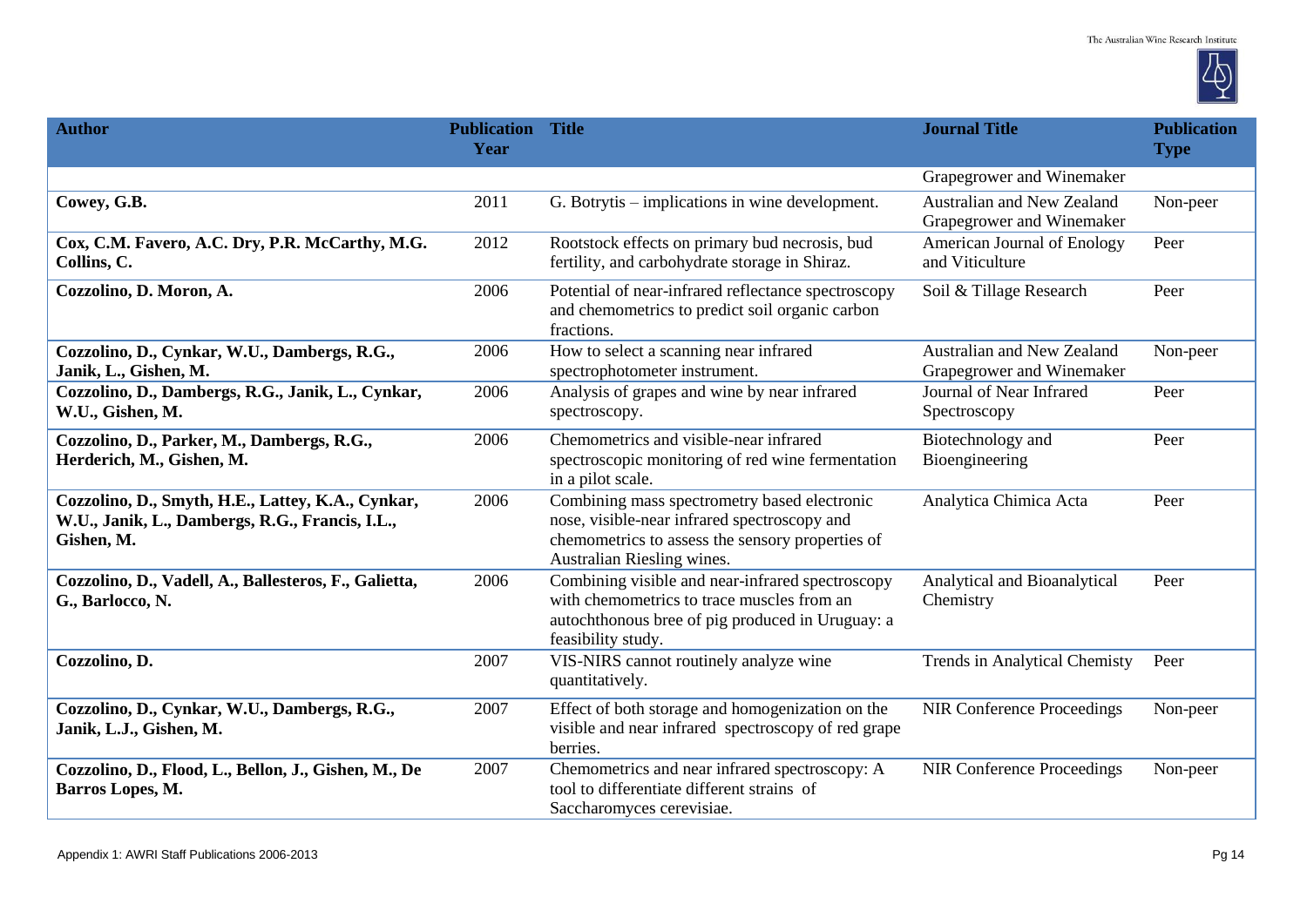

| <b>Author</b>                                                                                                      | <b>Publication Title</b><br>Year |                                                                                                                                                                                                    | <b>Journal Title</b>                                    | <b>Publication</b><br><b>Type</b> |
|--------------------------------------------------------------------------------------------------------------------|----------------------------------|----------------------------------------------------------------------------------------------------------------------------------------------------------------------------------------------------|---------------------------------------------------------|-----------------------------------|
| Cozzolino, D., Kwiatkowski, M.J., Waters, E.J.,<br>Gishen, M.                                                      | 2007                             | A feasibility study on the use of visible and short<br>wavelengths in the near-infrared region for the<br>non-destructive measurement of wine composition.                                         | Analytical and Bioanalytical<br>Chemistry               | Peer                              |
| Cozzolino, D., Liua, L., Cynkar, W.U., Dambergs,<br>R.G., Janik, L., Colby, C.B., Gishen, M.                       | 2007                             | Effect of temperature variation on the visible and<br>near infrared spectra of wine and the consequences<br>on the partial least square calibrations developed to<br>measure chemical composition. | Analytica Chimica Acta                                  | Peer                              |
| Cozzolino, D., Smyth, H.E., Lattey, K., Cynkar, W.<br>U., Janik, L., Dambergs, R. G., Francis, I.L.,<br>Gishen, M. | 2007                             | Relationship between sensory analysis and near<br>infrared spectroscopy in Australian Chardonnay<br>and Riesling wines.                                                                            | <b>NIR Conference Proceedings</b>                       | Non-peer                          |
| Cozzolino, D. Smyth, H.E., Cynkar, W.U., Janik,<br>L., Dambergs, R.G., Gishen, M.                                  | 2008                             | Use of direct headspace-mass spectrometry<br>coupled with chemometrics to predict aroma<br>properties in Australian Riesling wine.                                                                 | Analytica Chimica Acta                                  | Peer                              |
| Cozzolino, D., Cynkar, W.U., Dambergs, R.G.,<br>Mercurio, M.D., Smith, P.A.                                        | 2008                             | Measurement of condensed tannins and dry matter<br>in red grape homogenates using near infrared<br>spectroscopy and partial least squares.                                                         | Journal of Agricultural and<br>Food Chemistry           | Peer                              |
| Cozzolino, D., Fassio, A., Restaino, E., Fernandez,<br>E., La Manna, A.                                            | 2008                             | Verification of silage type using near-infrared<br>spectroscopy combined with multivariate analysis.                                                                                               | Journal of Agricultural and<br>Food Chemistry           | Peer                              |
| Cozzolino, D., Flood, L., Bellon, J., Gishen, M.,<br>deBarros Lopes, M.                                            | 2008                             | Near infrared spectroscopy: a new tool in<br>metabolomic research?                                                                                                                                 | <b>NIR News</b>                                         | Non-peer                          |
| Cozzolino, D., Kwiatkowski, M.J., Dambergs, R.G.,<br>Cynkar, W.U., Janik, L.J., Skouroumounis, G.,<br>Gishen, M.   | 2008                             | Analysis of elements in wine using near infrared<br>spectroscopy and partial least squares regression.                                                                                             | Talanta                                                 | Peer                              |
| Cozzolino, D.                                                                                                      | 2009                             | Near infrared spectroscopy in natural products<br>analysis.                                                                                                                                        | Planta Medica                                           | Peer                              |
| Cozzolino, D., Cynkar, W.U., Shah, N., Dambergs,<br>R.G., Smith, P.A.                                              | 2009                             | Rapid methods to measure soil composition and<br>leaf water potential in the vineyard.                                                                                                             | Australian and New Zealand<br>Grapegrower and Winemaker | Non-peer                          |
| Cozzolino, D., Dambergs, R.G., Shah, N. Cynkar,<br>W.U. Smith, P.A., Godden, P.W., Pretorius, I.S.                 | 2009                             | Ensuring sustainable management of water and soil<br>for Australian grape and wine production.                                                                                                     | Australian and New Zealand<br>Wine Industry Journal     | Non-peer                          |
| Cozzolino, D., Holdstock, M., Dambergs, R.G.,<br>Cynkar, W.U., Smith, P.A.                                         | 2009                             | Mid infrared spectroscopy and multivariate<br>analysis: A tool to discriminate between organic<br>and non-organic wines grown in Australia.                                                        | Food Chemistry                                          | Peer                              |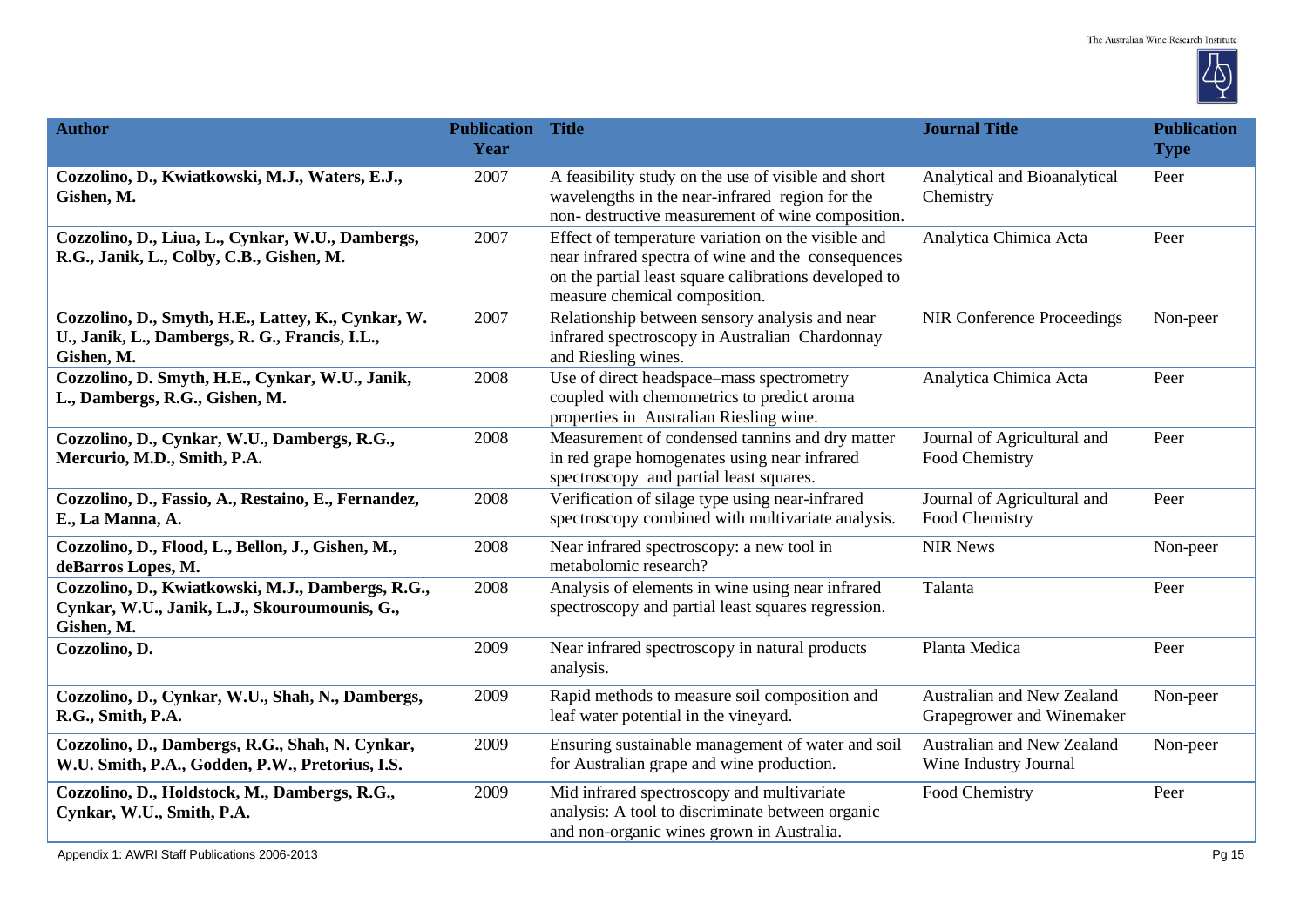

| <b>Author</b>                                                                                                     | <b>Publication Title</b><br>Year |                                                                                                                                                         | <b>Journal Title</b>                                                 | <b>Publication</b><br><b>Type</b> |
|-------------------------------------------------------------------------------------------------------------------|----------------------------------|---------------------------------------------------------------------------------------------------------------------------------------------------------|----------------------------------------------------------------------|-----------------------------------|
| Cozzolino, D., Holdstock, M., Dambergs, R.G.,<br>Cynkar, W.U., Smith, P.A.                                        | 2009                             | Unleashing the secrets of organic wine grown in<br>Australia using infrared light                                                                       | Australian and New Zealand<br>Wine Industry Journal                  | Non-peer                          |
| Cozzolino, D., Restaino, E. La Manna, A.,<br>Fernandez, E., Fassio, A.                                            | 2009                             | Usefulness of near infrared reflectance (NIR)<br>spectroscopy and chemometrics to discriminate<br>between fishmeal, meat meal and soya meal<br>samples. | Ciencia e Investigation Agraria                                      | Peer                              |
| Cozzolino, D., Cowey, G.B., Lattey, K.A., Godden,<br>P.W., Cynkar, W.U., Dambergs, R.G., Janik, L.,<br>Gishen, M. | 2010                             | Relationship between wine scores and visible-near-<br>infrared spectra of Australian red wines.                                                         | Analytical and Bioanalytical<br>Chemistry                            | Peer                              |
| Cozzolino, D., Cynkar, W. U., Dambergs, R. G.,<br>Gishen, M., Smith, P.A.                                         | 2010                             | Grape (Vitis vinifera) compositional data spanning<br>ten successive vintages in the context of abiotic<br>growing parameters                           | Agriculture ecosystems $\&$<br>environment                           | Peer                              |
| Cozzolino, D., Cynkar, W.U., Dambergs, R.G.,<br>Smith, P.A.                                                       | 2010                             | Two-dimensional correlation analysis of the effect<br>of temperature on the fingerprint of wines analysed<br>by mass spectrometry electronic nose.      | <b>Sensors and Actuators B</b>                                       | Peer                              |
| Cozzolino, D., Dambergs, R.G.                                                                                     | 2010                             | Instrumental analysis of grape, must and wine.                                                                                                          | Managing wine quality:<br>viticulture and wine quality<br>(Volume 1) | Peer                              |
| Cozzolino, D., Morón, A.                                                                                          | 2010                             | Influence of soil particle size on the measurement<br>of Sodium by near-infrared reflectance<br>spectroscopy.                                           | Communications in soil<br>science and plant analysis                 | Peer                              |
| Cozzolino, D.                                                                                                     | 2011                             | Infrared Methods for High Throughput Screening<br>of Metabolites: Food and Medical Applications.                                                        | Combinatorial Chemistry &<br><b>High Throughput Screening</b>        | Peer                              |
| Cozzolino, D. Cynkar, W.U., Shah, N.                                                                              | 2011                             | The economics of implementing near infrared<br>analysis in the grape and wine industries.                                                               | <b>NIR News</b>                                                      | Non-peer                          |
| Cozzolino, D., Corbella, E., Smyth, H. E.                                                                         | 2011                             | Quality Control of Honey Using Infrared<br>Spectroscopy: A Review                                                                                       | <b>Applied Spectroscopy</b><br>Reviews                               | Peer                              |
| Cozzolino, D., Cynkar, W. U., Shah, N., Smith, P.A.                                                               | 2011                             | Multivariate data analysis applied to spectroscopy:<br>Potential application to juice and fruit quality.                                                | Food research international                                          | Peer                              |
| Cozzolino, D., Cynkar, W.U., Shah, N., Smith, P.A.                                                                | 2011                             | Feasibility study on the use of attenuated total<br>reflectance mid-infrared for analysis of<br>compositional parameters in wine.                       | Food research international                                          | Peer                              |
| Appendix 1: AWRI Staff Publications 2006-2013                                                                     |                                  |                                                                                                                                                         |                                                                      | Pg 16                             |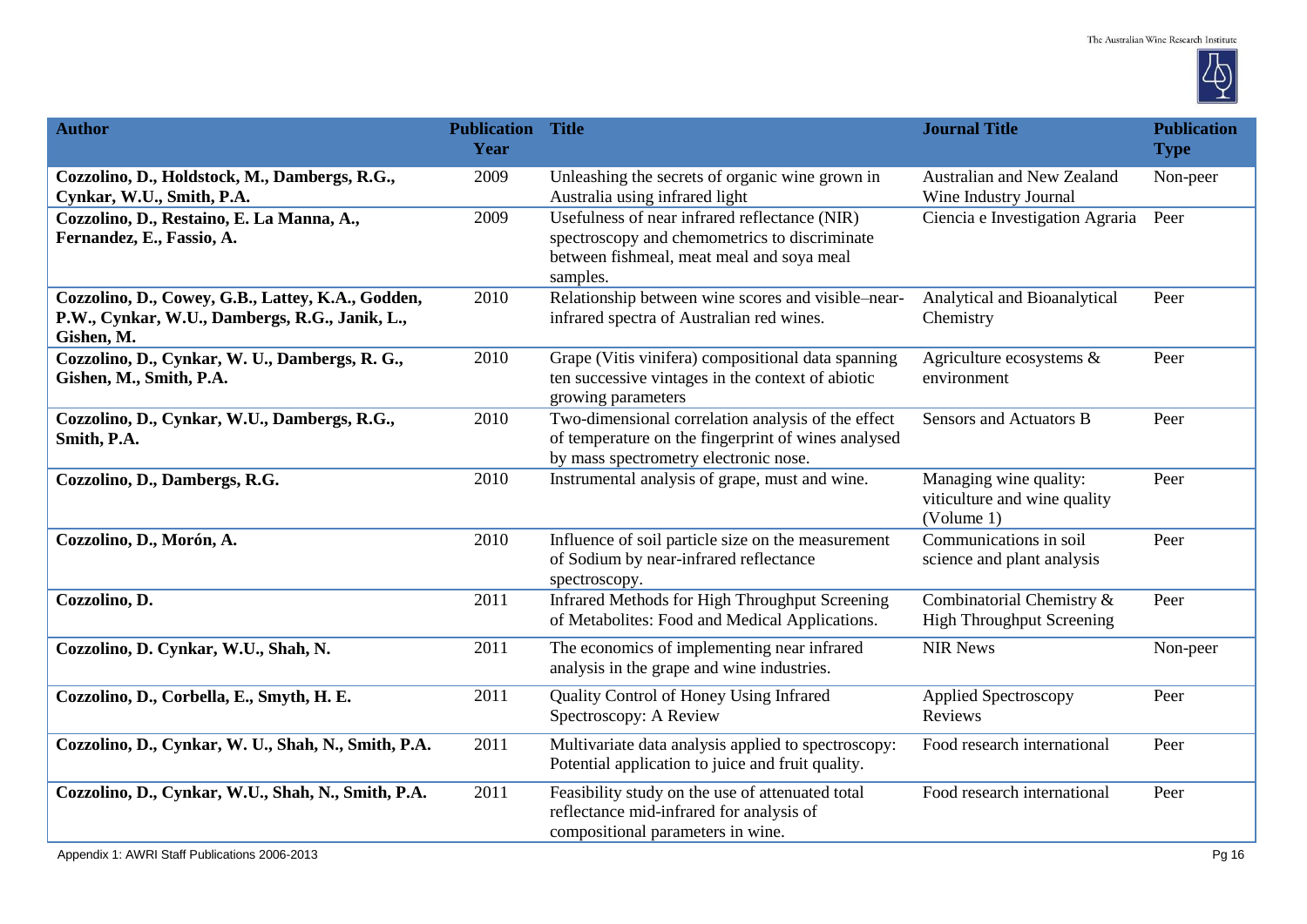

| <b>Author</b>                                                                                                                                      | <b>Publication Title</b><br>Year |                                                                                                                                                                                         | <b>Journal Title</b>                                                                                                | <b>Publication</b><br><b>Type</b> |
|----------------------------------------------------------------------------------------------------------------------------------------------------|----------------------------------|-----------------------------------------------------------------------------------------------------------------------------------------------------------------------------------------|---------------------------------------------------------------------------------------------------------------------|-----------------------------------|
| Cozzolino, D., Cynkar, W.U., Shah, N., Smith, P.A.                                                                                                 | 2011                             | Technical solutions for analysis of grape juice,<br>must, and wine: the role of infrared spectroscopy<br>and chemometrics                                                               | Analytical and Bioanalytical<br>Chemistry                                                                           | Peer                              |
| Cozzolino, D., Cynkar, W.U., Shah, N., Smith, P.A.                                                                                                 | 2011                             | Can spectroscopy geographically classify<br>Sauvignon Blanc wines from Australia and New<br>Zealand.                                                                                    | Food Chemistry                                                                                                      | Peer                              |
| Cozzolino, D., Cynkar, W.U., Shah, N., Smith, P.A.                                                                                                 | 2011                             | Quantitative analysis of minerals and electric<br>conductivity of red grape homogenates by near<br>infrared reflectance spectroscopy                                                    | Computers and Electronics in<br>Agriculture                                                                         | Peer                              |
| Cozzolino, D., Curtin, C.                                                                                                                          | 2012                             | The use of attenuated total reflectance as tool to<br>monitor the time course of fermentation in wild<br>ferments.                                                                      | Food control                                                                                                        | Peer                              |
| Cozzolino, D., Cynkar, W.U., Shah, N.                                                                                                              | 2012                             | Varietal differentiation of grape juice based on the<br>analysis of near- and mid-infrared spectral data.                                                                               | Food Analytical Methods                                                                                             | Peer                              |
| Cozzolino, D., McCarthy, J., Bartowsky, E.J.                                                                                                       | 2012                             | Comparison of near infrared and mid infrared<br>spectroscopy to discriminate between wines<br>produced by different Oenococcus Oeni strains<br>after fermentation: A feasibility study. | Food control                                                                                                        | Peer                              |
| Cozzolino, D., Cynkar, W.U., Dambergs, R.G.,<br>Shah, N., Smith, P.A.                                                                              | 2013                             | In situ measurement of soil chemical composition<br>by near-Infrared spectroscopy: a tool toward<br>sustainable vineyard management.                                                    | Communications in soil<br>science and plant analysis                                                                | Peer                              |
| Curtin, C.D., Bellon, J.R., Henschke, P.A., Godden,<br>P.W., de Barros Lopes, M.A.                                                                 | 2007                             | Genetic diversity of Dekkera bruxellensis yeasts<br>isolated from Australian wineries.                                                                                                  | <b>FEMS Yeast Research</b>                                                                                          | Peer                              |
| Curtin, C.D., Bramley, B., Cowey, G.B., Holdstock,<br>M., Kennedy, E., Lattey, K.A., Coulter, A.D.,<br>Henschke, P.A., Francis, I.L., Godden, P.W. | 2008                             | Sensory perceptions of 'Brett' and relationship to<br>consumer preference.                                                                                                              | Proceedings of the 13th<br>Australian wine industry<br>technical conference, 29 July-2<br>August 2007, Adelaide, SA | Non-peer                          |
| Curtin, C.D., Henschke, P.A.                                                                                                                       | 2008                             | Dried vs propagated yeast: implications for use of<br>blended yeast products.                                                                                                           | <b>Australian and New Zealand</b><br>Grapegrower and Winemaker                                                      | Non-peer                          |
| Curtin, C., Travis, B., Osidacz, P., Kievit, R.,<br>Bramley, B., Francis, I.L.                                                                     | 2009                             | Yeast modulation of cool-climate Chardonnay<br>sensory profiles and consumer preferences.                                                                                               | Proceedings of Les XXIes<br><b>Entretiens Scientifiques</b><br>Lallemand, Geisenheim,<br>Germany: Lallemand 7-12.   | Non-peer                          |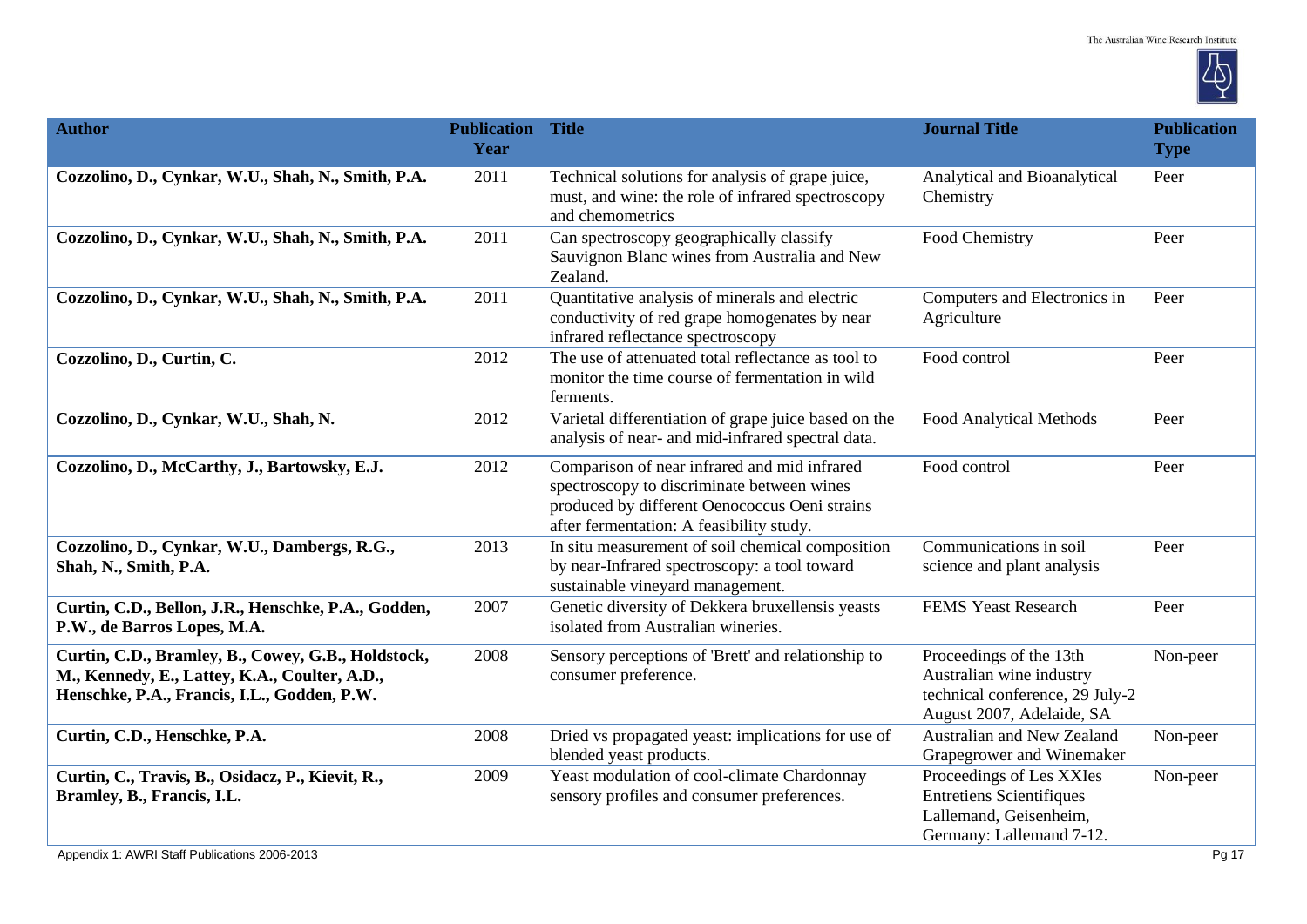

| <b>Author</b>                                                                                                       | <b>Publication Title</b><br>Year |                                                                                                                                                                                       | <b>Journal Title</b>                                     | <b>Publication</b><br><b>Type</b> |
|---------------------------------------------------------------------------------------------------------------------|----------------------------------|---------------------------------------------------------------------------------------------------------------------------------------------------------------------------------------|----------------------------------------------------------|-----------------------------------|
| Curtin, C.D. Bellon, J.R. Bartowsky, E.J.<br>Henschke, P.A. Chambers, P.J. Herderich, M.J.<br>Pretorius, I.S.       | 2011                             | Harnessing AWRI's yeast and bacterial research to<br>shape 'next-gen' Chardonnay Part 1: 'wild' and<br>'non-conventional' yeast.                                                      | Wine & Viticulture Journal                               | Non-peer                          |
| Curtin, C.D., Borneman, A.R., Henschke, P.A.,<br>Godden, P.W., Chambers, P.J., Pretorius, I.S.                      | 2011                             | Advancing the frontline against Brett: AWRI<br>breakthrough offers potential to transform the battle<br>against Brett.                                                                | Wine & Viticulture Journal                               | Non-peer                          |
| Curtin, C.D., Chambers, P.J., Pretorius, I.S.                                                                       | 2011                             | Wine fermentation.                                                                                                                                                                    | Encylopedia of biotechnology<br>in agriculture and food. | Non-peer                          |
| Curtin, C.D., Bellon, J.R., Bartowsky, E.J.,<br>Henschke, P.A., Chambers, P.J., Herderich, M.J.,<br>Pretorius, I.S. | 2011                             | Harnessing AWRI's yeast and bacterial research to<br>shape 'next-gen' Chardonnay Part 2: Influence of<br>yeast, nutritional management and malolactic<br>fermentation.                | Wine & Viticulture Journal                               | Non-peer                          |
| Curtin, C., Borneman, A., Chambers, P.J.,<br>Pretorius, I.S.                                                        | 2012                             | Winning at snakes and ladders.                                                                                                                                                        | <b>Wine Business Monthly</b><br>(WBM)                    | Non-peer                          |
| Curtin, C.D., Borneman, A.R., Chambers, P.J.,<br>Pretorius, I.S.                                                    | 2012                             | De-Novo assembly and analysis of the<br>heterozygous triploid genome of the wine spoilage<br>yeast Dekkera bruxellensis AWRI1499.                                                     | PLoS One                                                 | Peer                              |
| Curtin, C.D., Kennedy, E., Henschke, P.A.                                                                           | 2012                             | Genotype-dependent sulphite tolerance of<br>Australian Dekkera (Brettanomyces) bruxellensis<br>wine isolates.                                                                         | Letters in Applied<br>Microbiology                       | Peer                              |
| Curtin, C.D., Cordente, A.G.                                                                                        | 2013                             | Flavour-active wine yeasts: little things that have a<br>big impact.                                                                                                                  | Australian and New Zealand<br>Grapegrower and Winemaker  | Non-peer                          |
| Curtin, C.D., Langhans, G., Henschke, P.A., Grbin,<br>P.R.                                                          | 2013                             | Impact of Australian Dekkera bruxellensis strains<br>grown under oxygen-limited conditions on model<br>wine composition and aroma.                                                    | Food Microbiology                                        | Peer                              |
| Cynkar, W.U., Janik, L., Cozzolino, D., Dambergs,<br>R.G., Gishen, M.                                               | 2006                             | Application of electronic nose devices in the<br>Australian wine industry.                                                                                                            | Australian and New Zealand<br>Grapegrower and Winemaker  | Non-peer                          |
| Cynkar, W.U., Cozzolino, D., Dambergs, R.G.,<br>Janik, I., Gishen, M.                                               | 2007                             | Effect of variety, vintage and winery on the<br>prediction by visible and near infrared<br>spectroscopy of the concentration of glycosylated<br>compounds (G-G) in white grape juice. | Australian Journal of Grape<br>and Wine Research         | Peer                              |
| Cynkar, W.U., Cozzolino, D., Dambergs, R.G.,<br>Janik, L., Gishen, M.                                               | 2007                             | Feasibility study on the use of a head space mass<br>spectrometry electronic nose (MS e_nose) to                                                                                      | <b>Sensors and Actuators B</b>                           | Peer                              |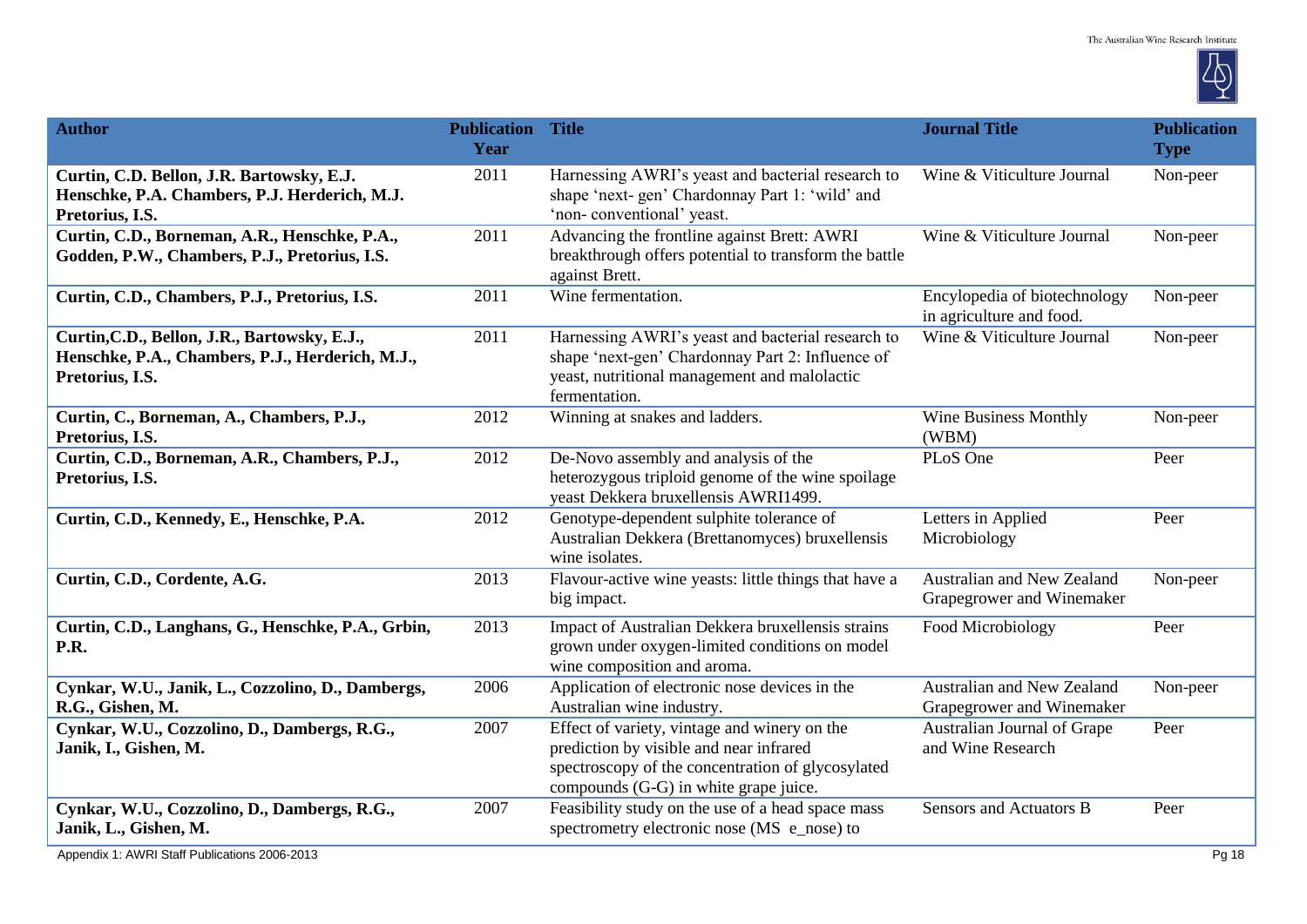

| <b>Author</b>                                                                                | <b>Publication Title</b><br>Year |                                                                                                                                                       | <b>Journal Title</b>                                                                                                                                                                       | <b>Publication</b><br><b>Type</b> |
|----------------------------------------------------------------------------------------------|----------------------------------|-------------------------------------------------------------------------------------------------------------------------------------------------------|--------------------------------------------------------------------------------------------------------------------------------------------------------------------------------------------|-----------------------------------|
|                                                                                              |                                  | monitor red wine spoilage induced by<br>Brettanomyces yeast.                                                                                          |                                                                                                                                                                                            |                                   |
| Cynkar, W.U., Godden, P.W., Cozzolino, D.,<br>Gishen, M., Janik, L., Dambergs, R.G.          | 2007                             | Effect of storage conditions on the determination of<br>chemical composition in red grape homogenates<br>and white grape juice.                       | Australian and New Zealand<br>Grapegrower and Winemaker                                                                                                                                    | Non-peer                          |
| Cynkar, W.U., Cozzolino, D., Dambergs, R.G.,<br>O'Brien, V.T.                                | 2008                             | Shining a light on grape quality measures.                                                                                                            | Australian and New Zealand<br>Grapegrower and Winemaker                                                                                                                                    | Non-peer                          |
| Cynkar, W.U., Cozzolino, D., Dambergs, R.G.                                                  | 2009                             | The effect of sample storage and homogenisation<br>techniques on the chemical composition and near<br>infrared spectra of white grapes                | Food research international                                                                                                                                                                | Peer                              |
| Cynkar, W.U., Dambergs, R.G., Smith, P.A.,<br>Cozzolino, D.                                  | 2010                             | Classification of Tempranillo wines according to<br>geographic origin: Combination of mass<br>spectrometry based electronic nose and<br>chemometrics. | Analytica Chimica Acta                                                                                                                                                                     | Peer                              |
| Cynkar, W.U., Wilkes, E.                                                                     | 2011                             | New breed of infrared analysis instruments.                                                                                                           | Australian and New Zealand<br>Grapegrower and Winemaker                                                                                                                                    | Non-peer                          |
| Dambergs, R.G., Kambouris, A., Schumacher, N.,<br>Francis, I.L., M.B., Esler, and Gishen, M. | 2002                             | Wine quality grading by near infrared spectroscopy                                                                                                    | Near Infrared Spectroscopy:<br>Proceedings of the 10th<br>International Conference, R.K.<br>Cho and A.M.C. Davies,<br>Editors., NIR Publications:<br>Chichester, UK. pp. 187-189;<br>2002. | Non-peer                          |
| Dambergs, R. G., Cozzolino, D., Cynkar, W. U.,<br>Janik, L., Gishen, M.                      | 2006                             | The determination of red grape quality parameters<br>using the LOCAL algorithm.                                                                       | Journal of Near Infrared<br>Spectroscopy                                                                                                                                                   | Peer                              |
| Dambergs, R. G., Cozzolino, D., Bevin, C., Cynkar,<br>W.U., Janik, L., Gishen, M.            | 2007                             | 'Kitchen spectroscopy' - the use of commercial<br>bench-top polymers as visible-near infrared<br>reflectance reference materials.                     | <b>NIR Conference Proceedings</b>                                                                                                                                                          | Non-peer                          |
| Dambergs, R. G., Cozzolino, D., Francis, I.L.,<br>Cynkar, W. U., Janik, L., Gishen, M.       | 2007                             | Applications of visible-near infra red spectroscopy<br>in the wine industry.                                                                          | <b>NIR Conference Proceedings</b>                                                                                                                                                          | Non-peer                          |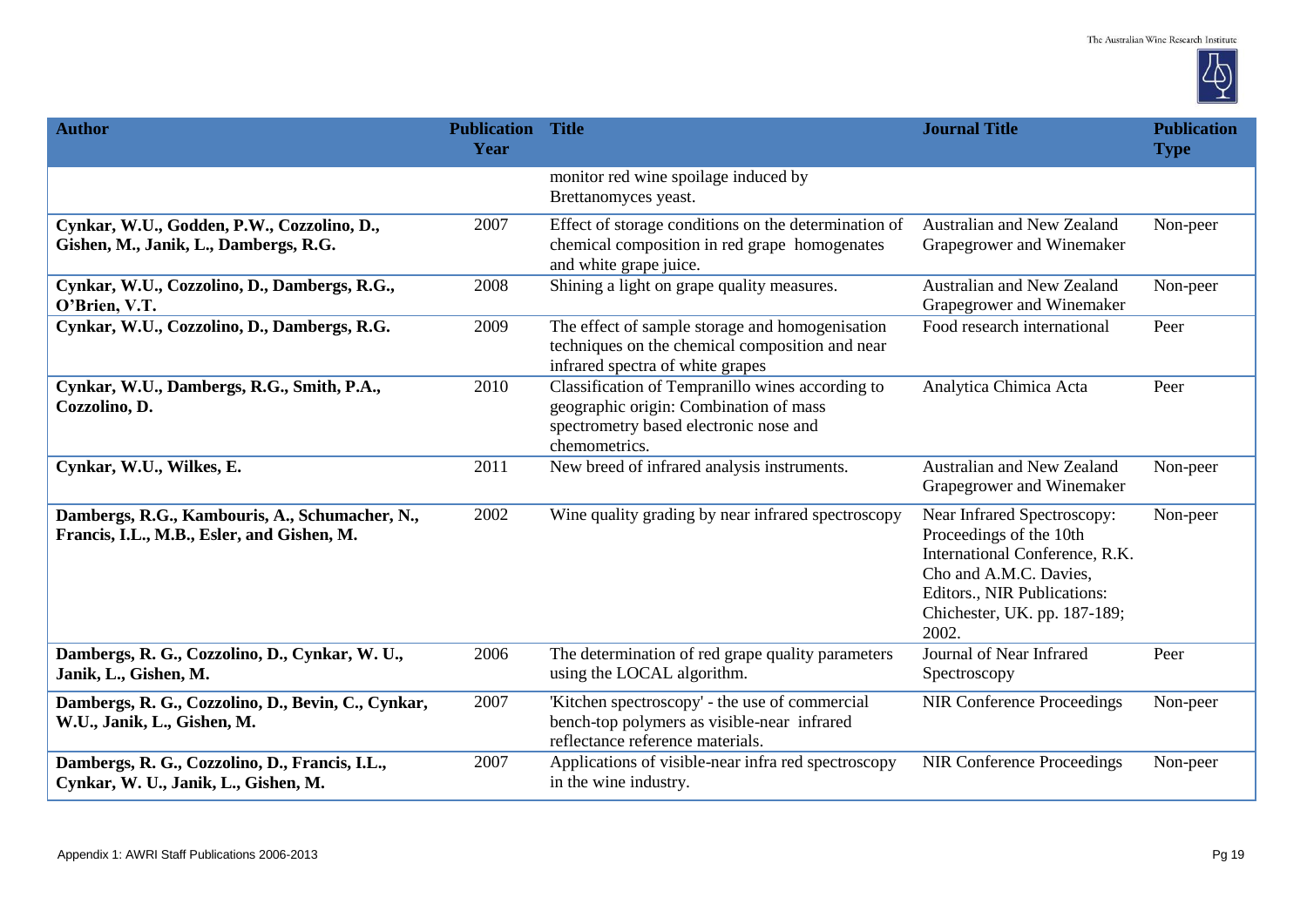

| <b>Author</b>                                                                                                             | <b>Publication</b><br>Year | <b>Title</b>                                                                                                                                                                              | <b>Journal Title</b>                                                                                                                                                                                            | <b>Publication</b><br><b>Type</b> |
|---------------------------------------------------------------------------------------------------------------------------|----------------------------|-------------------------------------------------------------------------------------------------------------------------------------------------------------------------------------------|-----------------------------------------------------------------------------------------------------------------------------------------------------------------------------------------------------------------|-----------------------------------|
| Dambergs, R.G., Mercurio, M., Kassara, S.,<br>Cozzolino, D., Smith, P.A.                                                  | 2011                       | Analysis of tannin in red wine – development of a<br>spectral calibration model for industry use.                                                                                         | Proceedings of the $14th$<br>Australian Wine Industry<br>Technical Conference, 3-8<br>July 2010, Adelaide, SA.<br>Australian Wine Industry<br>Technical Conference Inc.,<br>Adelaide, SA. 351.                  | Non-peer                          |
| Dambergs, R.G., Mercurio, M., Kassara, S.,<br>Cozzolino, D., Smith, P.A.                                                  | 2011                       | Transfer of a spectral calibration for wine tannin to<br>industry laboratories.                                                                                                           | Proceedings of the 14 <sup>th</sup><br><b>Australian Wine Industry</b><br>Technical Conference, 3-8<br>July 2010, Adelaide, SA.<br>Australian Wine Industry<br>Technical Conference Inc.,<br>Adelaide, SA. 351. | Non-peer                          |
| Dambergs R.G., Sparrow, A.M., Carew, A.L.,<br>Scrimgeour, N., Wilkes, E., Godden, P.W.,<br>Herderich, M.J., Johnson, D.L. | 2012                       | Quality in a Cold Climate - Maceration Techniques<br>in Pinot Noir Production.                                                                                                            | Wine and Viticulture Journal                                                                                                                                                                                    | Non-peer                          |
| Dambergs, R.G.                                                                                                            | 2012                       | Monitoring sparkling tirage (Workshop 7).                                                                                                                                                 | 8 <sup>th</sup> International Cool Climate<br>Symposium, 1-4 February<br>2012, Hobart, Tasmania.                                                                                                                | Non-peer                          |
| Dambergs, R.G.                                                                                                            | 2012                       | The influence of maceration techniques on Pinot<br>Noir tannin and pigment profiles (plenary<br>presentation).                                                                            | 8 <sup>th</sup> International Cool Climate<br>Symposium, 1-4 February<br>2012, Hobart, Tasmania.                                                                                                                | Non-peer                          |
| Dambergs, R.G., Mercurio, M.D., Kassara, S.,<br>Cozzolino, D., Smith, P.A.                                                | 2012                       | Rapid measurement of methyl cellulose<br>precipitable tannins using ultraviolet spectroscopy<br>with chemometrics – application to red wine and<br>inter-laboratory calibration transfer. | <b>Applied Spectroscopy</b>                                                                                                                                                                                     | Peer                              |
| Dambergs, R.G., Scrimgeour, N., Robinson,<br>E.M.C., Wilkes, E., Smith, P.A., Godden, PW.                                 | 2012                       | A web-based portal for the analysis of wine tannin<br>and pigment (poster).                                                                                                               | 8 <sup>th</sup> International Cool Climate<br>Symposium, 1-4 February<br>2012, Hobart, Tasmania.                                                                                                                | Non-peer                          |
| Daniel, M.A., Elsey, G.M., Perkins, M.V., Sefton,<br><b>M.A.</b>                                                          | 2006                       | The consumption of damascenone during early<br>wine maturation                                                                                                                            | <b>Flavour Science: Recent</b><br>Advances and Trends.                                                                                                                                                          | Peer                              |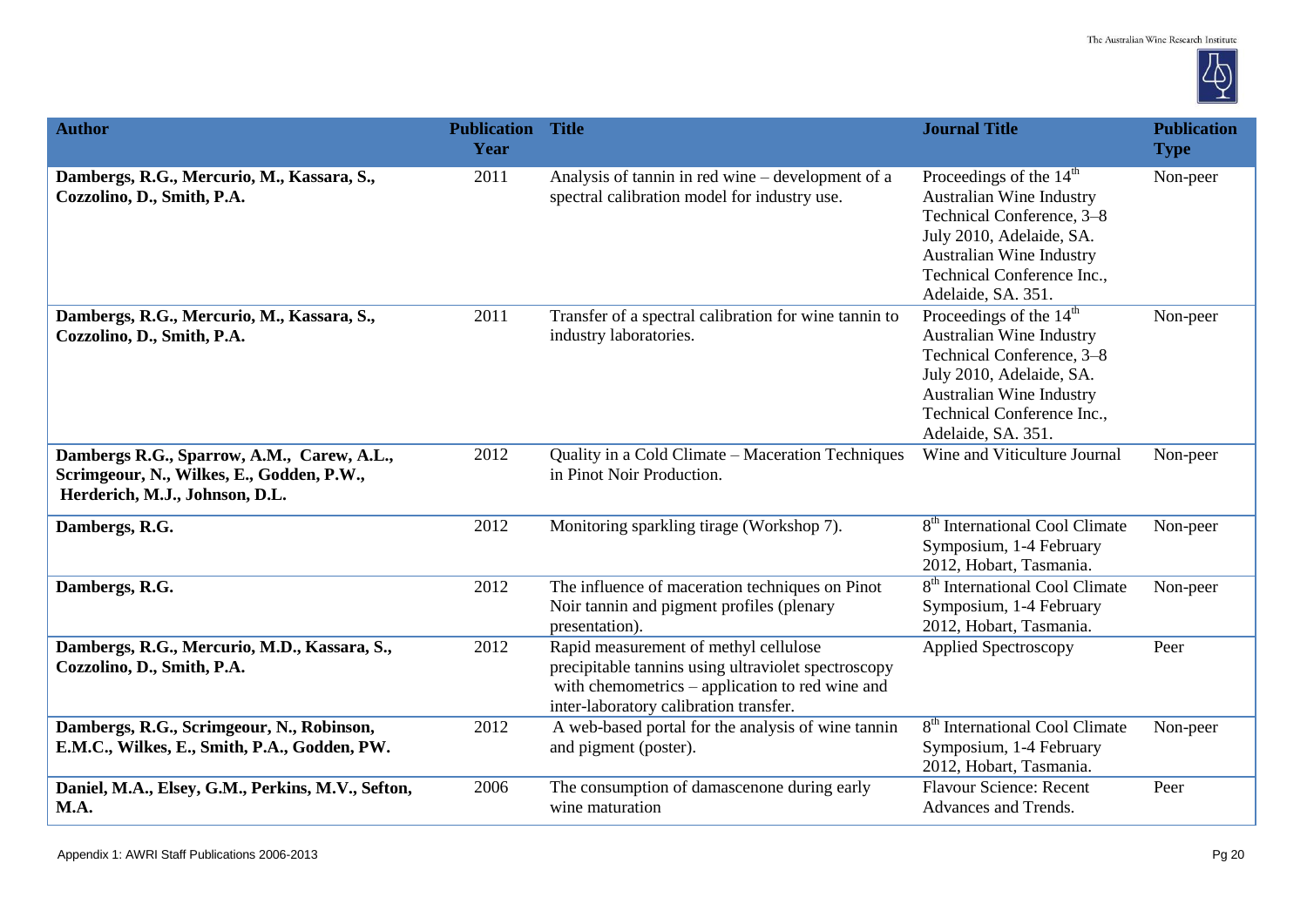

| <b>Author</b>                                                                                                  | <b>Publication Title</b><br>Year |                                                                                                                                                                                            | <b>Journal Title</b>                                                                                                                                                                           | <b>Publication</b><br><b>Type</b> |
|----------------------------------------------------------------------------------------------------------------|----------------------------------|--------------------------------------------------------------------------------------------------------------------------------------------------------------------------------------------|------------------------------------------------------------------------------------------------------------------------------------------------------------------------------------------------|-----------------------------------|
| Daniel, M.A., Capone, D.L., Sefton, M.A., Elsey,<br>G.M.                                                       | 2008                             | Riesling acetal is a precursor to 1,1,6-trimethyl-1,2-<br>dihydronaphthalene (TDN) in wine                                                                                                 | Australian Journal of Grape<br>and Wine Research                                                                                                                                               | Peer                              |
| Daniel, M.A., Puglisi, C.J., Capone, D.L., Elsey,<br>G.M., Sefton, M.A.                                        | 2008                             | Rationalizing the formation of damascenone:<br>synthesis and hydrolysis of damascenone<br>precursors and their analogues, in both aglycone<br>and glycoconjugate forms.                    | Journal of Agricultural and<br>Food Chemistry                                                                                                                                                  | Peer                              |
| Day, M.P., Viviers, M., Kassara, S., Smith, P.A.                                                               | 2013                             | Post-bottling effects of early oxygen exposure<br>during red winemaking.                                                                                                                   | The 15 <sup>th</sup> Australian Wine<br>Industry Technical Conference,<br>Sydney, NSW                                                                                                          |                                   |
| de Barros Lopes, M.A., Bartowsky, E.J., Pretorius,<br>I.S.                                                     | 2006                             | The application of gene technology in the wine<br>industry.                                                                                                                                | Handbook of Food Science,<br>Technology and Engineering.<br>Volume 1. Food Technology<br>and Food Processing                                                                                   | Peer                              |
| De Bei, R., Cozzolino, D., Sullivan, W., Cynkar,<br>W.U., Fuentes, S. Dambergs, R.G., Pech, J.,<br>Tyerman, S. | 2011                             | Non-destructive measurement of grapevine water<br>potential using near infrared spectroscopy.                                                                                              | Australian Journal of Grape<br>and Wine Research                                                                                                                                               | Peer                              |
| Dennis, E.G., Jeffery, D.W., Johnston, M.R.,<br>Perkins, M.V., Smith, P.A.                                     | 2012                             | Procyanidin oligomers. A new method for $4\rightarrow 8$<br>interflavan bond formation using C8-boronic acids<br>and iterative oligomer synthesis through a boron-<br>protection strategy. | Tetrahedron                                                                                                                                                                                    | Peer                              |
| Dennis, E.G., Jeffery, D.W., Perkins, M.V., Smith,<br>P.A.                                                     | 2012                             | Pd(DPEPhos)Cl(2)-catalyzed Negishi cross-<br>couplings for the formation of biaryl and<br>diarylmethane phloroglucinol adducts.                                                            | Tetrahedron                                                                                                                                                                                    | Peer                              |
| Donachie, L., Jones, J., Curtin, C.D., Dambergs,<br>R.G.                                                       | 2011                             | An evaluation of the autolysis character of<br>sparkling wines using spectroscopy and<br>multivariate data analysis.                                                                       | Proceedings of the $14th$<br>Australian Wine Industry<br>Technical Conference, 3-8<br>July 2010, Adelaide, SA:<br>Australian Wine Industry<br>Technical Conference Inc.,<br>Adelaide, SA. 390. | Non-peer                          |
| Donald, D., Coomans, D., Everingham, E.,<br>Cozzolino, D., Gishen, M., Hancock, T.                             | 2006                             | Adaptive wavelet modelling of a nested 3 factor<br>experimental design in NIR chemometrics.                                                                                                | Chemometrics and Intelligent<br><b>Laboratory Systems</b>                                                                                                                                      | Peer                              |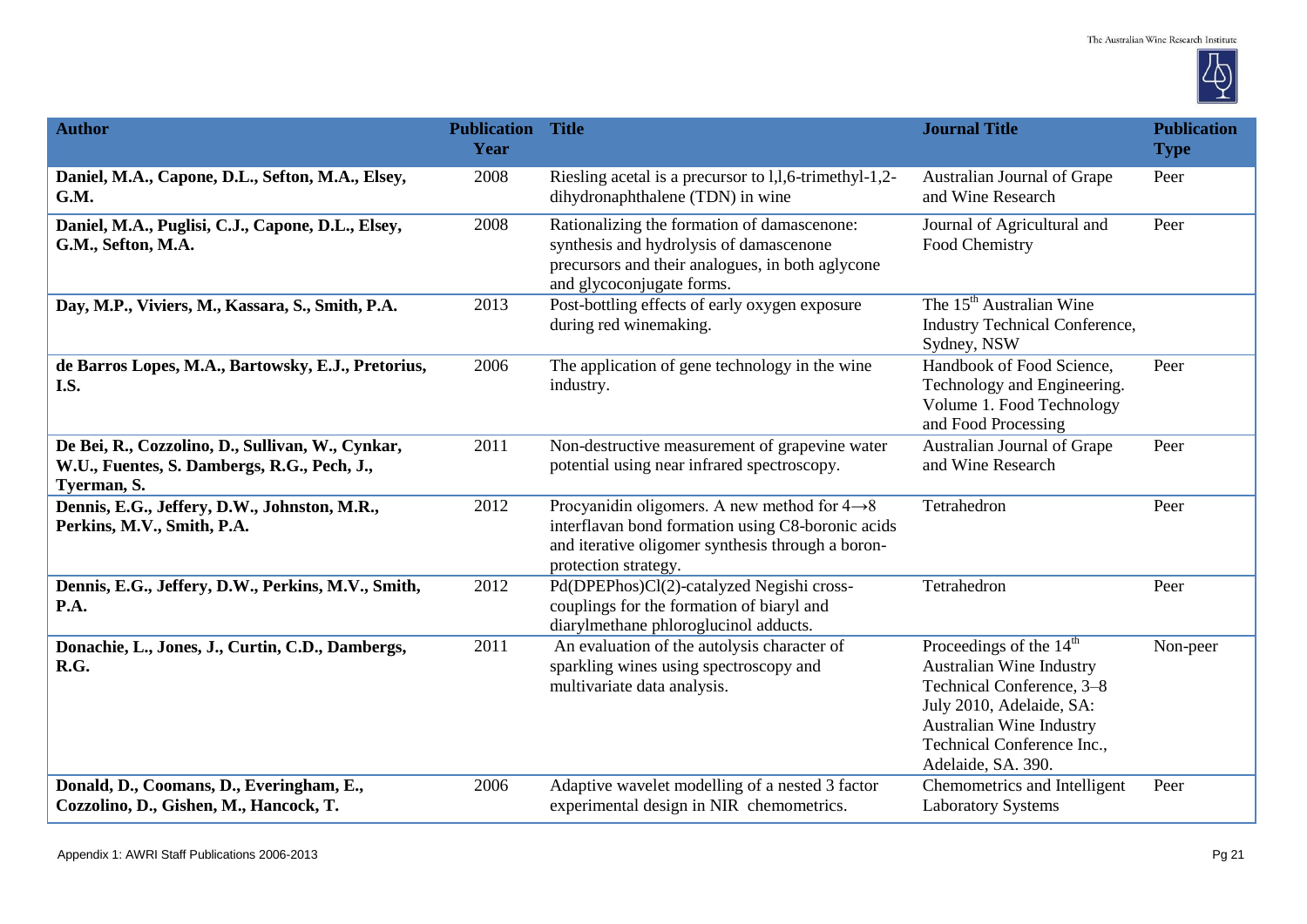

| <b>Author</b>                                                                                           | <b>Publication Title</b><br>Year |                                                                                                                                                                                                                                                   | <b>Journal Title</b>                                            | <b>Publication</b><br><b>Type</b> |
|---------------------------------------------------------------------------------------------------------|----------------------------------|---------------------------------------------------------------------------------------------------------------------------------------------------------------------------------------------------------------------------------------------------|-----------------------------------------------------------------|-----------------------------------|
| Dry, P.R., Simos, C.A., Pretorius, I.S.                                                                 | 2009                             | Do we need a new approach to bunch exposure in<br>Australian vineyards?                                                                                                                                                                           | Australian and New Zealand<br>Wine Industry Journal             | Non-peer                          |
| Dry, P.R.                                                                                               | 2012                             | Root pruning and covercrops combine to control<br>vigour.                                                                                                                                                                                         | Australian and New Zealand<br>Grapegrower and Winemaker         | Non-peer                          |
| Du Toit, W.J., Marais, J., Pretorius, I.S., Du Toit,<br><b>M.</b>                                       | 2006                             | Oxygen in must and wine: A review.                                                                                                                                                                                                                | South African Journal of<br><b>Enology and Viticulture</b>      | Peer                              |
| Du Toit, W.J., Lisjak, K., Stander, M., Prevoo, D.                                                      | 2007                             | Using LC-MSMS to assess glutathione levels in<br>south African white grape juices and wines made<br>with different levels of oxygen                                                                                                               | Journal of Agricultural and<br>Food Chemistry 55: 2765-<br>2769 |                                   |
| Dungey, K.A., Hayasaka, Y., Wilkinson, K.L.                                                             | 2011                             | Quantitative analysis of glycoconjugate precursors<br>of guaiacol in smoke-affected grapes using liquid<br>chromatography-tandem mass spectrometry based<br>stable isotope dilution analysis.                                                     | Food Chemistry                                                  | Peer                              |
| Elsey, G.M., Brown, R.C., Pardon, K.H., Capone,<br>D.L., Sefton, M.A., Herderich, M.J., Pretorius, I.S. | 2008                             | Chirality and its effect on wine aroma: recent<br>experiences in aroma research at The Australian<br>Wine Research Institute.                                                                                                                     | Australian and New Zealand<br>Wine Industry Journal             | Non-peer                          |
| Essling, M.                                                                                             | 2011                             | 'Dog Book' queries collared.                                                                                                                                                                                                                      | Australian and New Zealand<br>Grapegrower and Winemaker         | Non-peer                          |
| Essling, M., Dry, P.R.                                                                                  | 2011                             | Natural balance critical to mealybug control.                                                                                                                                                                                                     | Australian and New Zealand<br>Grapegrower and Winemaker         | Non-peer                          |
| Evans, D.E., Dambergs, R.G., Ratkowsky, D. Li, C.,<br>Harasymow, S., Roumeliotis, S., Eglinton, J.K.    | 2010                             | Refining the prediction of potential malt<br>fermentability by including an assessment of limit<br>dextrinase thermostability and additional measures<br>of malt modification, using two different methods<br>for multivariate model development. | Journal of the Institute of<br><b>Brewing</b>                   | Peer                              |
| Evans, D.E., Goldsmith, M., Dambergs, R.G.,<br>Nischwitz, R.                                            | 2011                             | A comprehensive reevaluation of small-scale<br>congress mash protocol parameters for determining<br>extract and fermentability.                                                                                                                   | Journal of the American<br>Society of Brewing Chemists          | Peer                              |
| Falconer, R.J., Marangon, M., van Sluyter, S.C.,<br>Neilson, K.A., Chan, C., Waters, E.J.               | 2010                             | Thermal stability of thaumatin-like protein,<br>chitinase, and invertase isolated from Sauvignon<br>Blanc and Semillon juice and their role in haze<br>formation in wine.                                                                         | Journal of Agricultural and<br>Food Chemistry                   | Peer                              |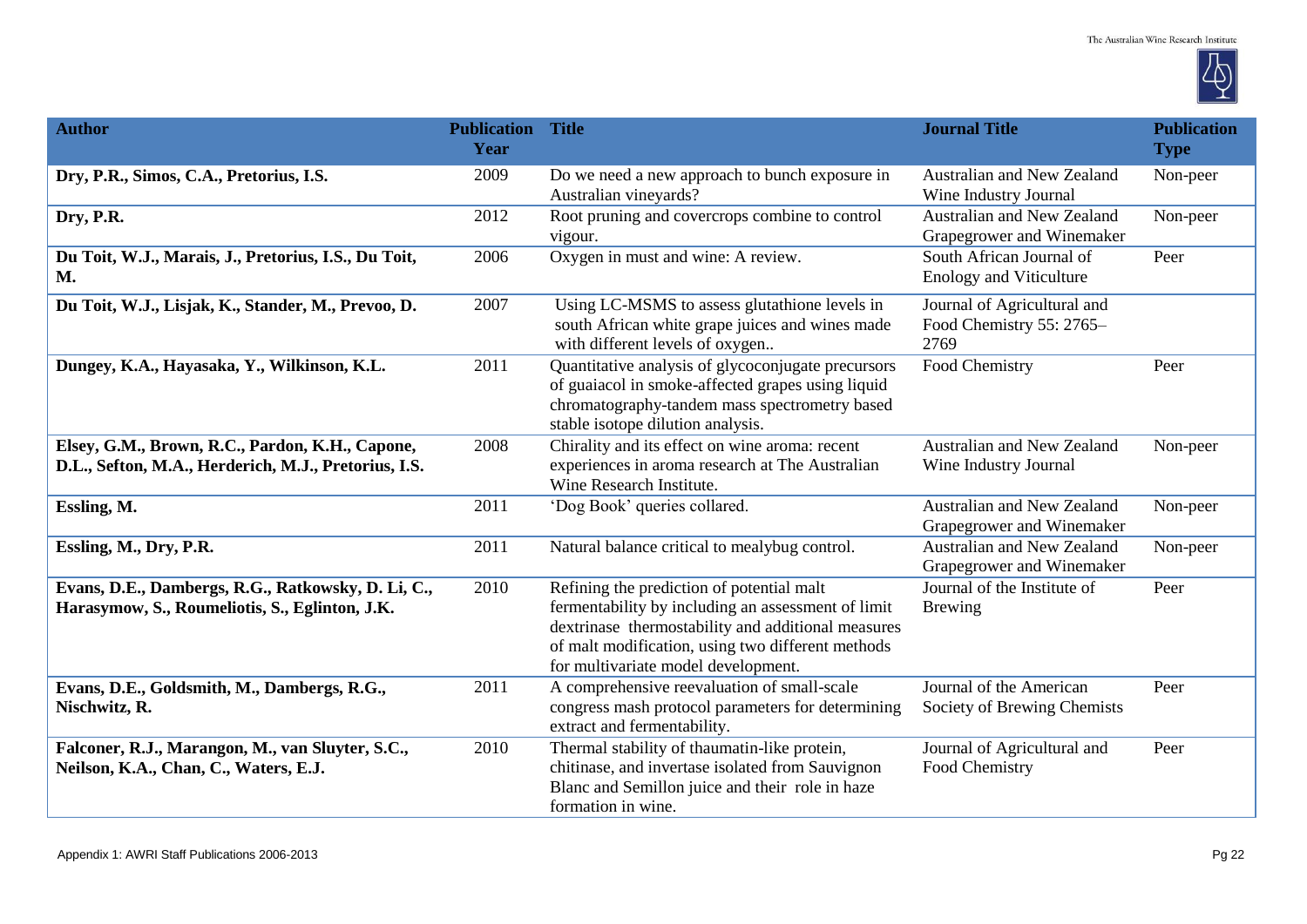

| <b>Author</b>                                                                                                                                    | <b>Publication Title</b><br>Year |                                                                                                                                                                 | <b>Journal Title</b>                                                                                                  | <b>Publication</b><br><b>Type</b> |
|--------------------------------------------------------------------------------------------------------------------------------------------------|----------------------------------|-----------------------------------------------------------------------------------------------------------------------------------------------------------------|-----------------------------------------------------------------------------------------------------------------------|-----------------------------------|
| Fassio, A. Fernandex, E.G. Restaino, E.A. La<br>Manna, A. Cozzolino, D.                                                                          | 2009                             | Predicting the nutritive value of high moisture grain<br>corn by near infrared reflectance spectroscopy.                                                        | Computers and Electronics in<br>Agriculture                                                                           | Peer                              |
| Fedrizzi, B., Pardon, K.H., Sefton, M.A., Elsey,<br>G.M., Jeffery, D.W.                                                                          | 2009                             | First identification of 4-S-glutathionyl-4-<br>methylpentan-2- one, a potential precursor of 4-<br>mercapto-4-methylpentan-2- one, in Sauvignon<br>Blanc juice. | Journal of Agricultural and<br>Food Chemistry                                                                         | Peer                              |
| Forouzangohar, M., Cozzolino, D., Kookana, R.S.,<br>Smernik, R.J., Forrester, S.T., Chittleborough, D.J.                                         | 2009                             | Direct comparison between visible near- and mid-<br>infrared spectroscopy for describing diuron<br>sorption in soils.                                           | Environmental science &<br>technology                                                                                 | Peer                              |
| Forsyth, K.K., O'Brien, V.T.                                                                                                                     | 2011                             | Technology: empowering your inner artisan.                                                                                                                      | The 14 <sup>th</sup> Australian Wine<br><b>Industry Technical</b><br>Conference: Adelaide, SA 3-8<br><b>July 2010</b> | Non-peer                          |
| Francis, I.L.                                                                                                                                    | 2008                             | Survey opens the door to China for winemakers.                                                                                                                  | Food                                                                                                                  | Non-peer                          |
| Francis, I.L.                                                                                                                                    | 2010                             | Riesling flavour.                                                                                                                                               | Riesling in Australia,<br>Winetitles.                                                                                 | Non-peer                          |
| Francis, I.L. Osidacz, P. Bramley, B. King, E.<br>O'Brien, V.T. Curtin, C. Waters, E. Jeffery, D.<br>Herderich, M.J. Pretorius, I.S.             | 2010                             | Linking wine flavour components, sensory<br>properties and consumer quality perceptions.                                                                        | Australian and New Zealand<br>Wine Industry Journal                                                                   | Non-peer                          |
| Francis, I.L. Osidacz, P.C. Bramley, B.R. King,<br>E.S. O'Brien, V.T. Curtin, C.D. Waters, E.J.<br>Jeffery, D.W. Herderich, M.J. Pretorius, I.S. | 2011                             | Linking wine flavour components, sensory<br>properties and consumer quality perceptions.                                                                        | The 14 <sup>th</sup> Australian Wine<br><b>Industry Technical</b><br>Conference: Adelaide, SA 3-8<br><b>July 2010</b> | Non-peer                          |
| Francis, I.L.                                                                                                                                    | 2012                             | Do Chinese and Australian red wine consumers<br>appreciate the same wine flavours?                                                                              | China-Australia Entrepreneurs                                                                                         | Non-peer                          |
| Francis, I.L., Holt, H.E., Williamson, P.O.                                                                                                      | 2013                             | Consumer testing at the AWRI: sensory science is<br>not market research.                                                                                        | <b>Technical Review 202</b>                                                                                           | Non-peer                          |
| Franken, J., Kroppenstedt, S., Swiegers, J.H.,<br>Bauer, F.F.                                                                                    | 2008                             | Carnitine and carnitine acetyltransferases in the<br>yeast Saccharomyces cerevisiae: a role for carnitine<br>in stress protection.                              | <b>Current Genetics</b>                                                                                               | Peer                              |
| Fudge, A.L., Elsey, G.M., Hayasaka, Y., Wilkinson,<br>K.L.                                                                                       | 2008                             | Quantitative analysis of $\hat{I}^2$ -d- glucopyranoside of 3-<br>methyl-4- hydroxyoctanoic acid, a potential                                                   | Journal of Chromatography A                                                                                           | Peer                              |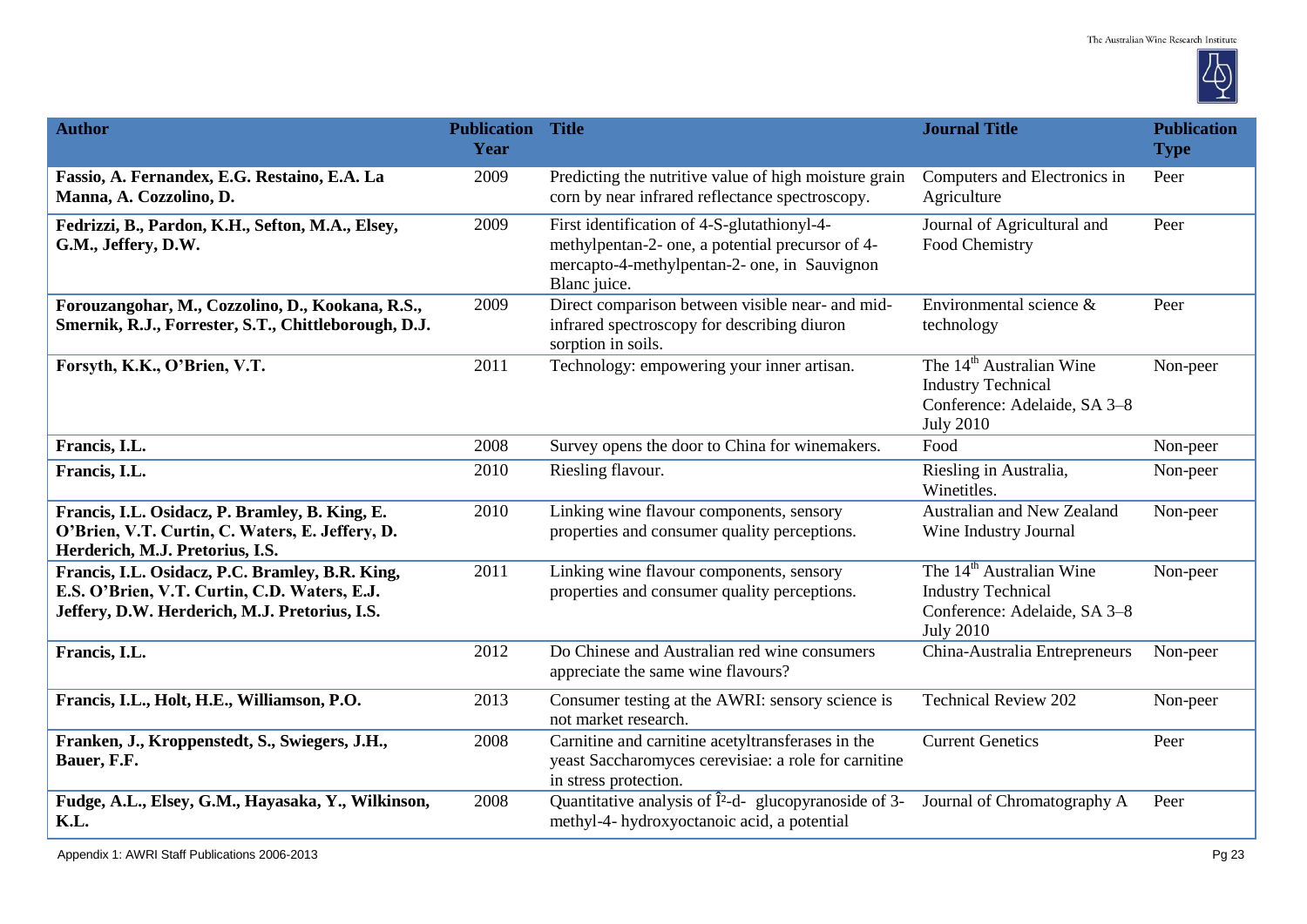

| <b>Author</b>                                                                                | <b>Publication Title</b><br>Year |                                                                                                                                                  | <b>Journal Title</b>                                                                         | <b>Publication</b><br><b>Type</b> |
|----------------------------------------------------------------------------------------------|----------------------------------|--------------------------------------------------------------------------------------------------------------------------------------------------|----------------------------------------------------------------------------------------------|-----------------------------------|
|                                                                                              |                                  | precursor to cis-oak lactone, in oak extracts using<br>liquid chromatography-tandem mass spectrometry<br>based stable isotope dilution analysis. |                                                                                              |                                   |
| Fudge, A., Wilkinson, K.L., Ristic, R., Cozzolino,<br>D.                                     | 2012                             | Classification of smoke tainted wines using mid-<br>infrared spectroscopy and chemometrics.                                                      | Journal of Agricultural and<br>Food Chemistry                                                | Peer                              |
| Fudge, A.L., Wilkinson, K.L., Ristic. R., Cozzolino,<br>D.                                   | 2013                             | Synchronous two-dimensional MIR correlation<br>spectroscopy (2D-COS) as a novel method for<br>screening smoke tainted wine.                      | Food Chemistry                                                                               | Peer                              |
| Gawel, R., Francis, I.L., Waters, E.J.                                                       | 2007                             | Statistical correlations between the in-mouth<br>textural characteristics and the chemical<br>composition of Shiraz wines.                       | Journal of Agricultural and<br>Food Chemistry                                                | Peer                              |
| Gawel, R., Van Sluyter, S., Waters, E.J.                                                     | 2007                             | The effect of ethanol and glycerol on the body and<br>other sensory characteristics of Riesling wines.                                           | Australian Journal of Grape<br>and Wine Research                                             | Peer                              |
| Gawel, R.                                                                                    | 2008                             | Testing the testers: how reliable is wine expert<br>opinion?                                                                                     | Wine Business Monthly<br>(WBM)                                                               | Non-peer                          |
| Gawel, R., Dimanin, P.A-G., Francis, I.L., Waters,<br>E.J., Herderich, M.J., Pretorius, I.S. | 2008                             | Coarseness in white table wine.                                                                                                                  | Australian and New Zealand<br>Wine Industry Journal                                          | Non-peer                          |
| Gawel, R., Godden, P.W.                                                                      | 2008                             | Evaluation of the consistency of wine quality<br>assessments from expert wine tasters.                                                           | Australian Journal of Grape<br>and Wine Research                                             | Peer                              |
| Gawel, R., Waters, E.J.                                                                      | 2008                             | The effect of glycerol on the perceived viscosity of<br>dry white table wine.                                                                    | Journal of Wine Research                                                                     | Peer                              |
| Gawel, R., Day, M., Schulkin, A., Smith, P.A.,<br>Herderich, M.J., Johnson, D.L.             | 2013                             | The science of texture.                                                                                                                          | Wine & Viticulture Journal                                                                   | Non-peer                          |
| Gawel, R., Day, M., Sluyter, S.V., Holt, H.E., Smith,<br>P.A., Waters E.J.                   | 2013                             | White wine taste and mouth-feel as affected by juice<br>extraction and processing.                                                               | Manuscript ready for<br>submission                                                           |                                   |
| Gawel, R., Holt, H.E., Waters, E.J., Smith, P.A.                                             | 2013                             | The effect of polysaccharides, phenolics, pH and<br>alcohol on the mouth-feel and flavour of white<br>wine.                                      | The 15 <sup>th</sup> Australian Wine<br><b>Industry Technical Conference,</b><br>Sydney, NSW |                                   |
| Gawel, R., Schulkin, A., Waters, E.J., Smith, P.A.                                           | 2013                             | Taste and textural characters of mixtures of caftaric<br>acid and Grape Reaction Product in model wine.                                          | Australian Journal of Grape<br>and Wine Research                                             |                                   |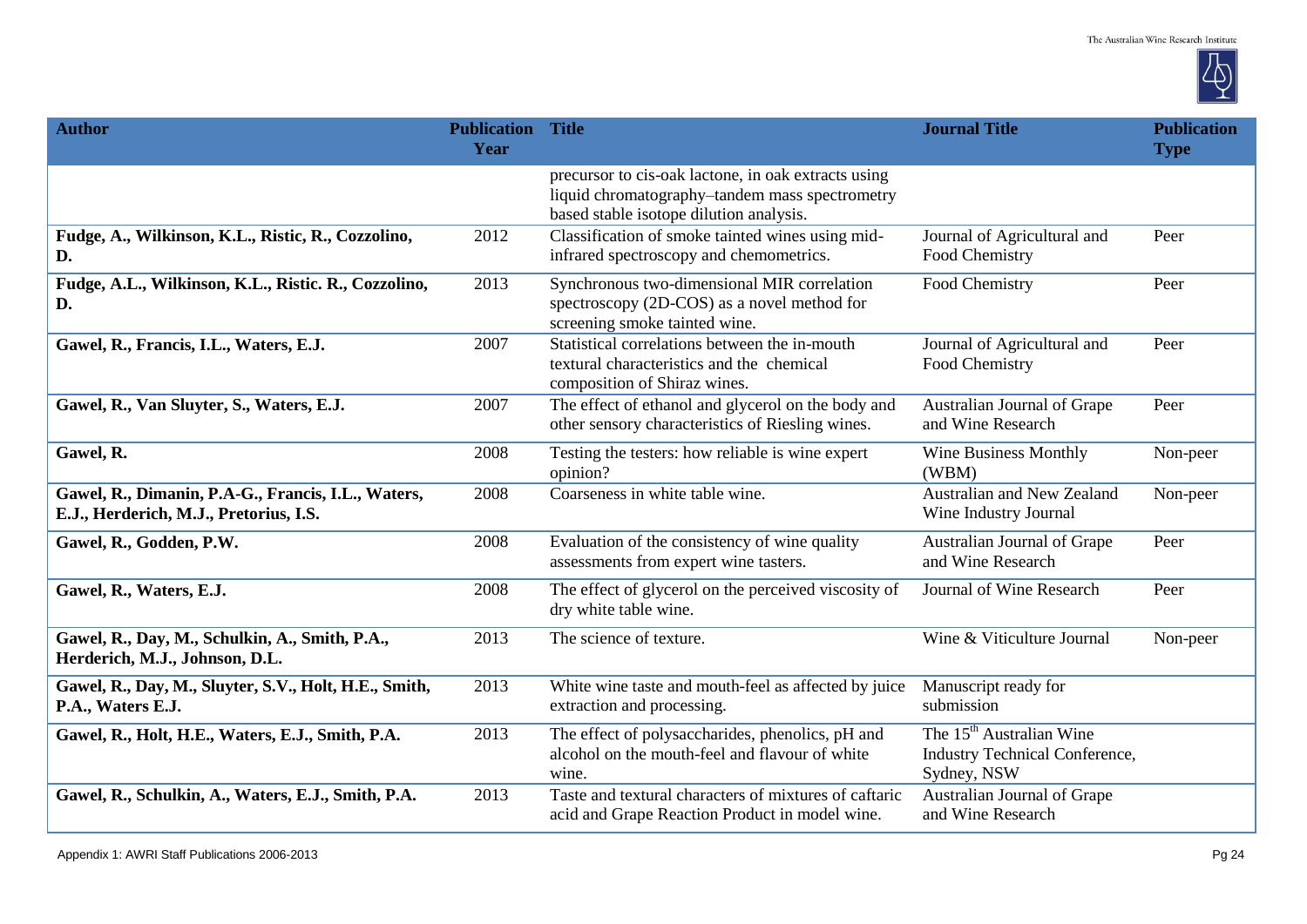

| <b>Author</b>                                                                                                            | <b>Publication Title</b><br>Year |                                                                                                                                                                                                    | <b>Journal Title</b>                                                                                                  | <b>Publication</b><br><b>Type</b> |
|--------------------------------------------------------------------------------------------------------------------------|----------------------------------|----------------------------------------------------------------------------------------------------------------------------------------------------------------------------------------------------|-----------------------------------------------------------------------------------------------------------------------|-----------------------------------|
| Gawel, R., Van Sluyter, S.C., Smith, P.A., Waters,<br>E.J.                                                               | 2013                             | Effect of pH and alcohol on perception of phenolic<br>character in white wine.                                                                                                                     | American Journal of Enology<br>and Viticulture                                                                        | Peer                              |
| Gazzola, D., Van Sluyter, S.C., Curioni, A., Waters,<br>E.J., Marangon, M.                                               | 2012                             | Roles of proteins, polysaccharides, and phenolics in<br>haze formation in white wine via reconstitution<br>experiments.                                                                            | Journal of Agricultural and<br>Food Chemistry                                                                         | Peer                              |
| Giaccio, J. Capone, D.L. Hkansson, A.E. Smyth,<br>H.E. Elsey, G.M. Sefton, M.A. Taylor, D.K.                             | 2011                             | The formation of wine lactone from grape-derived<br>secondary metabolites.                                                                                                                         | Journal of Agricultural and<br>Food Chemistry                                                                         | Peer                              |
| Gishen, M., Cozzolino, D.                                                                                                | 2007                             | Feasibility study on the potential of visible and near<br>infrared reflectance spectroscopy to measure alpaca<br>fibre characteristics.                                                            | Animal                                                                                                                | Peer                              |
| Gishen, M, Cozzolino, D, Dambergs, R.G                                                                                   | 2010                             | The Analysis of Grapes, Wine, and Other Alcoholic<br>Beverages by Infrared Spectroscopy.                                                                                                           | Applications of vibrational<br>spectroscopy in food science                                                           | Peer                              |
| Godden, P.W., Cozzolino, D. Smith, P.A.,<br>Dambergs, R.G., Cynkar, W.U., Shah, N.,<br>Robinson, E.M.C., Pretorius, I.S. | 2010                             | Shining some light on wine innovation: novel<br>applications of spectral analysis developed by The<br>Australian Wine Research Institute.                                                          | Australian and New Zealand<br>Wine Industry Journal                                                                   | Non-peer                          |
| Godden, P.W., Muhlack, R.                                                                                                | 2010                             | Trends in the composition of Australian wine,<br>1984-2008.                                                                                                                                        | Australian and New Zealand<br>Grapegrower and Winemaker                                                               | Non-peer                          |
| Godden, P.W.                                                                                                             | 2011                             | Shining some light on wine innovation: developing<br>decision support tools that aid creative<br>winemaking.                                                                                       | The 14 <sup>th</sup> Australian Wine<br><b>Industry Technical</b><br>Conference: Adelaide, SA 3-8<br><b>July 2010</b> | Non-peer                          |
| Godden, P.W., Johnson, D.L.                                                                                              | 2012                             | Ten years of transformation: Reflecting on the<br>technical advances in the wine industry over the<br>past decade.                                                                                 | Wine & Viticulture Journal                                                                                            | Non-peer                          |
| Govender, P., Domingo, J.L., Bester, M.C.,<br>Pretorius, I.S., Bauer, F.F.                                               | 2008                             | Controlled expression of the dominant flocculation<br>genes FLO1, FLO5, and FLO11 in Saccharomyces<br>cerevisiae.                                                                                  | Applied and Environmental<br>Microbiology                                                                             | Peer                              |
| Grant-Preece, P.A., Pardon, K.H., Capone, D.L.,<br>Cordente, A.G., Sefton, M.A., Jeffery, D.W., Elsey,<br>G.M.           | 2010                             | Synthesis of wine thiol conjugates and labeled<br>analogues: fermentation of the glutathione<br>conjugate of 3- mercaptohexan-1- ol yields the<br>corresponding cysteine conjugate and free thiol. | Journal of Agricultural and<br>Food Chemistry                                                                         | Peer                              |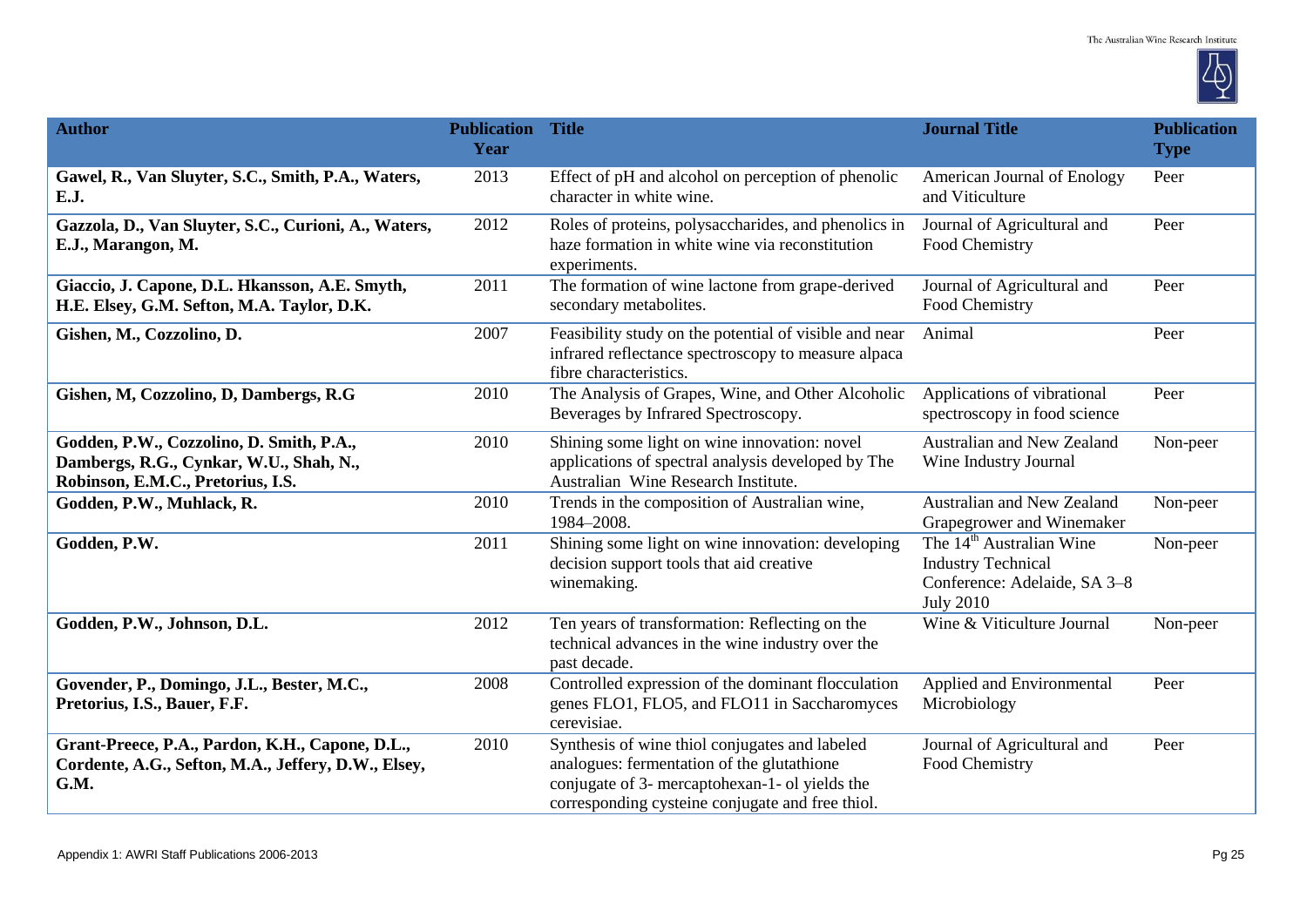

| <b>Author</b>                                                                                                               | <b>Publication</b><br>Year | <b>Title</b>                                                                                                                                                          | <b>Journal Title</b>                                                                                                                                                                                                                      | <b>Publication</b><br><b>Type</b> |
|-----------------------------------------------------------------------------------------------------------------------------|----------------------------|-----------------------------------------------------------------------------------------------------------------------------------------------------------------------|-------------------------------------------------------------------------------------------------------------------------------------------------------------------------------------------------------------------------------------------|-----------------------------------|
| Grbin, P.R., Herderich, M.J., Markides, A., Lee,<br>T.H., Henschke, P.A.                                                    | 2007                       | The role of lysine amino nitrogen in the<br>biosynthesis of mousy off-flavor compounds by<br>Dekkera anomala.                                                         | Journal of Agricultural and<br>Food Chemistry                                                                                                                                                                                             | Peer                              |
| Guerrero, R.F., Smith, P.A., Bindon, K.A.                                                                                   | 2013                       | Application of insoluble fibers in the fining of wine<br>phenolics.                                                                                                   | Journal of Agricultural and<br>Food Chemistry                                                                                                                                                                                             | Peer                              |
| Gundllapalli, S.B., Cordero Otero, R.R., Pretorius,<br>I.S.                                                                 | 2006                       | Development of a screening method for the<br>identification of a novel Saccharomyces cerevisiae<br>mutant over-expressing Trichoderma reesei<br>cellobiohydrolase II. | <b>Annals of Microbiology</b>                                                                                                                                                                                                             | Peer                              |
| Gundllapalli, S.B., Pretorius, I.S., Cordero Otero,<br>R.R.                                                                 | 2007                       | Effect of the cellulose-binding domain on the<br>catalytic activity of a -glucosidase from<br>Saccharomycopsis fibuligera.                                            | Journal of Industrial<br>Microbiology and<br>Biotechnology                                                                                                                                                                                | Peer                              |
| Gururajan, V.T., Van Rensburg, P., Hahn-<br>H, gerdal, B., Pretorius, I.S., Cordero Otero, R.R.                             | 2007                       | Development and characterisation of a recombinant<br>Saccharomyces cerevisiae mutant strain with<br>enhanced xylose fermentation properties.                          | <b>Annals of Microbiology</b>                                                                                                                                                                                                             | Peer                              |
| Harding, R., Stockley, C.S.                                                                                                 | 2007                       | Communicating through government agencies.                                                                                                                            | Annals of Epidemiology                                                                                                                                                                                                                    | Peer                              |
| Hayasaka, Y., Birse, M., Eglinton, J., Herderich,<br><b>M.J.</b>                                                            | 2007                       | The effect of Saccharomyces cerevisiae and<br>Saccharomyces bayanus yeast on colour properties<br>and pigment profiles of a Cabernet Sauvignon red<br>wine.           | Australian Journal of Grape<br>and Wine Research                                                                                                                                                                                          | Peer                              |
| Hayasaka, Y., Wilkinson, K.L., Elsey, G.M.,<br>Raunkjaer, M., Sefton, M.A.                                                  | 2007                       | Identification of natural oak lactone precursors in<br>extracts of American and French oak woods by<br>liquid chromatography-tandem mass spectrometry.                | Journal of Agricultural and<br>Food Chemistry                                                                                                                                                                                             | Peer                              |
| Hayasaka, Y., Baldock, G., Boehm, D.,<br>Kwiatkowski, M., Cynkar, W., Siebert, T.,<br>Stockley, C., Bell, S.-J., Godden, P. | 2008                       | Accidental or unforseen contamination with 2,4D:<br>how can it be monitored?                                                                                          | Poster Paper, in: Proceedings<br>of the 13 <sup>th</sup> Australian Wine<br><b>Industry Technical</b><br>Conference: 28 July - 2 August<br>2007: Adelaide, SA.<br>Australian Wine Industry<br>Technical Conference Inc.:<br>Adelaide, SA. |                                   |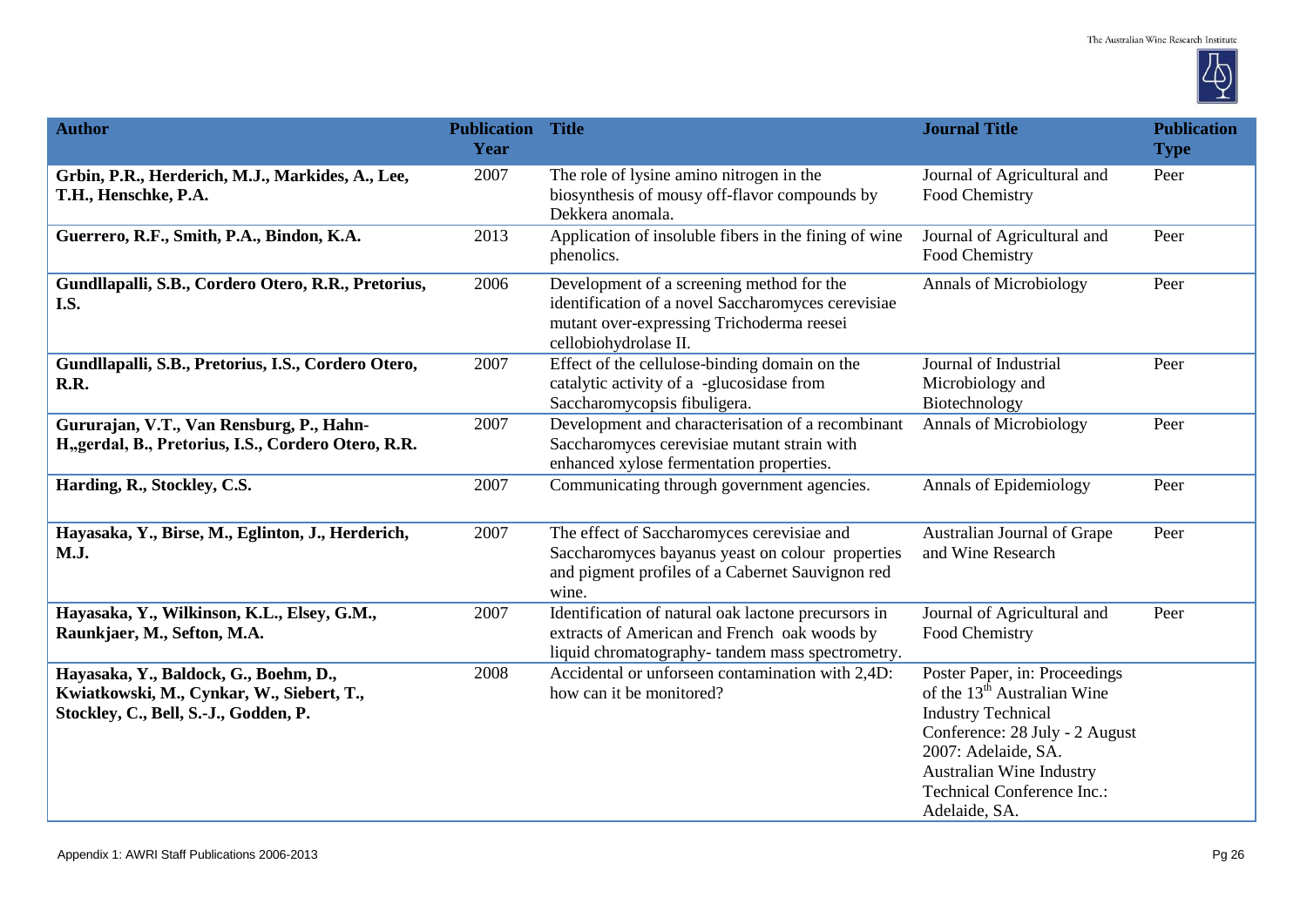

| <b>Author</b>                                                                                                                  | <b>Publication Title</b><br>Year |                                                                                                                                                                                                                        | <b>Journal Title</b>                                                                                                                                                                                                                             | <b>Publication</b><br><b>Type</b> |
|--------------------------------------------------------------------------------------------------------------------------------|----------------------------------|------------------------------------------------------------------------------------------------------------------------------------------------------------------------------------------------------------------------|--------------------------------------------------------------------------------------------------------------------------------------------------------------------------------------------------------------------------------------------------|-----------------------------------|
| Hayasaka, Y., Coulter, A., Baldock, G., Kennedy,<br>E., Holdstock, M., Cowey, G., Simos, C.                                    | 2008                             | A common wine additive contaminated with highly<br>chlorinated compounds: taint investigations with a<br>liquid chromatograph tandem mass spectrometer<br>$(LC-MS/MS).$                                                | Poster Paper, in: Proceedings<br>of the 13 <sup>th</sup> Australian Wine<br><b>Industry Technical</b><br>Conference: 28 July - 2 August<br>2007: Adelaide, SA.<br><b>Australian Wine Industry</b><br>Technical Conference Inc.:<br>Adelaide, SA. |                                   |
| Hayasaka, Y., Baldock , G.A., Pardon, K.F., Jeffery,<br>D.W., Herderich, M.J.                                                  | 2009                             | HPLC-MS/MS investigations into the formation of<br>potential guaiacol precursors in grape leaves and<br>berries following grapevine exposure to smoke.                                                                 | Poster at the 18 <sup>th</sup> International<br><b>Mass Spectrometry</b><br>conference, Bremen, Germany<br>September 2-3.                                                                                                                        |                                   |
| Hayasaka, Y. Baldock, G.A. Parker, M. Pardon,<br>K.H. Black, C.A. Herderich, M.J. Jeffery, D.W.                                | 2010                             | Glycosylation of smoke-derived volatile phenols in<br>grapes as a consequence of grapevine exposure to<br>bushfire smoke.                                                                                              | Journal of Agricultural and<br>Food Chemistry                                                                                                                                                                                                    | Peer                              |
| Hayasaka, Y. Dungey, K.A. Baldock, G.A.<br>Kennison, K.R. Wilkinson, K.L.                                                      | 2010                             | Identification of a ß-D-glucopyranoside precursor<br>to guaiacol in grape juice following grapevine<br>exposure to smoke.                                                                                              | Analytica Chimica Acta                                                                                                                                                                                                                           | Peer                              |
| Hayasaka, Y., Baldock G.A, Parker, M. Pardon,<br>K.H., Black, C.A., Herderich, M.J, Jeffery, D.W.                              | 2010                             | Glycosylation of smoke-derived volatile phenols in<br>grapes as a consequence of grapevine exposure to<br>bushfire smoke.                                                                                              | Journal of Agriculture and<br>Food Chemistry 58:10989-<br>10998.                                                                                                                                                                                 |                                   |
| Hayasaka, Y., Baldock G.A., Pardon, K.H., Jeffery,<br>D.W., Herderich, M.J.                                                    | 2010                             | Investigation into the formation of guaiacol<br>conjugates in berries and leaves of grapevine Vitis<br>vinifera L. Cv. Cabernet Sauvignon using stable<br>isotope tracers combined with HPLC-MS and<br>MS/MS analysis. | Journal of Agriculture and<br>Food Chemistry 58(4), 2076-<br>2081.                                                                                                                                                                               |                                   |
| Hayasaka, Y., Baldock, G.A., Pardon, K.H.,<br>Jeffery, D.W., Herderich, M.J.                                                   | 2010                             | Investigation into the formation of guaiacol<br>conjugates in berries and leaves of grapevine Vitis<br>vinifera L. cv. Cabernet Sauvignon using stable<br>isotope tracers combined with HPLC-MS and<br>MS/MS analysis. | Journal of Agricultural and<br>Food Chemistry                                                                                                                                                                                                    | Peer                              |
| Hayasaka, Y., Dungey, K.A., Baldock,<br>G.A., Kennison, K.R., Wilkinson, K.L.<br>Appendix 1: AWRI Staff Publications 2006-2013 | 2010                             | Identification of $\beta$ -D-glucopyranoside precursor to<br>guaiacol in grape juice following grapevine<br>exposure to smoke.                                                                                         | Anal.Chim.Acta 660(1-2),<br>143-148.                                                                                                                                                                                                             | Pg 27                             |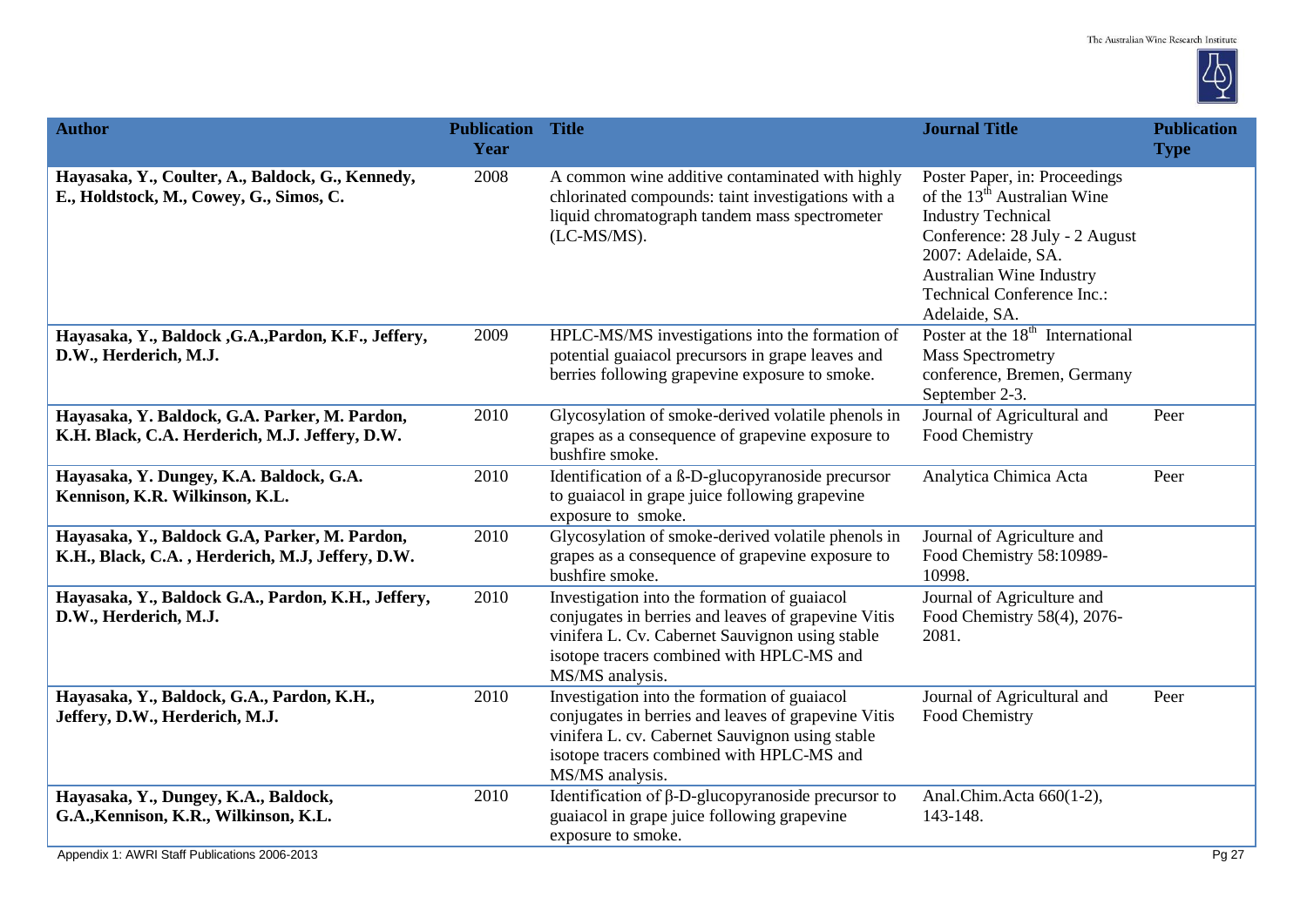

| <b>Author</b>                                                                                                                                                              | <b>Publication Title</b><br>Year |                                                                                                                                                                                                         | <b>Journal Title</b>                                                                                                         | <b>Publication</b><br><b>Type</b> |
|----------------------------------------------------------------------------------------------------------------------------------------------------------------------------|----------------------------------|---------------------------------------------------------------------------------------------------------------------------------------------------------------------------------------------------------|------------------------------------------------------------------------------------------------------------------------------|-----------------------------------|
| Hayasaka, Y., Baldock, G., Parker, M., Herderich,<br>M., Pretorius, I.                                                                                                     | 2011                             | Seeing through the haze: the discovery of chemical<br>markers for smoke exposure.                                                                                                                       | Wine & Viticulture Journal                                                                                                   | Non-peer                          |
| Hayasaka, Y. Parker, M. Baldock, G.A. Pardon,<br>K.H. Black, C.A. Jeffery, D.W. Herderich, M.J.                                                                            | 2012                             | Assessing the impact of smoke exposure in grapes:<br>development and validation of a HPLC-MS/MS<br>method for the quantitative analysis of smoke-<br>derived phenolic glycosides in grapes and wine.    | Journal of Agricultural and<br>Food Chemistry                                                                                | Peer                              |
| Hayasaka, Y., Parker, M., Baldock, G.A., Pardon,<br>K.H., Black, C.A., Jeffery, D.W. Herderich, M.J.                                                                       | 2013                             | Assessing the Impact of Smoke Exposure in<br>Grapes: Development and Validation of a HPLC-<br>MS/MS Method for the Quantitative Analysis of<br>Smoke-Derived Phenolic Glycosides in Grapes and<br>Wine. | Journal of Agricultural and<br>Food Chemistry, $61, 25-33$ .                                                                 |                                   |
| Henschke, P., Curtin, C., Grbin, P.                                                                                                                                        | 2007                             | Molecular characterisation of the wine spoilage<br>yeast - Dekkera (Brettanomyces) bruxellensis.                                                                                                        | Microbiology Australia                                                                                                       | Peer                              |
| Henschke, P.A., Varela, C.A. Schmidt, S., Siebert,<br>T., Kalouchova, R., Curtin, C.D., Francis, I.L.                                                                      | 2012                             | Modulating Albariño-Chardonnay wine style with<br><b>DAP</b>                                                                                                                                            | Practical Winery and Vineyard                                                                                                | Non-peer                          |
| Henschke, P.A., Varela, C.A., Schmidt, S., Torrea,<br>D., Vilanova, M., Siebert, T., Kalouchova, R.,<br>Ugliano, M., Ancin-Azpilicueta, C., Curtin, C.D.,<br>Francis, I.L. | 2012                             | Modulating wine style with DAP: case studies with<br>Albariño and Chardonnay.                                                                                                                           | Australian and New Zealand<br>Grapegrower and Winemaker                                                                      | Non-peer                          |
| Herderich, M.J., Birse, M., Dambergs, R.G., Holt,<br>H.E., Iland, P., Lattey, K.A., Smith, P.A.                                                                            | 2006                             | Grape and wine tannins-an overview on current<br>research, emerging applications, and future<br>challenges.                                                                                             | Advances in tannin and tannin<br>management: proceedings of a<br>seminar; 6 October 2005;<br>Adelaide, S.A.                  | Non-peer                          |
| Herderich, M.J.                                                                                                                                                            | 2007                             | Application of quality measures in winery<br>processing – challenges and opportunities.                                                                                                                 | Towards best practice through<br>innovation in winery<br>processing: a seminar held at<br>Tanunda, SA on 17 October<br>2007. | Non-peer                          |
| Herderich, M.J., Pretorius, I.S.                                                                                                                                           | 2008                             | Sniffing out Shiraz's secret.                                                                                                                                                                           | Australian and New Zealand<br>Wine Industry Journal                                                                          | Non-peer                          |
| Herderich, M.J., Francis, I.L., Ugliano, M., Siebert,<br>T.E., Jeffery, D.W.                                                                                               | 2011                             | Analysis and formation of key sulfur aroma<br>compounds in wine.                                                                                                                                        | Volatile sulfur compounds in<br>food.                                                                                        | Peer                              |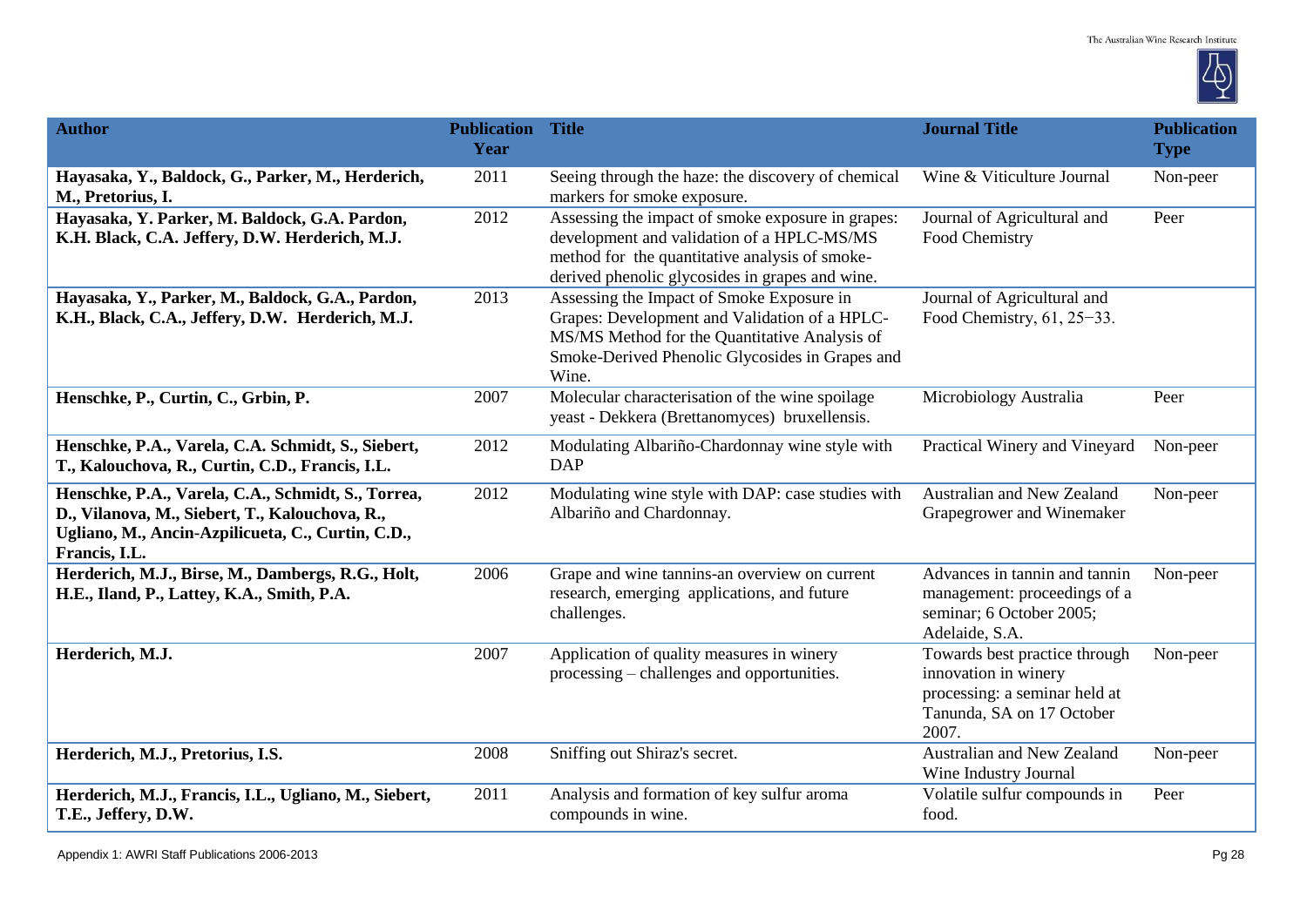

| <b>Author</b>                                                                                                                   | <b>Publication Title</b><br>Year |                                                                                                                                                                                                    | <b>Journal Title</b>                                                                                | <b>Publication</b><br><b>Type</b> |
|---------------------------------------------------------------------------------------------------------------------------------|----------------------------------|----------------------------------------------------------------------------------------------------------------------------------------------------------------------------------------------------|-----------------------------------------------------------------------------------------------------|-----------------------------------|
| Herderich, M.J., Curtin, C.D., Hayasaka, Y.,<br>Mercurio, M.                                                                    | 2012                             | Metabolomics and the quest for understanding wine<br>quality.                                                                                                                                      | Oeno2011, Actes de colloques<br>du 9e symposium international<br>d'oenologie de Bordeaux,<br>Dunod. | Non-peer                          |
| Herderich, M.J., Siebert, T.E., Parker, M., Capone,<br>D.L., Jeffery, D.W., Osidacz, P., Francis, I.L.                          | 2012                             | Spice up your life: analysis of key aroma<br>compounds in Shiraz.                                                                                                                                  | <b>Flavor Chemistry of Wine</b><br>1104.                                                            | Peer                              |
| Herderich, M.J., Siebert, T.E., Parker, M.,<br>Capone, D.L., Mayr, C., Zhang, P., Geffroy, O.,<br>Williamson, P., Francis, I.L. | 2013                             | Synthesis of the ongoing works on Rotundone, an<br>aromatic compound responsible for the peppery<br>notes in wines.                                                                                | Internet journal of enology and<br>viticulture                                                      | Non-peer                          |
| Hixson, J.L., Sleep, N.R., Capone, D.L., Elsey,<br>G.M., Curtin, C.D., Sefton, M.A., Taylor, D.K.                               | 2012                             | Hydroxycinnamic acid ethyl esters as precursors to<br>ethylphenols in wine.                                                                                                                        | Journal of Agricultural and<br>Food Chemistry                                                       | Peer                              |
| Holdstock, M., Cowey, G.B., Coulter, A.D.                                                                                       | 2007                             | Calcium DL-tartrate instabilities - a recent increase<br>in their occurrence.                                                                                                                      | Australian and New Zealand<br>Grapegrower and Winemaker                                             | Non-peer                          |
| Holdstock, M.                                                                                                                   | 2011                             | Start preparing now for 2012.                                                                                                                                                                      | Australian and New Zealand<br>Grapegrower and Winemaker                                             | Non-peer                          |
| Holt, H.E., Iland, P., Ristic, R.                                                                                               | 2006                             | A method for mini-lot fermentation for use in<br>research and commercial viticultural and<br>winemaking trials.                                                                                    | Australian and New Zealand<br>Grapegrower and Winemaker                                             | Non-peer                          |
| Holt, H.E., Francis, I.L., Field, J., Herderich, M.J.,<br>Iland, P.G.                                                           | 2008                             | Relationships between berry size, berry phenolic<br>composition and wine quality scores for Cabernet<br>Sauvignon (Vitis vinifera L.) from different<br>pruning treatments and different vintages. | Australian Journal of Grape<br>and Wine Research                                                    | Peer                              |
| Holt, H.E., Iland, P.                                                                                                           | 2008                             | The Clare Cabernet Sauvignon pruning study -<br>what influences wine quality?                                                                                                                      | <b>Australian Viticulture</b>                                                                       | Non-peer                          |
| Holt, H.E., Francis, I.L., Field, J., Herderich, M.J.,<br>Iland, P.G.                                                           | 2008                             | Relationships between wine phenolic<br>composition and wine sensory properties for<br>Cabernet Sauvignon (Vitis vinifera L.).                                                                      | Australian Journal of Grape<br>and Wine Research                                                    | Peer                              |
| Holt, H.E., Birchmore, W., Herderich, M.J., Iland,<br>P.G                                                                       | 2010                             | Berry phenolics in Cabernet Sauvignon (Vitis<br>vinifera L.) during late-stage ripening.                                                                                                           | American Journal of Enology<br>and Viticulture                                                      | Peer                              |
| Holt, S., Cordente, A.G., Williams, S.J., Capone,<br>D.L., Jitjaroen, W., Menz, I.R., Curtin, C.D.,<br>Anderson, P.A.           | 2011                             | Engineering Saccharomyces cerevisiae to release 3-<br>mercaptohexan-1-ol during fermentation through<br>overexpression of an S. cerevisiae gene, STR3, for                                         | Applied and Environmental<br>Microbiology                                                           | Peer                              |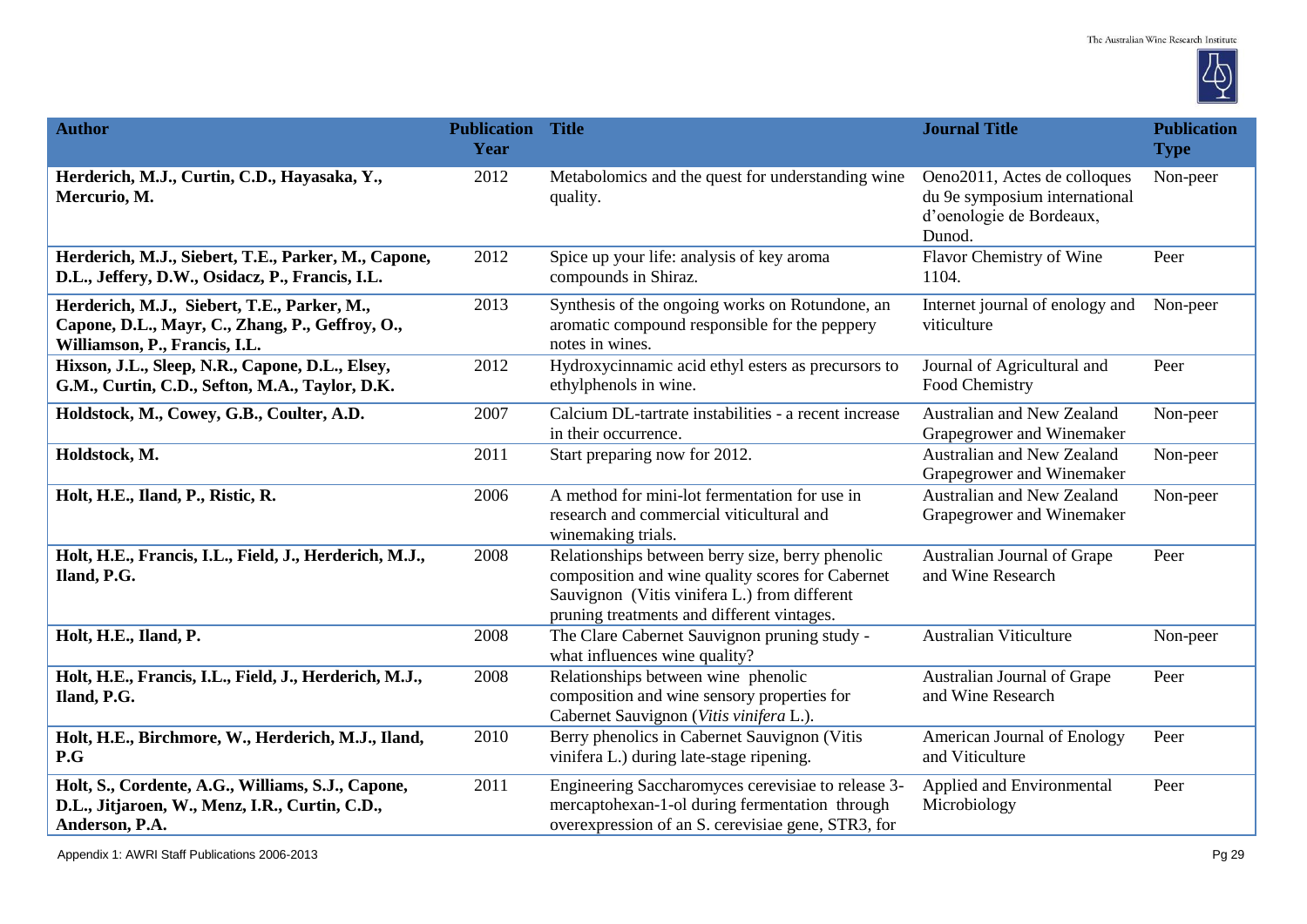

| <b>Author</b>                                                                                                                  | <b>Publication Title</b><br>Year |                                                                                                                                                            | <b>Journal Title</b>                                      | <b>Publication</b><br><b>Type</b> |
|--------------------------------------------------------------------------------------------------------------------------------|----------------------------------|------------------------------------------------------------------------------------------------------------------------------------------------------------|-----------------------------------------------------------|-----------------------------------|
|                                                                                                                                |                                  | improvement of wine aroma.                                                                                                                                 |                                                           |                                   |
| Holt, S., Cordente, A.G., Curtin, C.D.                                                                                         | 2012                             | Saccharomyces cerevisiae STR3 and yeast<br>cystathionine $\beta$ -lyase enzymes: The potential for<br>engineering increased flavor release.                | Bioengineered Bugs, 3(3)                                  | Peer                              |
| Holt, H.E., Cozzolino, D., McCarthy, J.,<br>Abrahamse, C., Holt, S., Solomon, M., Smith, P.A.,<br>Chambers, P.J., Curtin, C.D. | 2013                             | Influence of yeast strain on Shiraz wine quality<br>indicators.                                                                                            | International journal of food<br>microbiology             | Peer                              |
| Howell, K.S., Cozzolino, D., Bartowsky, E.J., Fleet,<br>G.H., Henschke, P.A.                                                   | 2006                             | Metabolic profiling as a tool for revealing<br>Saccharomyces interactions during wine<br>fermentation.                                                     | <b>FEMS Yeast Research</b>                                | Peer                              |
| Iland, P., Bruer, N., Edwards, G., Weeks, S.,<br>Wilkes, E.                                                                    | 2004                             | Chemical analysis of grapes and wine: techniques<br>and concepts.                                                                                          | <b>Patrick Iland Wine Promotions</b><br>Pty Ltd: Adelaide | Non-peer                          |
| Janik, L.J., Cozzolino, D., Dambergs, R., Cynkar,<br>W.U., Gishen, M.                                                          | 2007                             | The prediction of total anthocyanin concentration in<br>red- grape homogenates using visible-near-infrared<br>spectroscopy and artificial neural networks. | Analytica Chimica Acta                                    | Peer                              |
| Jeffery, D.W., Mercurio, M.D., Herderich, M.J.,<br>Hayasaka, Y., Smith, P.A.                                                   | 2008                             | Rapid isolation of red wine polymeric polyphenols<br>by solid-phase extraction.                                                                            | Journal of Agricultural and<br>Food Chemistry             | Peer                              |
| Jeffery, D.W., Mercurio, M.D., Herderich, M.J.,<br>Hayasaka, Y., Smith, P.A.                                                   | 2008                             | Rapid isolation of red wine polymeric polyphenols<br>by solid-phase extraction.                                                                            | Journal of Agricultural and<br>Food Chemistry             | Peer                              |
| Jeffery, D.W., Parker, M., Smith, P.A.                                                                                         | 2008                             | Flavonol composition of Australian red and white<br>wines determined by high-performance liquid<br>chromatography.                                         | Australian Journal of Grape<br>and Wine Research          | Peer                              |
| Jeffery, D.W., Siebert, T.E., Capone, D., Pardon,<br>K., van Leeuwen, K.A., Solomon, M.                                        | 2009                             | Grape and wine pepper aroma – analytically<br>challenging but we sniff it out in the end.                                                                  | <b>AWRI Technical Review</b>                              | Non-peer                          |
| Johnson, D.L., Blair, R.J., Pretorius, I.S.                                                                                    | 2007                             | The 'third force' in the rise and rise of Australian<br>wine.                                                                                              | Australian and New Zealand<br>Wine Industry Journal       | Non-peer                          |
| Johnson, D.L., O'Brien, V.T., Smith, P.A.,<br>Herderich, M.J., Simos, C.A., Godden, P.W.,<br>Pretorius, I.S.                   | 2008                             | AWRI innovation model evolves.                                                                                                                             | <b>Wine Business Monthly</b><br>(WBM)                     | Non-peer                          |
| Johnson, D.L., Bramley, R.                                                                                                     | 2009                             | The clever country and the wine industry.                                                                                                                  | <b>Wine Business Monthly</b>                              | Non-peer                          |
| Appendix 1: AWRI Staff Publications 2006-2013                                                                                  |                                  |                                                                                                                                                            |                                                           | Pg 30                             |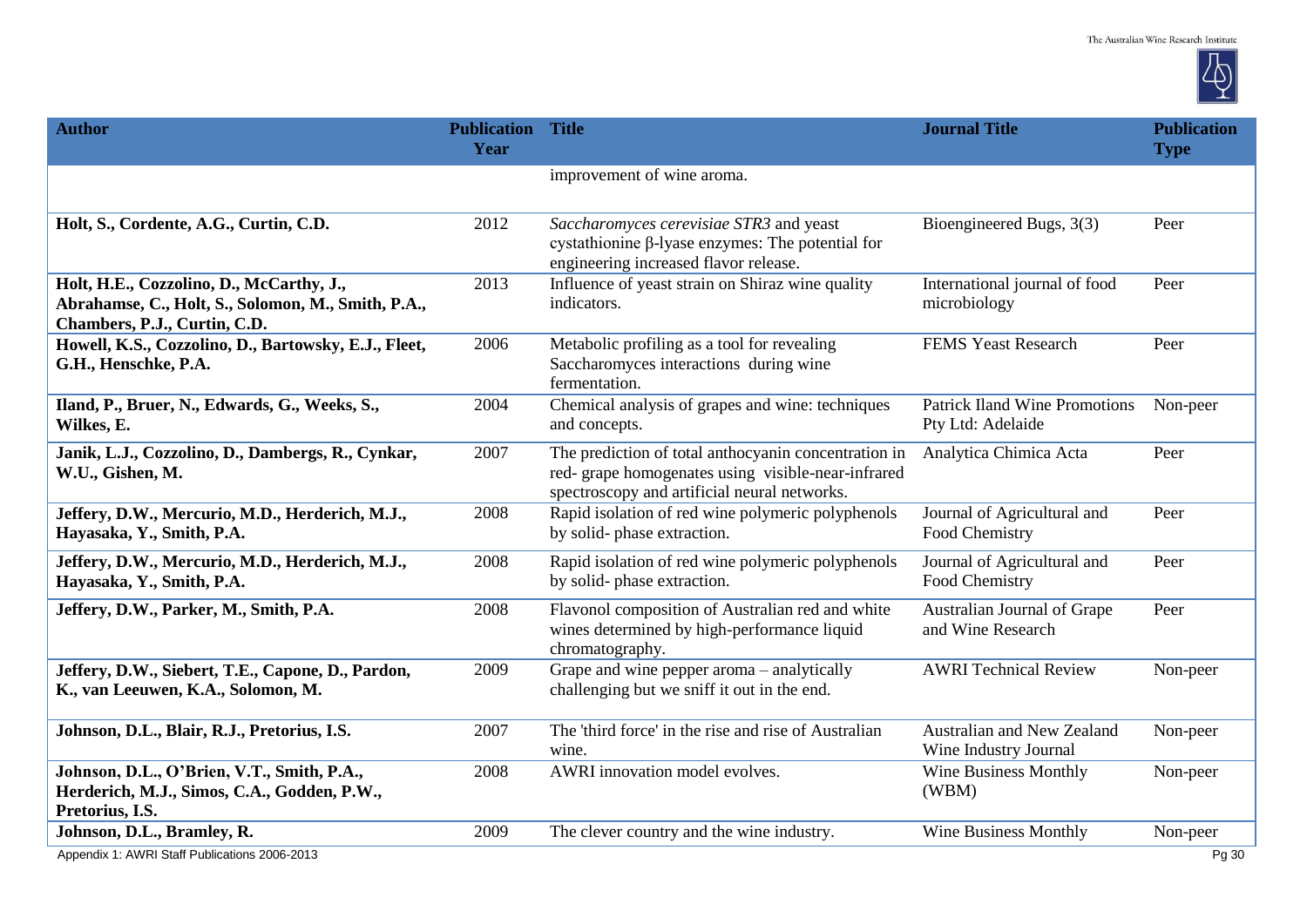

| <b>Author</b>                                                      | <b>Publication Title</b><br>Year |                                                                                                                                                                       | <b>Journal Title</b>                                                                              | <b>Publication</b><br><b>Type</b> |
|--------------------------------------------------------------------|----------------------------------|-----------------------------------------------------------------------------------------------------------------------------------------------------------------------|---------------------------------------------------------------------------------------------------|-----------------------------------|
|                                                                    |                                  |                                                                                                                                                                       | (WBM)                                                                                             |                                   |
| Johnson, D.L., Bramley, R.                                         | 2009                             | Winegrowers, researchers, and a collective way<br>forward.                                                                                                            | Wine Business Monthly<br>(WBM)                                                                    | Non-peer                          |
| Jolly, N.P., Augustyn, O.P.H., Pretorius, I.S.                     | 2006                             | The role and use of non-Saccharomyces yeasts in<br>wine production.                                                                                                   | South African Journal of<br><b>Enology and Viticulture</b>                                        | Peer                              |
| Jones, P.R., Gawel, R., Francis, I.L., Waters, E.J.                | 2008                             | The influence of interactions between major white<br>wine components on the aroma, flavour and texture<br>of model white wine.                                        | Food Quality and Preference                                                                       | Peer                              |
| Kambouris, B., Smith, P.A., Herderich, M.,<br>Dambergs, B.         | 2007                             | A preliminary survey of red grape total soluble<br>solids, total anthocyanin, tannin and crop yield<br>from Sunraysia vineyards.                                      | Australian and New Zealand<br>Grapegrower and Winemaker                                           | Non-peer                          |
| Kamffer, Z. Bindon, K.A. Oberholster, A.                           | 2010                             | Optimization of a method for the extraction and<br>quantification of carotenoids and chlorophylls<br>during ripening in grape berries (Vitis vinifera cv.<br>Merlot). | Journal of Agricultural and<br>Food Chemistry                                                     | Peer                              |
| Kassara, S. Kennedy, J.A.                                          | 2011                             | Relationship between red wine grade and<br>phenolics. 2. Tannin composition and size.                                                                                 | Journal of Agricultural and<br>Food Chemistry                                                     | Peer                              |
| Kennedy, J. A., Jones, G.P.                                        | 2001                             | Analysis of proanthocyanidin cleavage products<br>following acid-catalysis in the presence of excess<br>phloroglucinol.                                               | Journal of Agricultural And<br>Food Chemistry                                                     | Peer                              |
| Kennedy, J. A., Taylor, A. W.                                      | 2003                             | Analysis of proanthocyanidins by high-<br>performance gel permeation chromatography.                                                                                  | Journal of Chromatography                                                                         | Peer                              |
| Kennedy, J.A.                                                      | 2009                             | Tannin research on Pinot Noir in Oregon:<br>challenging climate, challenging variety.                                                                                 | <b>Australian and New Zealand</b><br>Grapegrower and Winemaker                                    | Non-peer                          |
| Kennedy, J.A.                                                      | 2010                             | Wine colour                                                                                                                                                           | Managing wine quality:<br>viticulture and wine quality<br>(Volume 1)                              | Peer                              |
| Kennedy, J.A., Jeffery, D., Francis, I.L., Herderich,<br><b>M.</b> | 2010                             | Science looks at sensory perception effect.                                                                                                                           | Australian and New Zealand<br>Grapegrower and Winemaker                                           | Non-peer                          |
| Kennedy, J.A., Jeffery, D.W., Francis, I.L.,<br>Herderich, M.J.    | 2011                             | Importance of chemical interactions for<br>winemaking and wine sensory perception.                                                                                    | The 14 <sup>th</sup> Australian Wine<br><b>Industry Technical</b><br>Conference: Adelaide, SA 3-8 | Non-peer                          |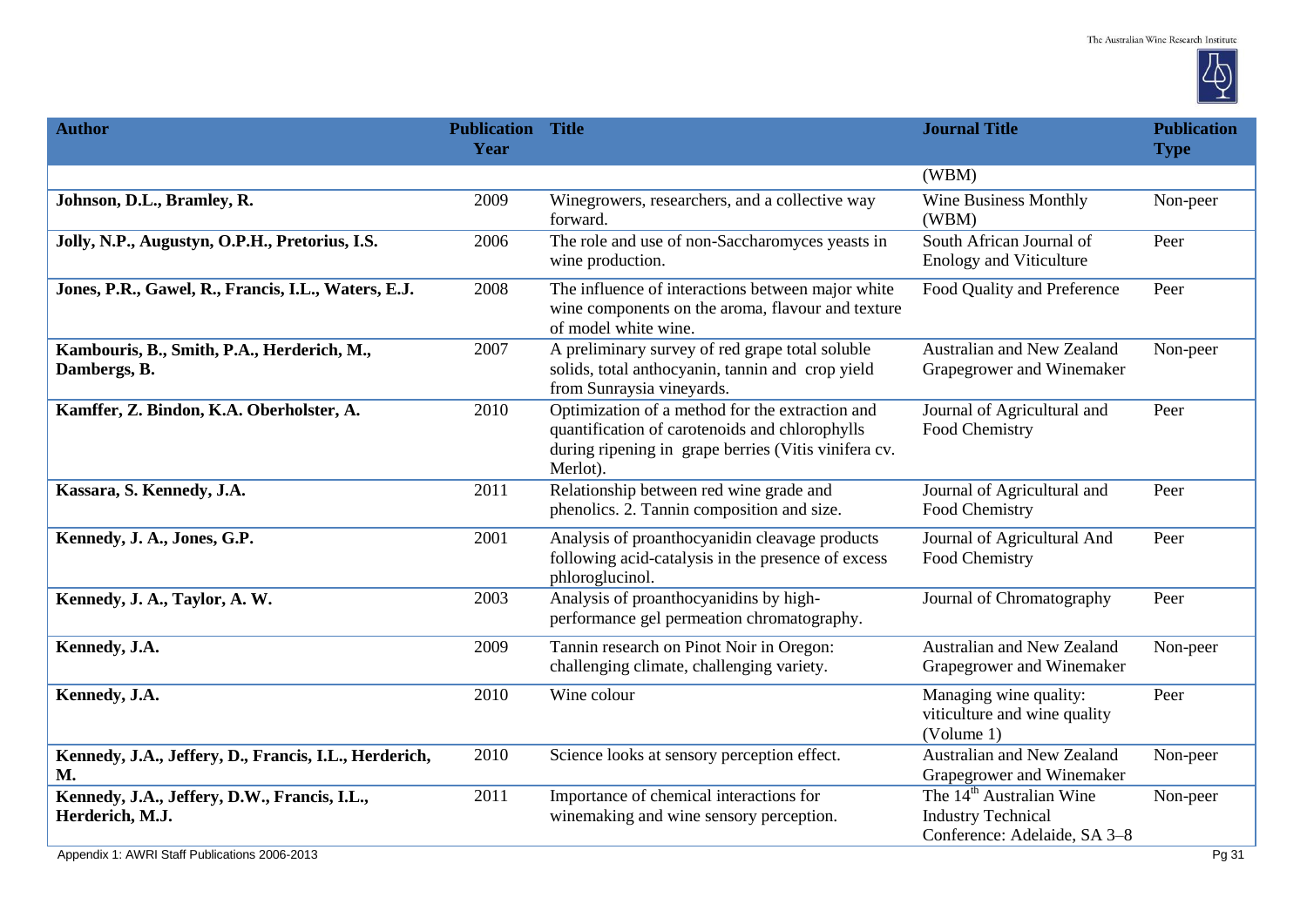

| <b>Author</b>                                                                                              | <b>Publication Title</b><br>Year |                                                                                                                                                                                     | <b>Journal Title</b>                                                                                 | <b>Publication</b><br><b>Type</b> |
|------------------------------------------------------------------------------------------------------------|----------------------------------|-------------------------------------------------------------------------------------------------------------------------------------------------------------------------------------|------------------------------------------------------------------------------------------------------|-----------------------------------|
|                                                                                                            |                                  |                                                                                                                                                                                     | <b>July 2010</b>                                                                                     |                                   |
| Kennison, K.R., Gibberd, M.R., Pollnitz, A.P.,<br>Wilkinson, K.L.                                          | 2008                             | Smoke-derived taint in wine: the release of smoke-<br>derived volatile phenols during fermentation of<br>merlot juice following grapevine exposure to<br>smoke.                     | Journal of Agricultural and<br>Food Chemistry                                                        | Peer                              |
| Kennison, K.R., Wilkinson, K.L., Pollnitz, A.P.,<br>Williams, H.G., Gibberd, M.R.                          | 2009                             | Effect of timing and duration of grapevine exposure<br>to smoke on the composition and sensory properties<br>of wine.                                                               | Australian Journal of Grape<br>and Wine Research                                                     | Peer                              |
| Kennison, K.R., Wilkinson, K.L., Pollnitz, A.P.,<br>Williams, H.G., Gibberd, M.R.                          | 2011                             | Effect of smoke application to field-grown Merlot<br>grapevines at key phenological growth stages on<br>wine sensory and chemical properties.                                       | Australian Journal of Grape<br>and Wine Research                                                     | Peer                              |
| Kievet, R., Cordente, A.G., Swiegers, J.H.,<br>Curtin, C.                                                  | 2010                             | Saccharomyces cerevisiae genes involved in<br>membrane stability modulkate accumulation of<br>flavor compounds during fermentation. Blair, R.J.,<br>Lee, T., Pretorius, I.S. (eds.) | The 14 <sup>th</sup> Australian Wine<br><b>Industry Technical Conference,</b><br>Adelaide, SA.: 289. |                                   |
| King, E.S., Swiegers, H., Travis, B., Francis, I.L.,<br>Pretorius, I.S., Connors, P.                       | 2007                             | Modulating Sauvignon Blanc wine aroma through<br>co-inoculated fermentations.                                                                                                       | Australian and New Zealand<br>Grapegrower and Winemaker                                              | Non-peer                          |
| King, E.S., Curtin, C., Francis, I.L., Swiegers, H.,<br>Bastian, S., Pretorius, I.S.                       | 2008                             | Yeast co-inoculation influences flavour and<br>consumer preference of Sauvignon Blanc wines.                                                                                        | <b>Australian and New Zealand</b><br>Grapegrower and Winemaker                                       | Non-peer                          |
| King, E.S., Osidacz, P., Francis, I.L.                                                                     | 2008                             | Measuring consumer lining and preference in<br>Australian wineries.                                                                                                                 | Wine Business Monthly<br>(WBM)                                                                       | Non-peer                          |
| King, E.S., Swiegers, J.H., Travis, B., Francis, I.L.,<br>Bastian, S.E.P., Pretorius, I.S.                 | 2008                             | Coinoculated fermentations using Saccharomyces<br>yeasts affect the volatile composition and sensory<br>properties of Vitis vinifera L. cv. Sauvignon Blanc<br>wines.               | Journal of Agricultural and<br>Food Chemistry                                                        | Peer                              |
| King, E.S., Curtin, C., Francis, I.L., Swiegers, H.,<br>Pretorius, I.S., Bastian, S.                       | 2010                             | Are yeast-derived flavour differences in young<br>Sauvignon Blanc wines retained after a period of<br>bottle age?                                                                   | Australian and New Zealand<br>Grapegrower and Winemaker                                              | Peer                              |
| King, E.S., Kievit, R.L., Curtin, C.D., Swiegers,<br>J.H., Pretorius, I.S., Bastian, S.E.P., Francis, I.L. | 2010                             | The effect of multiple yeasts co-inoculations on<br>Sauvignon Blanc wine aroma composition, sensory<br>properties and consumer preference.                                          | Food Chemistry                                                                                       | Peer                              |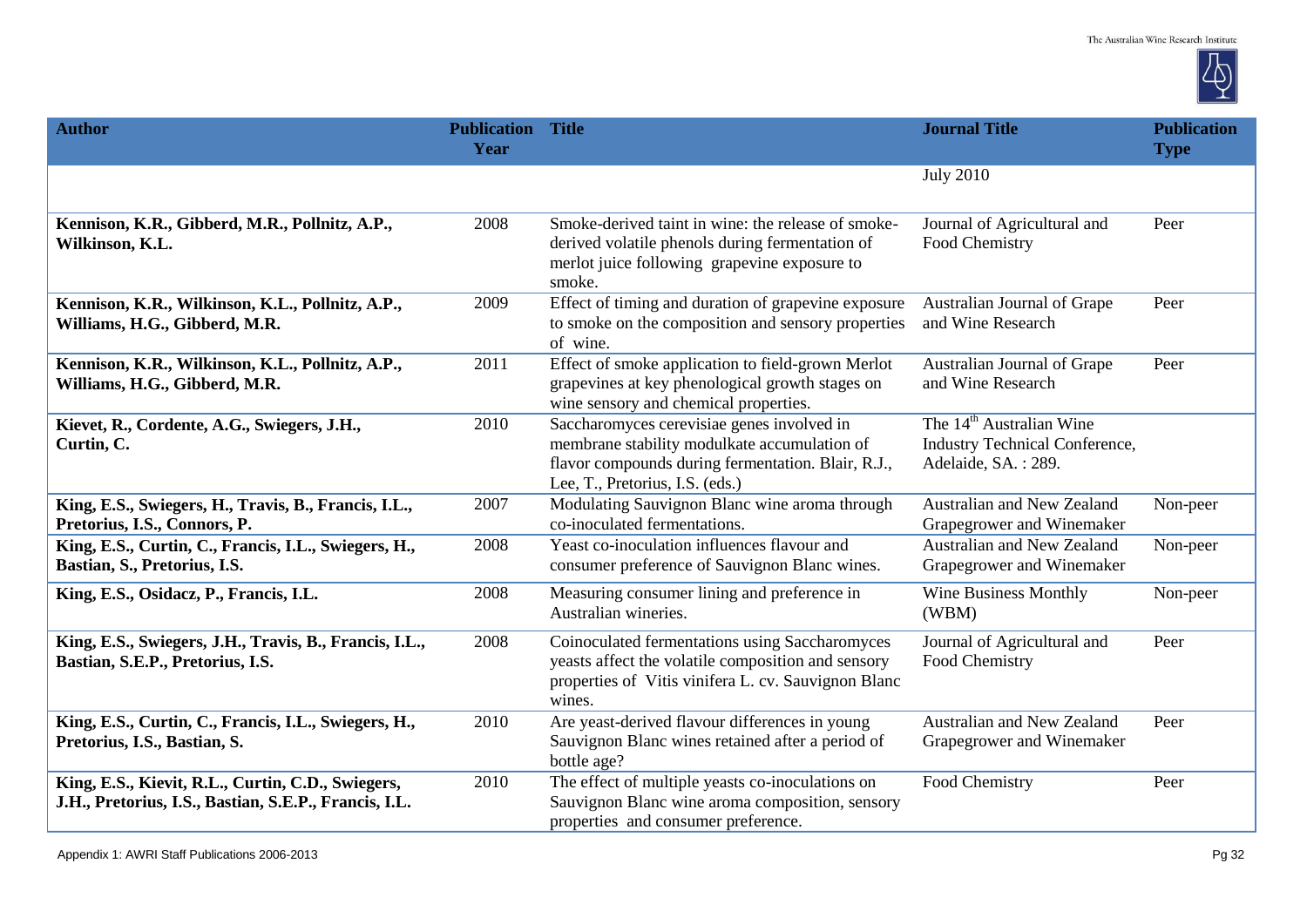

| <b>Author</b>                                                                                                                                              | <b>Publication Title</b><br>Year |                                                                                                                                                                                                           | <b>Journal Title</b>                                                           | <b>Publication</b><br><b>Type</b> |
|------------------------------------------------------------------------------------------------------------------------------------------------------------|----------------------------------|-----------------------------------------------------------------------------------------------------------------------------------------------------------------------------------------------------------|--------------------------------------------------------------------------------|-----------------------------------|
| King, E.S., Francis, I.L., Swiegers, J.H., Curtin,<br><b>C.D.</b>                                                                                          | 2011                             | Yeast strain-derived sensory differences are<br>retained in Sauvignon Blanc wines after extended<br>bottle storage.                                                                                       | American Journal of Enology<br>and Viticulture                                 | Peer                              |
| King, E.S., Osidacz, P., Curtin, C. D., Bastian,<br>S.E.P., Francis, I.L.                                                                                  | 2011                             | Assessing desirable levels of sensory properties in<br>Sauvignon Blanc wines – consumer preferences<br>and contribution of key aroma compounds.                                                           | Australian Journal of Grape<br>and Wine Research                               | Peer                              |
| King, E.S., Johnson, T.E., Bastian, S.E.P., Osidacz,<br>P., Francis, I.L.                                                                                  | 2012                             | Consumer liking of white wines: segmentation<br>using self-reported wine liking and wine<br>knowledge.                                                                                                    | International journal of wine<br>business research                             | Peer                              |
| Kneknopoulos, P., Skouroumounis, G.K.,<br>Hayasaka, Y., Taylor, D.K.                                                                                       | 2011                             | New phenolic grape skin products from Vitis<br>vinifera cv. Pinot Noir.                                                                                                                                   | Journal of Agricultural and<br>Food Chemistry                                  | Peer                              |
| Koerner, J.L., Hsu, V.L., Lee, J., Kennedy, J.A.                                                                                                           | 2009                             | Determination of proanthocyanidin A2 content in<br>phenolic polymer isolates by reversed-phase high-<br>performance liquid chromatography                                                                 | Journal of Chromatography A                                                    | Peer                              |
| Kogelman, L.J.A., Byrne, K., Vuocolo, T., Watson-<br>Haigh, N.S., Kadarmideen, H.N., Kijas, J.W.,<br>Oddy, H.V., Gardner, G.E., Gondro, C., Tellam<br>R.L. | 2011                             | Genetic architecture of gene expression in ovine<br>skeletal muscle.                                                                                                                                      | <b>BMC</b> Genomics                                                            | Peer                              |
| Kroemer, J.O., Nunez-Bernal, D., Averesch, N.J.H.,<br>Hampe, J., Varela, J., Varela, C.A.                                                                  | 2012                             | Production of aromatics in Saccharomyces<br>cerevisiae—A feasibility study                                                                                                                                | Journal of Biotechnology                                                       | Peer                              |
| Kutyna, D.R. Varela, C.A., Henschke, P.A.<br>Chambers, P.J. Stanley, G.A.                                                                                  | 2010                             | Microbiological approaches to lowering ethanol<br>concentration in wine.                                                                                                                                  | Trends in food science &<br>technology                                         | Peer                              |
| Kutyna, D.R., Varela, C.A., Stanley, G.A.,<br>Borneman, A.R., Henschke, P.A., Chambers, P.J.                                                               | 2011                             | Adaptive evolution of Saccharomyces cerevisiae to<br>generate strains with enhanced glycerol production.                                                                                                  | Applied Microbiology and<br>Biotechnology                                      | Peer                              |
| Kwiatkowski, M.J., Skoroumounis, G.K., Lattey,<br>K.A., Waters, E.J.                                                                                       | 2007                             | The impact of closures, including screw cap with<br>three different headspace volumes, on the<br>composition, colour and sensory properties of a<br>Cabernet Sauvignon wine during two years'<br>storage. | Australian Journal of Grape<br>and Wine Research                               | Peer                              |
| Lattey, K.A., Bramley, B.R., Francis, I.L.                                                                                                                 | 2007                             | Understanding consumer preferences of Shiraz and<br>Cabernet Sauvignon wines.                                                                                                                             | <b>ASVO Proceedings:</b><br>Maximising the value -<br>maximise returns through | Non-peer                          |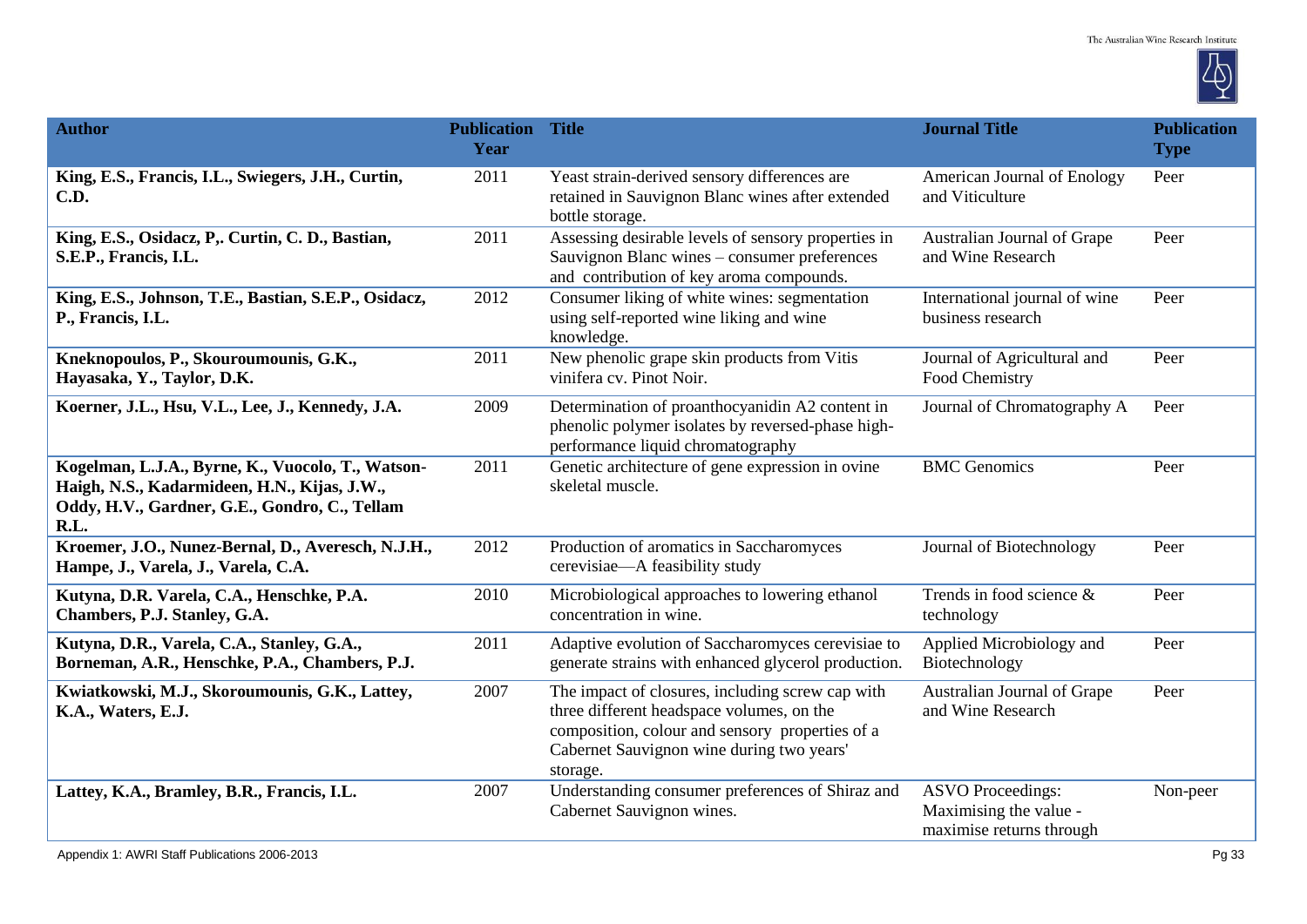

| <b>Author</b>                                                                                                | <b>Publication Title</b><br>Year |                                                                                                                                                                                     | <b>Journal Title</b>                                                                                                  | <b>Publication</b><br><b>Type</b> |
|--------------------------------------------------------------------------------------------------------------|----------------------------------|-------------------------------------------------------------------------------------------------------------------------------------------------------------------------------------|-----------------------------------------------------------------------------------------------------------------------|-----------------------------------|
|                                                                                                              |                                  |                                                                                                                                                                                     | quality and process efficiency;<br>Adelaide, SA                                                                       |                                   |
| Lattey, K.A., Bramley, B.R., Francis, I.L.,<br>Herderich, M.J., Pretorius, I.S.                              | 2007                             | Wine quality and consumer preference:<br>Understanding consumer needs.                                                                                                              | Australian and New Zealand<br>Wine Industry Journal                                                                   | Non-peer                          |
| Lattey, K.A. Bramley, B.R. Francis, I.L.                                                                     | 2010                             | Consumer acceptability, sensory properties and<br>expert quality judgements of Australian Cabernet<br>Sauvignon and Shiraz wines.                                                   | Australian Journal of Grape<br>and Wine Research                                                                      | Peer                              |
| Leske, P.A., Francis, I.L., Hunt, D.                                                                         | 2013                             | Sensory Evaluation.                                                                                                                                                                 | <b>Australian Winemaking</b>                                                                                          | Non-peer                          |
| Liccioli, T., Chambers, P.J., Jiranek, V.                                                                    | 2010                             | A novel methodology independent of fermentation<br>rate for assessment of the fructophilic character of<br>wine yeast strains.                                                      | Journal of Industrial<br>Microbiology and<br>Biotechnology                                                            | Peer                              |
| Liccioli, T., Schmidt, S.A., Schmid, F., Chambers,<br>P.J., Jiranek, V.                                      | 2011                             | Improving fructose utilisation in wine yeast.                                                                                                                                       | The 14 <sup>th</sup> Australian Wine<br><b>Industry Technical</b><br>Conference: Adelaide, SA 3-8<br><b>July 2010</b> | Non-peer                          |
| Liccioli, T., Tran, T.M.T., Cozzolino, D. Jiranek,<br>V., Chambers, P.J., Schmidt, S.A.                      | 2011                             | Microvinification-how small can we go?                                                                                                                                              | Applied Microbiology and<br>Biotechnology                                                                             | Peer                              |
| Lilly, M., Bauer, F.F., Styger, G., Lambrechts,<br>M.G., Pretorius, I.S.                                     | 2006                             | The effect of increased branched-chain amino acid<br>transaminase activity in yeast on the production of<br>higher alcohols and on the flavour profiles of wine<br>and distillates. | <b>FEMS Yeast Research</b>                                                                                            | Peer                              |
| Lilly, M., Bauer, F.F.,, Lambrechts, M.G.,<br>Swiegers, J.H., Cozzolino, D., Pretorius, I.S.                 | 2006                             | The effect of increased yeast alcohol<br>acetyltransferase and esterase activity on the<br>flavour profiles of wine and distillates.                                                | Yeast                                                                                                                 | Peer                              |
| Liu, L., Cozzolino, D., Cynkar, W. U., Gishen, M.,<br>Colby, C.B.                                            | 2006                             | Geographic classification of Spanish and Australian<br>Tempranillo red wines by visible and near-infrared<br>spectroscopy combined with multivariate analysis.                      | Journal of Agricultural and<br>Food Chemistry                                                                         | Peer                              |
| Liu, L., Cozzolino, D., Cynkar, W.U., Dambergs,<br>R.G., Janik, L., O'Neill, B.K., Colb, C.B., Gishen,<br>M. | 2008                             | Preliminary study on the application of visible-near<br>infrared spectroscopy and chemometrics to classify<br>Riesling wines from different countries.                              | Food Chemistry                                                                                                        | Peer                              |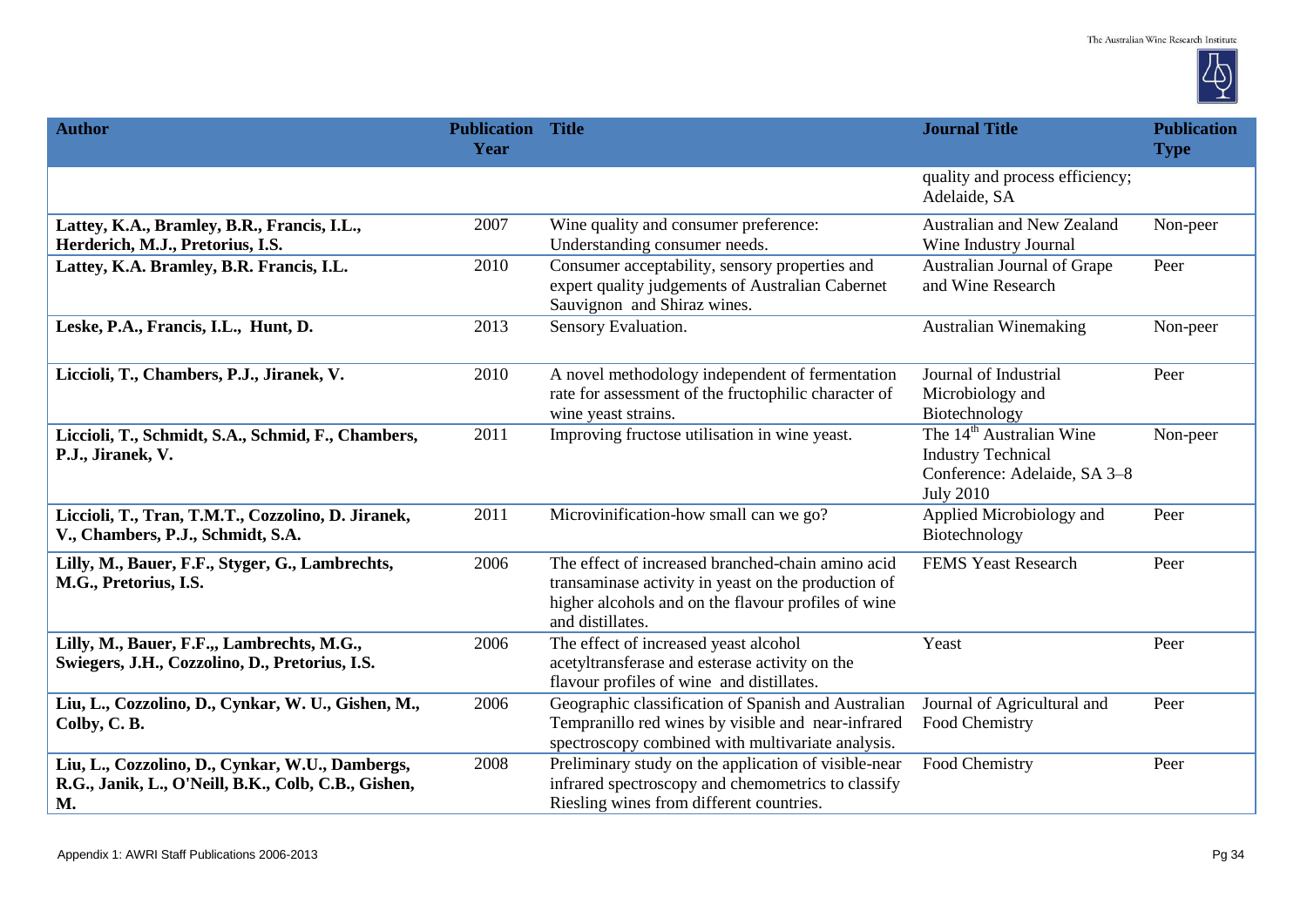

| <b>Author</b>                                                                                          | <b>Publication Title</b><br>Year |                                                                                                                                                               | <b>Journal Title</b>                                                                                                                                                                                                 | <b>Publication</b><br><b>Type</b> |
|--------------------------------------------------------------------------------------------------------|----------------------------------|---------------------------------------------------------------------------------------------------------------------------------------------------------------|----------------------------------------------------------------------------------------------------------------------------------------------------------------------------------------------------------------------|-----------------------------------|
| Lloyd, N.D.R. Capone, D.L. Ugliano, M. Taylor,<br>D.K. Skouroumounis, G.K. Sefton, M.A. Elsey,<br>G.M. | 2011                             | Formation of beta-damascenone under both<br>commercial and model fermentation conditions.                                                                     | Journal of Agricultural and<br>Food Chemistry                                                                                                                                                                        | Peer                              |
| Lloyd, N.D.R., Capone, D.L., Ugliano, M., Taylor,<br>D.K., Sefton, M.A., Elsey, G.M.                   | 2011                             | The role of yeast in the generation of the odorant<br>damascenone in wine.                                                                                    | In Proceedings of $9th$ Wartburg<br>Symposium on Flavour<br>Chemistry and Biology,<br>Eisenach, Germany, 13-16<br>April 2010, Deutsche<br>Forchungsanstalt fur<br>Lebensmittelchemie: Freising,<br>Germany: 447-451. | Non-peer                          |
| Lockshin, L., Mueller, S., Louviere, J., Francis,<br>I.L., Osidacz, P.                                 | 2009                             | Development of a new method to measure how<br>consumers choose wine.                                                                                          | Australian and New Zealand<br>Wine Industry Journal                                                                                                                                                                  | Non-peer                          |
| Louw, C., La Grange, D., Pretorius, I. S., van<br>Rensburg, P.                                         | 2006                             | The effect of polysaccharide-degrading wine yeast<br>transformants on the efficiency of wine processing<br>and wine flavour                                   | Journal of Biotechnology                                                                                                                                                                                             | Peer                              |
| Low, L.L., O'Neill, B., Ford, C., Godden, J.,<br>Gishen, M., Colby, C.                                 | 2008                             | Economic evaluation of alternative technologies for<br>tartrate stabilisation of wines                                                                        | International Journal of Food<br>Science and Technology                                                                                                                                                              | Peer                              |
| Lucchetta, M., Pocock, K.F., Waters, E.J.,<br>Marangon, M.                                             | 2013                             | Use of zirconium dioxide during fermentation as an<br>alternative to protein fining with bentonite for<br>white wines.                                        | American Journal of Enology<br>and Viticulture                                                                                                                                                                       | Peer                              |
| Majewski, P. Barbalet, A. Waters, E.                                                                   | 2011                             | \$1 billion hidden cost of bentonite fining.                                                                                                                  | Australian and New Zealand<br>Grapegrower and Winemaker                                                                                                                                                              | Non-peer                          |
| Malig, R., Varela, C.A., Agosin, E., Melo, F.                                                          | 2006                             | Accurate and unambiguous tag-to-gene mapping in<br>serial analysis of gene expression.                                                                        | <b>BMC</b> Bioinformatics                                                                                                                                                                                            | Peer                              |
| Marangon, M., Van Sluyter, S.C., Haynes, P.A.,<br>WaterS, E.J.                                         | 2009                             | Grape and wine proteins: their fractionation by<br>hydrophobic interaction chromatography and<br>identification by chromatographic and proteomic<br>analysis. | Journal of Agricultural and<br>Food Chemistry                                                                                                                                                                        | Peer                              |
| Marangon, M. Van Sluyter, S. Waters, E.J.<br>Herderich, M.J. Pretorius, I.S.                           | 2010                             | Recent advances help us understand protein haze<br>more clearly.                                                                                              | Australian and New Zealand<br>Wine Industry Journal                                                                                                                                                                  | Non-peer                          |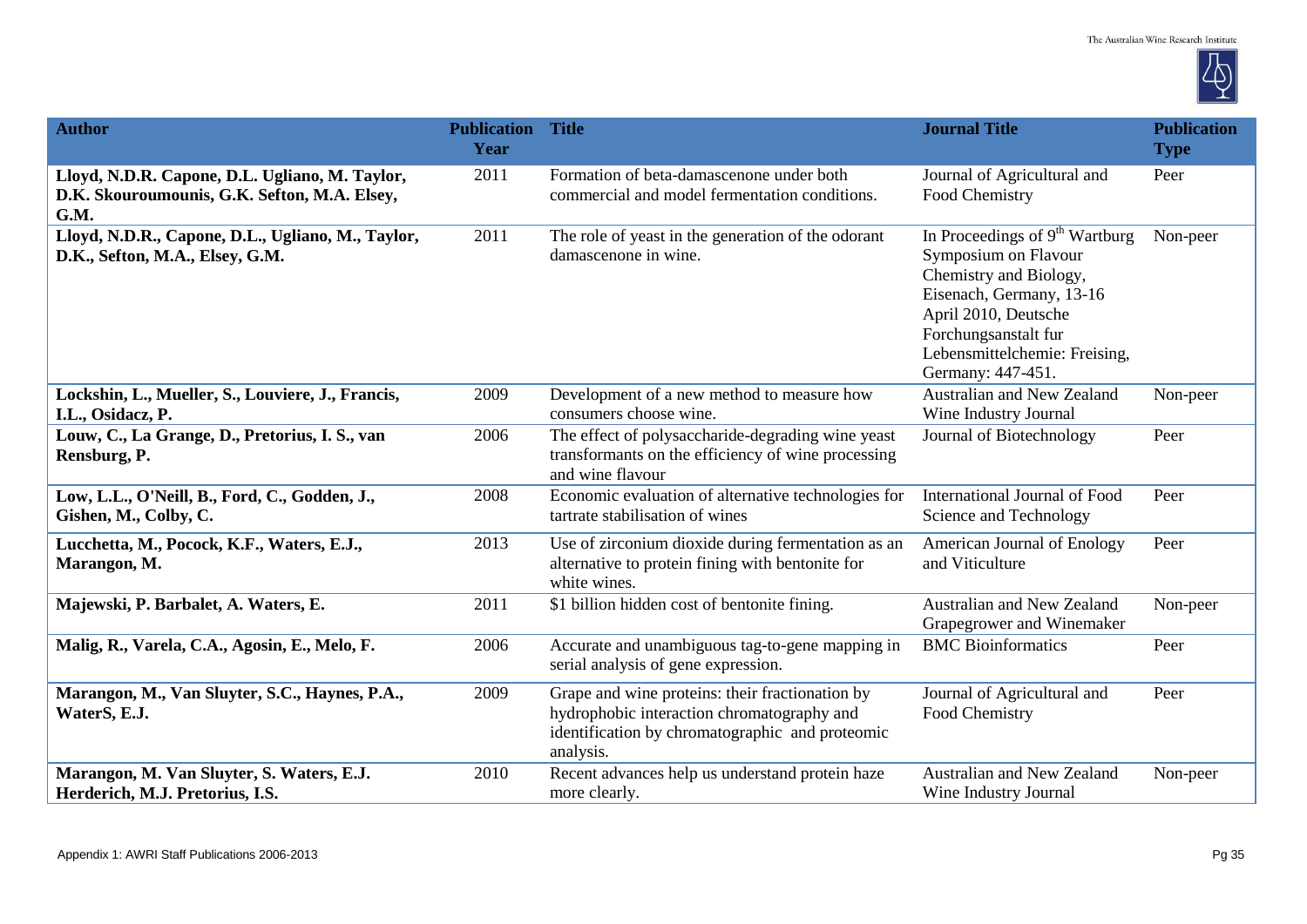

| <b>Author</b>                                                                                                                           | <b>Publication Title</b><br>Year |                                                                                                                                                             | <b>Journal Title</b>                                    | <b>Publication</b><br><b>Type</b> |
|-----------------------------------------------------------------------------------------------------------------------------------------|----------------------------------|-------------------------------------------------------------------------------------------------------------------------------------------------------------|---------------------------------------------------------|-----------------------------------|
| Marangon, M., Vincenzi, S., Lucchetta, M.,<br>Curioni, A.                                                                               | 2010                             | Heating and reduction affect the reaction with<br>tannins of wine protein fractions differing in<br>hydrophobicity.                                         | Analytica Chimica Acta                                  | Peer                              |
| Marangon, M. Lucchetta, M. Waters, E.J.                                                                                                 | 2011                             | Protein stabilisation of white wines using zirconium<br>dioxide enclosed in a metallic cage.                                                                | Australian Journal of Grape<br>and Wine Research        | Peer                              |
| Marangon, M. Sauvage, F.-X. Waters, E.J.<br>Vernhet, A.                                                                                 | 2011                             | Effects of ionic strength and sulfate upon thermal<br>aggregation of grape chitinases and thaumatin-like<br>proteins in a model system.                     | Journal of Agricultural and<br>Food Chemistry           | Peer                              |
| Marangon, M. Van Sluyter, S.C. Neilson, K.A.<br>Chan, C. Haynes, P.A. Waters, E.J. Falconer, R.J.                                       | 2011                             | Roles of grape thaumatin-like protein haze and<br>chitinase in white wine haze formation.                                                                   | Journal of Agricultural and<br>Food Chemistry           | Peer                              |
| Marangon, M., Robinson, E.M.C., Schmidt, S.,<br>Smith, P.A., Godden, P.W., Waters, E.J., Van<br>Sluyter, S.C.                           | 2011                             | A promising enzyme for the stabilisation of white<br>wines.                                                                                                 | Australian and New Zealand<br>Grapegrower and Winemaker | Non-peer                          |
| Marangon, M., Lucchetta, M., Duan, D., Stockdale,<br>V.J., Hart, A., Rogers, P.J., Waters, E.J.                                         | 2012                             | Protein removal from a Chardonnay juice by<br>addition of carrageenan and pectin.                                                                           | Australian Journal of Grape<br>and Wine Research        | Non-peer                          |
| Marangon, M., van Sluyter, S.C., Robinson,<br>E.M.C., Muhlack, R., Holt, H.E., Haynes, P.A.,<br>Godden, P.W., Smith, P.A., Waters, E.J. | 2012                             | Degradation of white wine haze proteins by<br>Aspergillopepsin I and II during juice flash<br>pasteurizat                                                   | Food Chemistry                                          | Peer                              |
| Marangon, M., Stockdale, V.J., Munro, P.,<br>Tretheway, T., Schulkin, A., Holt, H.E., Smith, P.A.                                       | 2013                             | Addition of carrageenan at different stages of<br>winemaking for white wine protein stabilization.                                                          | Journal of Agricultural and<br>Food Chemistry           | Peer                              |
| Maurizio Ugliano and Paul A. Henschke                                                                                                   | 2009                             | <b>Yeasts and Wine Flavour</b>                                                                                                                              | Wine Chemistry and<br>Biochemistry                      | Peer                              |
| Mayr, C.M., Capone, D.L., Francis, I.L.                                                                                                 | 2013                             | Development of a comprehensive GC-MS/MS<br>method to quantify 18 volatile aroma compounds<br>related to oxidative off-flavour in wines (in<br>preparation). |                                                         |                                   |
| McBryde, C., Gardner, J.M., de Barros Lopes, M.,<br>Jiranek, V.                                                                         | 2006                             | Generation of novel wine yeast strains by adaptive<br>evolution.                                                                                            | American Journal of Enology<br>and Viticulture          | Peer                              |
| McRae, J.M., Falconer, R.J., Kennedy, J.A.                                                                                              | 2010                             | Thermodynamics of grape and wine tannin<br>interaction with polyproline: implications for red<br>wine astringency.                                          | Journal of Agricultural and<br>Food Chemistry           | Peer                              |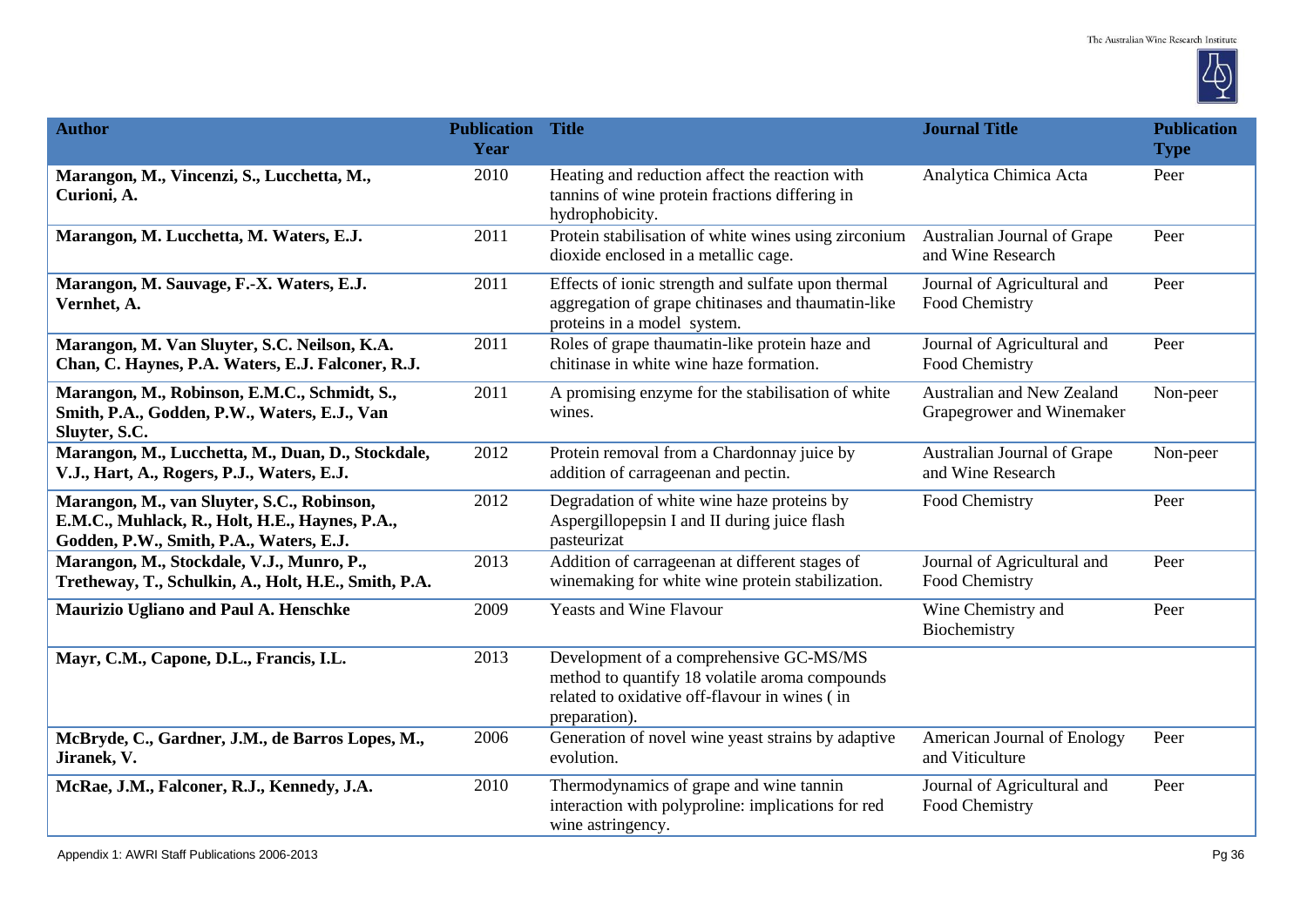

| <b>Author</b>                                                                                                                                                                                                           | <b>Publication Title</b><br>Year |                                                                                                                                                                                                             | <b>Journal Title</b>                          | <b>Publication</b><br><b>Type</b> |
|-------------------------------------------------------------------------------------------------------------------------------------------------------------------------------------------------------------------------|----------------------------------|-------------------------------------------------------------------------------------------------------------------------------------------------------------------------------------------------------------|-----------------------------------------------|-----------------------------------|
| McRae, J.M., Kennedy, J.A.                                                                                                                                                                                              | 2011                             | Wine and grape tannin interactions with salivary<br>proteins and their impact on astringency: a review<br>of current research.                                                                              | Molecules                                     | Peer                              |
| McRae, J.M., Dambergs, R.G., Kassara, S.,<br>Parker, M., Jeffery, D.W., Herderich M.J., Smith,<br>P.A.                                                                                                                  | 2012                             | Phenolic Compositions of 50 and 30 Year<br>Sequences of Australian Red Wines: The Impact of<br>Wine Age                                                                                                     | Journal of Agricultural and<br>Food Chemistry | Peer                              |
| McRae J.M., Kassara S., Kennedy J.A., Waters,<br>E.J., Smith, P.A.                                                                                                                                                      | 2013                             | Effect of wine pH and bottle closure on tannins.                                                                                                                                                            | In press                                      |                                   |
| McRae, J.M., Kirby, N., Mertens, H., Kassara, S.,<br>Smith, P.<br><b>Impact of</b><br>wine-like conditions on wine tannin molecular<br>weights as determined using small-angle X-ray<br>scattering Manuscript submitted | 2013                             | Impact of wine-like conditions on wine tannin<br>molecular weights as determined using small-angle<br>X-ray scattering                                                                                      | Manuscript submitted                          |                                   |
| McRae, J.M., Schulkin, A., Kassara, S., Holt, H.E.,<br>Smith, P.A.                                                                                                                                                      | 2013                             | Sensory properties of wine tannin fractions:<br>Implications for in-mouth sensory properties.                                                                                                               | Journal of Agricultural and<br>Food Chemistry | Peer                              |
| Mercurio, M.D., Dambergs, R.G., Herderich, M.J.,<br>Smith, P.A.                                                                                                                                                         | 2007                             | High throughput analysis of red wine and grape<br>phenolics- adaptation and validation of methyl<br>cellulose precipitable tannin assay and modified<br>Somers color assay to a rapid 96 well plate format. | Journal of Agricultural and<br>Food Chemistry | Peer                              |
| Mercurio, M., Smith, P.A.                                                                                                                                                                                               | 2008                             | In pursuit of premium.                                                                                                                                                                                      | <b>Wine Business Monthly</b><br>(WBM)         | Non-peer                          |
| Mercurio, M.D., Smith, P.A.                                                                                                                                                                                             | 2008                             | Tannin quantification in red grapes and wine:<br>comparison of polysaccharide- and protein-based<br>tannin precipitation techniques and their ability to<br>model wine astringency.                         | Journal of Agricultural and<br>Food Chemistry | Peer                              |
| Mercurio, M.D., Dambergs, R.G., Cozzolino, D.,<br>Herderich, M.J., Smith, P.A.                                                                                                                                          | 2010                             | Relationship between red wine grades and<br>phenolics. 1. Tannin and total phenolics<br>concentrations.                                                                                                     | Journal of Agricultural and<br>Food Chemistry | Peer                              |
| Molina, A.M., Guadalupe, V., Varela, C.A.,<br>Swiegers, J.H., Pretorius, I.S., Agosin, E.                                                                                                                               | 2009                             | Differential synthesis of fermentative aroma<br>compounds of two related commercial wine yeast<br>strains.                                                                                                  | Food Chemistry                                | Peer                              |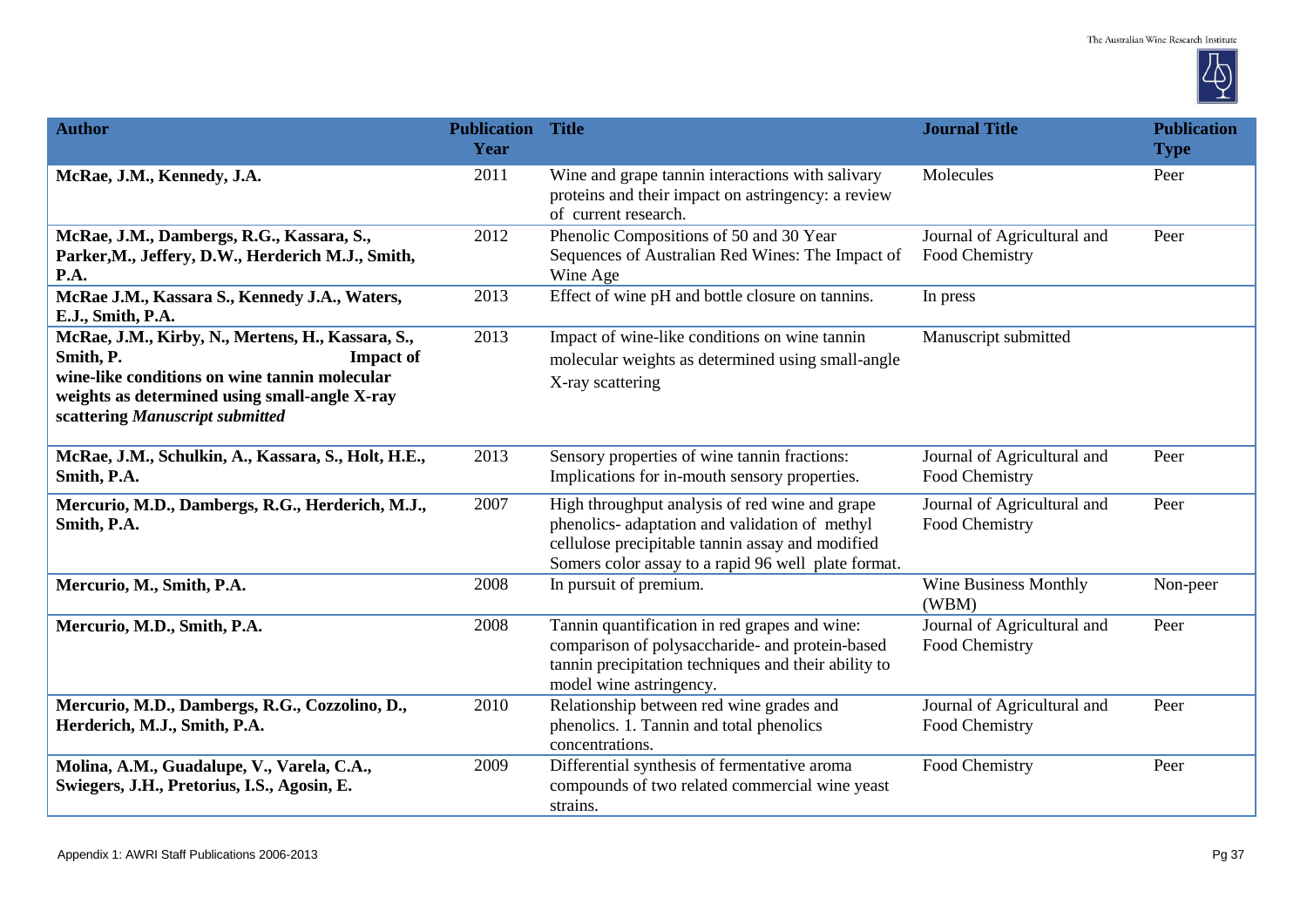

| <b>Author</b>                                                                         | <b>Publication Title</b><br>Year |                                                                                                                                  | <b>Journal Title</b>                                                                         | <b>Publication</b><br><b>Type</b> |
|---------------------------------------------------------------------------------------|----------------------------------|----------------------------------------------------------------------------------------------------------------------------------|----------------------------------------------------------------------------------------------|-----------------------------------|
| Molina, A.M., Swiegers, J.H., Varela, C.A.,<br>Pretorius, I.S., Agosin, E.            | 2007                             | Influence of wine fermentation temperature on the<br>synthesis of yeast-derived volatile aroma<br>compounds.                     | Applied Microbiology and<br>Biotechnology                                                    | Peer                              |
| Moncalvo, A., Abrahamse, C., Bartowsky, E.                                            | 2013                             | Screening of Australian Lactobacillus strains for<br>wine stress tolerance and MLF performance.                                  | The 15 <sup>th</sup> Australian Wine<br><b>Industry Technical Conference,</b><br>Sydney, NSW |                                   |
| Morón, A., Cozzolino, D.                                                              | 2007                             | Measurement of phosphorus in soils by near<br>infrared reflectance spectroscopy: Effect of<br>reference method on calibration.   | Communications in soil<br>science and plant analysis                                         | Peer                              |
| Moron, A., Garcia, A., Sawchik, J., Cozzolino, D.                                     | 2007                             | Preliminary study on the use of near-infrared<br>reflectance spectroscopy to assess nitrogen content<br>of undried wheat plants. | Journal of the Science of Food<br>and Agriculture                                            | Peer                              |
| Mueller, S. Francis, I.L. Lockshin, L.                                                | 2009                             | Comparison of best-worst and hedonic scaling for<br>the measurement of consumer wine preferences.                                | Australian Journal of Grape<br>and Wine Research                                             | Peer                              |
| Mueller, S., Lockshin, L., Louviere, J., Francis,<br>I.L., Osidacz, P.                | 2009                             | How does shelf information influence consumers'<br>wine choices?                                                                 | Australian and New Zealand<br>Wine Industry Journal                                          | Non-peer                          |
| Mueller, S. Osidacz, P. Francis, I.L. Lockshin, L.                                    | 2010                             | Filling the gap: measuring sensory and marketing<br>impacts on wine choice.                                                      | Australian and New Zealand<br>Grapegrower and Winemaker                                      | Non-peer                          |
| Mueller, S., Osidacz, P., Francis, I.L., Lockshin, L.                                 | 2010                             | Combining discrete choice and informed sensory<br>testing in a two-stage process: can it predict wine<br>market share?           | Food Quality and Preference                                                                  | Peer                              |
| Mueller, S. Osidacz, P. Francis, I.L. Lockshin, L.                                    | 2011                             | Filling the gap $-$ how do sensory and marketing<br>attributes interact in consumers' wine choice?                               | Internet journal of enology and<br>viticulture                                               | Peer                              |
| Muhlack, R.A., Nordestgaard, S., Waters, E.J.,<br>O'Neill, B.K., Lim, A., Colby, C.B. | 2006                             | In-line dosing for bentonite fining of wine or juice:<br>Contact time, clarification, product recovery and<br>sensory effects.   | Australian Journal of Grape<br>and Wine Research                                             | Peer                              |
| Muhlack, R.A.                                                                         | 2008                             | Engineering fermentation.                                                                                                        | Australian and New Zealand<br>Grapegrower and Winemaker                                      | Non-peer                          |
| Muhlack, R.A.                                                                         | 2008                             | Necessity, the mother of invention: being smarter<br>with energy and water.                                                      | Australian and New Zealand<br>Wine Industry Journal                                          | Non-peer                          |
| Muhlack, R.A., Waters, E.J., Lim, A., O'Neill, B.K.,<br>Colby, C.B.                   | 2008                             | An alternative method for purification of a major<br>thaumatin- like grape protein (VVTL1) responsible                           | Asia-Pacific Journal of<br><b>Chemical Engineering</b>                                       | Peer                              |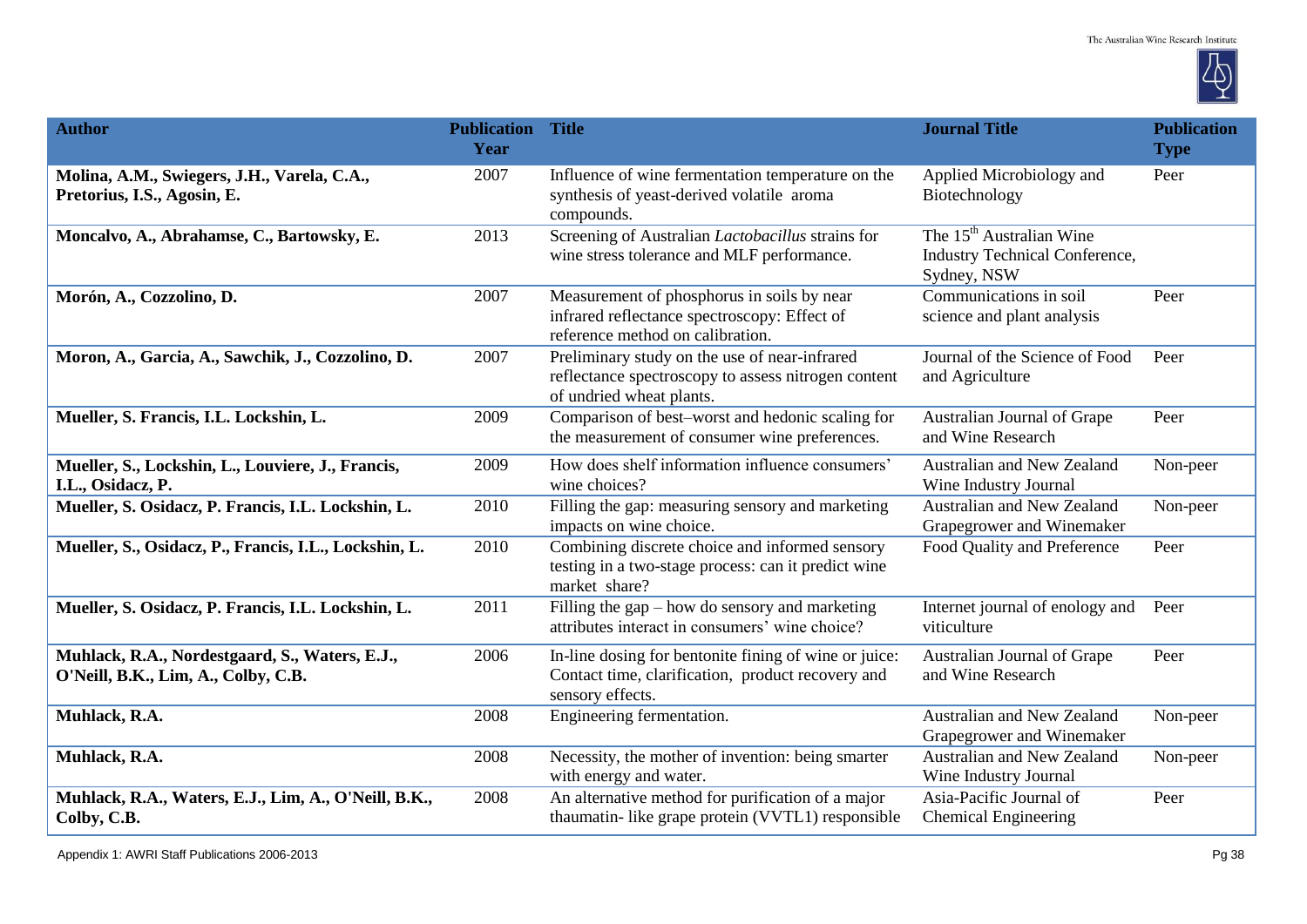

| <b>Author</b>                                                                                | <b>Publication</b><br>Year | <b>Title</b>                                                                                                      | <b>Journal Title</b>                                                                                                                | <b>Publication</b><br><b>Type</b> |
|----------------------------------------------------------------------------------------------|----------------------------|-------------------------------------------------------------------------------------------------------------------|-------------------------------------------------------------------------------------------------------------------------------------|-----------------------------------|
|                                                                                              |                            | for haze formation in white wine.                                                                                 |                                                                                                                                     |                                   |
| Muhlack, R.A.                                                                                | 2009                       | Filling the potholes in the environmental research<br>landscape.                                                  | Footprints, food miles and<br>furphies. Proceedings of an<br><b>ASVO</b> seminar: Sebel<br>Playford, Adelaide, 10<br>September 2008 | Non-peer                          |
| Muhlack, R.A., Smith, P.A., Pretorius, I.S.                                                  | 2009                       | Engineering renewable energy resources for a<br>carbon constrained world.                                         | Australian and New Zealand<br>Grapegrower and Winemaker                                                                             | Non-peer                          |
| Muhlack, R.A., Smith, P.A., Wells, S. Pender, D.,<br>Pretorius, I.S.                         | 2009                       | The climate is right for change.                                                                                  | <b>Wine Business Monthly</b><br>(WBM)                                                                                               | Non-peer                          |
| Muhlack, R.A.                                                                                | 2012                       | Reduce vintage costs and improve process control<br>with new ferment simulation tool.                             | <b>Australian and New Zealand</b><br>Grapegrower and Winemaker                                                                      | Non-peer                          |
| Muhlack, R.A.                                                                                | 2012                       | Automated fermentation management. Proceedings                                                                    | Australian Society of<br>Viticulture and Oenology<br>Seminar - Efficiency and<br>Sustainability in the Winery.<br>In Press          | Non-peer                          |
| Nieuwoudt, H.H., Pretorius, I.S., Bauer, F.F., Nel,<br>D.G., Prior, B.A.                     | 2006                       | Rapid screening of the fermentation profiles of<br>wine yeasts by Fourier transform infrared<br>spectroscopy.     | Journal of Microbiological<br>Methods                                                                                               | Peer                              |
| Nordestgaard, S., Chuan, Y.P., O'Neill, B., Waters,<br>E., Deans, L., Policki, P., Colby, C. | 2007                       | In-line dosing of white wine for bentonite fining<br>with centrifugal clarification.                              | American Journal of Enology<br>and Viticulture                                                                                      | Peer                              |
| Nygaard, M., Cream, M., Taylor, R., Wilkes, E.                                               | 2006                       | Quality management in the laboratory - practical<br>tools and examples from a NATA accredited wine<br>laboratory. | Australian and New Zealand<br>Wine Industry Journal                                                                                 | Non-peer                          |
| Nygaard, M., Cream, M., Taylor, R., Wilkes, E.                                               | 2007                       | AWRI Report: Quality management in the<br>laboratory.                                                             | <b>Wine Business Monthly</b><br>(WBM)                                                                                               | Non-peer                          |
| Nygaard, M. Osidacz, P. Roget, W. Francis, I.L.<br>Vidal, S. Aagaard, O.                     | 2010                       | The effect of closure choice on consumer<br>preference rating of wines: AWRI study series.                        | Australian and New Zealand<br>Grapegrower and Winemaker                                                                             | Non-peer                          |
| O'Brien, V.T., Colby, C.                                                                     | 2008                       | The grape intake bottleneck $-$ does 'lean<br>manufacturing' have the answers?                                    | Australian and New Zealand<br>Wine Industry Journal                                                                                 | Non-peer                          |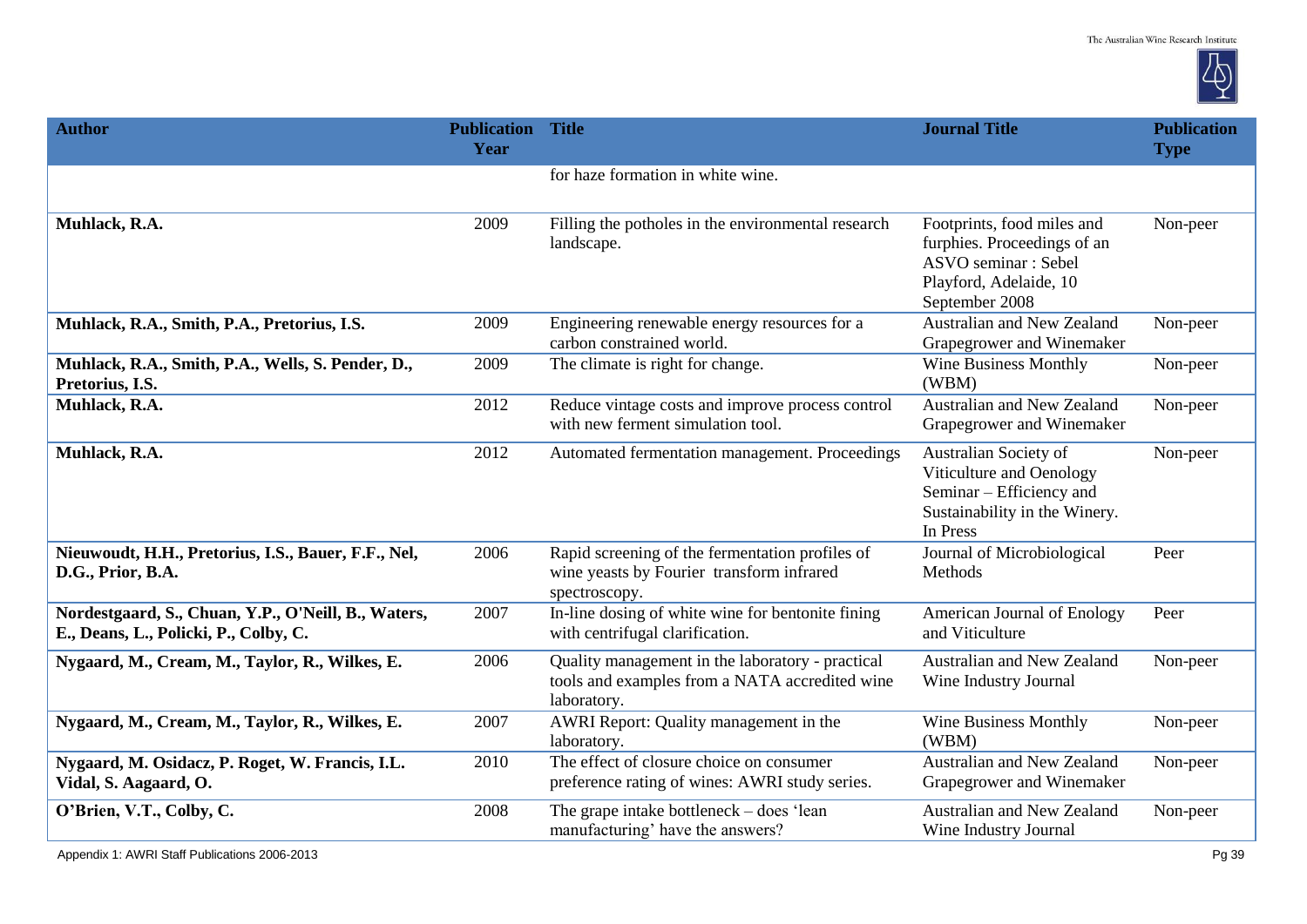

| <b>Author</b>                                                | <b>Publication Title</b><br>Year |                                                                                                                                              | <b>Journal Title</b>                                       | <b>Publication</b><br><b>Type</b> |
|--------------------------------------------------------------|----------------------------------|----------------------------------------------------------------------------------------------------------------------------------------------|------------------------------------------------------------|-----------------------------------|
| O'Brien, V.T., Colby, C.                                     | 2008                             | Energy - if it's not measured, it doesn't exist!                                                                                             | Australian and New Zealand<br>Wine Industry Journal        | Non-peer                          |
| O'Brien, V.T., Colby, C.                                     | 2008                             | Packaging and transport.                                                                                                                     | Australian and New Zealand<br>Wine Industry Journal        | Non-peer                          |
| O'Brien, V.T., Colby, C.                                     | 2008                             | The 'Holy Grail' of wine clarification - CMF?                                                                                                | <b>Australian and New Zealand</b><br>Wine Industry Journal | Non-peer                          |
| O'Brien, V.T., Colby, C.                                     | 2008                             | Water: are we climate ready?                                                                                                                 | <b>Australian and New Zealand</b><br>Wine Industry Journal | Non-peer                          |
| O'Brien, V.T., Colby, C.                                     | 2008                             | Wine faults caused by reductive characters: low<br>molecular weight sulfur compounds.                                                        | Australian and New Zealand<br>Wine Industry Journal        | Non-peer                          |
| O'Brien, V.T., Cobly, C., Nygaard, M.                        | 2009                             | Managing oxygen ingress at bottling                                                                                                          | Australian and New Zealand<br>Wine Industry Journal        | Non-peer                          |
| O'Brien, V.T., Colby, C.                                     | 2009                             | Sampling regimes are causing erroneous decisions.                                                                                            | Australian and New Zealand<br>Wine Industry Journal        | Non-peer                          |
| O'Brien, V.T., Colby, C.                                     | 2009                             | Vintage is over for another year - what now?                                                                                                 | Australian and New Zealand<br>Wine Industry Journal        | Non-peer                          |
| O'Brien, V.T., Francis, I.L. Osidacz, P.                     | 2009                             | Packaging choices affect consumer enjoyment of<br>wines.                                                                                     | Australian and New Zealand<br>Wine Industry Journal        | Non-peer                          |
| O'Brien, V.T.                                                | 2010                             | Breaking the barriers to technology adoption.                                                                                                | Australian and New Zealand<br>Wine Industry Journal        | Non-peer                          |
| O'Brien, V.T., Forsyth, K.                                   | 2010                             | Technology: empowering your inner artisan.                                                                                                   | Australian and New Zealand<br>Grapegrower and Winemaker    | Non-peer                          |
| O'Brien, V.T.                                                | 2012                             | Capitalising on tartrate stabilisation.                                                                                                      | Australian and New Zealand<br>Grapegrower and Winemaker    | Non-peer                          |
| O'Brien, V.T., Johnson, D.L.                                 | 2012                             | Opportunities to improve winemaking profitability.                                                                                           | Wine & Viticulture Journal                                 | Non-peer                          |
| Oberholster, A., Francis, I.L., Iland, P.G., Waters,<br>E.J. | 2008                             | Mouthfeel of white wines made with and without<br>pomace contact and added anthocyanins                                                      | Australian Journal of Grape<br>and Wine Research           | Peer                              |
| Oelofse, A., Pretorius, I.S., du Toit, M.                    | 2008                             | Significance of Brettanomyces and Dekkera during<br>winemaking: a synoptic review.                                                           | South African Journal of<br><b>Enology and Viticulture</b> | Peer                              |
| Oelofse, A., Malherbe, I.S., Pretorius, I.S., Du Toit,<br>M. | 2010                             | Preliminary evaluation of infrared spectroscopy for<br>the differentiation of Brettanomyces bruxellensis<br>strains isolated from red wines. | International Journal of Food<br>Microbiology              | Peer                              |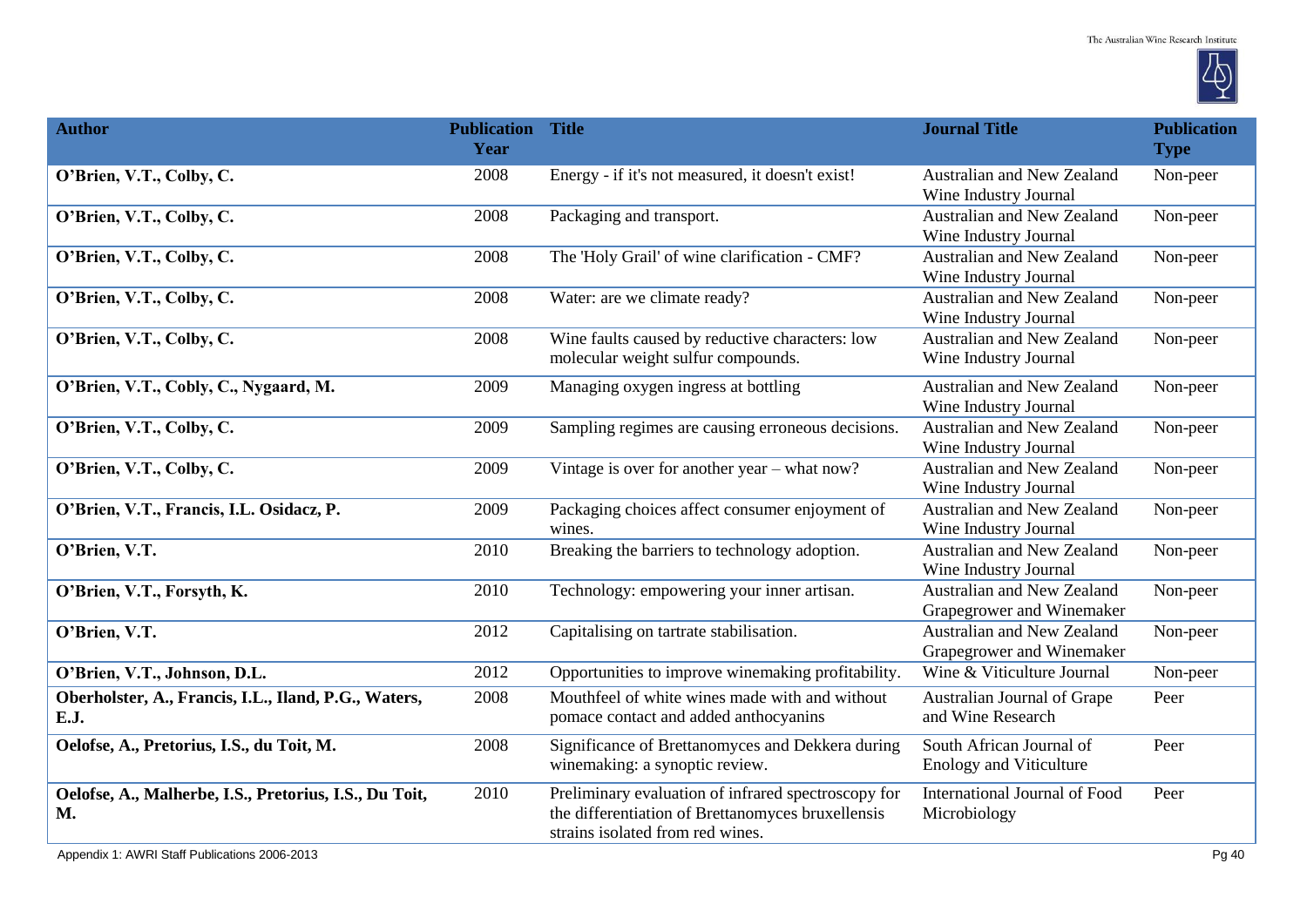

| <b>Author</b>                                                                                                                                    | <b>Publication Title</b><br>Year |                                                                                                                                                                                                 | <b>Journal Title</b>                                                                                                  | <b>Publication</b><br><b>Type</b> |
|--------------------------------------------------------------------------------------------------------------------------------------------------|----------------------------------|-------------------------------------------------------------------------------------------------------------------------------------------------------------------------------------------------|-----------------------------------------------------------------------------------------------------------------------|-----------------------------------|
| Osidacz, P., Francis, I.L.                                                                                                                       | 2009                             | What the Chinese want                                                                                                                                                                           | <b>Wine Business Monthly</b><br>(WBM)                                                                                 | Non-peer                          |
| Osidacz, P., Francis, I.L., Bramley, B., Stevens, M.                                                                                             | 2011                             | The effect of repeated wine exposure on consumer<br>preferences.                                                                                                                                | The 14 <sup>th</sup> Australian Wine<br><b>Industry Technical</b><br>Conference: Adelaide, SA 3-8<br><b>July 2010</b> | Non-peer                          |
| Osidacz, P.C., Robichaud, J.A., Francis, I.L.                                                                                                    | 2011                             | Gan bei! Wine drinking habits in China.                                                                                                                                                         | Australian and New Zealand<br>Grapegrower and Winemaker                                                               | Non-peer                          |
| Pardon, K.H., Graney, S.D., Capone, D.L.,<br>Swiegers, J.H., Sefton, M.A., Elsey, G.M.                                                           | 2008                             | Synthesis of the individual diastereomers of the<br>cysteine conjugate of 3-mercaptohexanol (3-MH).                                                                                             | Journal of Agricultural and<br>Food Chemistry                                                                         | Peer                              |
| Parker, M., Mercurio, M., Jeffery, D., Herderich,<br>M., Holt, H.E., Smith, P.A.                                                                 | 2007                             | An overview of the phenolic chemistry of white<br>juice and wine production.                                                                                                                    | Australian and New Zealand<br>Grapegrower and Winemaker                                                               | Non-peer                          |
| Parker, M., Pollnitz, A.P., Cozzolino, D., Francis,<br>I.L., Herderich, M.J.                                                                     | 2007                             | Identification and quantification of a marker<br>compound for ' pepper' aroma and flavor in Shiraz<br>grape berries by combination of chemometrics and<br>gas chromatography-mass spectrometry. | Journal of Agricultural and<br>Food Chemistry                                                                         | Peer                              |
| Parker, M., Smith, P.A., Birse, M., Francis, I.L.,<br>Kwiatkowski, M.J., Lattey, K.A., Liebich, B.,<br>Herderich, M.J.                           | 2007                             | The effect of pre- and post-ferment additions of<br>grape derived tannin on Shiraz wine sensory<br>properties and phenolic composition                                                          | Australian Journal of Grape<br>and Wine Research                                                                      | Peer                              |
| Parker, M., Osidacz, P., Baldock, G.A., Hayasaka,<br>Y., Black, C.A., Pardon, K.H., Jeffery, D.W., Geue,<br>J.P., Herderich, M.J., Francis, I.L. | 2012                             | Contribution of several volatile phenols and their<br>glycoconjugates to smoke-related sensory<br>properties of red wine.                                                                       | Journal of Agricultural and<br>Food Chemistry                                                                         | Peer                              |
| Payne, C., Bowyer, P.K., Herderich, M., Bastian,<br><b>S.E.P.</b>                                                                                | 2009                             | Interaction of astringent grape seed procyanidins<br>with oral epithelial cells.                                                                                                                | Food Chemistry                                                                                                        | Peer                              |
| Pizarro, F., Varela, C.A., Martabit, C., Bruno, C.,<br>Prez-Correa, J.R., Agosin, E.                                                             | 2007                             | Coupling kinetic expressions and metabolic<br>networks for predicting wine fermentations.                                                                                                       | Biotechnology and<br>Bioengineering                                                                                   | Peer                              |
| Pocock, K.F., Alexander, G.M., Hayasaka, Y.,<br>Jones, P.R., Waters, E.J.                                                                        | 2006                             | Sulfate - a candidate for the missing essential factor<br>that is required for the formation of protein haze in<br>white wine.                                                                  | Journal of Agricultural and<br>Food Chemistry                                                                         | Peer                              |
| Pocock, K.F., Waters, E.J.                                                                                                                       | 2006                             | Protein haze in bottled white wines: How well do<br>stability tests and bentonite fining trials predict<br>haze formation during storage and transport?                                         | Australian Journal of Grape<br>and Wine Research                                                                      | Peer                              |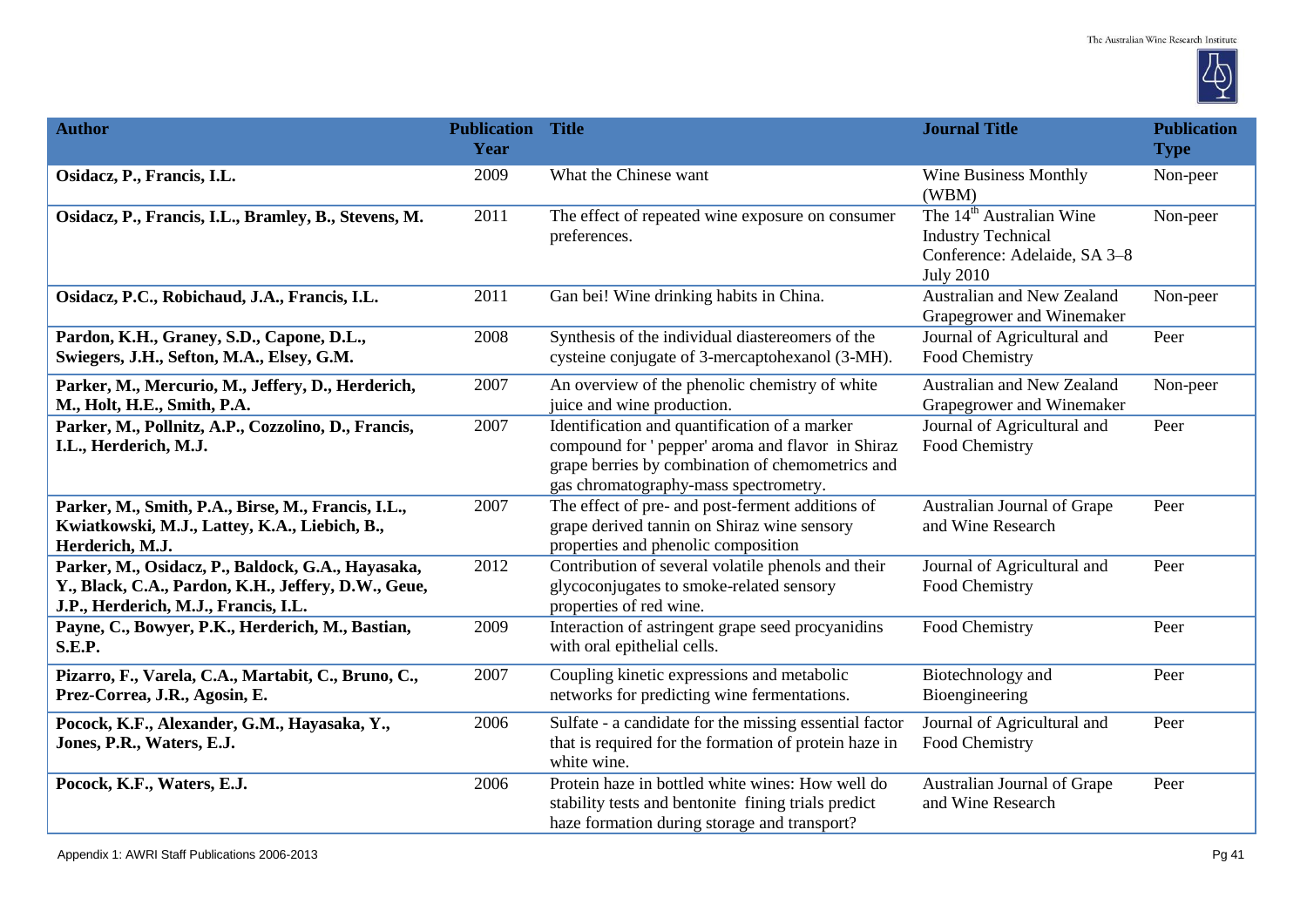

| <b>Author</b>                                                                                                                                                                       | <b>Publication Title</b><br>Year |                                                                                                                                                                           | <b>Journal Title</b>                                                                                                                             | <b>Publication</b><br><b>Type</b> |
|-------------------------------------------------------------------------------------------------------------------------------------------------------------------------------------|----------------------------------|---------------------------------------------------------------------------------------------------------------------------------------------------------------------------|--------------------------------------------------------------------------------------------------------------------------------------------------|-----------------------------------|
| Pocock, K.F., Waters, E.J., van Sluyter, S.,<br>Macintyre, O.J., Schmidt, S.A., Herderich, M.J.,<br>Pretorius, I.S.                                                                 | 2007                             | How well does your lab test predict protein stability<br>during storage and transport?                                                                                    | Australian and New Zealand<br>Wine Industry Journal                                                                                              | Non-peer                          |
| Pocock, K.F., Waters, E.J., Herderich, M.J.,<br>Pretorius, I.S.                                                                                                                     | 2008                             | Protein stability tests and their effectiveness in<br>predicting protein stability during storage and<br>transport.                                                       | <b>Australian and New Zealand</b><br>Wine Industry Journal                                                                                       | Non-peer                          |
| Pocock, K.F., Salazar, F.N., Waters, E.J.                                                                                                                                           | 2011                             | The effect of bentonite fining at different stages of<br>white winemaking on protein stability.                                                                           | Australian Journal of Grape<br>and Wine Research                                                                                                 | Peer                              |
| Pojer, E., Mattivi, F., Johnson, D.L., Stockley, C.S.                                                                                                                               | 2013                             | The case for anthocyanin consumption to promote<br>human health: a review.                                                                                                | Accepted for publication in the<br>Comprehensive Reviews in<br>Food Science and Food Safety,<br>June 2013.                                       |                                   |
| Pollnitz, A.                                                                                                                                                                        | 2007                             | Chromatography at The Australian Wine Research<br>Institute.                                                                                                              | LCGC Asia Pacific                                                                                                                                | Non-peer                          |
| Pollnitz, A.P., Wood, C., Siebert, T.E., Parker, M.,<br>Capone, D.L., Elsey, G.M., Eggers, M., Meier, M.,<br>V"ssing, T., Widder, S., Krammer, G., Sefton,<br>M.A., Herderich, M.J. | 2008                             | Pepper aroma in Shiraz.                                                                                                                                                   | Proceedings of the 13 <sup>th</sup><br><b>Australian Wine Industry</b><br>Technical Conference, 29<br>July-2 August 2007, Adelaide,<br><b>SA</b> | Non-peer                          |
| Poole, K., Walker, M.E., Warren, T., Gardner, J.,<br>McBryde, C., Lopes, M.B., Jiranek, V.                                                                                          | 2009                             | Proline transport and stress tolerance of ammonia-<br>insensitive mutants of the PUT4-encoded proline-<br>specific permease in yeast.                                     | Journal of General and<br><b>Applied Microbiology</b>                                                                                            | Peer                              |
| Prat, C., Ruiz-Rueda, O., Trias, R., Anticó, E.,<br>Capone, D., Sefton, M., Bañeras, L.                                                                                             | 2009                             | Molecular fingerprinting by PCR-Denaturing<br>gradient gel electrophoresis reveals differences in<br>the levels of microbial diversity for musty-earthy<br>tainted corks. | Applied and Environmental<br>Microbiology                                                                                                        | Peer                              |
| Pretorius, I.S.                                                                                                                                                                     | 2006                             | Grape and wine biotechnology: setting new goals<br>for the design of improved grapevines, wine yeast,<br>and malolactic bacteria.                                         | German Association of<br>Oenologists 50th International<br>Technical Conference; 12-13<br>April 2005                                             | Non-peer                          |
| Pretorius, I.S., Bartowsky, E.J., de Barros Lopes,<br>M., Bauer, F.F., du Toit, M., van Rensburg, P.,<br>Vivier, M.A.                                                               | 2006                             | The tailoring of designer grapevines and microbial<br>starter strains for a market-directed and quality-<br>focused wine industry.                                        | Handbook of Food Science,<br>Technology and Engineering.<br>Volume 4. Food Technology                                                            | Peer                              |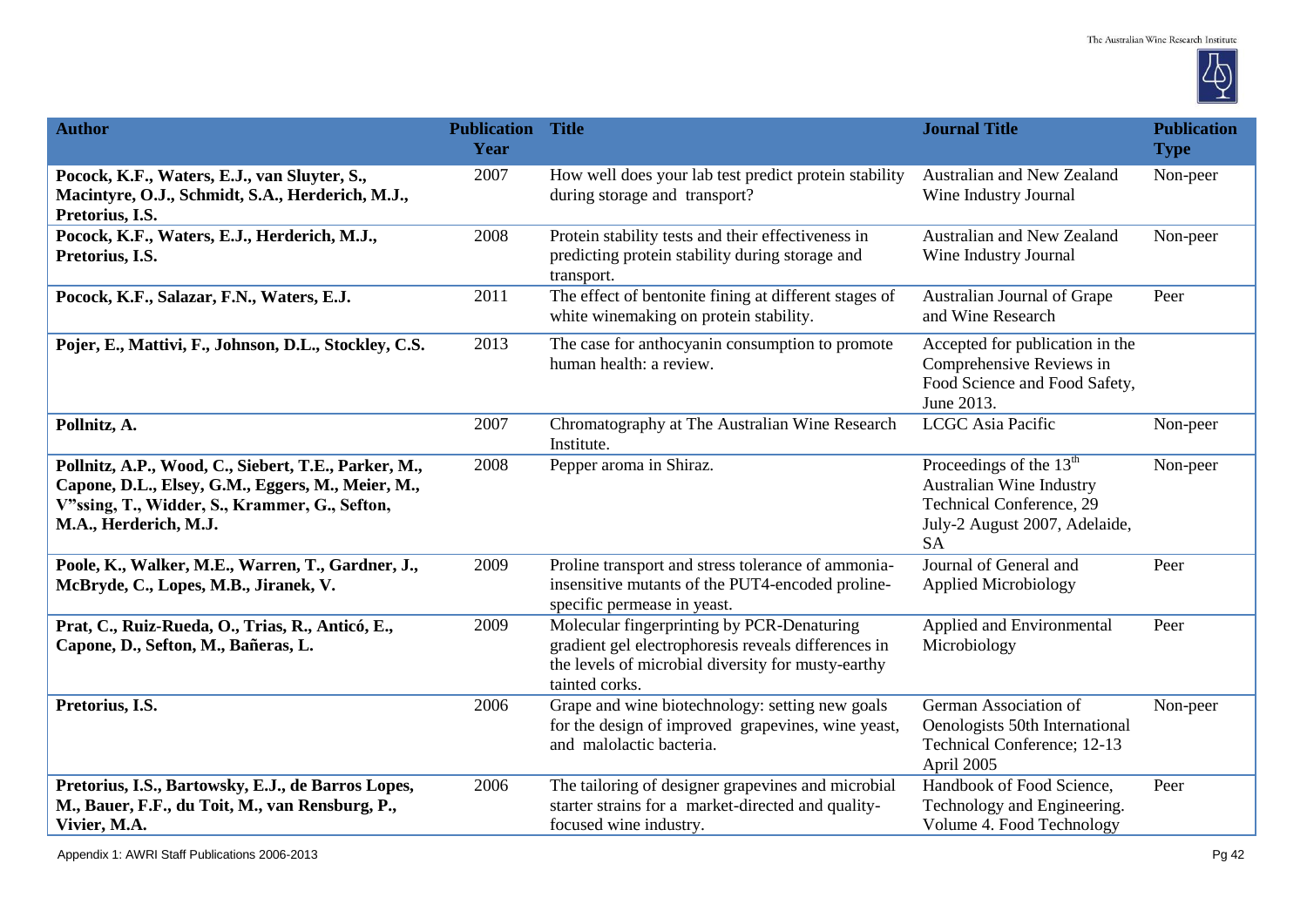

| <b>Author</b>                                                                   | <b>Publication Title</b><br>Year |                                                  | <b>Journal Title</b>                                           | <b>Publication</b><br><b>Type</b> |
|---------------------------------------------------------------------------------|----------------------------------|--------------------------------------------------|----------------------------------------------------------------|-----------------------------------|
|                                                                                 |                                  |                                                  | and Food Processing.                                           |                                   |
| Pretorius, I.S., Borneman, A.R., Forgan, A.H.,<br>Chambers, P.J., Herderich, M. | 2008                             | Weinhefe: genetischer Code entschlüsselt.        | Der Deutsche Weinbau                                           | Non-peer                          |
| Pretorius, I.S., Chambers, P.J., Henschke, P.A.                                 | 2008                             | Alternative cultures, specialized yeasts.        | World of fine wine                                             | Non-peer                          |
| Pretorius, I.S.                                                                 | 2009                             | 2009 AWRI report: green with vision.             | Australian and New Zealand<br>Grapegrower and Winemaker        | Non-peer                          |
| Pretorius, I.S.                                                                 | 2009                             | Clear vision reveals the pathways to innovation. | Australian and New Zealand<br>Grapegrower and Winemaker        | Non-peer                          |
| Pretorius, I.S.                                                                 | 2010                             | Beyond 2010.                                     | Australian and New Zealand<br>Wine Industry Journal            | Non-peer                          |
| Pretorius, I.S.                                                                 | 2010                             | Beyond collaboration.                            | <b>Wine Business Monthly</b><br>(WBM)                          | Non-peer                          |
| Pretorius, I.S.                                                                 | 2010                             | Beyond competition                               | <b>Wine Business Monthly</b><br>(WBM)                          | Non-peer                          |
| Pretorius, I.S.                                                                 | 2010                             | Beyond leadership.                               | <b>Wine Business Monthly</b><br>(WBM)                          | Non-peer                          |
| Pretorius, I.S.                                                                 | 2010                             | Beyond the buzz.                                 | <b>Wine Business Monthly</b><br>(WBM)                          | Non-peer                          |
| Pretorius, I.S.                                                                 | 2010                             | Beyond value.                                    | <b>Wine Business Monthly</b><br>(WBM)                          | Non-peer                          |
| Pretorius, I.S.                                                                 | 2010                             | Investing for gold medal results.                | Australian and New Zealand<br>Grapegrower and Winemaker        | Non-peer                          |
| Pretorius, I.S.                                                                 | 2010                             | The seven ages of wine.                          | <b>Australian and New Zealand</b><br>Grapegrower and Winemaker | Non-peer                          |
| Pretorius, I.S.                                                                 | 2010                             | The seven ages of wine.                          | Fine wine and liquor                                           | Non-peer                          |
| Pretorius, I.S.                                                                 | 2011                             | 2010 AWRI Report.                                | Australian and New Zealand<br>Grapegrower and Winemaker        | Non-peer                          |
| Pretorius, I.S.                                                                 | 2011                             | 2011 AWRI Report: putting industry first.        | <b>Australian and New Zealand</b><br>Grapegrower and Winemaker | Non-peer                          |
| Pretorius, I.S.                                                                 | 2011                             | Message in a bottle.                             | <b>Adelaide Review</b>                                         | Non-peer                          |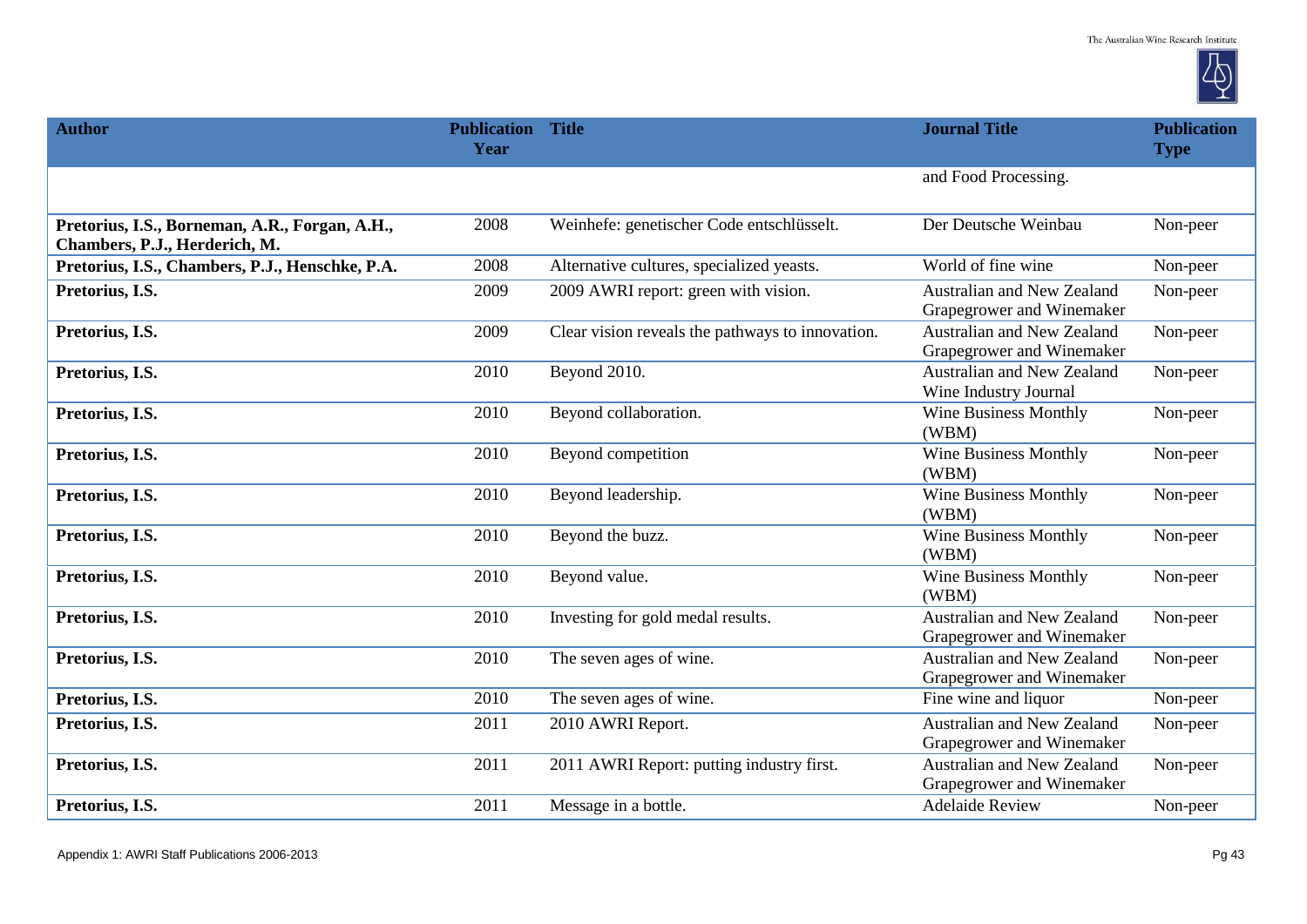

| <b>Author</b>                                                                                        | <b>Publication Title</b><br>Year |                                                                                                                                                                            | <b>Journal Title</b>                                                                                                            | <b>Publication</b><br><b>Type</b> |
|------------------------------------------------------------------------------------------------------|----------------------------------|----------------------------------------------------------------------------------------------------------------------------------------------------------------------------|---------------------------------------------------------------------------------------------------------------------------------|-----------------------------------|
| Pretorius, I.S., Curtin, C.D., Chambers, P.J.                                                        | 2012                             | The winemaker's bug: from ancient wisdom to<br>opening new vistas with frontier yeast science.                                                                             | Bioengineered bugs                                                                                                              | Peer                              |
| Ramachandran, N., Joubert, L., Gundlapalli, S.B.,<br>Cordero Otero, R.R., Pretorius, I.S.            | 2008                             | The effect of flocculation on the efficiency of raw-<br>starch fermentation by Saccharomyces cerevisiae<br>producing the Lipomyces kononenkoae LKA1-<br>encoded a-amylase. | <b>Annals of Microbiology</b>                                                                                                   | Peer                              |
| Restaino, E.A., Fernandez, E.G., La Manna, A.,<br>Cozzolino, D.                                      | 2009                             | Prediction of the nutritive value of pasture silage by<br>near infrared spectroscopy (NIRS).                                                                               | Chilean journal of agricultural<br>research                                                                                     | Peer                              |
| Restaino, E., Fassio, A., Cozzolino, D.                                                              | 2011                             | Discrimination of meat patés according to the<br>animal species by means of near infrared<br>spectroscopy and chemometrics.                                                | CyTA - Journal of food                                                                                                          | Peer                              |
| Riovanto, R. Cynkar, W.U. Berzaghi, P. Cozzolino,<br>D.                                              | 2011                             | Discrimination between Shiraz wines from<br>different Australian regions: the role of<br>spectroscopy and chemometrics.                                                    | Journal of Agricultural and<br>Food Chemistry                                                                                   | Peer                              |
| Ristic, R., Francis, I.L., Herderich, M.J., Iland, P                                                 | 2006                             | Seed development and phenolic compounds in<br>seeds, skins and wines.                                                                                                      | <b>ASVO Proceedings: Finishing</b><br>the Job - optimal ripening of<br>Cabernet Sauvignon and<br>Shiraz. 21 July 2006, Mildura. | Non-peer                          |
| Ristic, R., Downey, M.O., Iland, P.G., Bindon, K.,<br>Francis, I.L., Herderich, M.J., Robinson, S.P. | 2007                             | Exclusion of sunlight from Shiraz grapes alters<br>wine colour, tannin and sensory properties.                                                                             | Australian Journal of Grape<br>and Wine Research                                                                                | Peer                              |
| Ristic, R., Bindon, K., Francis, I.L., Herderich, M.<br>J., Iland, P. G.                             | 2010                             | Flavonoids and C13-norisoprenoids in Vitis<br>vinifera L. cv. Shiraz: relationships between grape<br>and wine composition, wine colour and wine<br>sensory properties.     | Australian Journal of Grape<br>and Wine Research                                                                                | Peer                              |
| Ristic, R., Osidacz, P., Pinchbeck, K.A., Hayasaka,<br>Y., Fudge, A.L., Wilkinson, K.L               | 2011                             | The effect of winemaking techniques on the<br>intensity of smoke taint in wine.                                                                                            | Australian Journal of Grape<br>and Wine Research                                                                                | Peer                              |
| Ristic, R., Pinchbeck, K.A., Fudge, A.L., Hayasaka,<br>Y., Wilkinson, K.L.                           | 2013                             | Effect of leaf removal and grapevine smoke<br>exposure on colour, chemical composition and<br>sensory properties of Chardonnay wines                                       | Australian Journal of Grape<br>and Wine Research                                                                                | Peer                              |
| Robinson, E.M.C., Francis, I.L., Cozzolino, D.,<br>Smith, P.A., Godden, P.W.                         | 2011                             | Cutting through the confusion around Pinot G.                                                                                                                              | Australian and New Zealand<br>Grapegrower and Winemaker                                                                         | Non-peer                          |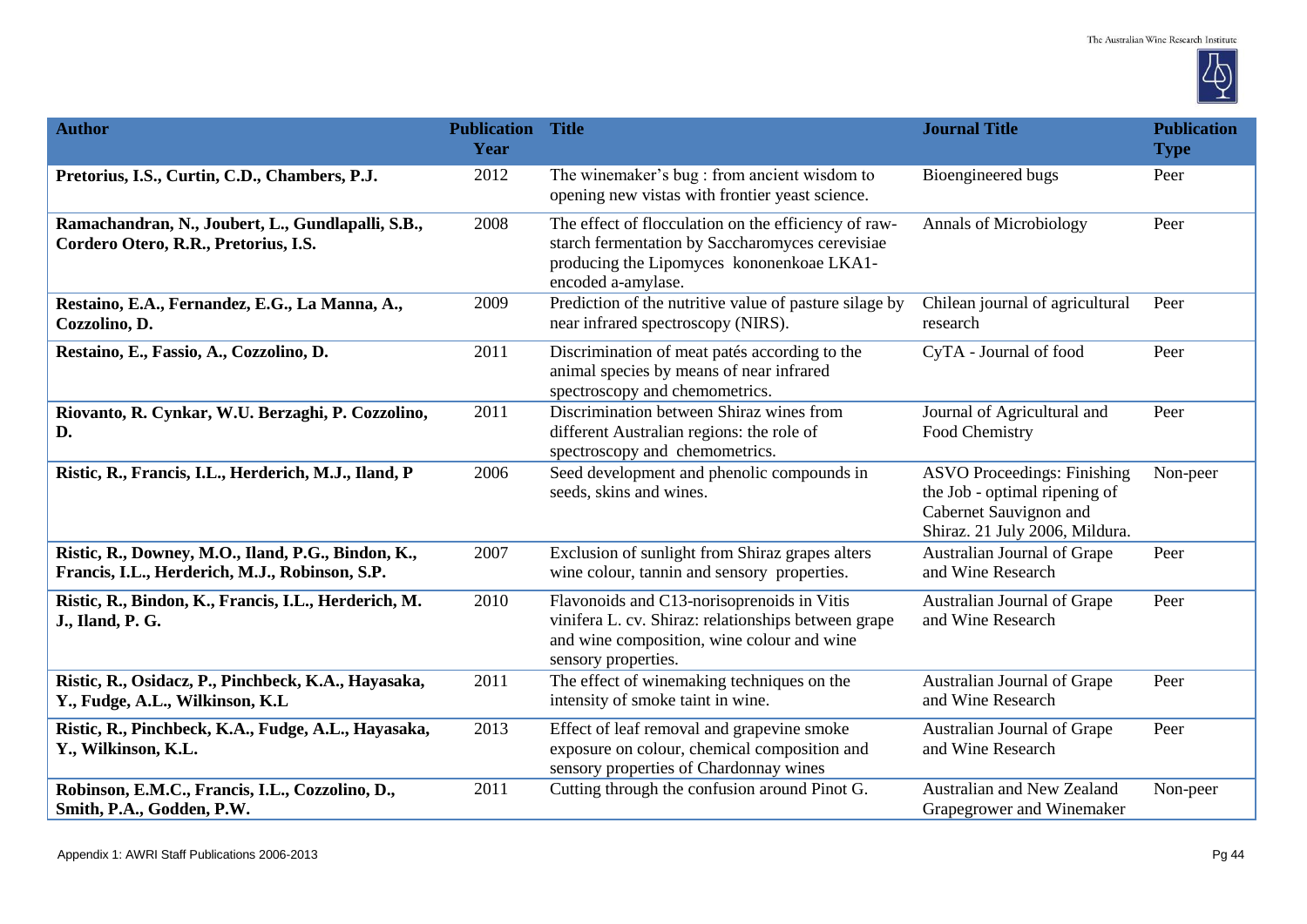

| <b>Author</b>                                                                                                                             | <b>Publication Title</b><br>Year |                                                                                                                                                                                                              | <b>Journal Title</b>                                                                                                  | <b>Publication</b><br><b>Type</b> |
|-------------------------------------------------------------------------------------------------------------------------------------------|----------------------------------|--------------------------------------------------------------------------------------------------------------------------------------------------------------------------------------------------------------|-----------------------------------------------------------------------------------------------------------------------|-----------------------------------|
| Robinson, E.M.C., Scrimgeour, N., Marangon, M.,<br>Muhlack, R.A., Smith, P.A. Godden, P.W.,<br>Johnson, D.L.                              | 2012                             | Beyond bentonite.                                                                                                                                                                                            | Wine & Viticulture Journal                                                                                            | Non-peer                          |
| Roget, W.K.                                                                                                                               | 2010                             | Closing the debate: the AWRI 2010 red wine<br>closure trial.                                                                                                                                                 | <b>Australian and New Zealand</b><br>Grapegrower and Winemaker                                                        | Non-peer                          |
| Roget, W.K., MacIntyre, J., O'Brien, V.T.                                                                                                 | 2010                             | New innovation for guiding closure selection.                                                                                                                                                                | Australian and New Zealand<br>Grapegrower and Winemaker                                                               | Non-peer                          |
| Roget, W.K., Nordestgaard, S., Forsyth, K.K.                                                                                              | 2011                             | Come in from the cold.                                                                                                                                                                                       | Australian and New Zealand<br>Grapegrower and Winemaker                                                               | Non-peer                          |
| Roget, W.K., Macintyre, O.J.,, O'Brien, V.T.                                                                                              | 2011                             | In-bottle measurement of closure oxygen<br>transmission rates.                                                                                                                                               | The 14 <sup>th</sup> Australian Wine<br><b>Industry Technical</b><br>Conference: Adelaide, SA 3-8<br><b>July 2010</b> | Non-peer                          |
| Rojas, I.B. Smith, P.A. Bartowsky, E.J.                                                                                                   | 2012                             | Influence of choice of yeasts on volatile<br>fermentation- derived compounds, colour and<br>phenolics composition in Cabernet Sauvignon<br>wine.                                                             | World Journal of<br>Microbiology &<br>Biotechnology                                                                   | Peer                              |
| Rolland, J.M., Apostolou, E., Deckert, K., de Leon,<br>M.P., Douglass, J.A., Glaspole, I.N., Bailey, M.,<br>Stockley, C.S., O'Hehir, R.E. | 2006                             | Potential food allergens in wine: Double-blind,<br>placebo- controlled trial and basophil activation<br>analysis.                                                                                            | Nutrition                                                                                                             | Peer                              |
| Rolland, J.M., Apostolou, E., Leon, M.P.D.,<br>Stockley, C.S., O'Hehir, R.E.                                                              | 2007                             | Specific and sensitive enzyme-linked<br>immunosorbent assays for analysis of residual<br>allergenic food proteins in commercial bottled wine<br>fined with egg white, milk, and nongrape-derived<br>tannins. | Journal of Agricultural and<br>Food Chemistry                                                                         | Peer                              |
| Sarneckis, C.J., Dambergs, R.G., Jones, P.,<br>Mercurio, M., Herderich, M.J., Smith, P.A.                                                 | 2006                             | Quantification of condensed tannins by<br>precipitation with methyl cellulose: development<br>and validation of an optimised tool for grape and<br>wine analysis.                                            | Australian Journal of Grape<br>and Wine Research                                                                      | Peer                              |
| Schmidt, S.A., Tran, T., Chambers, P.J.,<br>Herderich, M.J., Pretorius, I.S.                                                              | 2006                             | Developing indicators of wine yeast performance:<br>An overview of the impact of ethanol stress.                                                                                                             | Australian and New Zealand<br>Wine Industry Journal                                                                   | Non-peer                          |
| Schmidt, S.A., Tan, E.L., Brown, S., Nasution, U.J<br>Pettolino, F., Macintyre, O.J., Lopes, M.D.B.,                                      | 2009                             | Hpf2 glycan structure is critical for protection<br>against protein haze formation in white wine.                                                                                                            | Journal of Agricultural and<br>Food Chemistry                                                                         | Peer                              |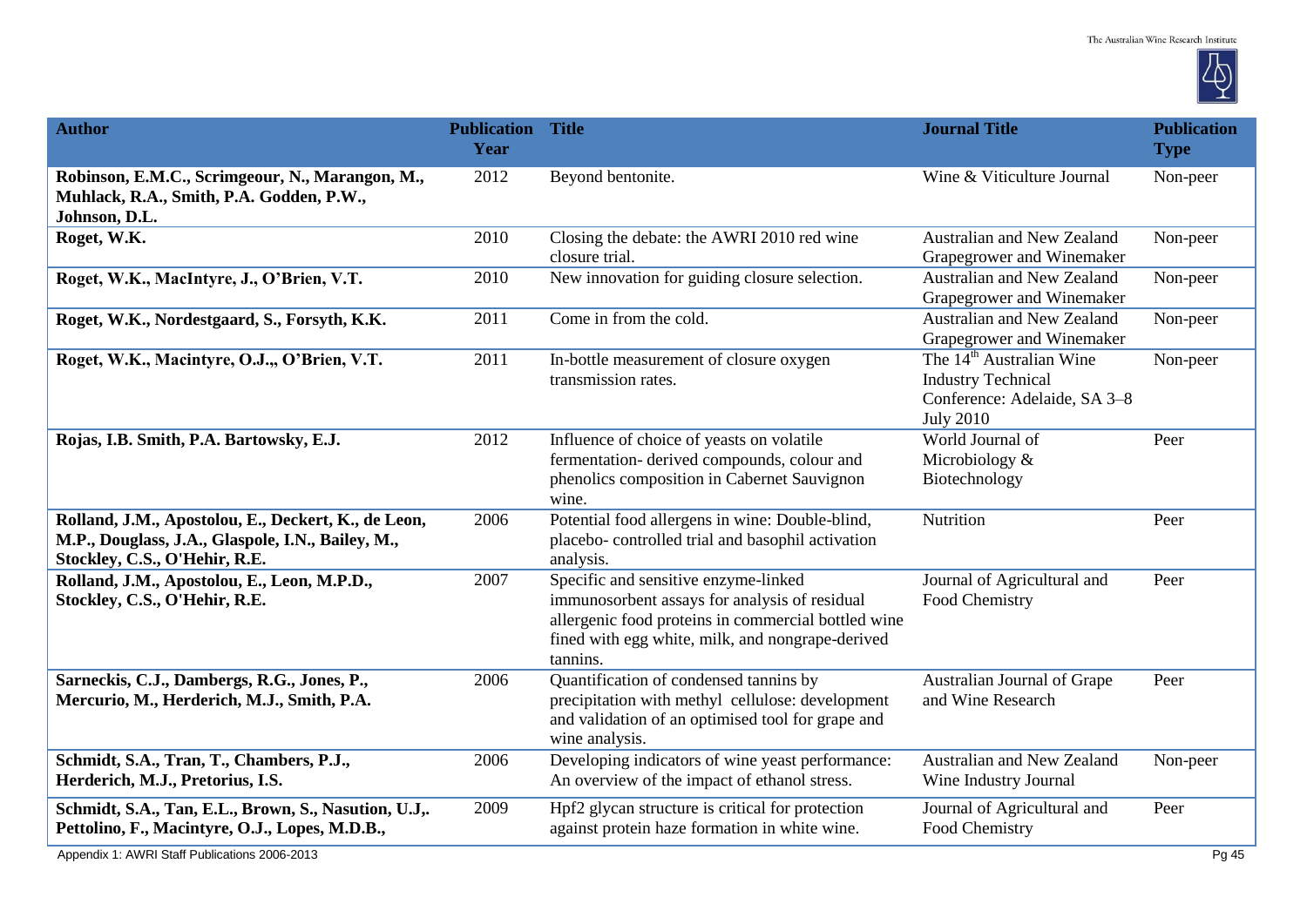

| <b>Author</b>                                                                                                                  | <b>Publication Title</b><br>Year |                                                                                                                                                                | <b>Journal Title</b>                                                                         | <b>Publication</b><br><b>Type</b> |
|--------------------------------------------------------------------------------------------------------------------------------|----------------------------------|----------------------------------------------------------------------------------------------------------------------------------------------------------------|----------------------------------------------------------------------------------------------|-----------------------------------|
| Waters, E.J., Anderson, P.A.                                                                                                   |                                  |                                                                                                                                                                |                                                                                              |                                   |
| Schmidt, S.A., Dillon, S., Kolouchova, R.,<br>Henschke, P.A., Borneman, A.R., Forgan, A.,<br>Chambers, P.J., Pretorius, I.S.   | 2011                             | Grape juice and wine yeast: happy marriages and<br>how to avoid getting stuck with the wrong partner.                                                          | Wine & Viticulture Journal                                                                   | Non-peer                          |
| Schmidt, S.A., Dillon, S., Kolouchova, R.,<br>Henschke, P.A., Chambers, P.J.                                                   | 2011                             | Impacts of variations in elemental nutrient<br>concentration of Chardonnay musts on<br>Saccharomyces cerevisiae fermentation kinetics<br>and wine composition. | Applied Microbiology and<br>Biotechnology                                                    | Peer                              |
| Schmidt, S.A.                                                                                                                  | 2012                             | Winemaking at low pH: avoiding stuck<br>fermentations in whites and sparkling wines                                                                            | Webinar                                                                                      |                                   |
| Schmidt, S.A., Dillon, S., Kolouchova, R.,<br>Henschke, P.A., Borneman, A.R., Forgan, A.H.,<br>Chambers, P.J., Pretorius, I.S. | 2012                             | Grape juice and wine yeast: happy marriages and<br>how to avoid getting stuck with the wrong partner.                                                          | Practical Winery and Vineyard                                                                | Non-peer                          |
| Schmidt, S.A., Jacob, S.S., Ahn, A.B., Rupasinghe,<br>T., Krömer, J.O., Khan, A., Varela, C.A.                                 | 2012                             | Two strings to the systems biology bow: co-<br>extracting the metabolome and proteome of yeast.                                                                | Metabolomics                                                                                 | Peer                              |
| Schmidt, S.A., Kolouchova, R., Henschke, P.A.,<br>Chambers, P.J.                                                               | 2013                             | Management of fermentation performance in low<br>pH juices – Can fermentation nutrient additives<br>help?                                                      | The 15 <sup>th</sup> Australian Wine<br>Industry Technical Conference,<br>Sydney, NSW        |                                   |
| Schmidt, S.A., Li, J., Kolouchova, R., Borneman,<br>A.R., Henschke, P.A., Chambers, P.J.                                       | 2013                             | Understanding the genetic basis of tolerance and<br>sensitivity to low pH in wine yeast.                                                                       | The 15 <sup>th</sup> Australian Wine<br>Industry Technical Conference,<br>Sydney, NSW        |                                   |
| Schmidt, S.A., Day, M.P., Kolouchova, R., Smith,<br>P.A., Henschke, P.A.                                                       | 2013                             | Manipulation of wine volatile aroma profiles in<br>white wine through the use of oxygen during grape<br>processing and fermentation.                           | The 15 <sup>th</sup> Australian Wine<br><b>Industry Technical Conference,</b><br>Sydney, NSW |                                   |
| Schoeman, H. Wolfaardt, G.M. Botha, A.<br>Rensburg, P.V. Pretorius, I.S.                                                       | 2009                             | Establishing a risk-assessment process for release<br>of genetically modified wine yeast into the<br>environment.                                              | Canadian Journal of<br>Microbiology                                                          | Peer                              |
| Scott, E.S., Dambergs, R.G., Stummer, B.E.                                                                                     | 2010                             | Fungal contaminants in the vineyard and wine<br>quality.                                                                                                       | Managing wine quality:<br>viticulture and wine quality<br>(Volume 1)                         | Peer                              |
| Scrimgeour, N.                                                                                                                 | 2010                             | Trial raises profile on closure performance.                                                                                                                   | Australian and New Zealand                                                                   | Non-peer                          |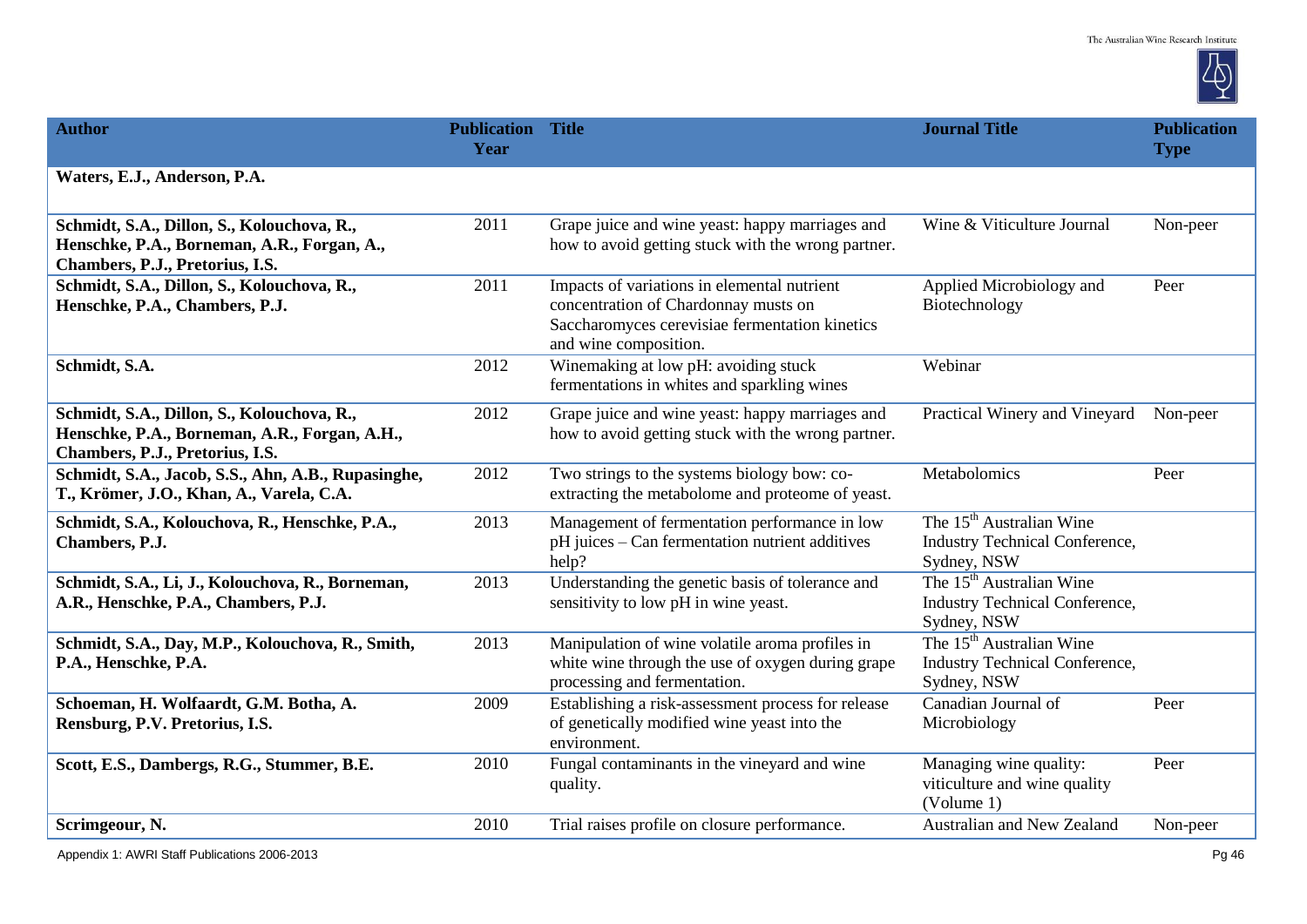

| <b>Author</b>                                                                                                                | <b>Publication Title</b><br>Year |                                                                                                                                                                                     | <b>Journal Title</b>                                    | <b>Publication</b><br><b>Type</b> |
|------------------------------------------------------------------------------------------------------------------------------|----------------------------------|-------------------------------------------------------------------------------------------------------------------------------------------------------------------------------------|---------------------------------------------------------|-----------------------------------|
|                                                                                                                              |                                  |                                                                                                                                                                                     | Grapegrower and Winemaker                               |                                   |
| Scrimgeour, N., Cynkar, W.U., Wilkes, E.                                                                                     | 2012                             | Non-invasive spectroscopic screening: a new<br>approach to assessing damaged wines – part 2.                                                                                        | Australian and New Zealand<br>Grapegrower and Winemaker | Non-peer                          |
| Seiwert, B., Karst, U.                                                                                                       | 2007                             | Simultaneous LC/MS/MS determination of thiols<br>and disulfides in urine samples based on<br>differential labelling with ferrocene-based<br>maleimides.                             | Analytical Chemistry 79:<br>7131-7138                   | Peer                              |
| Shah, N., Cynkar, W.U., Smith, P.A., Cozzolino, D.                                                                           | 2010                             | Rapid and real-time analysis of compositional<br>parameters in commercial white grape juice.                                                                                        | Australian and New Zealand<br>Grapegrower and Winemaker | Non-peer                          |
| Shah, N., Cynkar, W.U., Smith, P.A., Cozzolino, D.                                                                           | 2010                             | Use of attenuated total reflectance midinfrared for<br>rapid and real-time analysis of compositional<br>parameters in commercial white grape juice.                                 | Journal of Agricultural and<br>Food Chemistry           | Peer                              |
| Siebert, T.E., Wood, C., Elsey, G.M., Pollnitz, A.P.                                                                         | 2008                             | Determination of rotundone, the pepper aroma<br>impact compound, in grapes and wine.                                                                                                | Journal of Agricultural and<br>Food Chemistry           | Peer                              |
| Siebert, T. E., Solomon, M. R., Pollnitz, A. P.,<br>Jeffery, D.W.                                                            | 2010                             | Selective determination of volatile sulfur<br>compounds in wine by gas chromatography with<br>sulfur chemiluminescence detection.                                                   | Journal of Agricultural and<br>Food Chemistry           | Peer                              |
| Simos, C.A., Bell, S.-J., Godden, P.W., Leske, P.                                                                            | 2007                             | Winemaking implications of drought: Dealing with<br>fruit from water-stressed vines.                                                                                                | Australian and New Zealand<br>Grapegrower and Winemaker | Non-peer                          |
| Simos, C.A.                                                                                                                  | 2008                             | The implications of smoke taint and management<br>practices.                                                                                                                        | <b>Australian Viticulture</b>                           | Non-peer                          |
| Simpson, R.F., Sefton, M.A.                                                                                                  | 2007                             | Origin and fate of 2,4,6-trichloroanisole in cork<br>bark and wine corks.                                                                                                           | Australian Journal of Grape<br>and Wine Research        | Peer                              |
| Skouroumounis, G.K., Kwiatkowski, M.J., Francis,<br>I.L., Oakey, H., Capone, D.L., Duncan, B., Sefton,<br>M.A., Waters, E.J. | 2005                             | The impact of closure type and storage<br>conditions on the composition, colour and<br>flavour properties of a Riesling and a wooded<br>Chardonnay wine during five years' storage. | Australian Journal of Grape<br>and Wine Research        | Peer                              |
| Skouroumounis, G., Waters, E.                                                                                                | 2008                             | Oxygen ingress into bottled wine.                                                                                                                                                   | Practical Winery and Vineyard                           | Non-peer                          |
| Smart, R., Dambergs, R.G., Townsend, P., Pirie, A.,<br>Ravech, T., Sparrow, A.                                               | 2010                             | Pinot Noir clonal trials at Tamar Ridge.                                                                                                                                            | Australian and New Zealand<br>Grapegrower and Winemaker | Non-peer                          |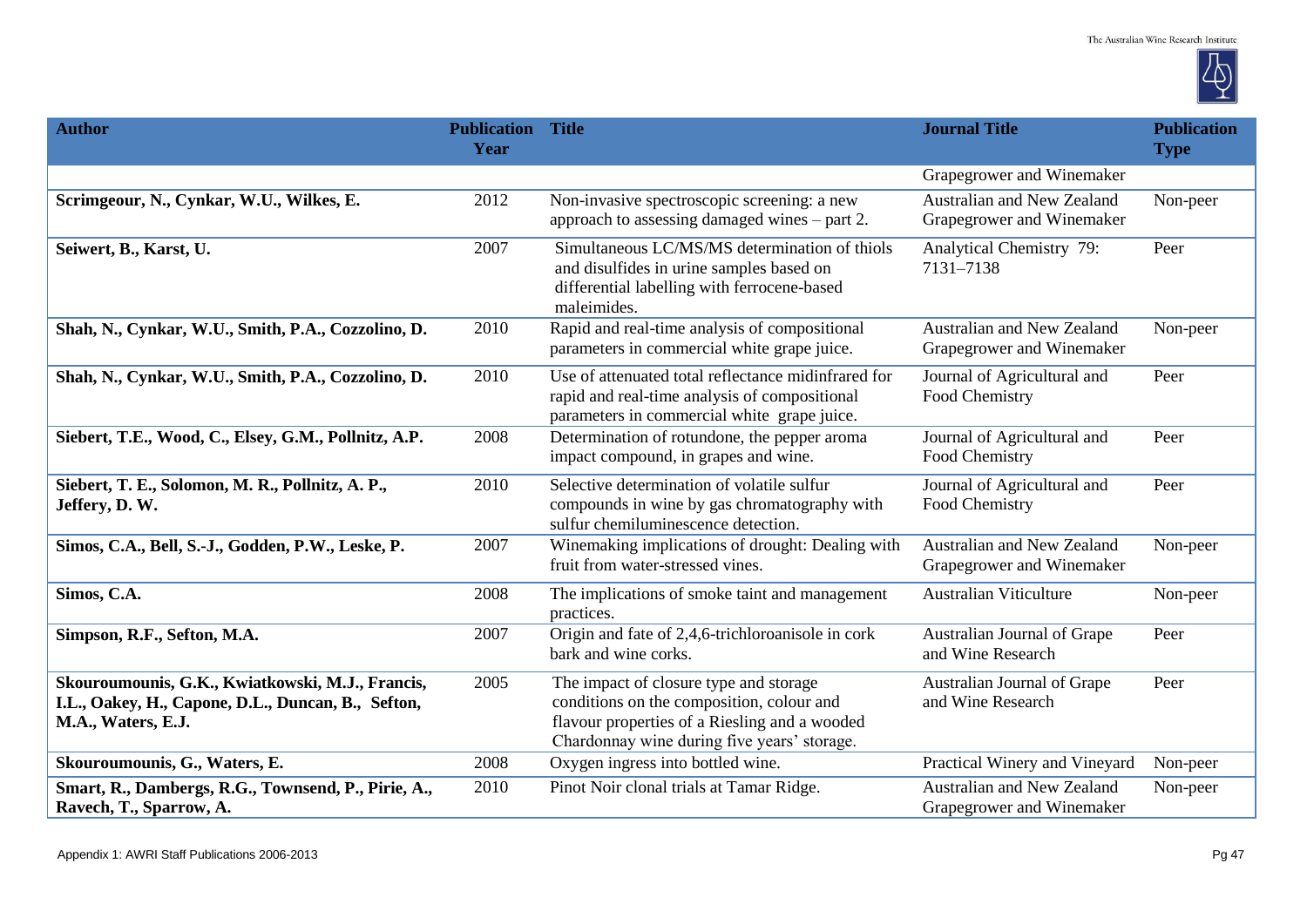

| <b>Author</b>                                                                                | <b>Publication Title</b><br>Year |                                                                                                                                                                     | <b>Journal Title</b>                                                                                                                                                                                           | <b>Publication</b><br><b>Type</b> |
|----------------------------------------------------------------------------------------------|----------------------------------|---------------------------------------------------------------------------------------------------------------------------------------------------------------------|----------------------------------------------------------------------------------------------------------------------------------------------------------------------------------------------------------------|-----------------------------------|
| Smart, P., Dambergs, R.G.                                                                    | 2012                             | Clonal and rootstock influences on Pinot Noir<br>grape maturation (poster).                                                                                         | 8 <sup>th</sup> International Cool Climate<br>Symposium, 1-4 February,<br>Hobart, Tasmania.                                                                                                                    | Non-peer                          |
| Smit, A., Cordero Otero, R.R., Pretorius, I.S.                                               | 2007                             | Differences among AGT1-encoded -glucoside<br>transporters and their ability to transport<br>maltotriose in Saccharomyces yeasts.                                    | <b>Annals of Microbiology</b>                                                                                                                                                                                  | Peer                              |
| Smit, A., Moses, S.G., Pretorius, I.S., Cordero<br>Otero, R.R.                               | 2008                             | The Thr $(505)$ and Ser $(557)$ residues of the AGT1-<br>encoded alpha-glucoside transporter are critical for<br>maltotriose transport in Saccharomyces cerevisiae. | Journal of Applied<br>Microbiology                                                                                                                                                                             | Peer                              |
| Smith, P.A., Herderich, M.J., Pretorius, I.S.                                                | 2005                             | Unravelling the mysteries of red wine tannins-from<br>tannin measurements in Australian vineyards to<br>spit bucket chemistry.                                      | Australian and New Zealand<br>Wine Industry Journal                                                                                                                                                            | Non-peer                          |
| Smith, P.A., Sarneckis, C.J., Jones, P., Dambergs,<br>R.G., Herderich, M.J.                  | 2006                             | Development and application of a simple and<br>robust assay for quantitation of tannins in grape and<br>wine samples.                                               | Advances in tannin and tannin<br>management: proceedings of a<br>seminar; 6 October 2005;<br>Adelaide, S.A.                                                                                                    | Non-peer                          |
| Smith, P.A., Mercurio, M., Dambergs, R.G.,<br>Francis, I.L., Herderich, M.J.                 | 2007                             | Red grape and wine quality - the roles and<br>relevance of tannin.                                                                                                  | Australian and New Zealand<br>Wine Industry Journal                                                                                                                                                            | Non-peer                          |
| Smith, P.A., Mercurio, M.D., Dambergs, R.G.,<br>Francis, I.L., Herderich, M.J.               | 2008                             | Grape and wine tannin – are there relationships<br>between tannin concentration and variety, quality,<br>and consumer preference?                                   | Proceedings of the $13th$<br>Australian Wine Industry<br><b>Technical Conference</b> , 29<br>July-2 August 2007, Adelaide,<br><b>SA</b>                                                                        | Non-peer                          |
| Smith, P.A., Dambergs, R.G., Mercurio, M.,<br>Robinson, E.M.C.                               | 2010                             | The world is waking up to tannin values.                                                                                                                            | Australian and New Zealand<br>Grapegrower and Winemaker                                                                                                                                                        | Non-peer                          |
| Smith, P.A., Mercurio, M., Robinson, E.M.C.,<br>Conguista, C., Cozzolino, D., Dambergs, R.G. | 2011                             | Rapid phenolic profiling using the AWRI Tannin<br>Portal.                                                                                                           | Proceedings of the 14 <sup>th</sup><br><b>Australian Wine Industry</b><br>Technical Conference, 3-8<br>July 2010, Adelaide, SA:<br>Australian Wine Industry<br>Technical Conference Inc.,<br>Adelaide, SA. 351 | Non-peer                          |
| Smith, P.A., Waters, E.J.                                                                    | 2012                             | Identification of the major drivers of 'phenolic'                                                                                                                   | Grape and Wine Research and                                                                                                                                                                                    |                                   |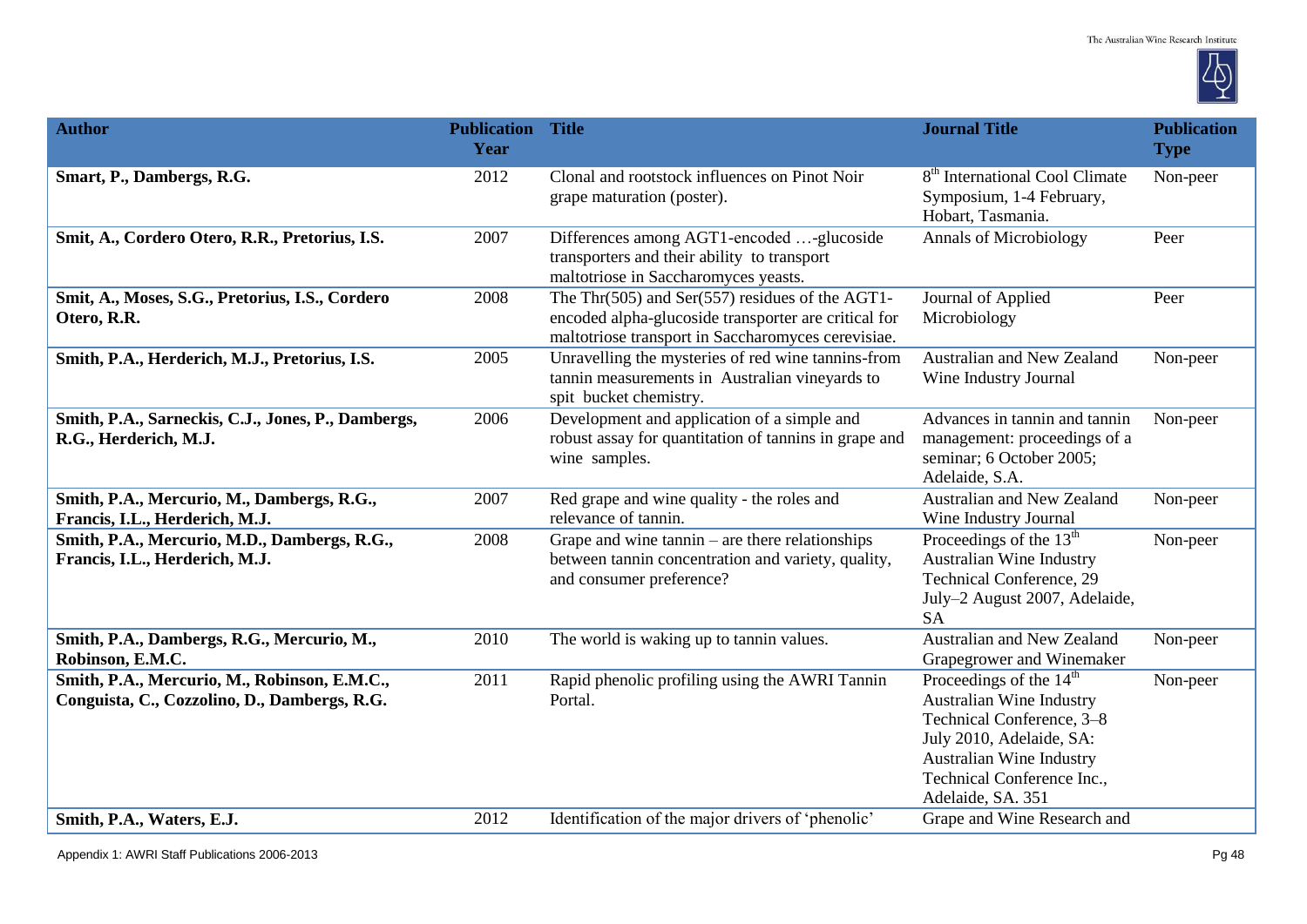

| <b>Author</b>                                                                       | <b>Publication Title</b><br>Year |                                                                                                                                                          | <b>Journal Title</b>                                                                             | <b>Publication</b><br><b>Type</b> |
|-------------------------------------------------------------------------------------|----------------------------------|----------------------------------------------------------------------------------------------------------------------------------------------------------|--------------------------------------------------------------------------------------------------|-----------------------------------|
|                                                                                     |                                  | taste in white wines.                                                                                                                                    | <b>Development Corporation</b><br>Report                                                         |                                   |
| Smyth, H.E., Cozzolino, D., Cynkar, W.U.,<br>Dambergs, R.G., Sefton, M., Gishen, M. | 2008                             | Near infrared spectroscopy as a rapid tool to<br>measure volatile aroma compounds in Riesling<br>wine: possibilities and limits. Anal. Bioanal.<br>Chem. | Analytical and Bioanalytical<br>Chemistry                                                        | Peer                              |
| Sorich, M., Smith, P.A.                                                             | 2006                             | Editorial.                                                                                                                                               | <b>Current Topics in Medicinal</b><br>Chemistry                                                  | Peer                              |
| Sparrow, A., Dambergs, R.G., Close, D.                                              | 2012                             | Seeing double Pinot phenolics (poster).                                                                                                                  | 8 <sup>th</sup> International Cool Climate<br>Symposium, 1-4 February<br>2012, Hobart, Tasmania. | Non-peer                          |
| Sparrow, A., Dambergs, R.G., Close, D.                                              | 2012                             | Is Pinot quality skin-deep? (poster).                                                                                                                    | 8 <sup>th</sup> International Cool Climate<br>Symposium, 1-4 February<br>2012, Hobart, Tasmania. | Non-peer                          |
| Stanley, D. Chambers, P.J. Stanley, G.A.<br>Borneman, A. Fraser, S.                 | 2010                             | Transcriptional changes associated with ethanol<br>tolerance in Saccharomyces cerevisiae.                                                                | Applied Microbiology and<br>Biotechnology                                                        | Peer                              |
| Stanley, D., Bandara, A., Fraser, S., Chambers,<br>P.J., Stanley, G.A.              | 2010                             | The ethanol stress response and ethanol tolerance<br>of Saccharomyces cerevisiae.                                                                        | Journal of Applied<br>Microbiology                                                               | Peer                              |
| Stanley, D., Fraser, S., Chambers, P.J., Rogers, P.,<br>Stanley, G.A.               | 2010                             | Generation and characterisation of stable ethanol-<br>tolerant mutants of Saccharomyces cerevisiae.                                                      | Journal of Industrial<br>Microbiology and<br>Biotechnology                                       | Peer                              |
| Stanley, D., Fraser, S., Stanley, G.A., Chambers,<br><b>P.J.</b>                    | 2010                             | Retrotransposon expression in ethanol-stressed<br>Saccharomyces cerevisiae.                                                                              | Applied Microbiology and<br>Biotechnology                                                        | Peer                              |
| Stockley, C.S.                                                                      | 2006                             | Could moderate wine consumption provide<br>significant health benefits?                                                                                  | <b>Australian and New Zealand</b><br>Grapegrower and Winemaker                                   | Non-peer                          |
| Stockley, C.S.                                                                      | 2006                             | Our operating environment: snapshot of countries'<br>public health policies and guidelines on alcohol and<br>hence wine consumption                      | South African Journal of<br><b>Enology and Viticulture</b>                                       | Peer                              |
| Stockley, C.S.                                                                      | 2006                             | Relationship between alcohol consumption and<br>cognitive function.                                                                                      | Alcohol in Moderation:<br>Aug/Sept.                                                              | Non-peer                          |
| Stockley, C.S., O'Hehir, R., Rolland, J.                                            | 2006                             | Is allergen labelling necessary for Australian wine?                                                                                                     | Australian and New Zealand                                                                       | Non-peer                          |
| Appendix 1: AWRI Staff Publications 2006-2013                                       |                                  |                                                                                                                                                          |                                                                                                  | Pg 49                             |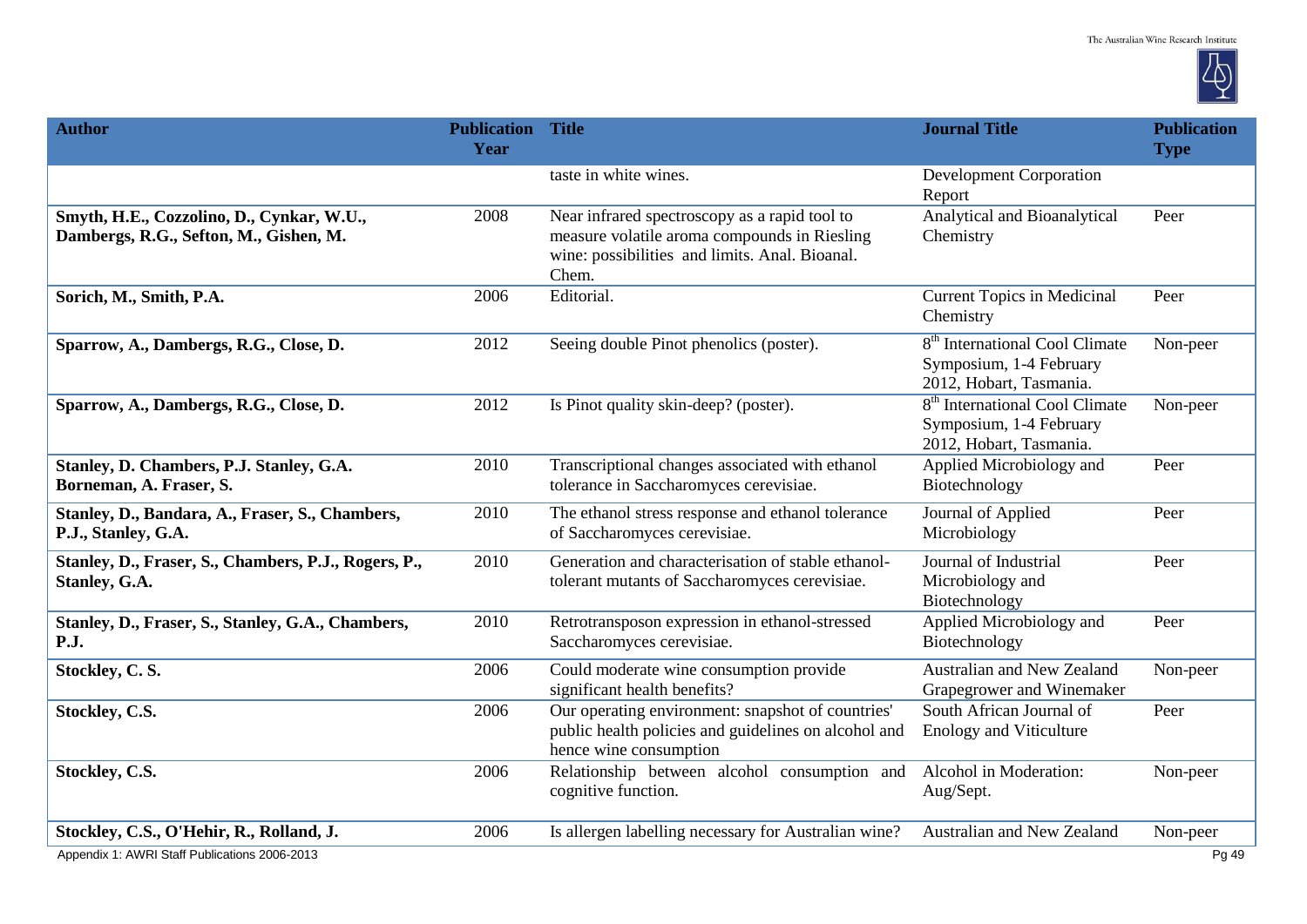

| <b>Author</b>                                | <b>Publication Title</b><br>Year |                                                                                                    | <b>Journal Title</b>                                           | <b>Publication</b><br><b>Type</b> |
|----------------------------------------------|----------------------------------|----------------------------------------------------------------------------------------------------|----------------------------------------------------------------|-----------------------------------|
|                                              |                                  |                                                                                                    | Wine Industry Journal                                          |                                   |
| Stockley, C.S.                               | 2007                             | Review of the Australian alcohol guidelines: Health<br>risks & benefits (2001).                    | Australian and New Zealand<br>Grapegrower and Winemaker        | Non-peer                          |
| Stockley, C.S.                               | 2007                             | A component of wine called resveratrol.                                                            | Healthy and Heartwise (Good<br>Health Publications), 37        | Non-peer                          |
| Stockley, C.S.                               | 2008                             | The consumption of alcohol and its association<br>with breast cancer: an update.                   | <b>Australian and New Zealand</b><br>Grapegrower and Winemaker | Non-peer                          |
| Stockley, C.S.                               | 2008                             | Wine as a part of Australia: the healthiest country<br>by 2020.                                    | <b>Australian and New Zealand</b><br>Wine Industry Journal     | Non-peer                          |
| Stockley, C.S.                               | 2008                             | Recommendations on alcohol consumption: an<br>international comparison.                            | <b>Contemporary Drug Problems</b>                              | Peer                              |
| Stockley, C.S.                               | 2008                             | Is wine really good for you?                                                                       | South Australian Retiree's<br>Magazine June                    | Non-peer                          |
| Stockley, C.S.                               | 2008                             | Updated facts about the consumption of alcohol<br>and its association with breast cancer           | Alcohol in Moderation<br>May/June                              | Non-peer                          |
| Stockley, C.S.                               | 2009                             | Is there a role for wine in cancer and the<br>degenerative diseases of aging?                      | International Journal of Wine<br>Research                      | Peer                              |
| Stockley, C.S.                               | 2009                             | Changes to the National Health and Medical<br>Research Council's Australian alcohol guidelines.    | Australian and New Zealand<br>Grapegrower and Winemaker        | Non-peer                          |
| Stockley, C.S.                               | 2009                             | How do we demonstrate that there is a potential<br>therapeutic role for moderate wine consumption? | Red wine and health                                            | Peer                              |
| Stockley, C.S.                               | 2009                             | Changing advice concerning alcohol consumption<br>during pregnancy and breast feeding.             | Australian and New Zealand<br>Grapegrower and Winemaker        | Non-peer                          |
| Stockley, C.S., Simos, C.A., Pretorius, I.S. | 2009                             | To your health                                                                                     | Australian and New Zealand<br>Wine Industry Journal            | Non-peer                          |
| Stockley, C.S, Fox, A.                       | 2010                             | Case study 3.2: Indigenous Australians and alcohol.                                                | Expressions of drunkenness<br>(Four hundred rabbits)           | Peer                              |
| Stockley, C.S.                               | 2010                             | Alcohol and ageing $-$ can we continue to drink?                                                   | <b>Australian and New Zealand</b><br>Grapegrower and Winemaker | Non-peer                          |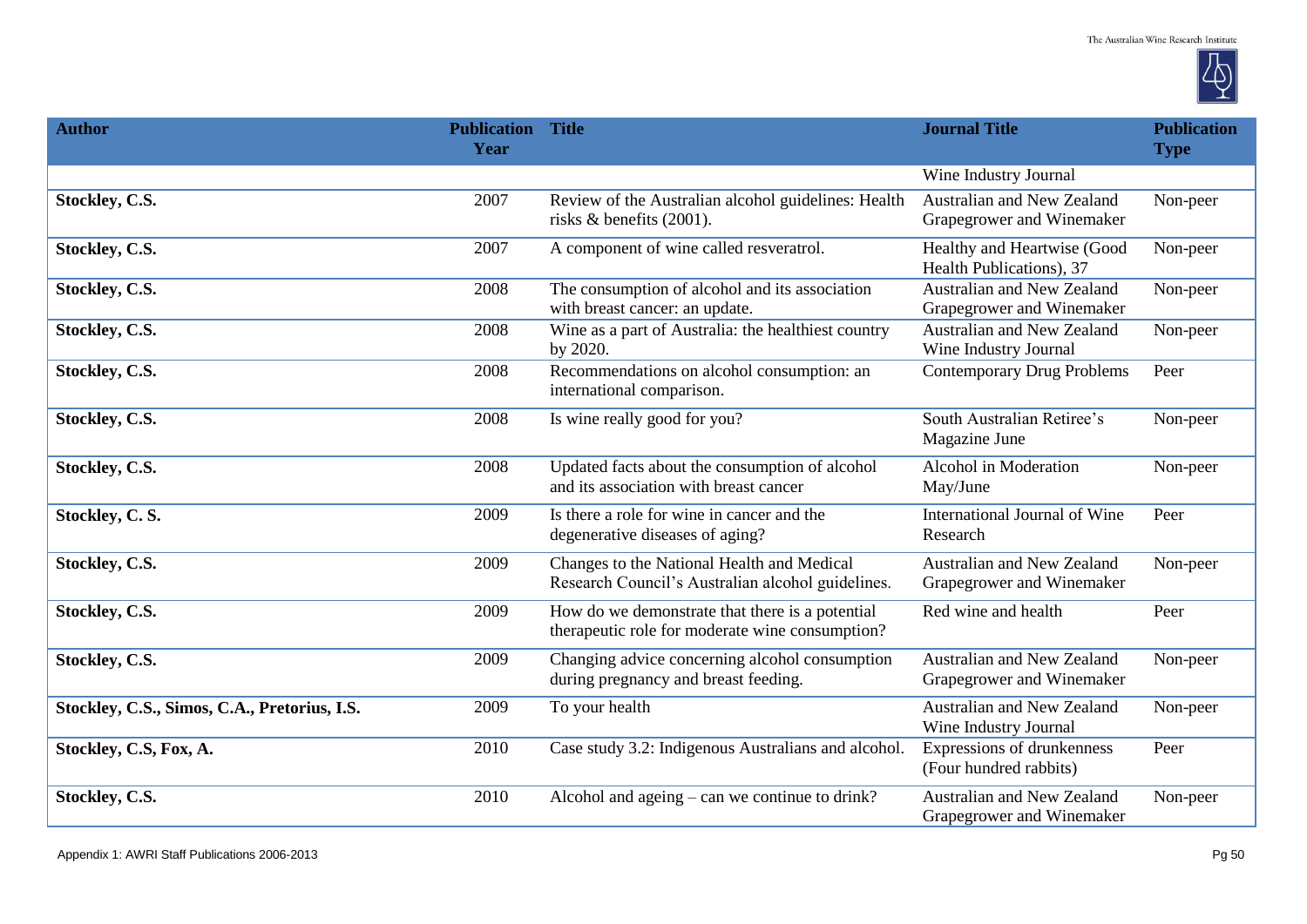

| <b>Author</b>                                                                                            | <b>Publication Title</b><br>Year |                                                                                            | <b>Journal Title</b>                                                                                                | <b>Publication</b><br><b>Type</b> |
|----------------------------------------------------------------------------------------------------------|----------------------------------|--------------------------------------------------------------------------------------------|---------------------------------------------------------------------------------------------------------------------|-----------------------------------|
| Stockley, C.S.                                                                                           | 2010                             | Does alcohol adversely affect an adolescent's<br>brain?                                    | Australian and New Zealand<br>Grapegrower and Winemaker                                                             | Non-peer                          |
| Stockley, C.S., Saunders, J.B.                                                                           | 2010                             | The biology of intoxication.                                                               | Expressions of drunkenness<br>(Four hundred rabbits)                                                                | Peer                              |
| Stockley, C.S.                                                                                           | 2011                             | Editorial.                                                                                 | Journal of Wine Research                                                                                            | Peer                              |
| Stockley, C.S.                                                                                           | 2011                             | Therapeutic value of wine: a clinical and scientific<br>perspective.                       | Handbook of Enology:<br>Principles, Practices and<br>Recent Innovations, Volume 1:<br>Introduction to Vine and Wine | Non-peer                          |
| Stockley, C.S.                                                                                           | 2011                             | Healthy or harmful? the public and public health<br>perception of wine versus the reality. | Journal of Wine Research                                                                                            | Peer                              |
| Stockley, C.S., Varela, C.A., Coulter, A.D., Dry,<br>P.R., Francis, I.L., Muhlack, R., Pretorius, I.S.   | 2011                             | Controlling the highs and lows of alcohol in wine.                                         | Wine: Types, production and<br>health                                                                               | Peer                              |
| <b>Stockley, C.S</b>                                                                                     | 2012                             | Alcohol and human health – sorting out the facts.                                          | Wine and Viticulture Journal -<br>January/Feb 2012                                                                  | Non-peer                          |
| <b>Stockley, C.S</b>                                                                                     | 2012                             | More to the story of alcohol consumption and<br>cancer.                                    | <b>Australian and New Zealand</b><br>Grapegrower and Winemaker                                                      | Non-peer                          |
| <b>Stockley, C.S</b>                                                                                     | 2012                             | Is it merely a myth that alcoholic beverages such as<br>red wine can be cardioprotective.  | Journal of the Science of Food<br>and Agriculture                                                                   | Peer                              |
| <b>Stockley, C.S</b>                                                                                     | 2012                             | Rules and regulations on the move.                                                         | Australian and New Zealand<br>Grapegrower and Winemaker                                                             | Non-peer                          |
| Stockley, C.S.                                                                                           | 2012                             | Alcohol consumption and human health – sorting<br>out the facts.                           | Wine and Viticulture Journal<br>Jan/Feb: 68-69.                                                                     | Non-peer                          |
| Stockley, C.S., Teissedre, P-L., Bogan, M., Di<br>Lorenzo, C., Restani, P.                               | 2012                             | Bioavailability of wine-derived phenolic<br>compounds in humans: a review.                 | Food & function                                                                                                     | Peer                              |
| Stockley, C.S., Varela, C.A., Coulter, A.D., Dry,<br>P.R., Francis, I.L., Muhlack, R.A., Pretorius, I.S. | 2012                             | Controlling the highs and the lows of alcohol in<br>wine.                                  | Wine: Types, Production and<br>Health. Hauppauge, N.Y.:<br>Nova Science Publishers. pp.                             | Non-peer                          |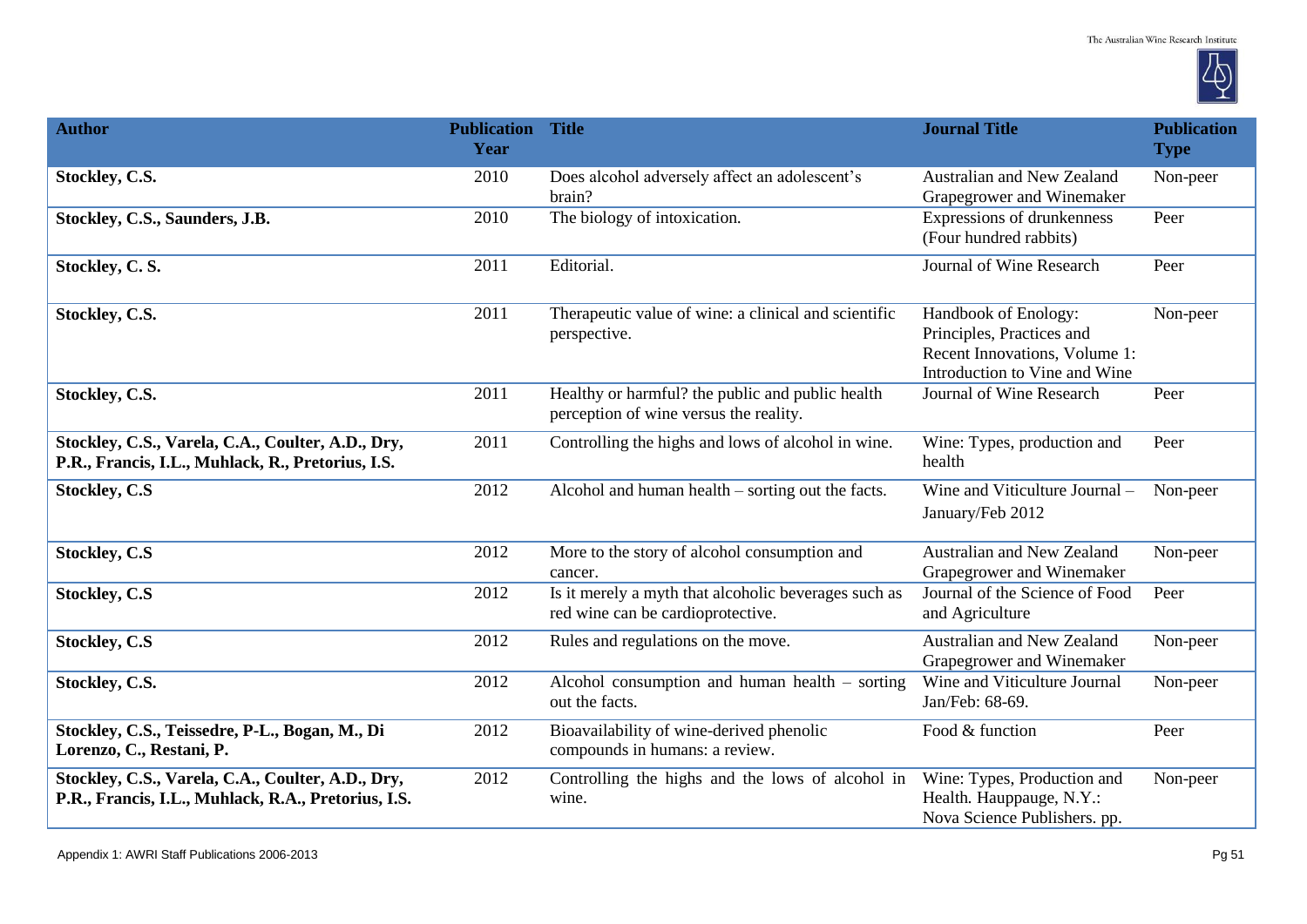

| <b>Author</b>                                                                                                                                                               | <b>Publication Title</b><br>Year |                                                                                                                                                                                                | <b>Journal Title</b>                                                                                                                                                | <b>Publication</b><br><b>Type</b> |
|-----------------------------------------------------------------------------------------------------------------------------------------------------------------------------|----------------------------------|------------------------------------------------------------------------------------------------------------------------------------------------------------------------------------------------|---------------------------------------------------------------------------------------------------------------------------------------------------------------------|-----------------------------------|
|                                                                                                                                                                             |                                  |                                                                                                                                                                                                | $281 - 299.$                                                                                                                                                        |                                   |
| Stockley, C.S.                                                                                                                                                              | 2013                             | The protective effects of wine and wine-derived<br>phenolic compounds on brain function.                                                                                                       | Advances in natural<br>medicines, nutraceuticals and<br>neurocognition                                                                                              | Peer                              |
| Stranks, S.D., Ecroyd, H., van Sluyter, S., Waters,<br>E.J., Carver, J.A., von Smekal, L.                                                                                   | 2009                             | Model for amorphous aggregation processes.                                                                                                                                                     | Physical review E                                                                                                                                                   | Peer                              |
| Sun, H., MA, H., Hao, M., Pretorius, I.S., Chen, S.                                                                                                                         | 2009                             | Identification of yeast population dynamics of<br>spontaneous fermentation in Beijing wine region,<br>China                                                                                    | <b>Annals of Microbiology</b>                                                                                                                                       | Peer                              |
| Swiegers, J.H., Francis, I.L., Herderich, M.J.,<br>Pretorius, I.S.                                                                                                          | 2006                             | Meeting consumer expectations through<br>management in the vineyard and winery: the choice<br>of yeast for fermentation offers great potential to<br>adjust the aroma of Sauvignon Blanc wine. | Australian and New Zealand<br>Wine Industry Journal                                                                                                                 | Non-peer                          |
| Swiegers, J.H., Pretorius, I.S., Bauer, F.F.                                                                                                                                | 2006                             | Regulation of respiratory growth by Ras: the<br>glyoxylate cycle mutant, cit2?, is suppressed by<br>RAS2.                                                                                      | <b>Current Genetics</b>                                                                                                                                             | Peer                              |
| Swiegers, J.H., Willmott, R., Hill-Ling, A., Capone,<br>D.L., Pardon, K.H., Elsey, G.M., Howell, K.S., de<br>Barros Lopes, M.A., Sefton, M.A, Lilly, M.,<br>Pretorius, I.S. | 2006                             | Modulation of volatile thiol and ester aromas by<br>modified wine yeast.                                                                                                                       | Flavour Science: recent<br>advances and trends.<br>Proceedings of the $11th$<br>Weurman Flavour Research<br>Symposium; held 21-24 June,<br>2005, Roskilde, Denmark. | Non-peer                          |
| Swiegers, J.H., Capone, D.L., Pardon, K.H., Elsey,<br>G.M., Sefton, M.A., Francis, I.L., Pretorius, I.S.                                                                    | 2007                             | Engineering volatile thiol release in Saccharomyces<br>cerevisiae for improved wine aroma.                                                                                                     | Yeast                                                                                                                                                               | Peer                              |
| Swiegers, J.H., Pretorius, I.S.                                                                                                                                             | 2007                             | Modulation of volatile sulfur compounds by wine<br>yeast.                                                                                                                                      | Applied Microbiology and<br>Biotechnology                                                                                                                           | Peer                              |
| Swiegers, H., Ugliano, M., van der Westhuizen, T.,<br>Bowyer, P.                                                                                                            | 2008                             | Impact of yeast rehydration on the aroma of<br>Sauvignon Blanc wine.                                                                                                                           | Australian and New Zealand<br>Grapegrower and Winemaker                                                                                                             | Non-peer                          |
| Swiegers, J.H., Cordente, A.G., Willmott, R.L.,<br>King, E.S., Capone, D.L., Francis, I.L., Pretorius,                                                                      | 2008                             | Development of flavour-enhancing wine yeast.                                                                                                                                                   | Proceedings of the $13th$<br>Australian Wine Industry                                                                                                               | Non-peer                          |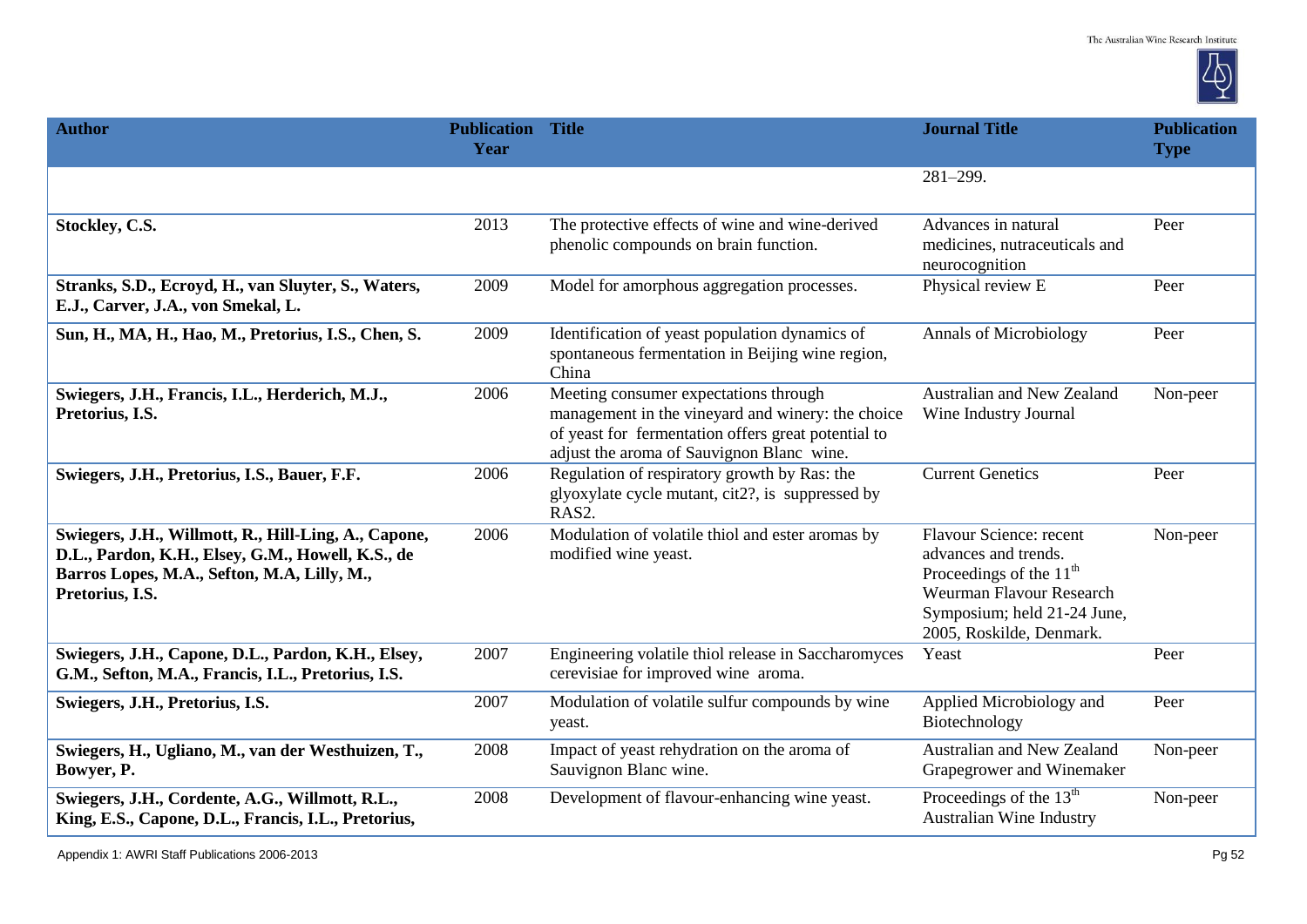

| <b>Author</b>                                                                                                              | <b>Publication Title</b><br>Year |                                                                                                                                                                                  | <b>Journal Title</b>                                                   | <b>Publication</b><br><b>Type</b> |
|----------------------------------------------------------------------------------------------------------------------------|----------------------------------|----------------------------------------------------------------------------------------------------------------------------------------------------------------------------------|------------------------------------------------------------------------|-----------------------------------|
| I.S.                                                                                                                       |                                  |                                                                                                                                                                                  | Technical Conference, 29<br>July-2 August 2007, Adelaide,<br><b>SA</b> |                                   |
| Swiegers, J.H., Saerens, S.M.G., Pretorius, I.S.                                                                           | 2008                             | The development of yeast strains as tools for<br>adjusting the flavor of fermented beverages to<br>market specifications.                                                        | Biotechnology in flavor<br>production                                  | Peer                              |
| Swiegers, J.H., Kievit, R.L., Siebert, T.E., Lattey,<br>K.A., Bramley, B.R., Francis, I.L., King, E.S.,<br>Pretorius, I.S. | 2009                             | The influence of yeast on the aroma of Sauvignon<br>Blanc wine.                                                                                                                  | Food Microbiology                                                      | Peer                              |
| Taylor, A., Branch, S., Day, M.P., Patriarca, M.,<br>White, M.                                                             | 2010                             | Atomic spectrometry update. Clinical and<br>biological materials, foods and beverages.                                                                                           | Journal of analytical atomic<br>spectrometry                           | Peer                              |
| Taylor, A., Day, M.P., Hill, S., Marshall, J.,<br>Patriarca, M., White, M.                                                 | 2013                             | Atomic spectrometry update. Clinical and<br>biological materials, foods and beverages.                                                                                           | Journal of analytical atomic<br>spectrometry                           | Peer                              |
| ten Have, A., Espino, J.J., Van Sluyter, S.C., Brito,<br>N., Kay, J. González, C., van Kan, J.A.L.                         | 2010                             | The Botrytis cinerea aspartic proteinase family.                                                                                                                                 | Fungal genetics and biology                                            | Peer                              |
| Thanvanthri Gururajan, V., Gorwa-Grauslund,<br>M.F., Hahn-H"gerdal, B., Pretorius, I.S., Cordero<br>Otero, R.R.            | 2007                             | A constitutive catabolite repression mutant of a<br>recombinant Saccharomyces cerevisiae strain<br>improves xylose consumption during fermentation.                              | <b>Annals of Microbiology</b>                                          | Peer                              |
| Thanvanthri Gururajan, V., Pretorius, I.S.,<br>Cordero Otero, R.R.                                                         | 2007                             | Molecular cloning and functional expression of a<br>novel Neurospora crassa xylose reductase in<br>Saccharomyces cerevisiae in the development of a<br>xylose fermenting strain. | <b>Annals of Microbiology</b>                                          | Peer                              |
| The Australian Wine Research Institute                                                                                     | 2011                             | Ensure top chemical results with right adjuvants.                                                                                                                                | Australian and New Zealand<br>Grapegrower and Winemaker                | Non-peer                          |
| Thiel, G., Geisler, G., Blechschmidt, I., Danzer, K.                                                                       | 2004                             | Determination of trace elements in wines and<br>classification according to their provenance.                                                                                    | Analytical and Bioanalytical<br>Chemistry 378: 1630-6                  |                                   |
| Ting, C.S.C., Borneman, A.R., Pretorius, I.S.                                                                              | 2012                             | Wine-omics: new platforms for the improvement of<br>yeast strains and wine quality.                                                                                              |                                                                        | Peer                              |
| Torrea, D. Varela, C.A., Ugliano, M. Ancin-<br>Azpilicueta, C. Francis, I.L. Henschke, P.A.                                | 2011                             | Comparison of inorganic and organic nitrogen<br>supplementation of grape juice – effect on volatile<br>composition and aroma profile of a Chardonnay                             | Food Chemistry                                                         | Peer                              |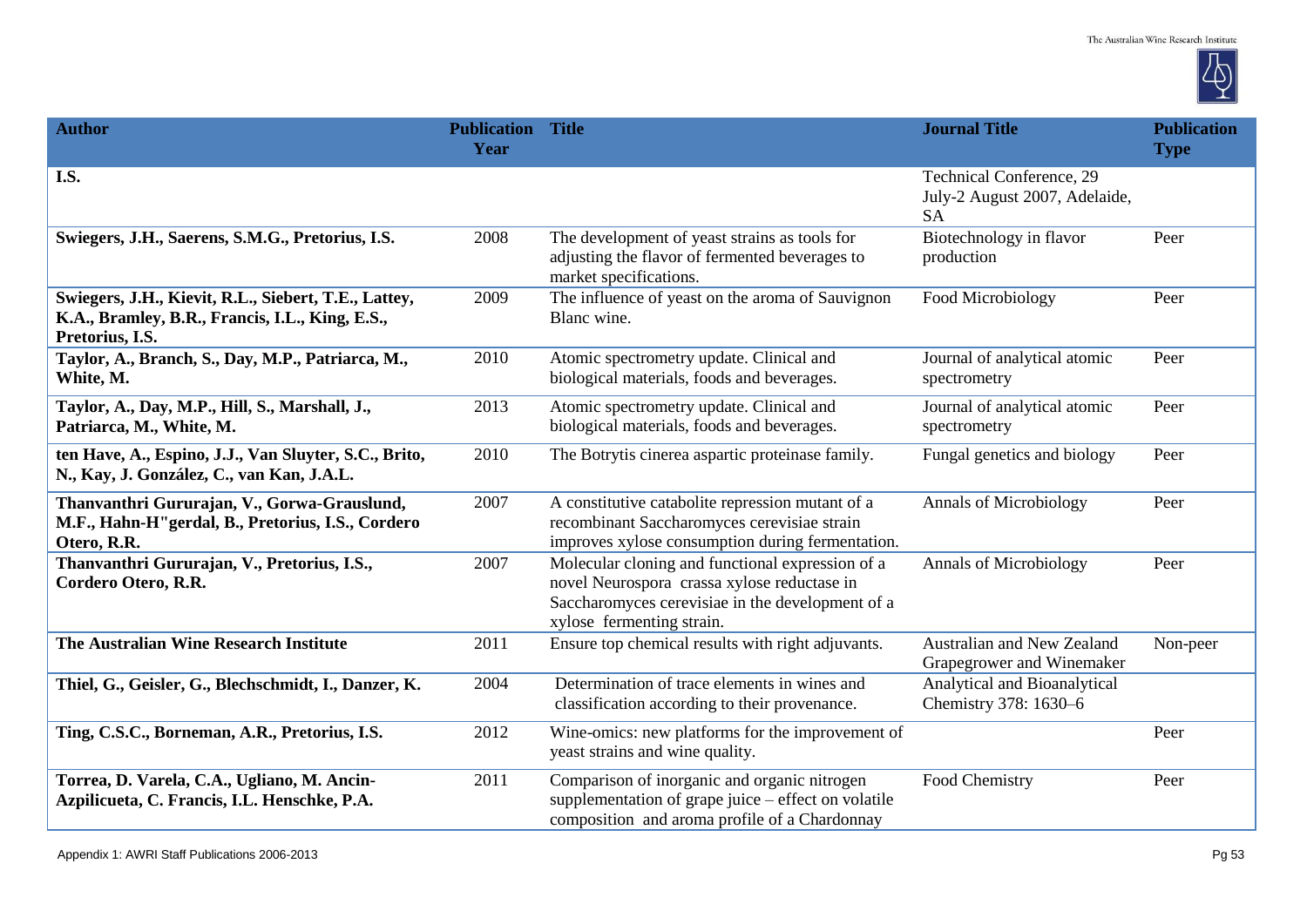

| <b>Author</b>                                                                                                                                                                                       | <b>Publication Title</b><br>Year |                                                                                                                                                         | <b>Journal Title</b>                                                                                                        | <b>Publication</b><br><b>Type</b> |
|-----------------------------------------------------------------------------------------------------------------------------------------------------------------------------------------------------|----------------------------------|---------------------------------------------------------------------------------------------------------------------------------------------------------|-----------------------------------------------------------------------------------------------------------------------------|-----------------------------------|
|                                                                                                                                                                                                     |                                  | wine fermented with Saccharomyces cerevisiae<br>yeast.                                                                                                  |                                                                                                                             |                                   |
| Tran, T.M.T., Stanley, G.A., Chambers, P.J.,<br>Schmidt, S.A.                                                                                                                                       | 2012                             | A rapid, high-throughput method for quantitative<br>determination of ethanol tolerance in<br>Saccharomyces cerevisiae.                                  | <b>Annals of Microbiology</b>                                                                                               | Peer                              |
| Tyerman, S., Bei, R.D., Fuentes, S., Vandeleur, R.,<br>Shelden, M., Sullivan, W., Pech, J., Edwards, E.,<br>Wilkinson, C., Cozzolino, D., Cynkar, W.U.,<br>Dambergs, R.G., Loveys, B., McCarthy, M. | 2011                             | The future of irrigation scheduling: emerging<br>technologies linked to vine physiology.                                                                | The 14 <sup>th</sup> Australian Wine<br><b>Industry Technical</b><br>Conference: Adelaide, South<br>Australia 3-8 July 2010 | Non-peer                          |
| Uberti, F., Penas, E., Ballabio, C., Di Lorenzo, C.,<br>Stockley, C., Restani, P.                                                                                                                   | 2013                             | Immunochemical investigations to demonstrate the<br>absence of allergenic residues in commercial red<br>wines fined with egg white proteins.            | Accepted for publication to<br>Journal of Food and<br>Agricultural Chemistry,<br>December 2012                              | Peer                              |
| Ugliano, M, Bartowsky, E.J., McCarthy, J., Moio,<br>L., Henschke, P.A                                                                                                                               | 2006                             | Hydrolysis and transformation of grape<br>glycosidically bound volatile compounds during<br>fermentation with three Saccharomyces yeast<br>strains.     | Journal of Agricultural and<br>Food Chemistry                                                                               | Peer                              |
| Ugliano, M., Bartowsky, E., McCarthy, J., Capone,<br>D., Skouroumounis, G., Pretorius, I.S., Henschke,<br>P.                                                                                        | 2006                             | The role of yeast in the expression of varietal<br>character by the hydrolysis of glycosidically-bound<br>volatile compounds during fermentation.       | Australian and New Zealand<br>Grapegrower and Winemaker                                                                     | Non-peer                          |
| Ugliano, M., Moio L.                                                                                                                                                                                | 2006                             | The influence of malolactic fermentation and<br>Oenococcus oeni strain on glycosidic aroma<br>precursors and related volatile compounds of red<br>wine. | Journal of Agricultural and<br>Food Chemistry                                                                               | Peer                              |
| Ugliano, M., Moio, L.                                                                                                                                                                               | 2006                             | The influence of malolactic fermentation and<br>Oenococcus oeni strain on glycosidic aroma<br>precursors and related volatile compounds of red<br>wine. | Journal of the Science of Food<br>and Agriculture                                                                           | Peer                              |
| Ugliano, M., Henschke, P., Herdrich, M.J.,<br>Pretorius, I.S.                                                                                                                                       | 2007                             | Nitrogen management is critical for wine flavour<br>and style.                                                                                          | Australian and New Zealand<br>Wine Industry Journal                                                                         | Non-peer                          |
| Ugliano, M., Moio, L.                                                                                                                                                                               | 2007                             | Malolactic fermentation and wine flavour: Changes<br>in the volatile composition of red wine following<br>malolactic fermentation with four commercial  | Australian and New Zealand<br>Grapegrower and Winemaker                                                                     | Non-peer                          |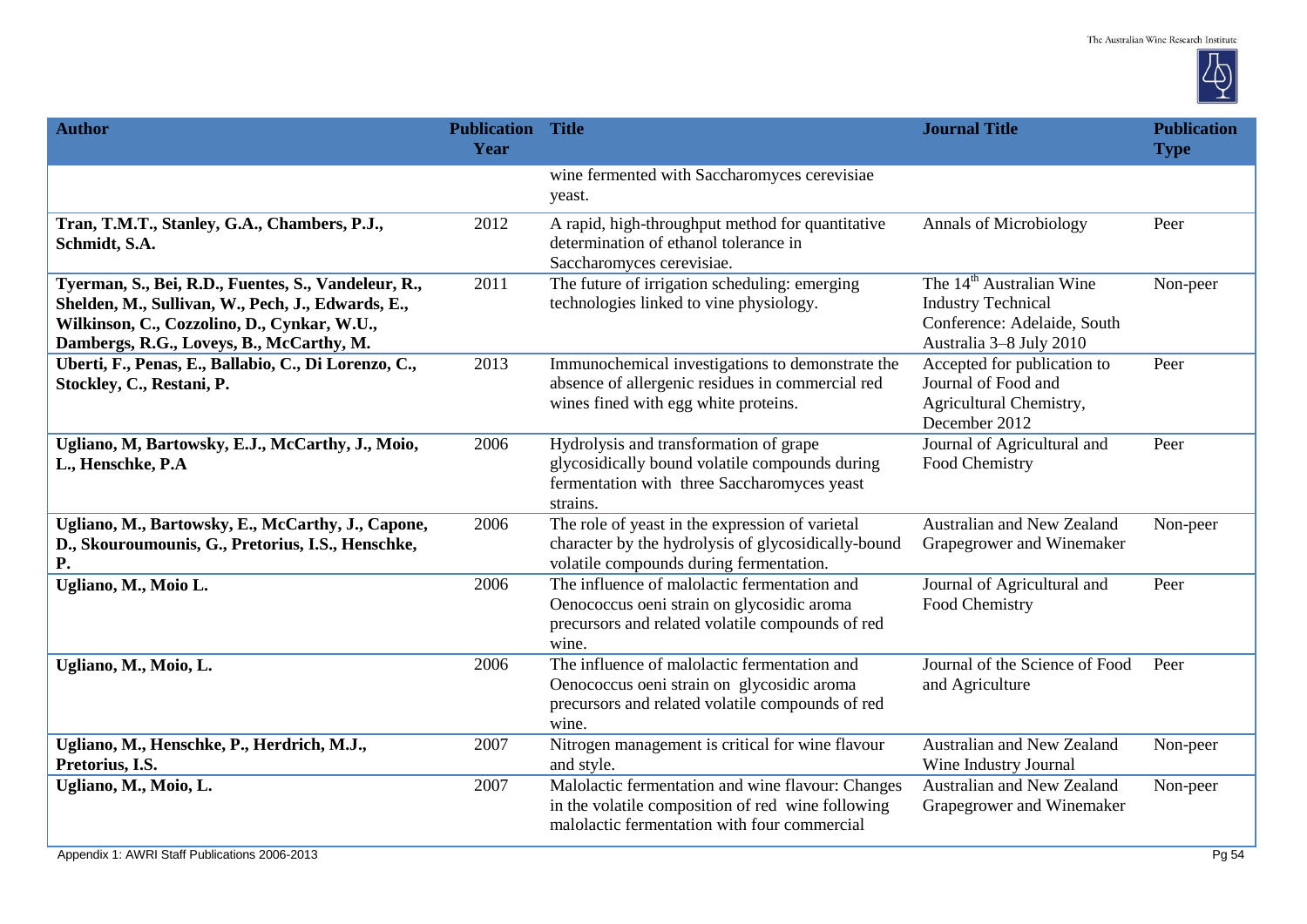

| <b>Author</b>                                                                                                   | <b>Publication Title</b><br>Year |                                                                                                                                                                         | <b>Journal Title</b>                                    | <b>Publication</b><br><b>Type</b> |
|-----------------------------------------------------------------------------------------------------------------|----------------------------------|-------------------------------------------------------------------------------------------------------------------------------------------------------------------------|---------------------------------------------------------|-----------------------------------|
|                                                                                                                 |                                  | strains of Oenococcus oeni.                                                                                                                                             |                                                         |                                   |
| Ugliano, M., Rinaldi, A., Gambuti, A., Moio, L.                                                                 | 2007                             | The role of Saccharomyces cerevisiae wine yeast in<br>the hydrolysis of glycoconjugated aroma precursors<br>during winemaking.                                          | Acta Horticulturae                                      | Non-peer                          |
| Ugliano, M., Henschke, P.A.                                                                                     | 2008                             | DAP supplementation of a low yeast assimilable<br>nitrogen (YAN) must and impact on aroma<br>volatiles and colour composition of Shiraz wines -<br>a preliminary study. | <b>Technical Review 174</b>                             | Non-peer                          |
| Ugliano, M., Henschke, P.A., Herderich, M.J.,<br>Pretorius, I.S.                                                | 2008                             | Nitrogen management - critical for wine flavor and<br>style.                                                                                                            | Practical Winery and Vineyard                           | Non-peer                          |
| Ugliano, M., Moio, L.                                                                                           | 2008                             | Free and hydrolytically released volatile<br>compounds of Vitis vinifera L. cv. Fiano grapes as<br>odour-active constituents of Fiano wine.                             | Analytica Chimica Acta                                  | Peer                              |
| Ugliano, M., Siebert, T., Mercurio, M., Capone, D.,<br>Henschke, P.A.                                           | 2008                             | Volatile and color composition of young and<br>model-aged Shiraz wines as affected by<br>diammonium phosphate supplementation before<br>alcoholic fermentation.         | Journal of Agricultural and<br>Food Chemistry           | Peer                              |
| Ugliano, M.                                                                                                     | 2009                             | Enzymes in winemaking.                                                                                                                                                  | Wine Chemistry and<br>Biochemistry                      | Peer                              |
| Ugliano, M., Fedrizzi, B., Siebert, T., Travis, B.,<br>Magno, F., Versini, G., Henschke, P.A.                   | 2009                             | Effect of Nitrogen Supplementation and<br>Saccharomyces Species on Hydrogen Sulfide and<br>Other Volatile Sulfur Compounds in Shiraz<br>Fermentation and Wine           | Journal of Agricultural and<br>Food Chemistry           | Peer                              |
| Ugliano, M., Kwiatkowski, M.J., Travis, B.,<br>Francis, I.L., Waters, E.J., Herderich, M.J.,<br>Pretorius, I.S. | 2009                             | Post-bottling management of oxygen to reduce off-<br>flavour formation and optimise wine style.                                                                         | Australian and New Zealand<br>Wine Industry Journal     | Non-peer                          |
| Ugliano, M., Winter, G., Coulter, A.D., Henschke,<br>P.A.                                                       | 2009                             | Practical management of hydrogen sulfide during<br>$fermentation - an update.$                                                                                          | Australian and New Zealand<br>Grapegrower and Winemaker | Non-peer                          |
| Ugliano, M., Winter, G., Coulter, A.D., Henschke,<br>P.A.                                                       | 2009                             | Practical management of hydrogen sulfide during<br>fermentation – an updated overview according to                                                                      | <b>Technical Review</b> , 180                           | Non-peer                          |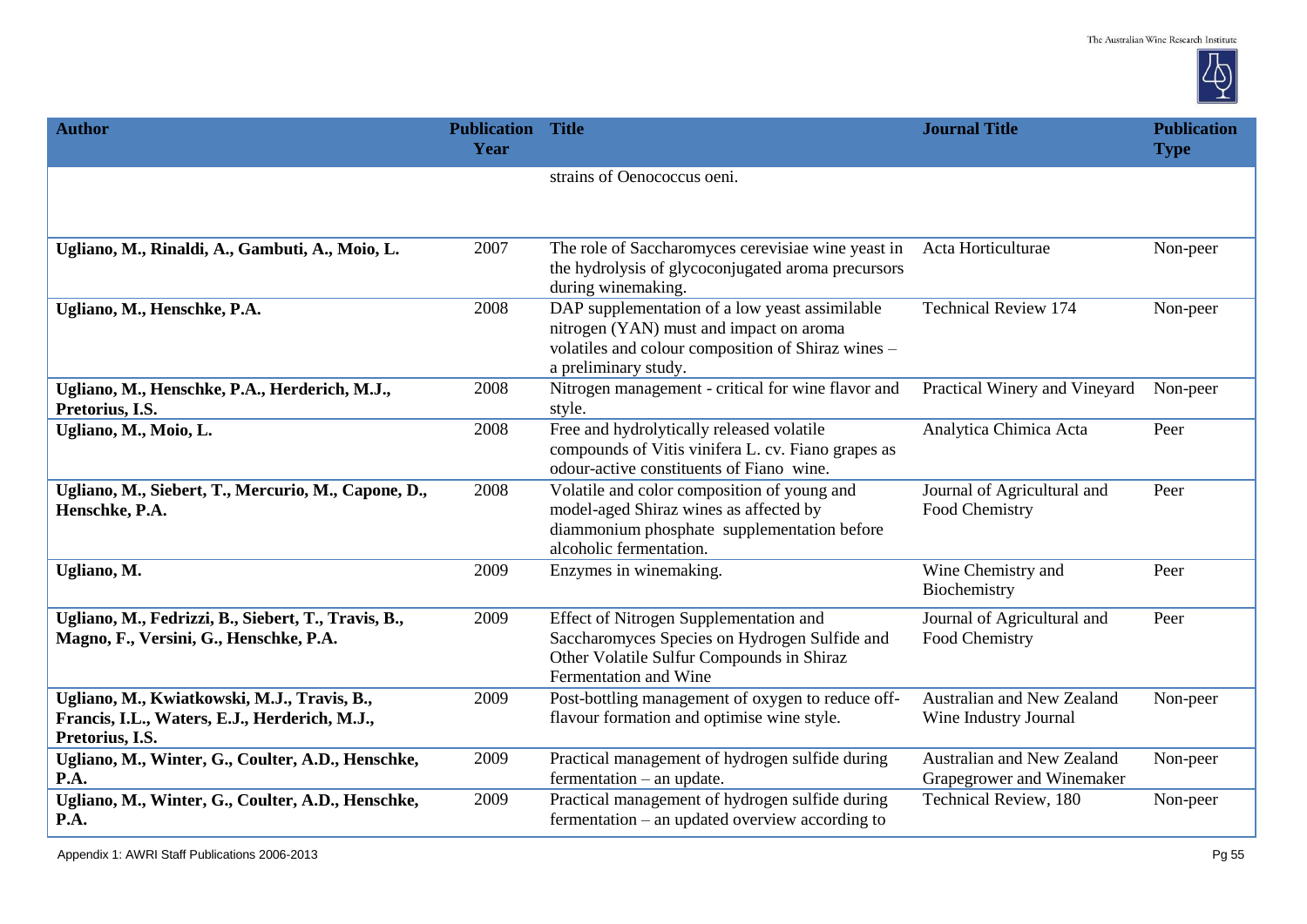

| <b>Author</b>                                                                                                      | <b>Publication Title</b><br>Year |                                                                                                                                                                                                                | <b>Journal Title</b>                                                           | <b>Publication</b><br><b>Type</b> |
|--------------------------------------------------------------------------------------------------------------------|----------------------------------|----------------------------------------------------------------------------------------------------------------------------------------------------------------------------------------------------------------|--------------------------------------------------------------------------------|-----------------------------------|
|                                                                                                                    |                                  | recent studies on red wine fermentation.                                                                                                                                                                       |                                                                                |                                   |
| Ugliano, M., Henschke, P.A.                                                                                        | 2010                             | Comparison of three methods for accurate<br>quantification of hydrogen sulfide during<br>fermentation.                                                                                                         | Analytica Chimica Acta                                                         | Peer                              |
| Ugliano, M., Kolouchova, R., Henschke, P.A.                                                                        | 2010                             | Occurrence of hydrogen sulfide in wine and in<br>fermentation: influence of yeast strain and<br>supplementation of yeast available nitrogen.                                                                   | Journal of Industrial<br>Microbiology and<br>Biotechnology                     | Peer                              |
| Ugliano, M., Kwiatkowski, M.J., Travis, B.,<br>Francis, I.L., Waters, E.J., Herderich, M.J.,<br>Pretorius, I.S.    | 2010                             | Post-bottling management of oxygen to reduce off-<br>flavor formation and optimize wine style.                                                                                                                 | Practical Winery and Vineyard                                                  | Non-peer                          |
| Ugliano, M., Travis, B., Francis, I.L., Henschke,<br>P.A.                                                          | 2010                             | Volatile composition and sensory properties of<br>Shiraz wines as affected by nitrogen<br>supplementation and yeast species: rationalizing<br>nitrogen modulation of wine aroma.                               | Journal of Agricultural and<br>Food Chemistry                                  | Peer                              |
| Ugliano, M., Kwiatkowski, M., Capone, D., Siebert,<br>T., Dieval, J.-B., Aagaard, O., Waters, E.J., Vidal,<br>S.   | 2011                             | Effect of wine composition, oxygen exposure and<br>closure-derived oxygen on Sauvignon Blanc key<br>sulfur aroma compounds.                                                                                    | Le Progrès Agricole et<br>Viticole                                             | Non-peer                          |
| Ugliano, M., Kwiatkowski, M., Vidal, S., Capone,<br>D., Siebert, T.E., Dieval, J.-B., Aagaard, O.,<br>Waters, E.J. | 2011                             | Evolution of 3-mercaptohexanol, hydrogen sulfide,<br>and methyl mercaptan during bottle storage of<br>Sauvignon Blanc wines. Effect of glutathione,<br>copper, oxygen exposure, and closure-derived<br>oxygen. | Journal of Agricultural and<br>Food Chemistry                                  | Peer                              |
| Ugliano, M. Dieval, J.-B. Siebert, T.E.<br>Kwiatkowski, M. Aagaard, O. Vidal, S. Waters,<br>E.J.                   | 2012                             | Oxygen consumption and development of volatile<br>sulfur compounds during bottle aging of two Shiraz<br>wines. Influence of pre- and postbottling controlled<br>oxygen exposure.                               | Journal of Agricultural and<br>Food Chemistry                                  | Peer                              |
| Ugliano, M., Henshke, P.A., Waters, EJ.                                                                            | 2012                             | Fermentation and post-fermentation factors<br>affecting odor-active sulfur compounds during<br>wine bottle storage.                                                                                            | Flavor Chemistry of Wine<br>1104.                                              | Peer                              |
| van Eyk, P.J., Muhlack, R.A., Ashman, P.J.                                                                         | 2009                             | Gasification of grape marc in a circulating fluidised<br>bed.                                                                                                                                                  | Proceedings of the Australian<br>Combustion Symposium,<br>Brisbane, Australia. | Peer                              |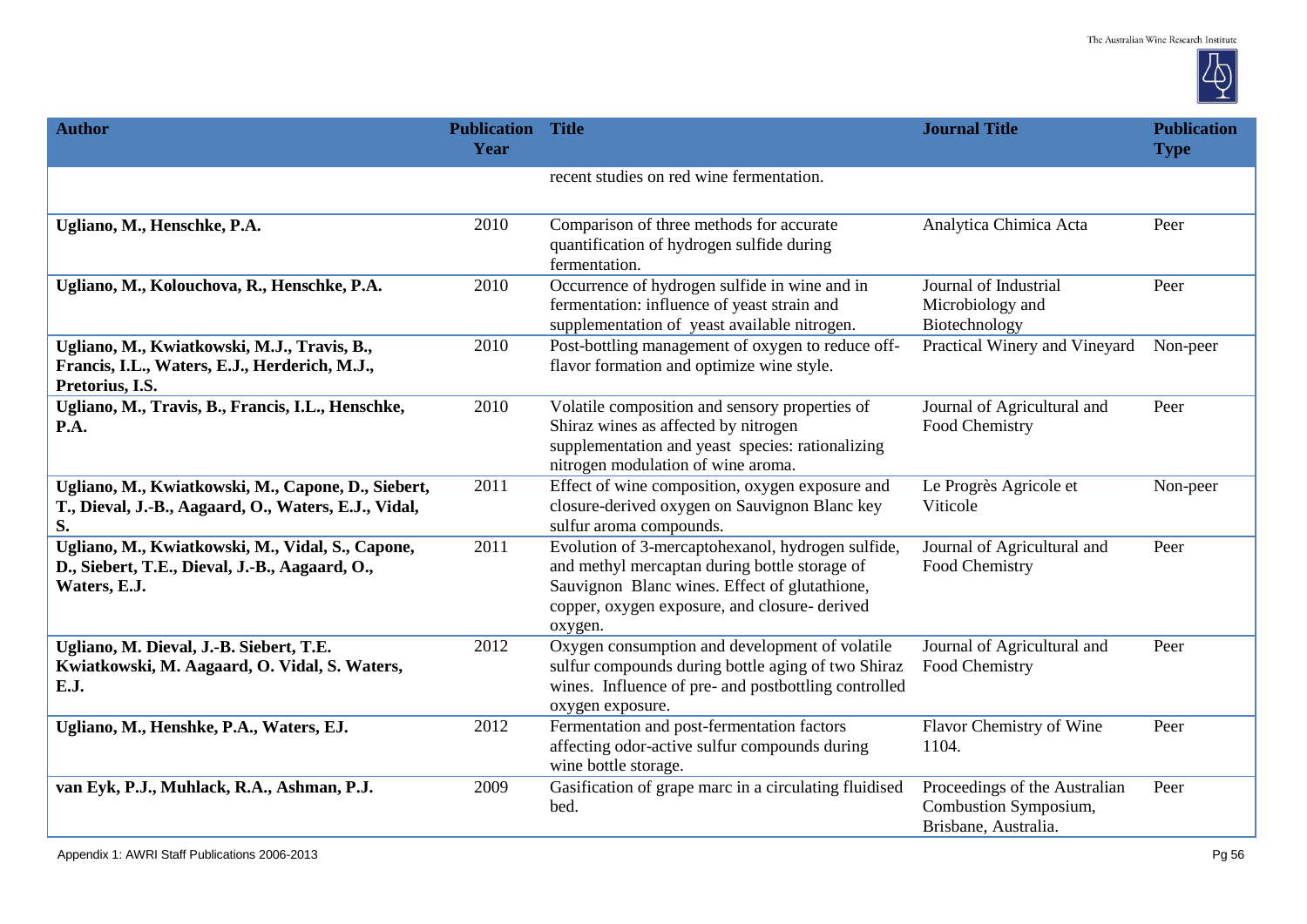

| <b>Author</b>                                                                                                                                                              | <b>Publication</b><br>Year | <b>Title</b>                                                                                                                                                       | <b>Journal Title</b>                                                                                                  | <b>Publication</b><br><b>Type</b> |
|----------------------------------------------------------------------------------------------------------------------------------------------------------------------------|----------------------------|--------------------------------------------------------------------------------------------------------------------------------------------------------------------|-----------------------------------------------------------------------------------------------------------------------|-----------------------------------|
| Van Rensburg, P.V., Strauss, M.L.A., Lambrechts,<br>M.G., Cordero Otero, R.R., Pretorius, I.S.                                                                             | 2007                       | The heterologous expression of polysaccharidase-<br>encoding genes with oenological relevance in<br>Saccharomyces cerevisiae.                                      | Journal of Applied<br>Microbiology                                                                                    | Peer                              |
| Van Sluyter, S.C., Marangon, M., Stranks, S.D.,<br>Neilson, K.A., Hayasaka, Y., Haynes, P.A., Menz,<br>R.I. Waters, E.J.                                                   | 2009                       | Two-step purification of pathogenesis-related<br>proteins from grape juice and crystallization of<br>thaumatin-like proteins.                                      | Journal of Agricultural and<br>Food Chemistry                                                                         | Peer                              |
| Van Sluyter, S.C., Warnock, N.I., Schmidt, S.,<br>Anderson, P., van Kan, J.A.L., Bacic, A., Waters,<br>E.J.                                                                | 2013                       | Aspartic acid protease from Botrytis cinerea<br>removes haze-forming proteins during white<br>winemaking.                                                          | Journal of Agricultural and<br>Food Chemistry 61: 9705-<br>9711.                                                      |                                   |
| Varela, C.A., Kutyna, D., Henschke, P.A.,<br>Chambers, P.J., Herderich, M.J., Pretorius, I.S.                                                                              | 2008                       | Taking control of alcohol.                                                                                                                                         | Australian and New Zealand<br>Wine Industry Journal                                                                   | Non-peer                          |
| Varela, C.A., Siebert, T., Cozzolino, D., Rose, L.,<br>McLean, H., Henschke, P.A.                                                                                          | 2009                       | Discovering a chemical basis for differentiating<br>wines made by fermentation with 'wild' indigenous<br>and inoculated yeasts:role of yeast volatile<br>compounds | Australian Journal of Grape<br>and Wine Research                                                                      | Peer                              |
| Varela, C.A., Chambers, P.J., Coulter, A.D., Dry,<br>P.R., Francis, I.L., Gawel, R., Muhlack, R.A.,<br>Henschke, P.A., Stockley, C.S., Herderich, M.J.,<br>Pretorius, I.S. | 2010                       | Controlling the highs and the lows of alcohol in<br>wine.                                                                                                          | Australian and New Zealand<br>Wine Industry Journal                                                                   | Non-peer                          |
| Varela, C.A., Chambers. P.J., Stanley, G., Kutyna,<br>D., Henschke, P.A.                                                                                                   | 2010                       | Yeast provides a lower alcohol pathway.                                                                                                                            | Australian and New Zealand<br>Grapegrower and Winemaker                                                               | Non-peer                          |
| Varela, C.A., Kutyna, D., Henschke, P.A.,<br>Stanley, G.A., Chambers, P.J.                                                                                                 | 2010                       | Generating wine yeasts that reduce alcohol content<br>in wines. Blair, R.J., Lee, T., Pretorius, I.S. (eds.)                                                       | The 14 <sup>th</sup> Australian Wine<br><b>Industry Technical Conference,</b><br>Adelaide, SA.: 201-203.              |                                   |
| Varela, C.A., Chambers, P.J., Coulter, A.D., Dry,<br>P.R., Francis, I.L., Gawel, R., Muhlack, R.A.,<br>Henschke, P.A., Stockley, C.S., Herderich, M.J.,<br>Pretorius, I.S. | 2011                       | Controlling the highs and lows of alcohol in wine.                                                                                                                 | Practical Winery and Vineyard                                                                                         | Non-peer                          |
| Varela, C.A., Kutyna, D., Henschke, P.A., Stanley,<br>G.A., Chambers, P.J.                                                                                                 | 2011                       | Generating wine yeasts that reduce alcohol content<br>in wines.                                                                                                    | The 14 <sup>th</sup> Australian Wine<br><b>Industry Technical</b><br>Conference: Adelaide, SA 3-8<br><b>July 2010</b> | Non-peer                          |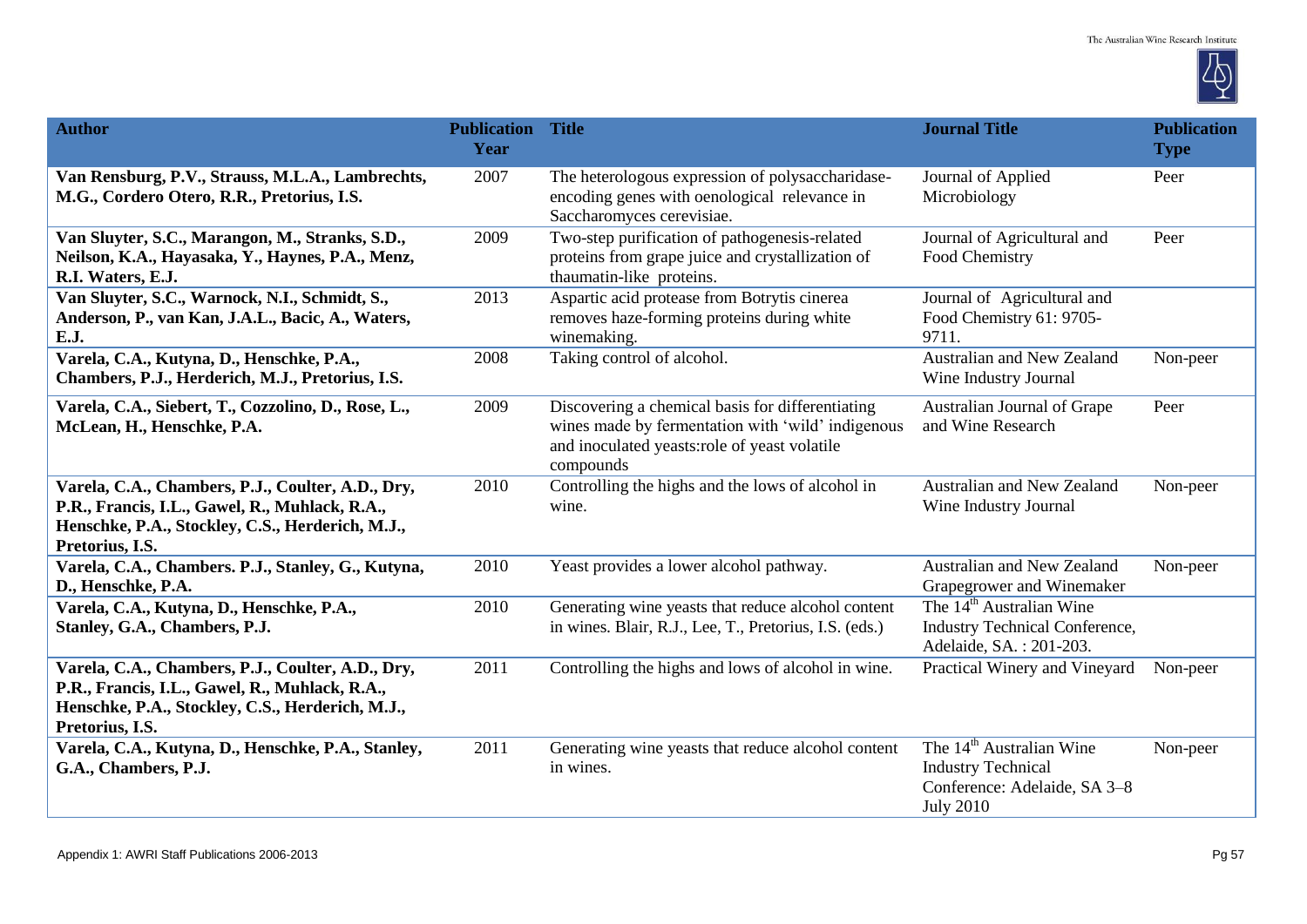

| <b>Author</b>                                                                                                               | <b>Publication Title</b><br>Year |                                                                                                                                                                                | <b>Journal Title</b>                             | <b>Publication</b><br><b>Type</b> |
|-----------------------------------------------------------------------------------------------------------------------------|----------------------------------|--------------------------------------------------------------------------------------------------------------------------------------------------------------------------------|--------------------------------------------------|-----------------------------------|
| Varela, C.A., Schmidt, S.A., Borneman, A.R.,<br>Krömer, J.O., Khan, A., Chambers, P.J.                                      | 2011                             | The Australian Wine Yeast Systems Biology<br>Consortium Systems biology: a new paradigm for<br>industrial yeast strain development.                                            | Microbiology Australia                           | Peer                              |
| Varela, C.A., Kutyna, D.R., Solomon, M., Black,<br>C.A., Borneman, A.R., Henschke, P.A., Pretorius,<br>I.S., Chambers, P.J. | 2012                             | Evaluation of gene modification strategies to<br>develop low- alcohol wine yeasts.                                                                                             | Applied and Environmental<br>Microbiology        | Peer                              |
| Varela, C.A., Torrea, D., Schmidt, S., Ancin-<br>Azpilicueta, C., Henschke, P.A.                                            | 2012                             | Effect of oxygen and lipid supplementation on the<br>volatile composition of chemically defined medium<br>and Chardonnay wine fermented with<br>Saccharomyces cerevisiae.      | Food Chemistry                                   | Peer                              |
| Verstrepen, K.J., Chambers, P., Pretorius, I.S.                                                                             | 2006                             | The development of superior yeast strains for the<br>food and beverage industries: challenges,<br>opportunities and potential benefits.                                        | Yeasts in food and beverages.                    | Peer                              |
| Vilanova, M., Ugliano, M., Varela, C.A., Siebert,<br>T.E., Pretorius, I.S., Henschke, P.A.                                  | 2007                             | Assimilable nitrogen utilisation and production of<br>volatile and non-volatile compounds in chemically<br>defined medium by Saccharomyces cerevisiae wine<br>yeasts.          | Applied Microbiology and<br>Biotechnology        | Peer                              |
| Vilanova, M., Ugliano, M., Henschke, P.A.,<br>Pretorius, I.S.                                                               | 2008                             | Gestión del nitrógeno del mosto en la fermentacion.<br>Influencia en la producción de aromas del vino.                                                                         | Enólogos                                         | Non-peer                          |
| Vilanova, M., Siebert, T.E., Varela, C.A., Pretorius,<br>I.S., Henschke, P.A.                                               | 2012                             | Effect of ammonium nitrogen supplementation of<br>grape juice on wine volatiles and non-volatiles<br>composition of the aromatic grape variety.                                | Food Chemistry                                   | Peer                              |
| Vilanova, M., Pretorius, I.S., Henschke, P.A.                                                                               | 2013                             | Influence of diammonium phosphate addition to<br>fermentation on wine biologicals. Preedy, V.R. (ed)<br>Food Processing and Impact on Active<br>Components: A Modern Approach. | Academic Press: London,<br>(accepted, May 2013). | Peer                              |
| Vincenzi, S., Marangon, M., Tolin, S. Curioni, A.                                                                           | 2011                             | Protein evolution during the early stages of white<br>winemaking and its relations with wine stability.                                                                        | Australian Journal of Grape<br>and Wine Research | Peer                              |
| Viviers, M., Smith, M., Wilkes, E., Smith, P.A.                                                                             | 2013                             | Effects of Five Metals on the Evolution of<br>Hydrogen Sulfide, Methanethiol and Dimethyl<br>sulfide during Anaerobic Storage of Chardonnay<br>and Shiraz wines.               | Journal of Agricultural and<br>Food Chemistry    |                                   |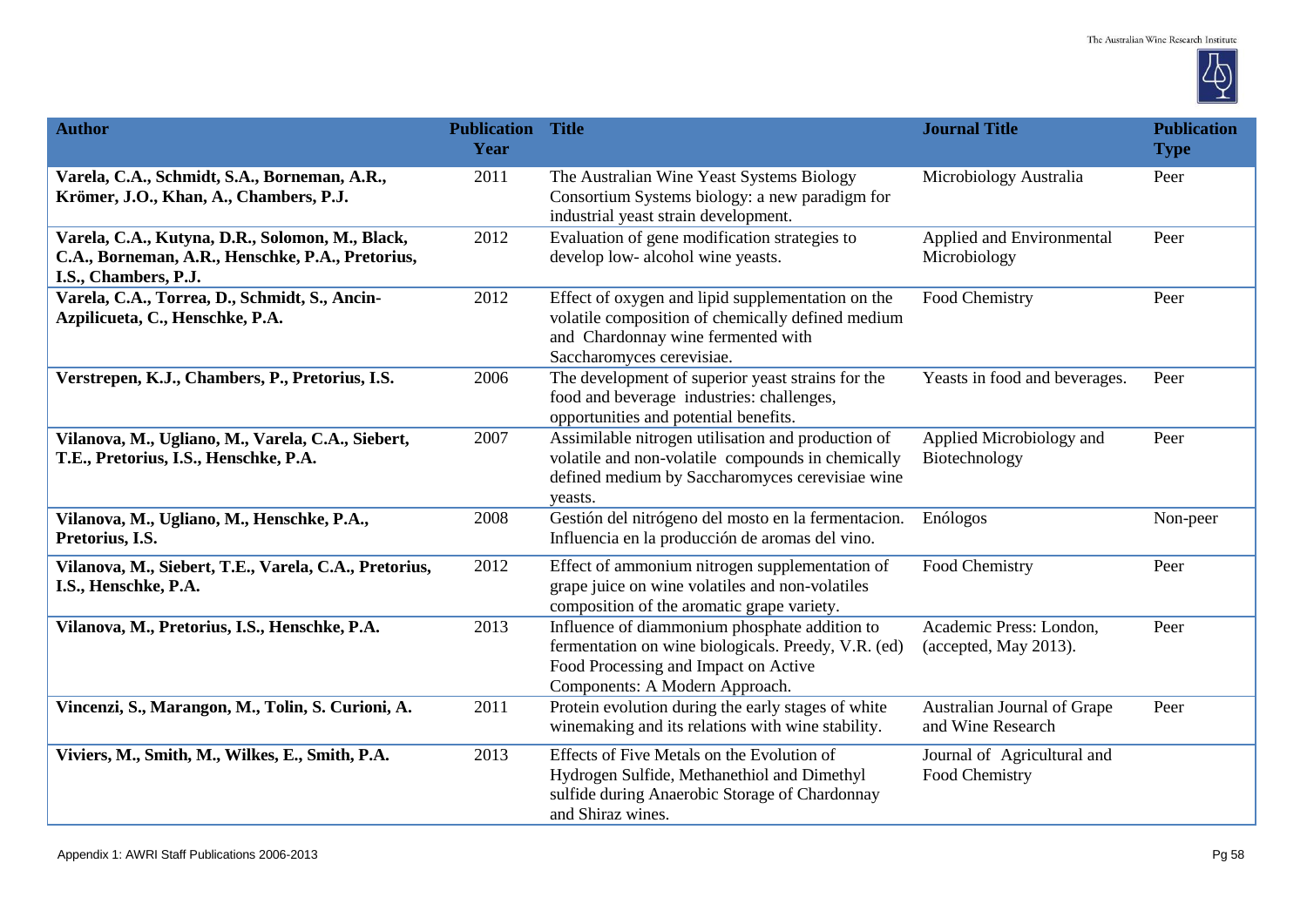

| <b>Author</b>                                                                                                                                                       | <b>Publication</b><br>Year | <b>Title</b>                                                                                                                                           | <b>Journal Title</b>                                                                                                                        | <b>Publication</b><br><b>Type</b> |
|---------------------------------------------------------------------------------------------------------------------------------------------------------------------|----------------------------|--------------------------------------------------------------------------------------------------------------------------------------------------------|---------------------------------------------------------------------------------------------------------------------------------------------|-----------------------------------|
| Waters, E.J., Pocock, K., Nordestgaard, S., O'Neill,<br>B., Colby, C.                                                                                               | 2007                       | Protein haze in white wines: New solutions to an<br>old problem.                                                                                       | <b>ASVO Proceedings:</b><br>Maximising the value -<br>maximise returns through<br>quality and process efficiency;<br>Adelaide, SA           | Non-peer                          |
| Waters, E.J., Pocock, K.F., Nordestgaard, S.,<br>Colby, C.B., O'Neill, B.K.                                                                                         | 2008                       | Improved clarification and stabilisation<br>technologies - protein stability in white wines.                                                           | Proceedings of the $13th$<br><b>Australian Wine Industry</b><br>Technical Conference, 29<br>July-2 August 2007, Adelaide,<br><b>SA</b>      | Non-peer                          |
| Waters, E.J., Ugliano, M., Kwiatkowski, M., Day,<br>M., Bramley, B., Francis, I.L., Jung, R., Dimkou,<br>E., Dieval, J-B., Aagaard, O., Nygaard, M., Vidal,<br>S.   | 2011                       | Does winemaking continue after bottling? The<br>influence of wine preparation for bottling and<br>oxygen exposure during aging on wine<br>composition. | Wine active compounds 2011 :<br>Proceedings of the Second<br>Edition of the International<br>Conference Series on wine<br>active compounds. | Non-peer                          |
| Waters, E.J., Ugliano, M., Kwiatkowski, M., Day,<br>M., Bramley, B., Francis, I.L., Jung, R., Dimkou,<br>E., Dieval, J.-B,. Aagaard, O., Nygaard, M., Vidal,<br>S.  | 2011                       | Oxygen management: winemaking in the bottle.                                                                                                           | The 14 <sup>th</sup> Australian Wine<br><b>Industry Technical</b><br>Conference: Adelaide, SA 3-8<br><b>July 2010</b>                       | Non-peer                          |
| Wilkinson, K.L., Ristic, R., Dungey, K.A., Baldock,<br>G.A., Hasayaka, Y.                                                                                           | 2011                       | Assessing smoke taint in grapes and wine.                                                                                                              | The 14 <sup>th</sup> Australian Wine<br><b>Industry Technical</b><br>Conference: Adelaide, SA 3-8<br><b>July 2010</b>                       | Non-peer                          |
| Wilkinson, K.L., Ristic, R., Pinchbeck, K.A.,<br>Fudge, A.L., Singh, D.P., Pitt, K.M., Downey, M.O.,<br>Baldock, G.A., Hayasaka, Y., Parker, M.,<br>Herderich, M.J. | 2011                       | Comparison of methods for the analysis of smoke<br>related phenols and their conjugates in grapes and<br>wine.                                         | Australian Journal of Grape<br>and Wine Research                                                                                            | Peer                              |
| Wilkinson, K.L., Pinchbeck, K.A., Ristic, R.,<br>Baldock, G.A., Hayasaka, Y.                                                                                        | 2012                       | Assessing smoke taint in grapes and wine.                                                                                                              | Flavor Chemistry of Wine<br>1104.                                                                                                           | Peer                              |
| Wilkinson, K.L., Prida, A., Hayasaka, Y.                                                                                                                            | 2013                       | The role of glycoconjugates of 3-methyl-4-<br>hydroxyoctanoic acid 3 in the evolution of oak<br>lactone in wine during oak maturation.                 | Journal of Agricultural and<br>Food Chemistry                                                                                               | Peer                              |